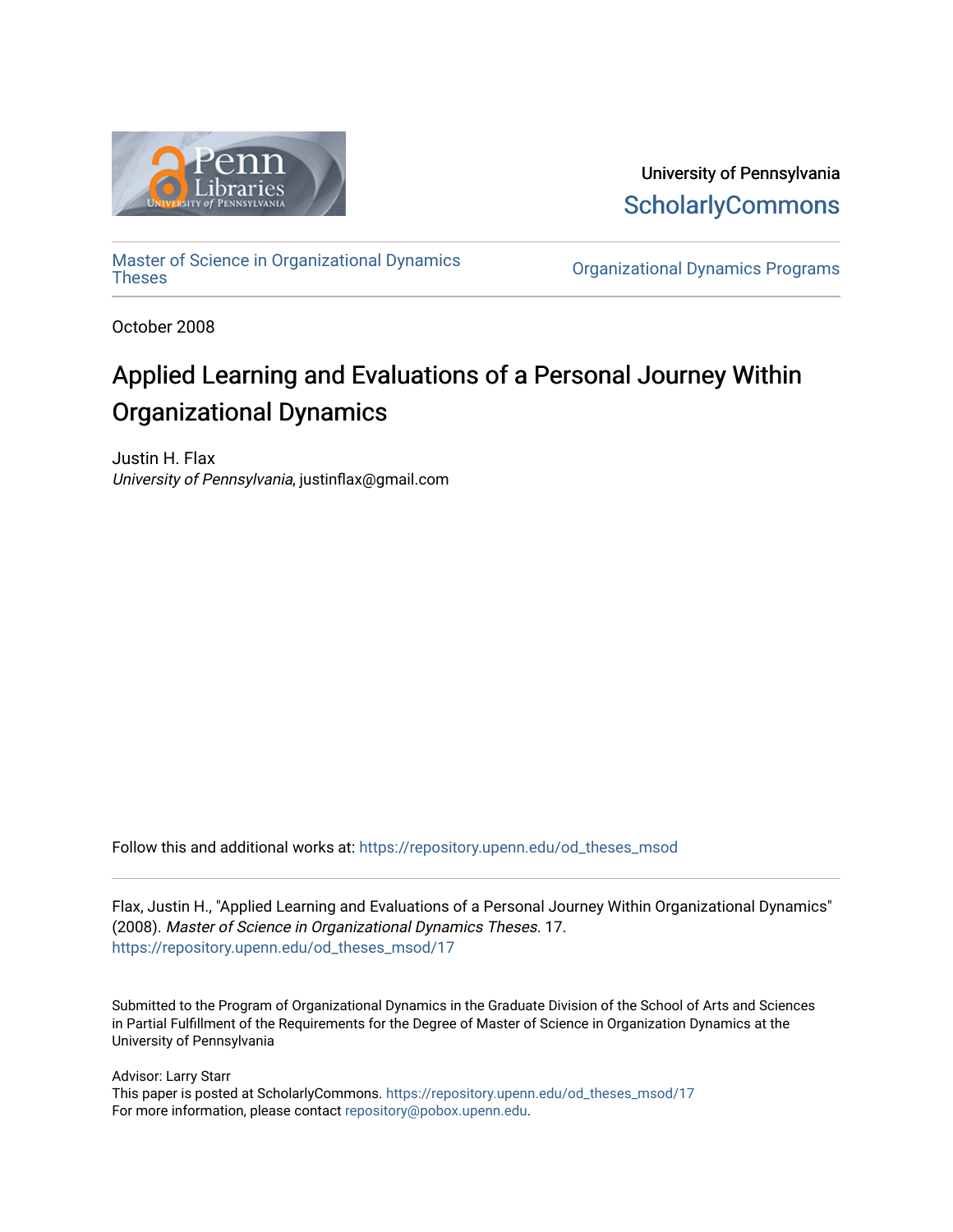# Applied Learning and Evaluations of a Personal Journey Within Organizational Dynamics

### Abstract

This thesis concerns my journey as a graduate student in the Organizational Dynamics program at the University of Pennsylvania. I provide anecdotes about four classes and describe how the experiences have made an impact on my personal and professional life. I focus on leadership development, change management, teamwork development, and organizational coaching.

#### **Comments**

Submitted to the Program of Organizational Dynamics in the Graduate Division of the School of Arts and Sciences in Partial Fulfillment of the Requirements for the Degree of Master of Science in Organization Dynamics at the University of Pennsylvania

Advisor: Larry Starr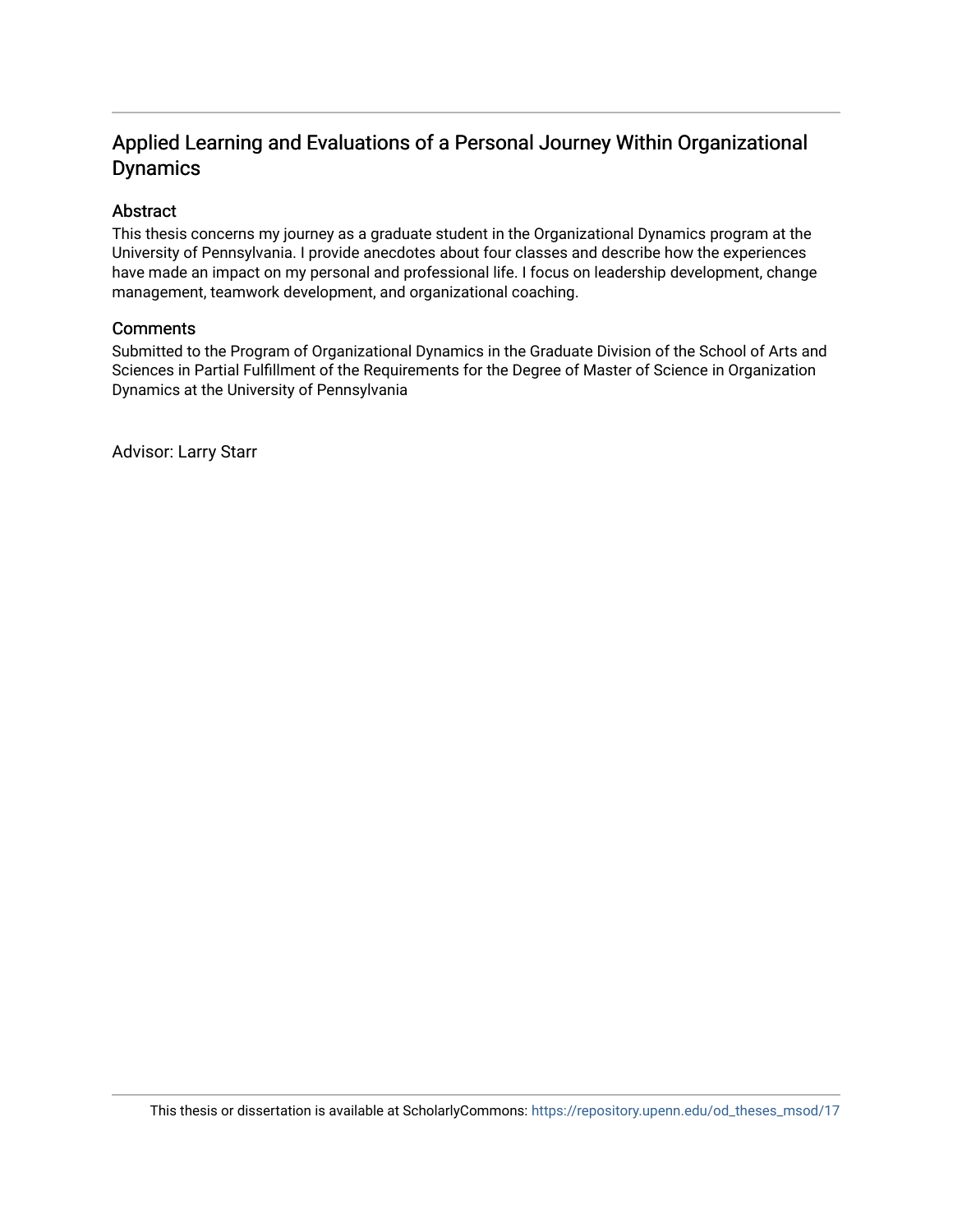# APPLIED LEARNING AND EVALUATIONS OF A PERSONAL

# JOURNEY WITHIN ORGANIZATIONAL DYNAMICS

By

Justin H. Flax

Submitted to the Program of Organizational Dynamics in the Graduate Division of the School of Arts and Sciences in Partial Fulfillment of the Requirements for the Degree of Master of Science in Organization Dynamics at the University of Pennsylvania

Philadelphia, Pennsylvania

2008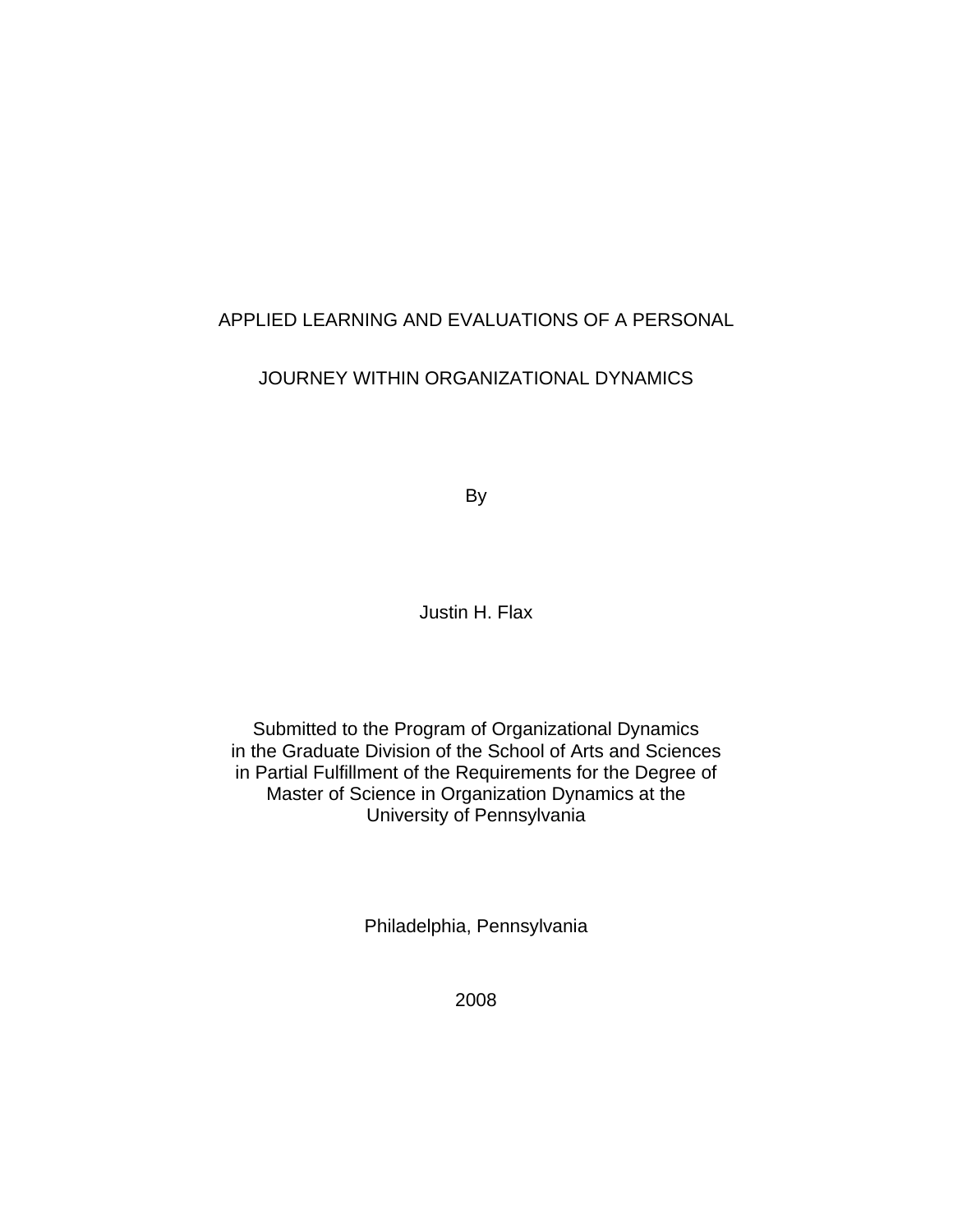# APPLIED LEARNING AND EVALUATIONS OF A PERSONAL

JOURNEY WITHIN ORGANIZATIONAL DYNAMICS

Approved by:

Larry M. Starr, Ph.D., Program Director

\_\_\_\_\_\_\_\_\_\_\_\_\_\_\_\_\_\_\_\_\_\_\_\_\_\_\_\_\_\_\_\_\_\_\_\_\_\_\_\_\_\_\_\_\_\_\_\_\_\_\_\_\_\_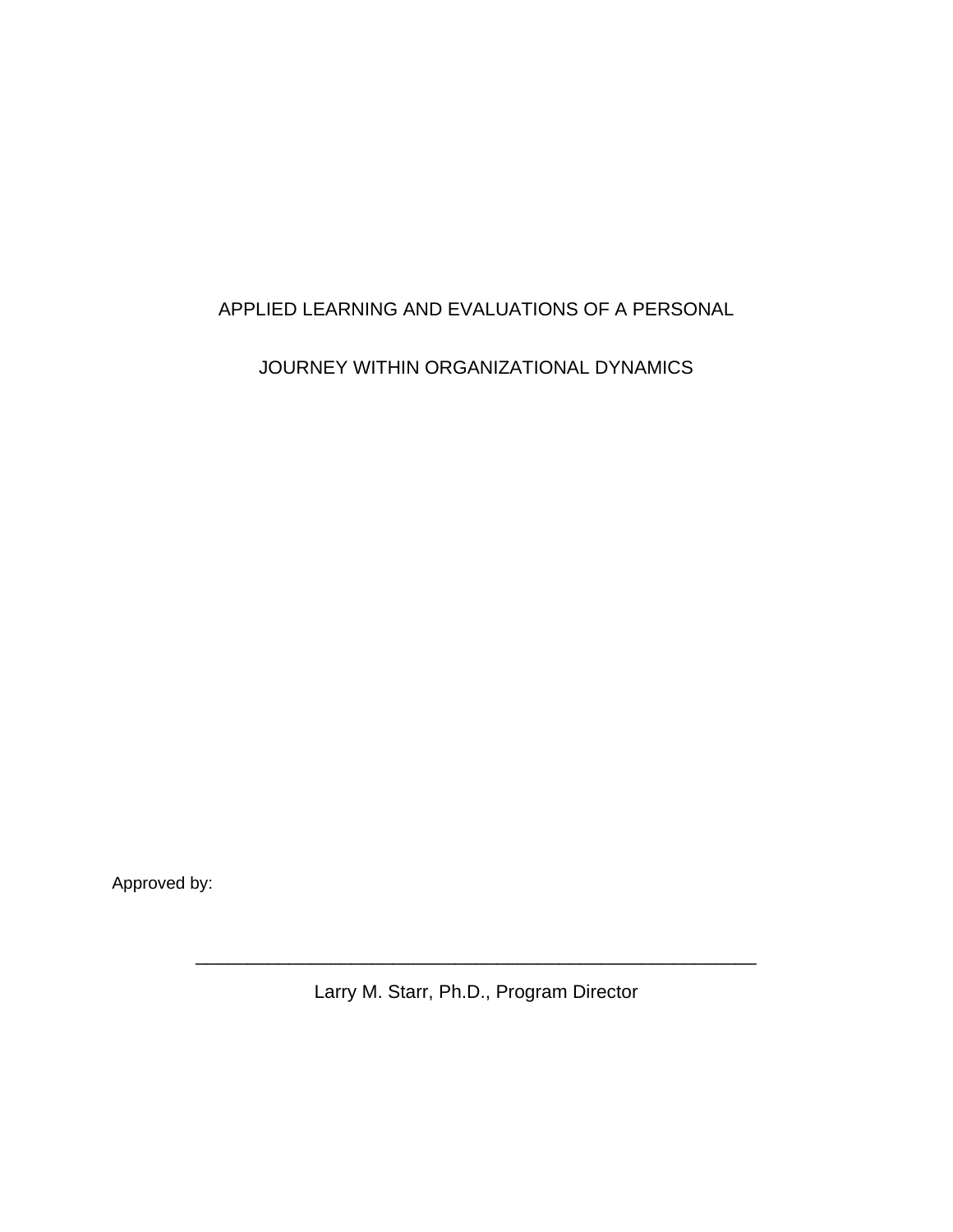### ABSTRACT

This thesis concerns my journey as a graduate student in the Organizational Dynamics program at the University of Pennsylvania. I provide anecdotes about four classes and describe how the experiences have made an impact on my personal and professional life. I focus on leadership development, change management, teamwork development, and organizational coaching.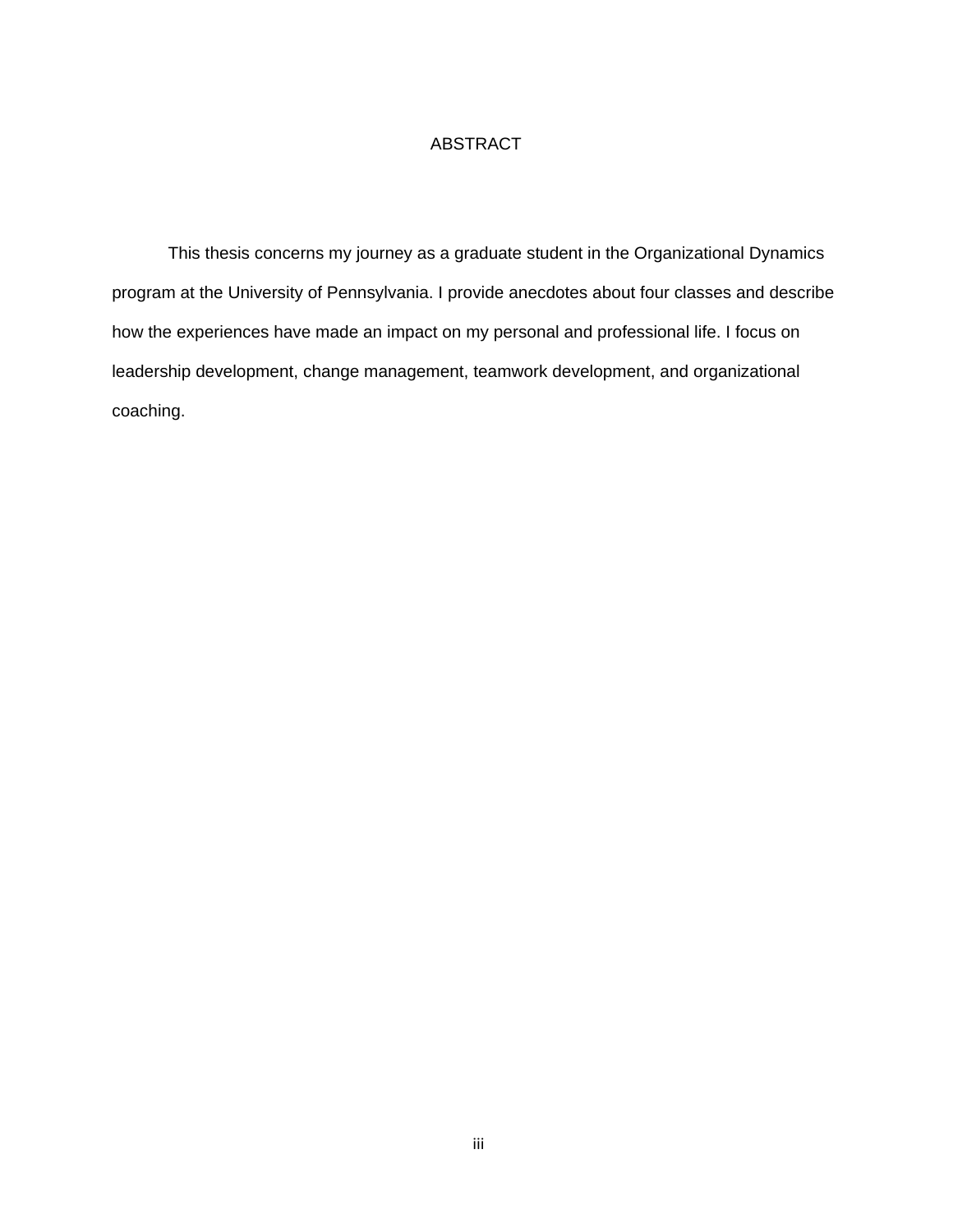#### ACKNOWLEDGEMENTS

I would first like to acknowledge my wife Melanie for her patience and helpfulness during my graduate studies—I am glad you were able to return the favor. There are so many things that I would not be able to explore if it were not for you. You open my eyes to new things every day. I love the way you bring perspective into my life. Thank you for watching over me and keeping me in sync with you.

I would like to thank my family and friends for their understanding and support. I had to turn down many invitations because of homework and classes. I am glad to know that you are in my corner and want me to succeed. My mother, father, and other father (Ed) are the trio of hope. Thank you for pushing from behind. The same goes for my in-laws, Libby, Melvin and Aminta. I sincerely appreciate your open arms. To the Cashdollar family, thank you for the family dinners. We appreciate your effort to nurture us and cannot wait to return the favor. To Troy Brown, you are an inspiration and a great brother. You are my Socrates.

As for my professors Bill Wilkinsky and Larry Starr, it was truly a pleasure to be your student. There are many lessons learned and not all were in the classroom. Thank you for your time and input. My career thanks you as well. If it were not for you, my professional future would not look as exciting.

Lastly, to all my classmates who took the journey with me. As you will see in the pages to follow, there were many wonderful moments—both positive and negative. Thank you for lending yourself to my development. It was a pleasure to be a part of yours.

iv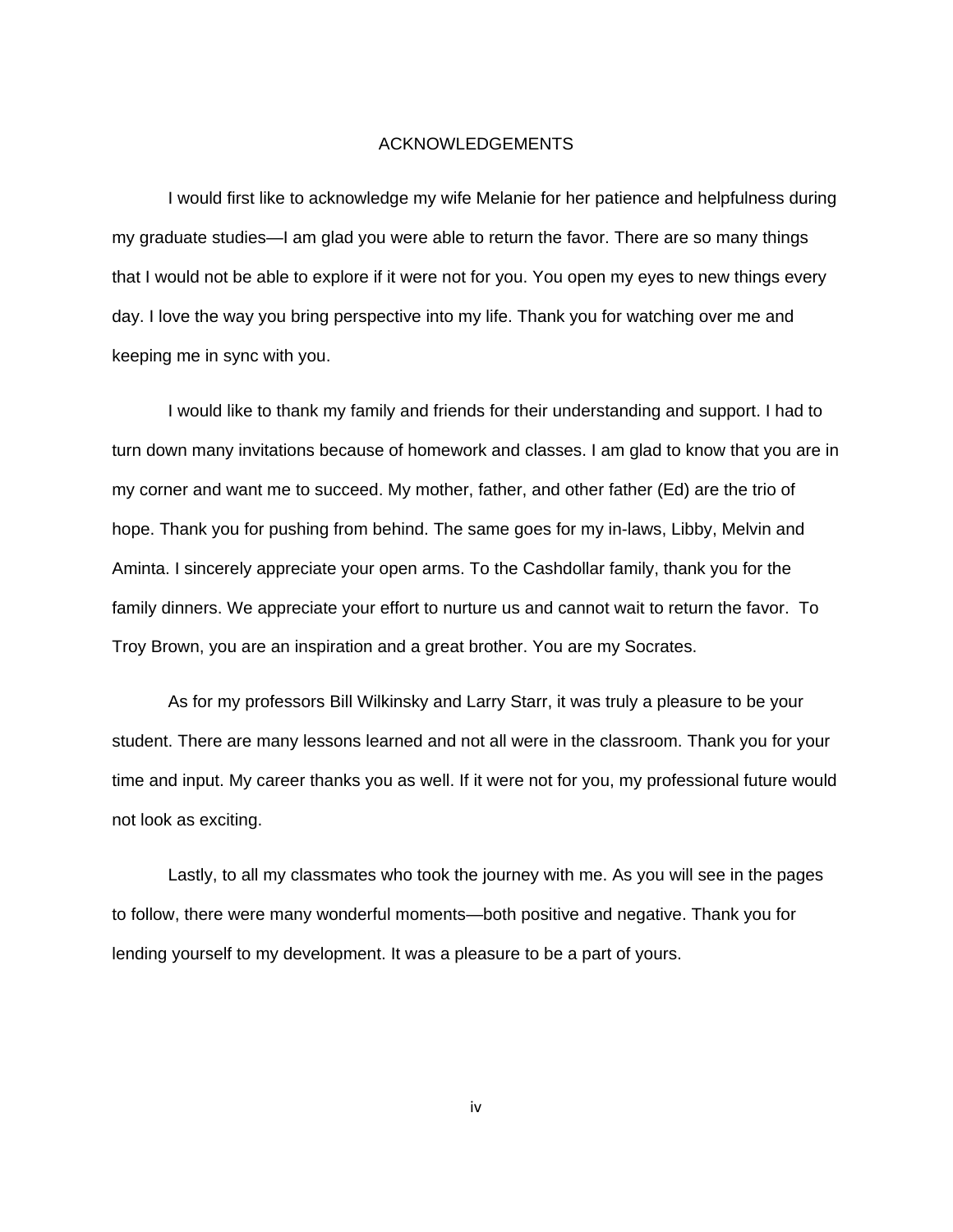### LIST OF TABLES

|   | TABLE                                                 | Page |
|---|-------------------------------------------------------|------|
| 1 | Team Rules for Achieving High Performance in DYNM 637 | 27   |
| 2 | <b>Characteristics of a Team Facilitator</b>          | 36   |
| 3 | Cultural Virtues at the Wharton School                | 49   |
| 4 | Data Collection                                       | 60   |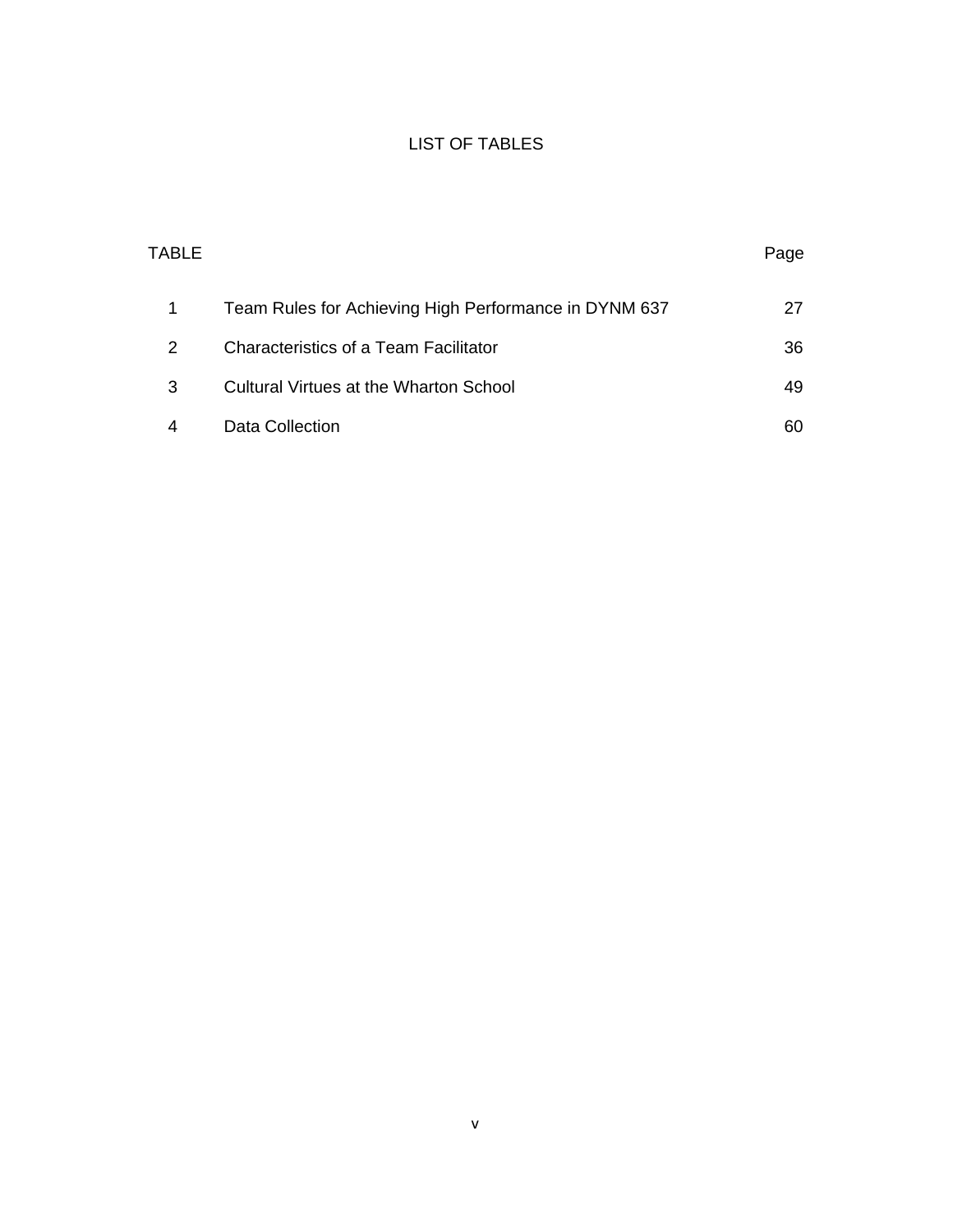### LIST OF FIGURES

| <b>FIGURE</b> |                                                     |    |
|---------------|-----------------------------------------------------|----|
| 1             | My Family Tree                                      | 4  |
| 2             | Life as a Timeline                                  | 13 |
| 3             | Tuckman and Jensen (1977) Model Applied to DYNM 637 | 33 |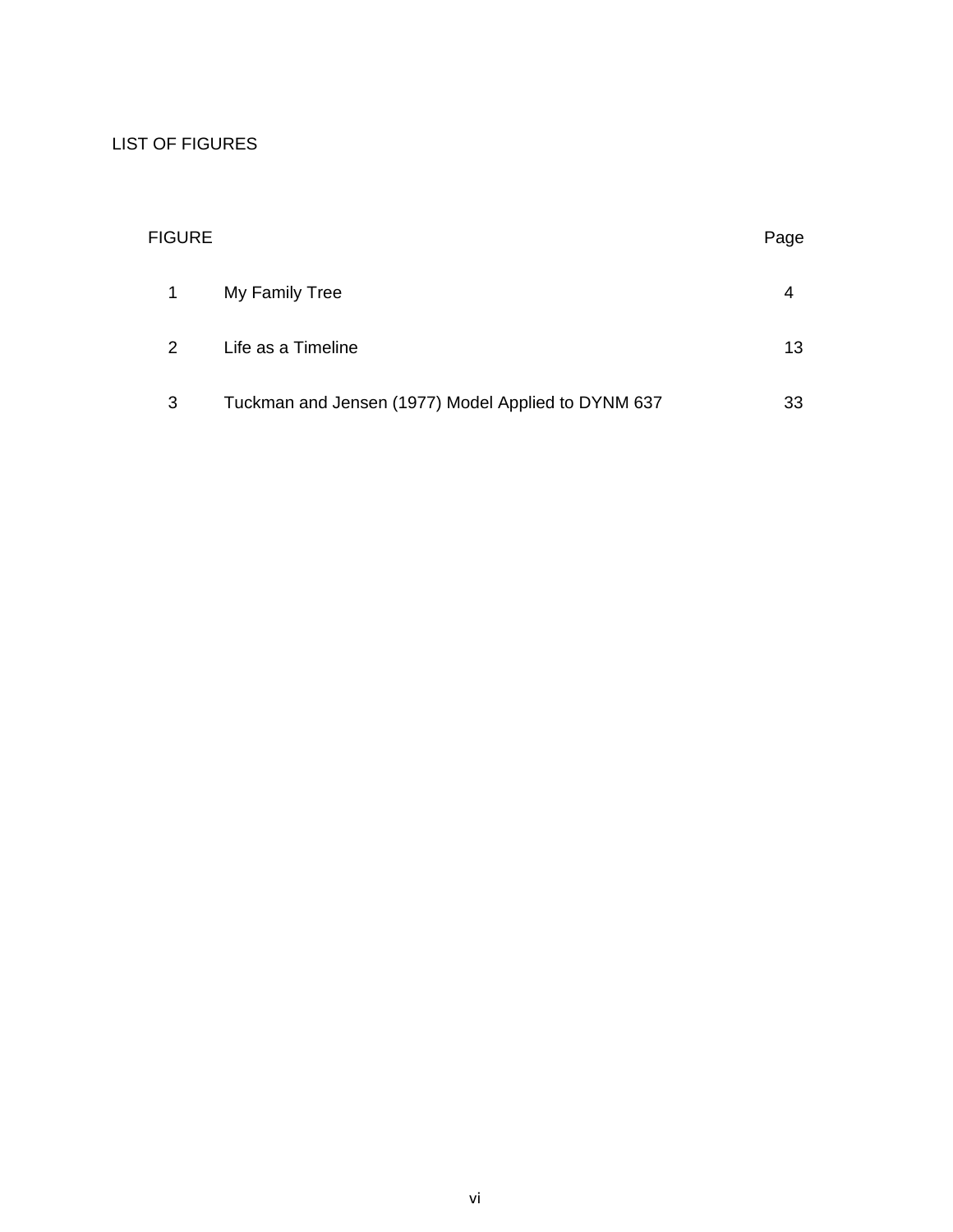# TABLE OF CONTENTS

|                        |                                                        | Page           |
|------------------------|--------------------------------------------------------|----------------|
| <b>ABSTRACT</b>        |                                                        | iii            |
|                        | <b>ACKNOWLEDGEMENTS</b>                                | iv             |
| <b>LIST OF TABLES</b>  |                                                        | v              |
| <b>LIST OF FIGURES</b> |                                                        | vi             |
| <b>CHAPTER</b>         |                                                        |                |
| 1                      | Introduction                                           | 1              |
|                        | Purpose of Thesis                                      | $\overline{2}$ |
| $\overline{2}$         | My Story                                               | 3              |
| 3                      | The Influence of Family in Leadership                  | 13             |
| $\overline{4}$         | Bonding of Team Enthusiasm                             | 21             |
|                        | <b>Teams Have Cycles</b>                               | 32             |
|                        | <b>Facilitation Versus Leading</b>                     | 35             |
| 5                      | Learnings From Change Projects                         | 38             |
| $6\phantom{1}6$        | Coaching                                               | 52             |
|                        | From a Client's Point-of-View                          | 55             |
|                        | <b>Data Collection</b>                                 | 59             |
|                        | From a Coach's Point-of-View                           | 61             |
| $\overline{7}$         | Conclusion                                             | 66             |
| <b>REFERENCES</b>      |                                                        | 70             |
| <b>APPENDICES</b>      |                                                        |                |
| A                      | Wedding Proposal: Planned by Team Brickhouse           | 73             |
| B                      | DYNM 683 Course Description:                           |                |
|                        | Organizational Experience: Self, Role and Expectations | 79             |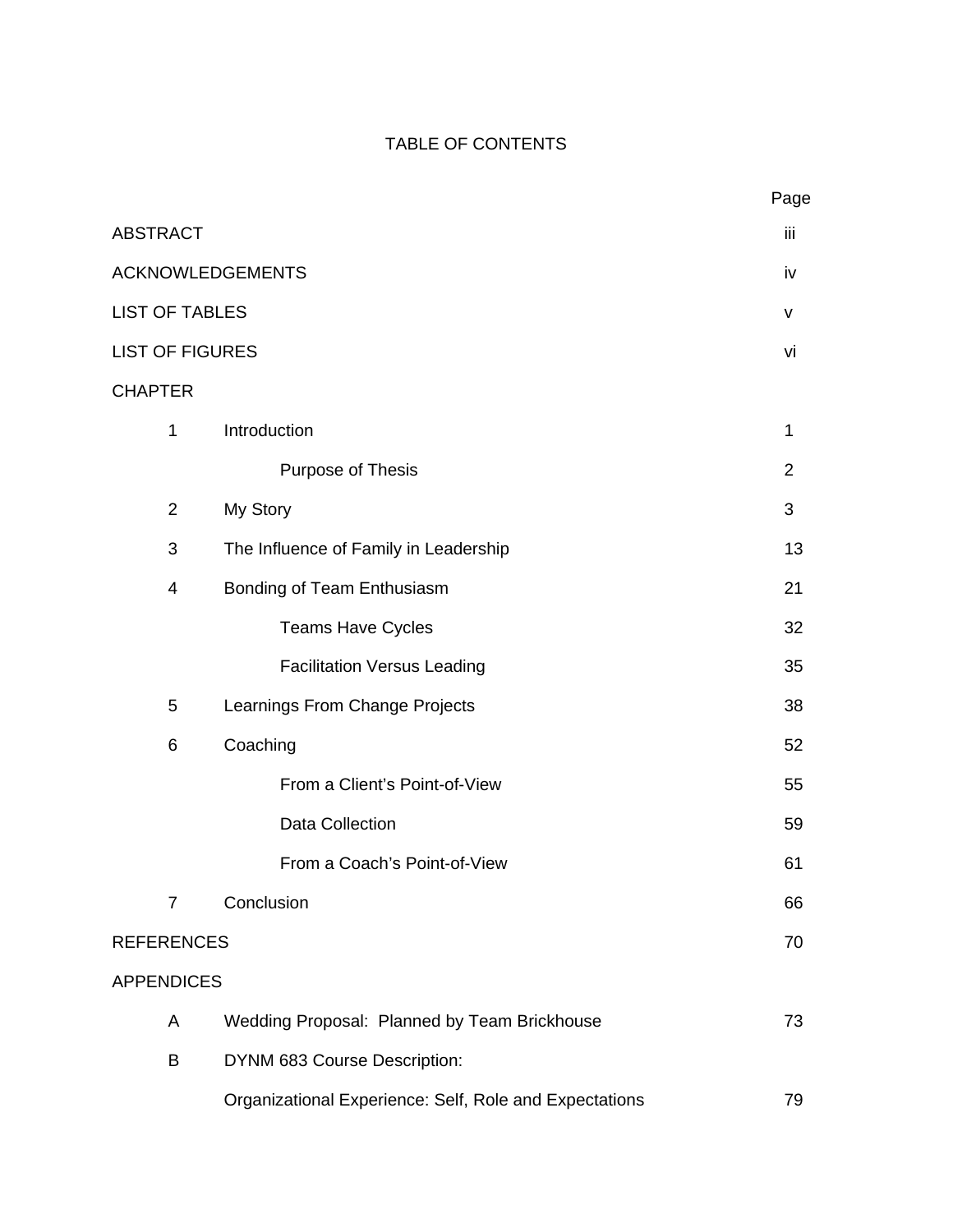| C | Class Material for DYNM 681:                                 |    |
|---|--------------------------------------------------------------|----|
|   | Organizational Experience: Self Role and Expectations        | 80 |
| D | <b>Courses From Leadership Curriculum</b>                    | 81 |
| Е | DYNM 637 Course Description:                                 |    |
|   | Coaching and Facilitating Teams                              | 82 |
| F | Side-by-Side Comparison of Characteristics                   |    |
|   | <b>Tavistock Theory and TORI Theory</b>                      | 83 |
| G | DYNM 622 Course Description:                                 |    |
|   | <b>Building Effective Organizations: Getting things Done</b> | 84 |
| H | Alumni Advocates: Organizational Structure and Design        | 85 |
| L | Alumni Advocates: Proposal for Student Recruiting            | 86 |
| J | DYNM 641 Course Description:                                 |    |
|   | The Art and Science of Organizational Coaching               | 87 |
| K | Life Orientation Training ( $LIFO^{\circledcirc}$ )          | 88 |
| L | Herrmann Brain Dominance Instrument (HBDI™)                  | 89 |
| M | Myers Briggs Type Indicator (MBTI <sup>®</sup> )             | 90 |
| N | 9 Steps to Coaching                                          | 91 |
| O | Agreement for Professional Development Coaching              | 92 |
| P | How to Organize Interviews                                   | 93 |
| Q | <b>The Feedback Planner</b>                                  | 94 |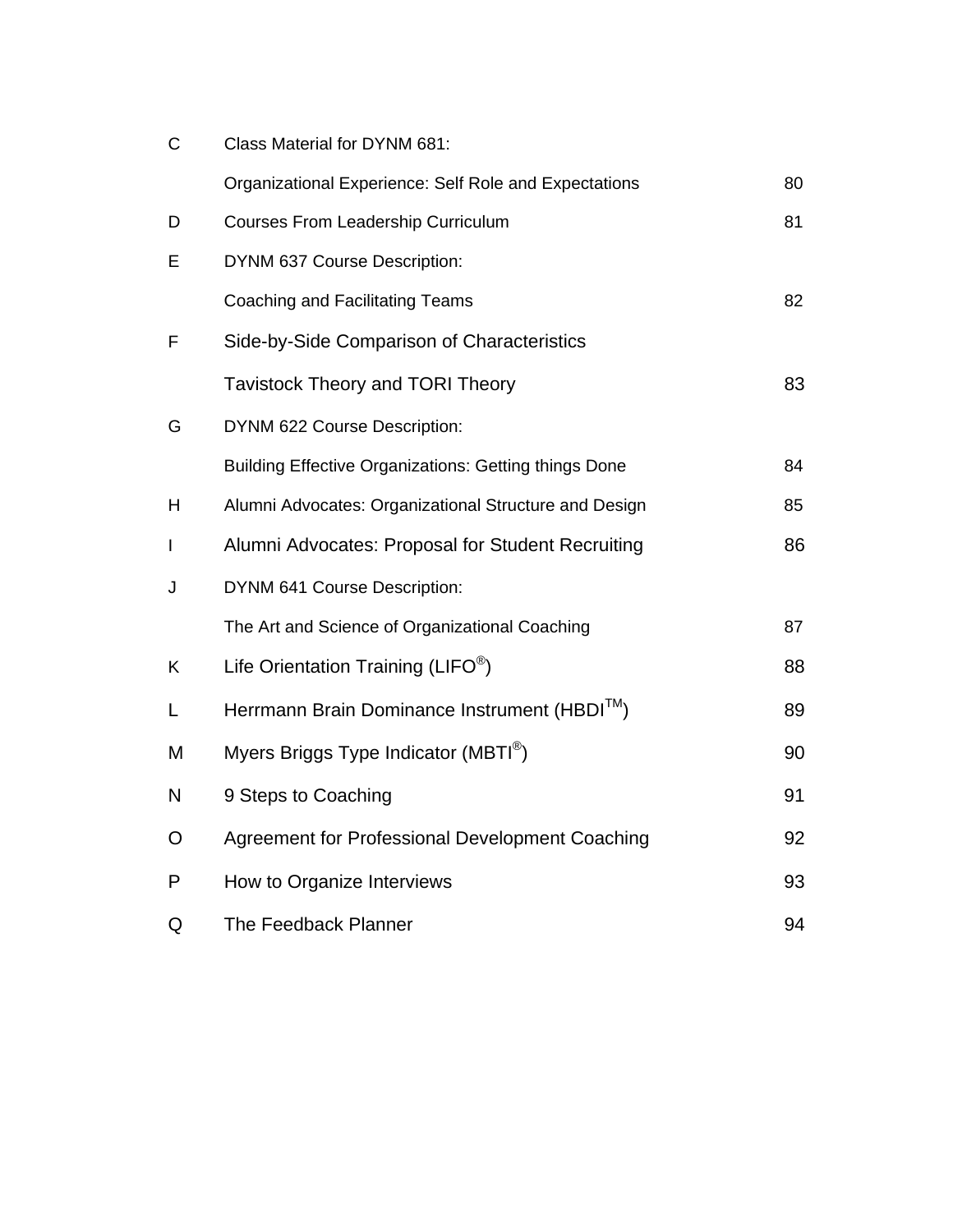#### CHAPTER 1

#### INTRODUCTION

This thesis discusses how the Organizational Dynamics program at the University of Pennsylvania has had a positive effect on my work and life. Organizational Dynamics concerns relationships between people and organizations including conflict, culture, change, and process improvement. The program has prepared me and increased my confidence by allowing me to learn important skills for leadership.

 Similar to most of my classmates, my enthusiasm for returning to the classroom was increased after receiving my letter of acceptance to the Organizational Dynamics program and I was ready to absorb everything the program had to offer. It signified more than a chance of getting a degree at an Ivy League school; it was a steppingstone in my plan to build more credentials for a better life and career. The process of obtaining this degree would allow me the chance to learn about topics outside my comfort level and engage in intellectual discussions with professors and classmates about setting new goals for a better direction. In the book *Planners on Planning*, contributing writer Norman Whitaker professes that those who are willing to work hard and learn from success and failure can be rewarded with careers that are rarely boring and often present opportunities to contribute, in big ways and small, to a better future for the communities in which they work (McClendon & Catanese, 1996).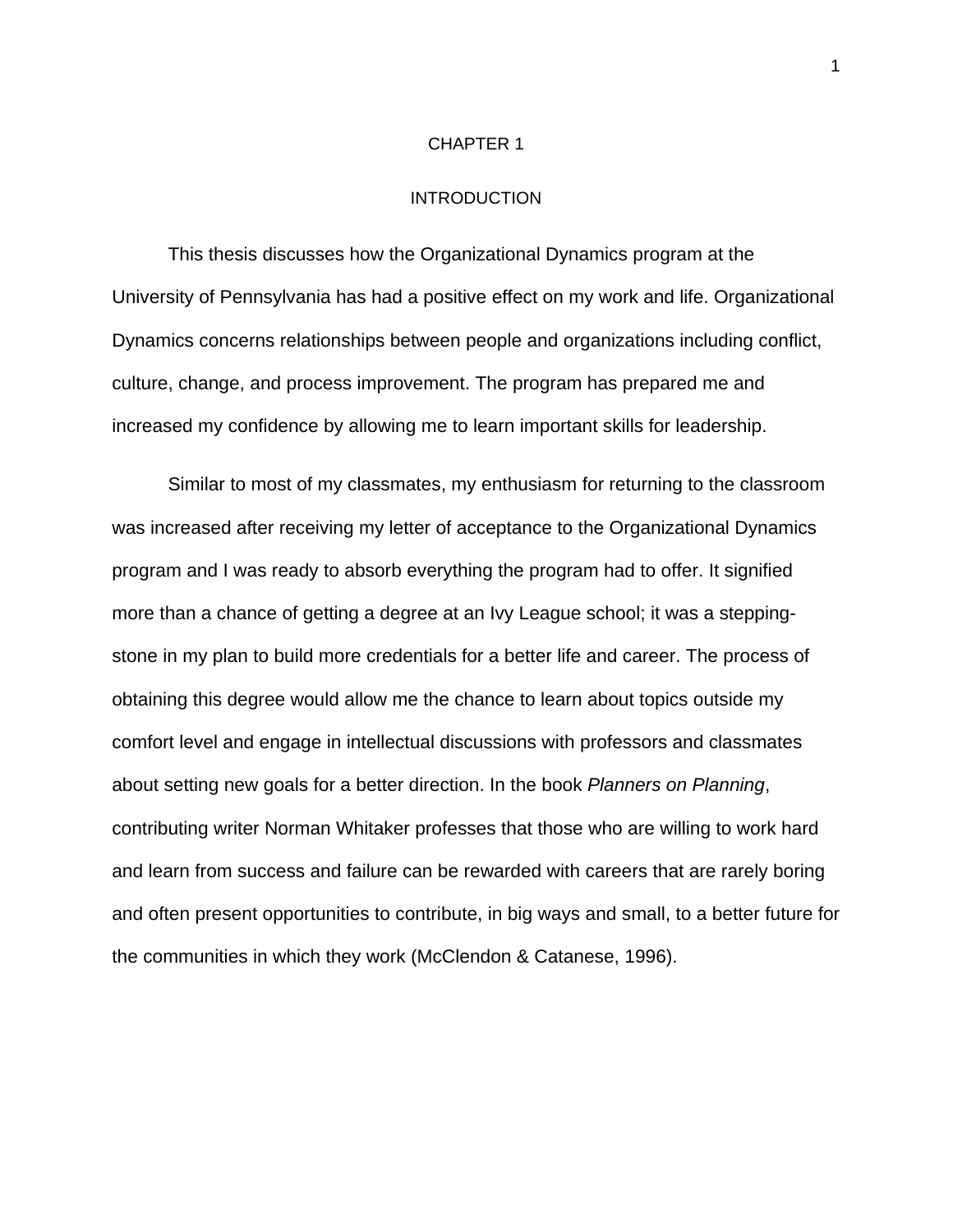#### Purpose of Thesis

 The purpose of this thesis is to describe my experiences in the Organizational Dynamics masters program in order to provide an opportunity for others to learn from my failure and successes. I offer a window into my self-development as a student; how I applied my classroom learning to my life and career. I offer examples of my trials and tribulations that demonstrate the failures and successes I encountered along the way. I present anecdotes that apply to four courses that describe how I was able to overcome obstacles. These portray my experiences as a student in context so that my reader will be able to understand the benefits of the overall program.

 In Chapter 2, I present my personal history. I identify people who were influential. In Chapter 3, I discuss the class DYNM 683: Organizational Experience: Self, Role, and Expectations (see Appendices B and C), taught by Professor Jim Larkin. In this class, I learned an important process to become a leader. In Chapter 4, I describe DYNM 637: Coaching and Facilitating Teams (see Appendix E), taught by Professor Bill Wilkinsky, where I experienced multiple team building activities and had the opportunity to find my personal management style. In Chapter 5, I present my action plan to change the way an organization operates learned through the class DYNM 622: Building Effective Organizations: Getting Things Done (see Appendix G), taught by Professor Alan Barstow. In Chapter 6, I focus on the course DYNM 641: The Art and Science of Organizational Coaching (see Appendix J), taught by Professor Bill Wilkinsky. I discuss coaching from a client's point-of-view and a coach's point-of-view. In Chapter 7, I offer concluding comments on my time in the Organizational Dynamics program.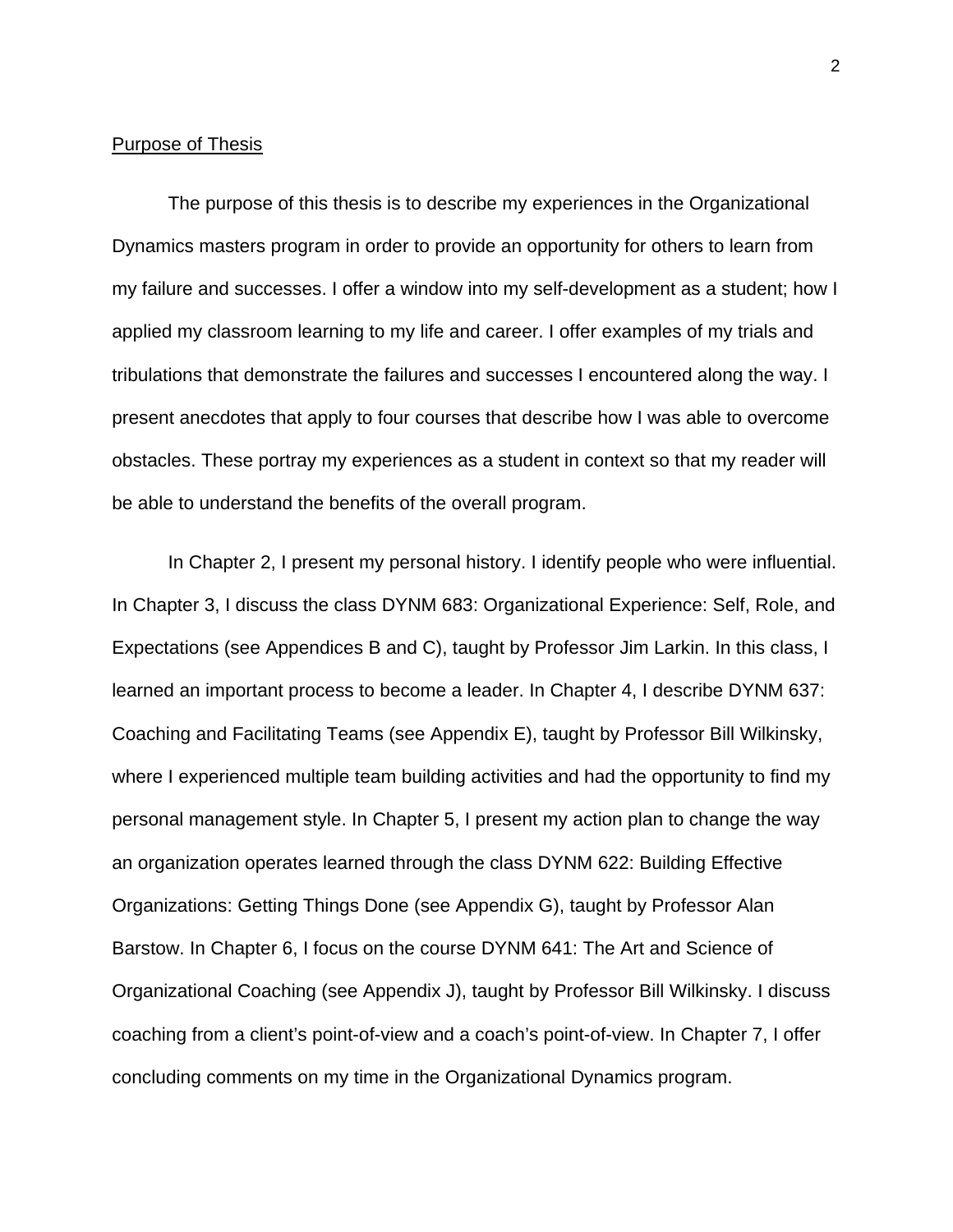#### CHAPTER 2

#### MY STORY

I am a member of the third generation of Jewish immigrants from Eastern Europe who came to America and proudly forged their own path to success. While many other forces have helped shape me, I identify with many qualities from my family tree, such as their integrity, perseverance, entrepreneurship and the importance of spending time with family. These attributes are the ingredients I admire most and, I argue, are identifiers of leadership. I have learned through my own experiences that one cannot live long enough to experience everything ourselves. It is my goal to learn from the successes and mistakes made by those before me in my family in order to extend the path for my future generations. Indeed, I intend to use my graduate degree to build on the education needed to advance my life and the future generations of my family. It should be noted that I was never pressured to earn an advanced degree; however, no one in my family has ever been complacent. I will always continue to acquire knowledge and learn new things. Earning the Master of Science degree in Organization Dynamics is one step of many that will help satisfy my inquisitive mind.

I grew up in the suburbs of Baltimore, Maryland and I am the son of two parents who were both second generation Americans. My upbringing was in a predominantly Jewish neighborhood, which quickly changed within my first ten years into a very diverse community of races and religions. My parents encouraged my friendships with many different types of people. These early local cultural experiences gave me the ability to maneuver among many people. I learned how to adapt to an array of personality types, accents, and customs. The lessons learned from my friendships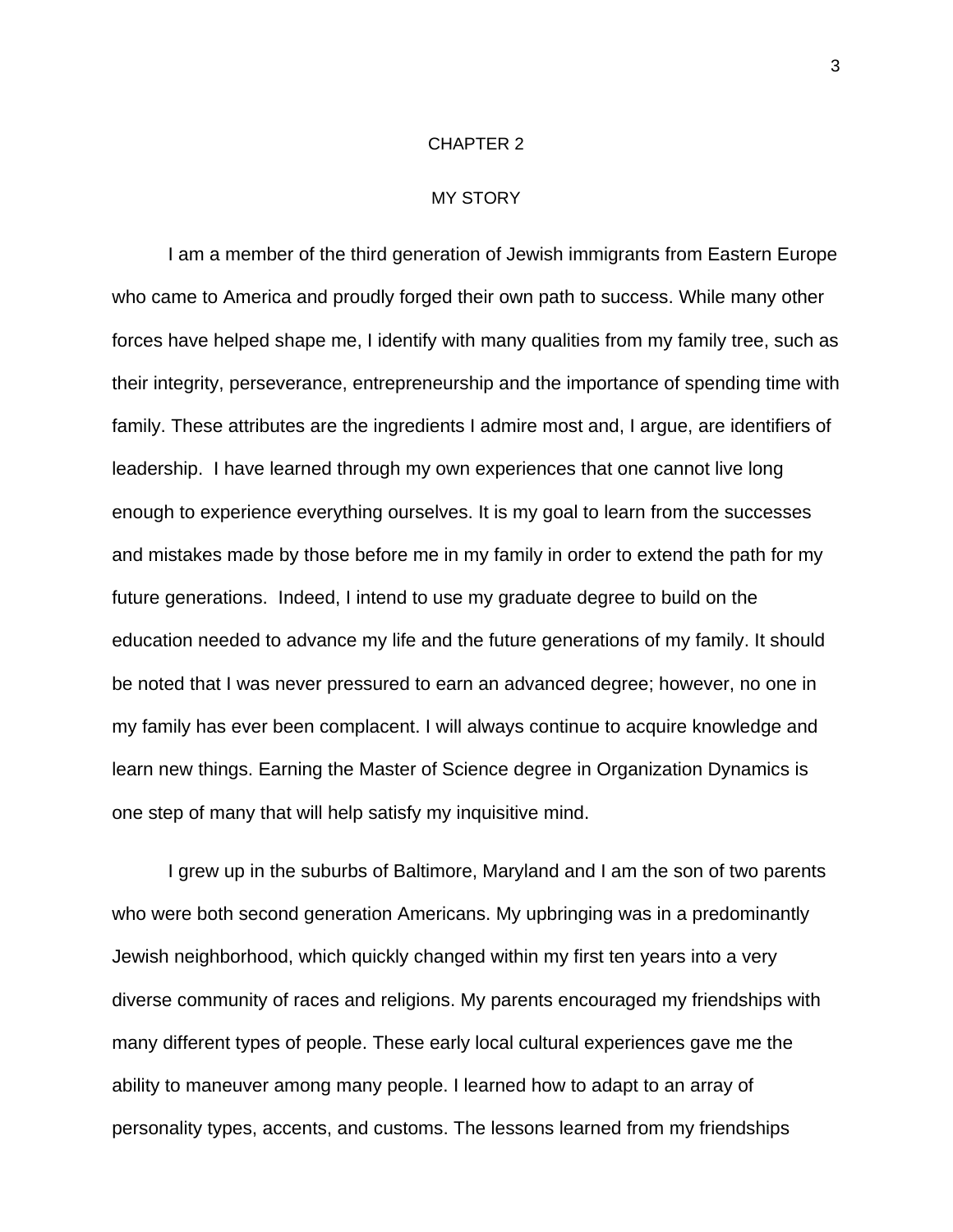provided me with fascinating traditions and helped to stimulate my appreciation of an enriched society.

My family tree is presented in Figure 1. My father owned an insurance agency and my mother was a schoolteacher. As well, both were counselors: my father ran encounter groups and my mother conducted holistic rebirthings. Following in the footsteps of their immigrant parents, both are entrepreneurs, as is my uncle, aunt, and many cousins. My family history is filled with those who have started their own business in order to build their own sense of freedom.



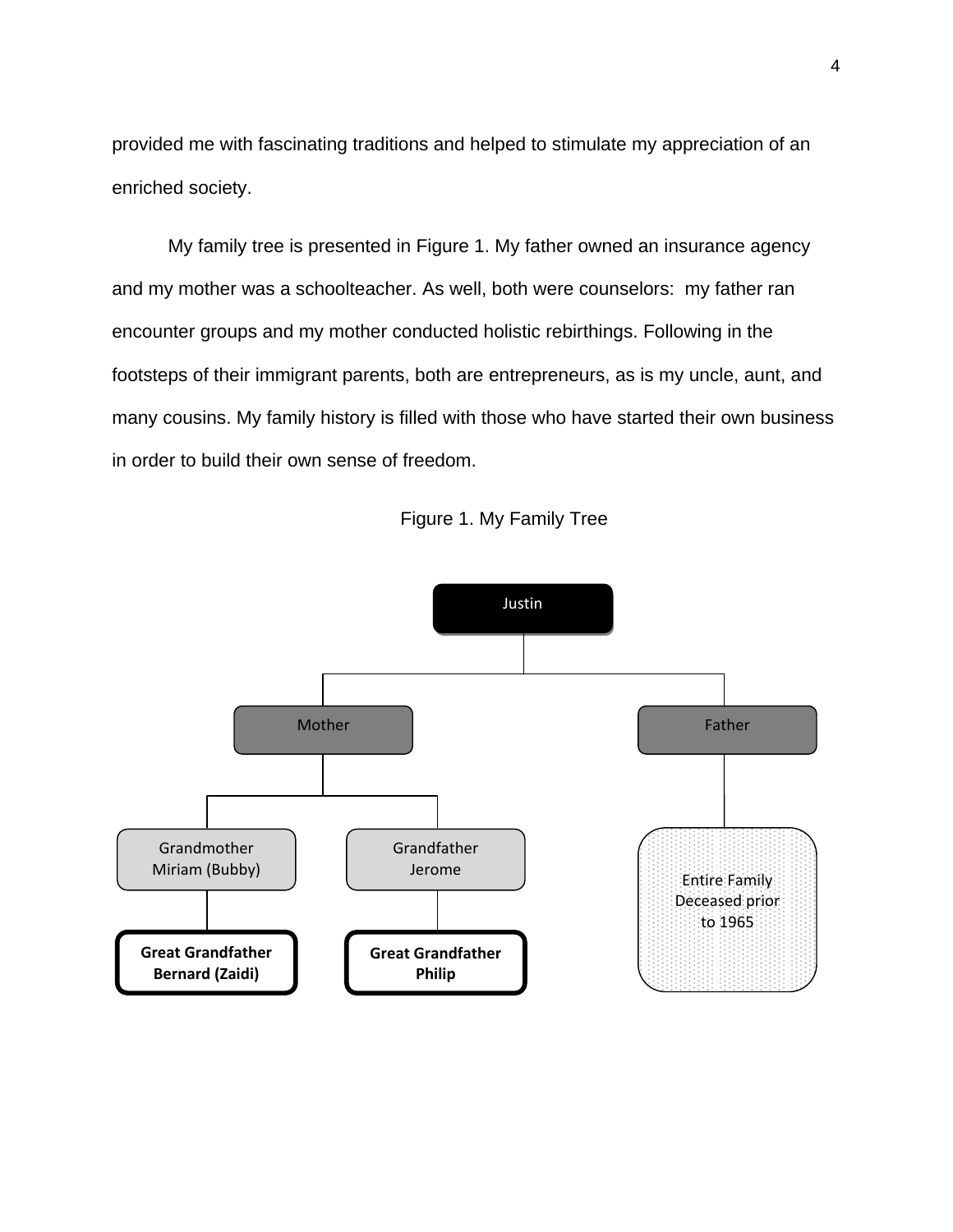Our historical family business was Shapiro's, the only kosher grocery store, in the center of Pikesville, Maryland. It was the last of four grocery stores that my greatgrandfather Bernard, also known to me as Zaidi ("grandfather" in Yiddish), had built in Baltimore. His dream was to have one store for himself and one for each of his three children. After Bernard's death in 1981, his son-in-law, my grandfather Jerome, shared the reigns of the grocery stores with my uncle. I spent the majority of my summers with my grandfather at the store and learned to bag groceries, stock shelves, take bakery orders, wrap produce, and cut meat and fish. It was here that I was able witness my first organization, albeit, from a family perspective.

My other great-grandfather Philip, who passed away before my birth, was also a businessperson and the president of The Amalgamated Clothing Worker's of America. His influence was strong within the union and with his knowledge of industry he purchased a partnership in a clothing factory for my grandfather, Jerome. When World War II began my grandfather's factory received a government contract to produce military uniforms, while he was drafted into service. After my grandfather's military tour ended, he sold his share of the factory. The next venture he invested into was a check cashing business, which he bought from a group of pharmacists. He grew the check cashing business on the east coast and later sold it to Western Union.

Bernard and Philip were Jewish immigrants who moved to America from Eastern Europe. They were entrepreneurs and humanitarians. Although similar in many ways, the scale of their operations set them apart. Bernard lived within two miles of his own family business and walked to work, while Philip traveled over 100 miles daily to New York City in a three-piece suit with his personal bodyguard. Similar to their life style,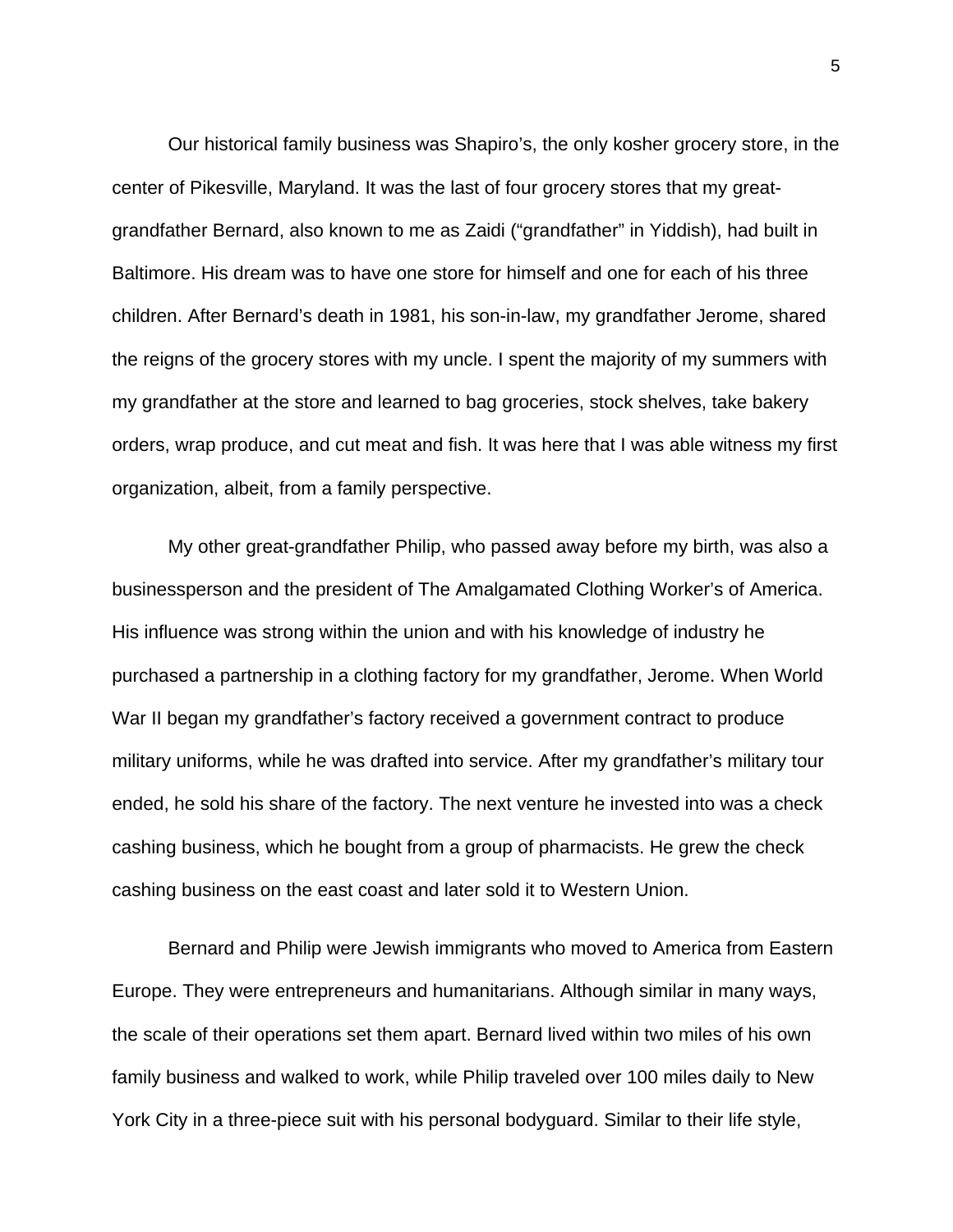their ideas of charity also differed in scale. Bernard funded scholarships for Jewish immigrants, gave them jobs in his store and even helped the school board during economic hardship to pay the teachers' salaries. By contrast, Philip once found a World War amputee veteran on the street and took him to the hospital to pay for prosthetic legs and subsequent medical bills. He was most notable for his contribution and charity work with world-famous Albert Einstein, Golda Mier, and David Ben-Gorian. The four worked closely and together, they brought Jewish immigrants to America.

My grandfather Jerome had the characteristics of both my great-grandfathers. He was a gentle, family-oriented man of great success, but struggled with the conflict of managing a huge operation and spending time with his family. Jerome noticed that his father was always on the road, away from his family, which included, his mother and sister. He soon wanted to find his own balance. He was surrounded by great entrepreneurial businessmen, and just like them found himself managing different types of corporations, structures and people. He learned how to balance his work and home once he started to work with his father-in-law Bernard who was home in the evening and during the holidays when it mattered most to him, while at the same time capable of operated a successful business.

My grandfather Jerome is a virtuous man whom I admire and the only person I would model my own life after. He worked hard, helped to raise a family that loved him and that he loved unconditionally; he also earned a financial fortune in his lifetime and built loyalty among his employees. My father's entire family died before he turned 25 years old. For this reason, I only grew up knowing my mother's parents. Moreover,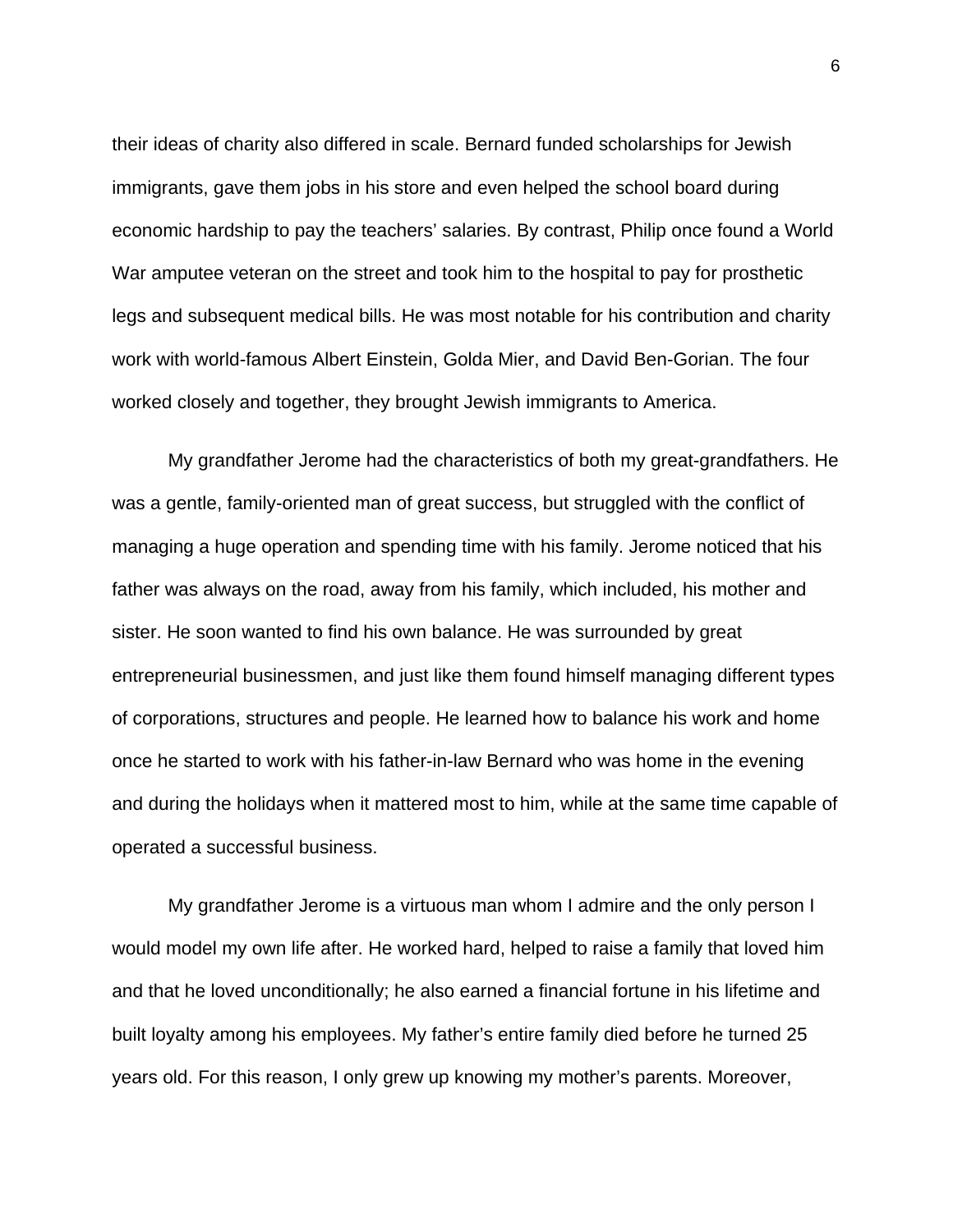since my father worked hard at his own business, I consider my grandfather the one male who influenced me the most while growing up.

My grandmother Miriam, wife of Jerome, also affectionately known as Bubby ("grandmother" in Yiddish), was the president of several non-profit organizations and that coupled with the grocery store made her a very popular person in the community. She knew generations of families and I never known her to forget a name or face. She was also the matriarch of our family with a keen idea for how it should function. Each Jewish celebration, including Friday night Shabbat, she used her strategic approach to keep the family in close touch with one another. In addition, her charitable contributions extended to fundraisers, and included inviting others to sit with our family during any holiday. Her house was always open to strangers and she never let anyone leave with an empty stomach. It was through her that I learned the value of family and the importance of giving to others.

In 1995, I graduated high school and moved from Baltimore to Philadelphia to start my undergraduate degree in the graphic design program at Drexel University. Like many freshman college students, it was my first time away from home. During the summer prior to the move, I prepared for this new period in my life by repeatedly thinking about my future. Those thoughts were focused on my grand illusions of propelling me into a great career. I dreamt of how I would become a great designer by working diligently while at college. My dreams extended further into my entrepreneurial spirit of owning my own business, a design studio or advertising agency.

On my very first day of class and with those dreams forged in my mind, I bounced out of bed, thirsty for information. The work was rigorous, but I was determined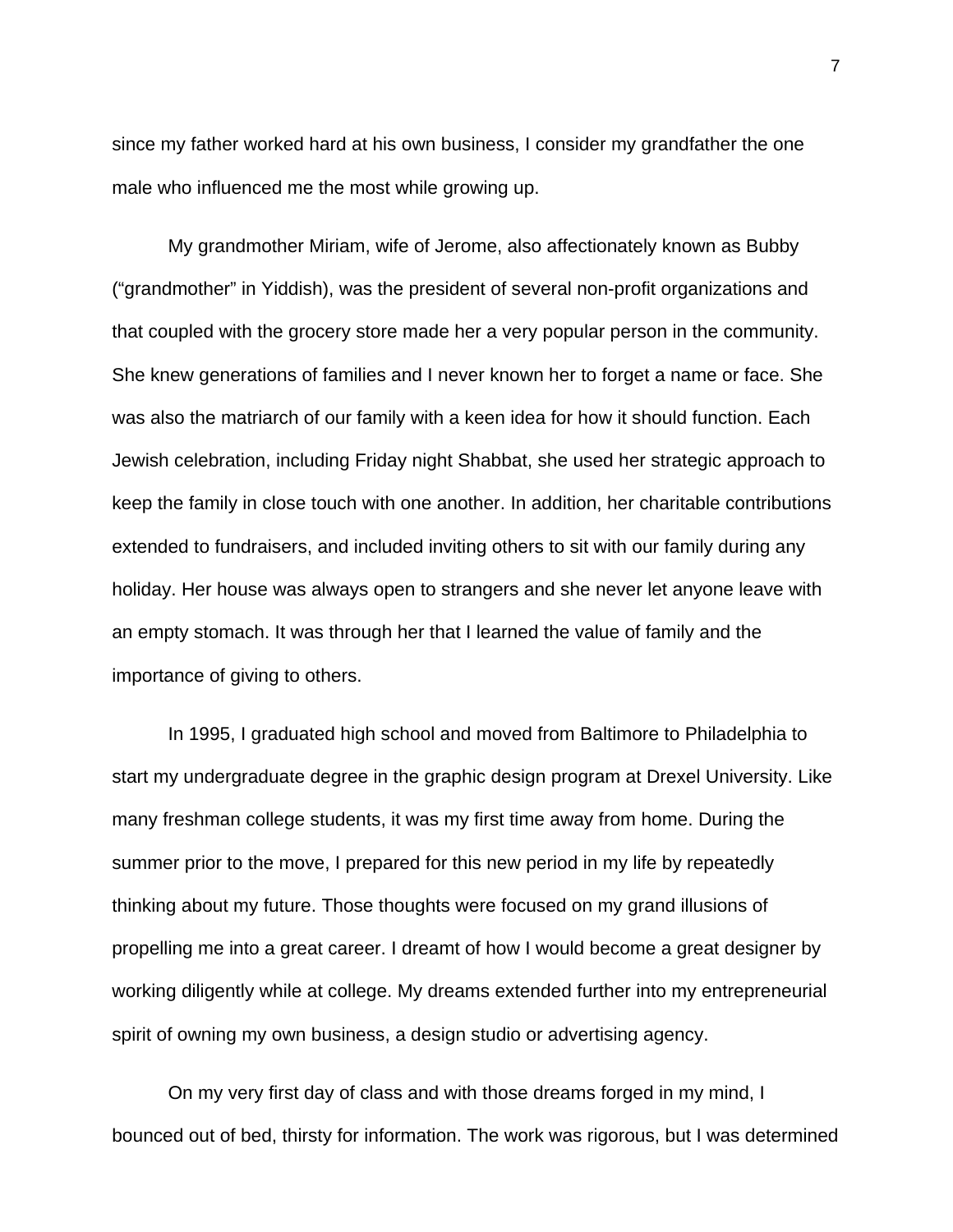to be the best in my program and my ambition produced enough adrenaline to keep me going each day with only four hours of sleep. My love for learning and my goals afforded me the luxury of enduring the maximum semester allowance of 20 credits, as opposed to the required 12 credits. Eventually, the hard work paid off early. By the time I was in my junior year I had enough credits to graduate, although I did not take the opportunity to do so. With the extra credits and extra time, I began to separate myself from my graphic design classmates by taking elective classes in business (i.e., marketing, advertising, and entrepreneurship). To further separate myself from the other students, I enrolled in classes that taught the trade of animation and broadcast communications landing myself internships at television news stations for ABC, NBC, and PBS. The entire experience was very liberating and through all of my dedication, I graduated on the Dean's list as a Cum Laude with Honors and a 3.7 GPA. After graduation in 1999, I realized that I did not want to spend the bulk of my career behind a computer monitor doing graphics any longer. I knew that I enjoyed the interaction with people and teams, and with my exposure to marketing and advertising, I looked for job positions that could teach me other aspects of the design business.

As far back as I can remember I have always been creative and interested in business. In elementary school, I traded and sold toys and candy to classmates, but by the age of 28 I had created three businesses of my own—graphic designing, event planning, and novelty photography—and consulted with seven others to get started.

In 2000 I left a start-up company that focused on toy packaging design to help another company start an interactive advertising agency. That summer on August 26, 2000, I met Melanie at her sister's wedding where I learned that she had recently

8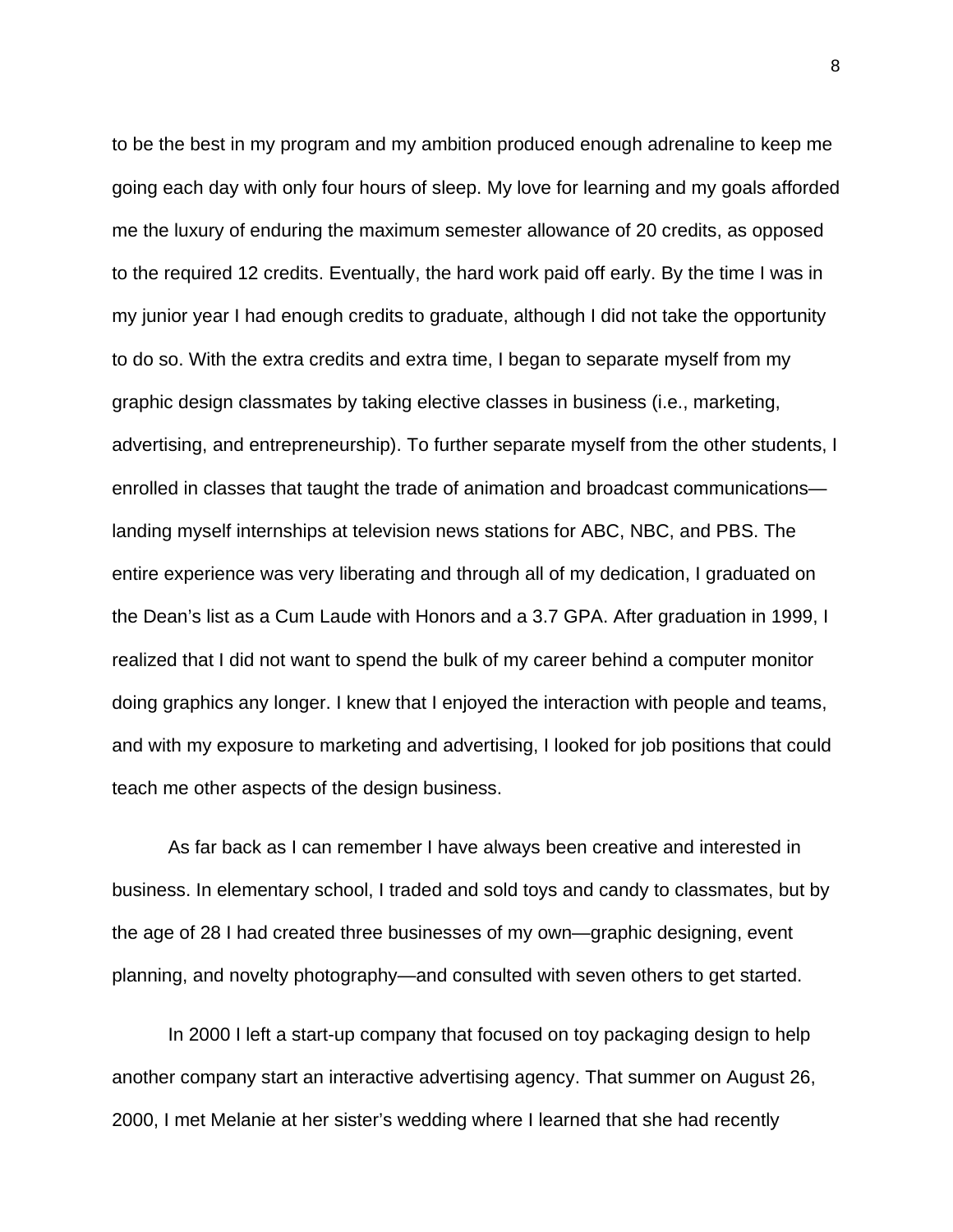moved to Los Angeles one week prior and flew back to Philadelphia to be the maid of honor. While continuing our bi-coastal relationship for 18 months, my roles had changed several times in the new start-up company. I focused on project management until 2001 and operations management until 2003 when I moved to Los Angeles to be with Melanie and managing that same company's sales office. We lived in Los Angeles from 2003 to 2005. During that time we were interested in reducing our living expenses and as a result were hired as apartment managers to a 20 unit building. The second bedroom to our new apartment functioned as my remote office for my fulltime job headquartered in Philadelphia and with the help of Melanie I was able to conduct the apartment management part-time without any conflict in performance.

In 2005, Melanie was accepted into 9 of the 11 schools to which she applied, including Penn Law. We decided to move back to Philadelphia because she wanted to have the benefit of an Ivy League education. We immediately started looking for an apartment building to purchase and acquired our four unit property in 2005 in University City.

After five years in agency life, I started to question the direction of my career. I wanted a job that utilized my background in graphic design and business, but most importantly, I wanted to find my life balance. I felt burned out, unhealthy, and my personal relationships suffering. In the agency world, many long hours and deadlines were a part of the culture. Further, it was very volatile because clients were constantly moving their accounts to other agencies. Employees were uneasy because a layoff could result from losing a client. Therefore, I left the start-up company environment to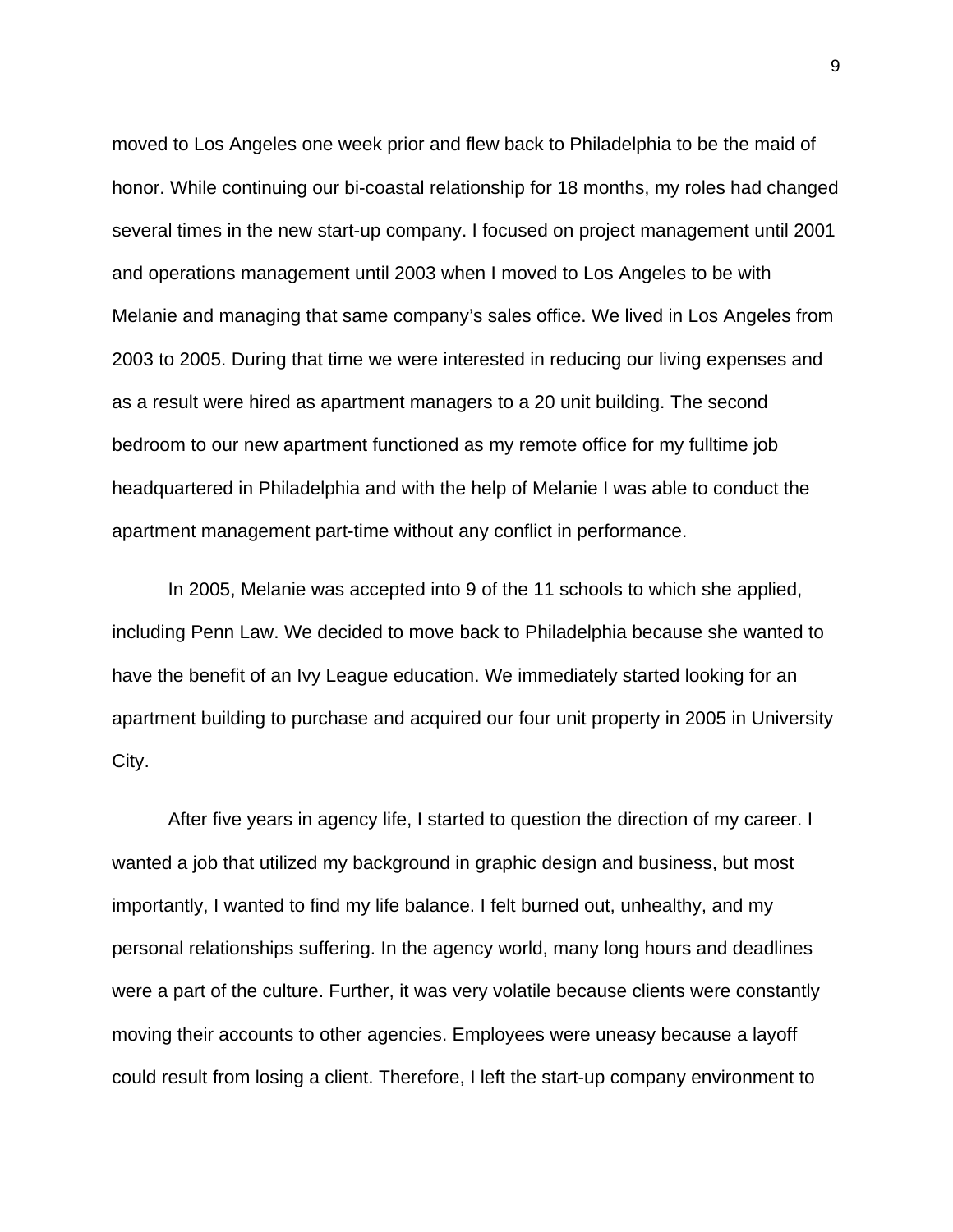work for my first large organization: the Wharton School of the University of Pennsylvania.

In 2005, shortly after the purchase of our property, I changed jobs to be closer to our investment and Melanie while she studied law on campus. My job concerns the design and special projects produced in Wharton's fundraising and alumni affairs office. I coordinate and direct a wide array of print and online marketing communications. This includes the overseeing of designers, printers, video producers, and other specialty trades to create materials used to assist our gift officers to raise money or comparable collateral. Other responsibilities include the management or creation of visual material such as plaques, portrait paintings, and videos thanking the donor for their donation. Lastly, I support the needs of the Dean and Associate Dean within the same creative guidelines.

The fundraising office at the Wharton School afforded me the chance to change my habits and regain my equilibrium. The new job provided opportunities for new training, and for Penn educational benefits. The tuition benefit was greatly appreciated because I wanted to earn an advanced degree and this was the appropriate time in my life. My goal was to earn a degree that would allow me to propel myself into a better professional situation. By evaluating all of the graduate programs available, it did not take me long to find the Organization Dynamics program which had all of the components of leadership, management, and organizational behavior that I had in mind for my career development.

In 2005, I learned about the Organizational Dynamics program within my first month at the university through two colleagues and had my first class in January of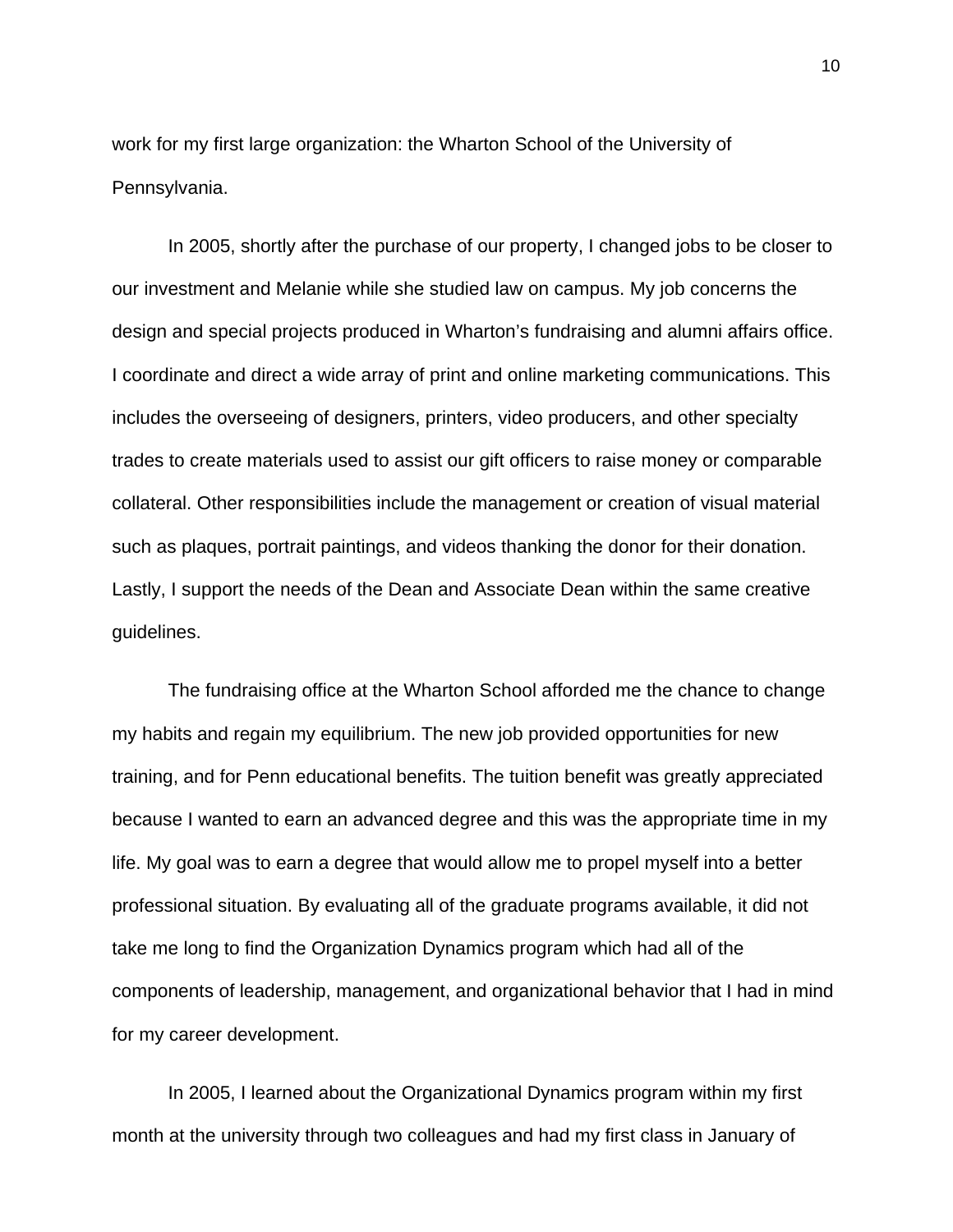2006, six months after being hired. I was impressed by the caliber of diverse students. Not only was I attracted to the intellectual rigor and classroom experiences, the network of professionals also helped my decision to apply. I was eager to gain an academic perspective on leadership and management since I had limited academic knowledge of this domain. The combination of advanced leadership skills and the accessibility to the faculty and professional students—some of which were vice presidents, senior managers, and business owners—was a large part of why I wanted to be a part of the program. Compared to other programs I researched, such as Wharton's MBA and certificate programs, the Graduate School of Education, and the Liberal Arts program, the interaction in small classes was unique and essential to the learning experience. In addition, there were career-networking opportunities because of the students came from prestigious companies such as GlaxoSmithKline, Merck, Novartis, Vanguard, Comcast, and IBM.

The structure of the program allowed students the opportunity to discuss class work and life events prior to class at dinner. It was a chance to meet with others, discuss class lessons and deepen peer relationships. Not only was this program sensitive to the student and their learning preferences, it also encouraged individuals to apply classroom learning immediately where possible. It was common for the lessons within a class to address problems in a work or life situation. In October 2006, I proposed to Melanie while I was a student in the Organizational Dynamics program. I planned the occasion with my classmates outside of class during our dinner. We devised a plan to give Melanie an unforgettable proposal (see Appendix A).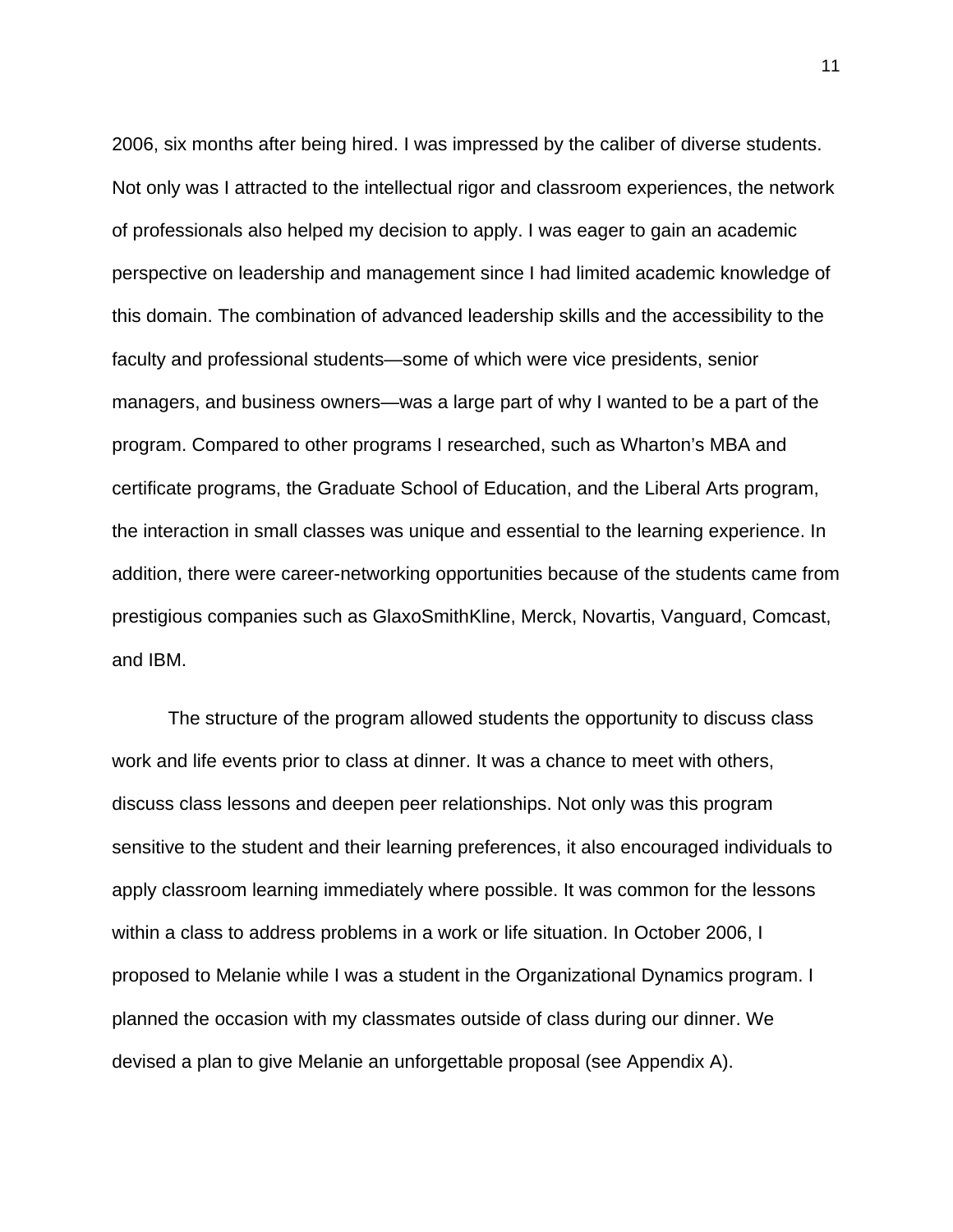In 2007, Melanie graduated and earned her degree. At the end of the summer she started work at Wolf Block as a real estate lawyer. Her knowledge of contracts and analytical skills help us structure tenant and vendor agreements in our business. Nine months later, on February 16, 2008, we were married. Two months later, we bought our second house as our main residence in the next consecutive block to our first property, which we renovated ourselves with minimal contractors.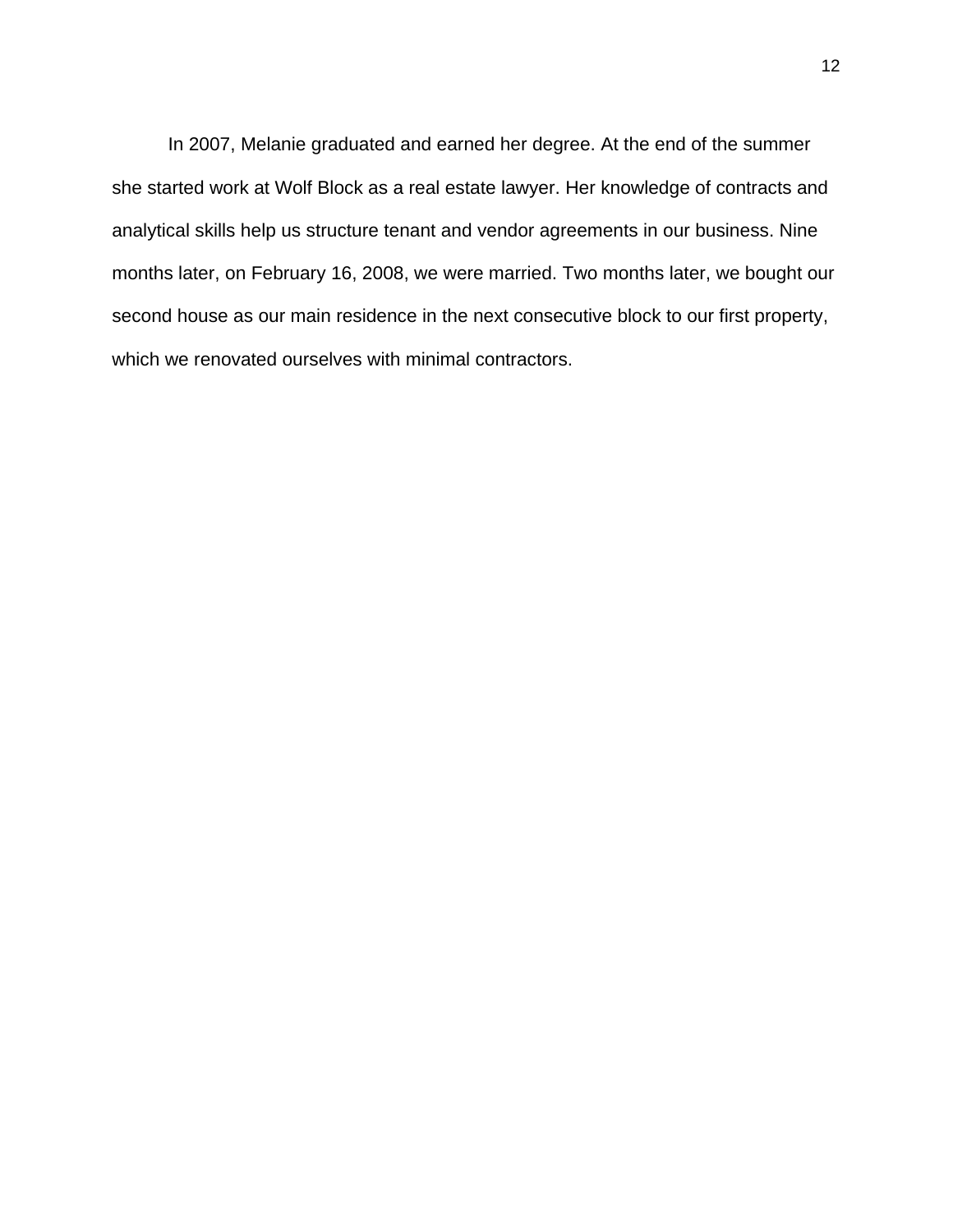#### CHAPTER 3

### THE INFLUENCE OF FAMILY IN LEADERSHIP

 DYNM 683: Organizational Experience: Self, Role, and Expectations was perhaps a culmination of everything I had learned in the program, and the one that really helped make sense of my reasons for my interest in the Organizational Dynamics program. Taught by Jim Larkin (see Appendix B), the premise of the class was to see our lives as a timeline. We were to think of our own life from a starting point or birth, all the way through to the point in the end or death. The question posed to us by the professor was, "Where are you now?" Then, he asked, "Are you exactly where you thought you would be at this stage in your life [or age]? If not, why? And, what are you going to do about now?" (see Figure 2). These were rhetorical questions, but our task was to answer them in some form by the end of the semester. The assigned materials throughout the term offered examples that we could draw from in order to understand our individual purpose. The events within the classroom were designed to help us answer those questions in the final paper.

#### Figure 2. Life as a Timeline

**If this is your life, where are you now?** 

Born Here Die Here Die Here Die Here Die Here Die Here Die Here Die Here Die Here Die Here Die Here Die Here D

 In order to answer these questions, the structure of the class was set up so that we were assigned to read a book and view films each week. Our professor's goal was to expose the class to different aspects of history and the lives of others through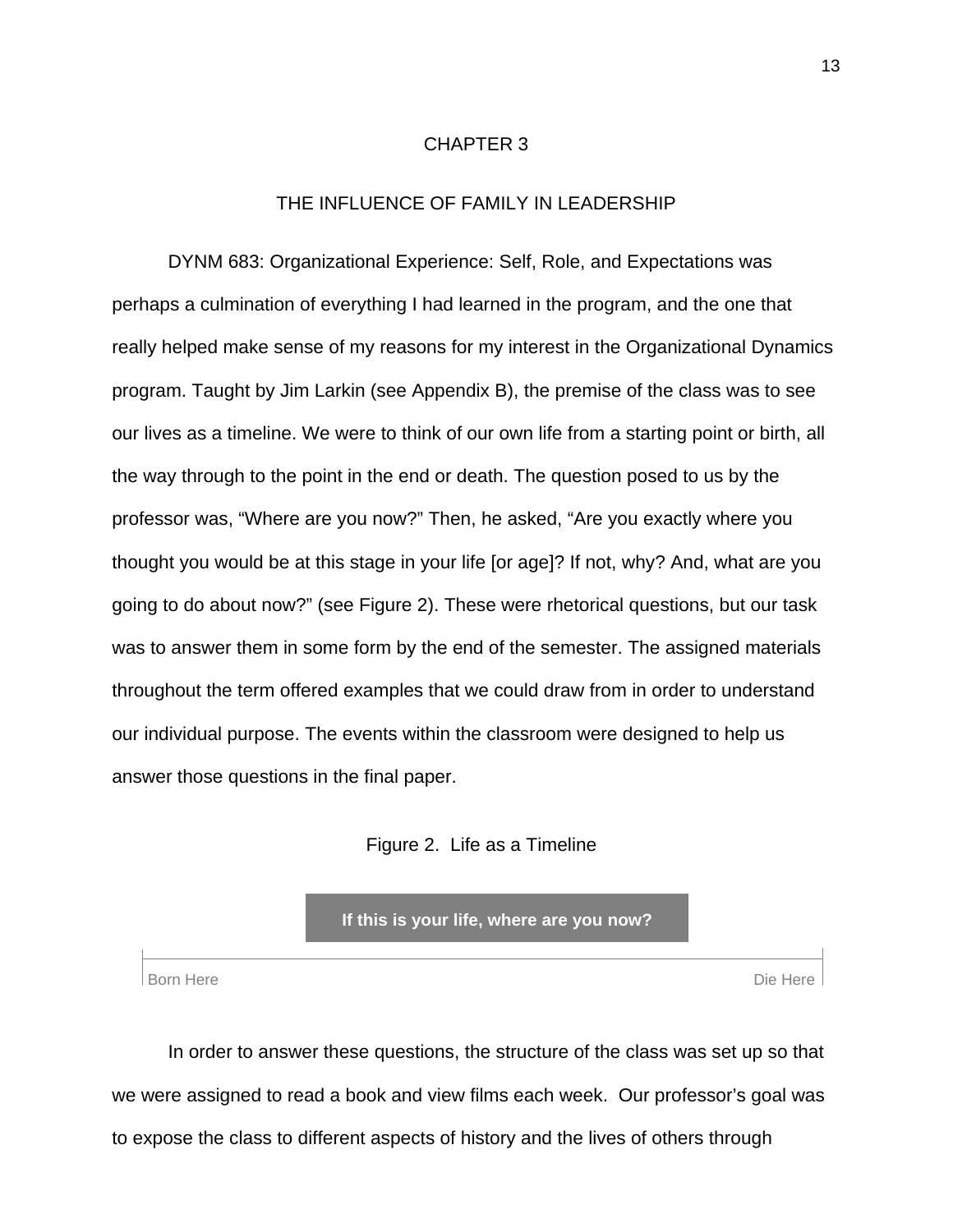biographies and fictional characters (see Appendix C). It was a method of teaching what we were missing.

For example, we read *A Beautiful Mind*, by Sylvia Nasar (1998). The class discussed the essence of the book, especially how it's meaning aligned with our own values. The main character, John Nash, was a mathematics genius with a passion to be better than the rest of the world. He believed that his life's work was important and every waking moment was devoted to it. His wife stood by him despite his development of schizophrenia, which produced family neglect, work obsessions and repeated breakdowns. She loved him for his ideas and wit, but most importantly there was an unconditional love. Although the world sees Nash as an intellectual mastermind, if it were not for his wife pushing and supporting him to follow his passions, he could have been lost and without a marriage that survived. However, he did survive and won the Nobel Memorial Prize in Economic Sciences (1994) for the Nash Equilibrium used in economics and modeling.

After the class read this book, we spent three hours debating our different points of view and sharing stories about the parallels within our own lives. We discussed what attributes lead Nash to greatness and how he became successful despite his illness and other downfalls. Some of my classmates identified with Nash's story because of personal similarities, while other students found nothing. The outcome of this session was exactly what the professor had planned. The point was to appreciate to the interesting deliberations spawned by the inclusive sharing, comparing and contrasting personal memories, which helps each person to realize his or her own paths in life.

 One in-class assignment was to take a piece of string and representing our lifeline (see Figure 2). We were asked to hang ornaments onto it, each representing a

14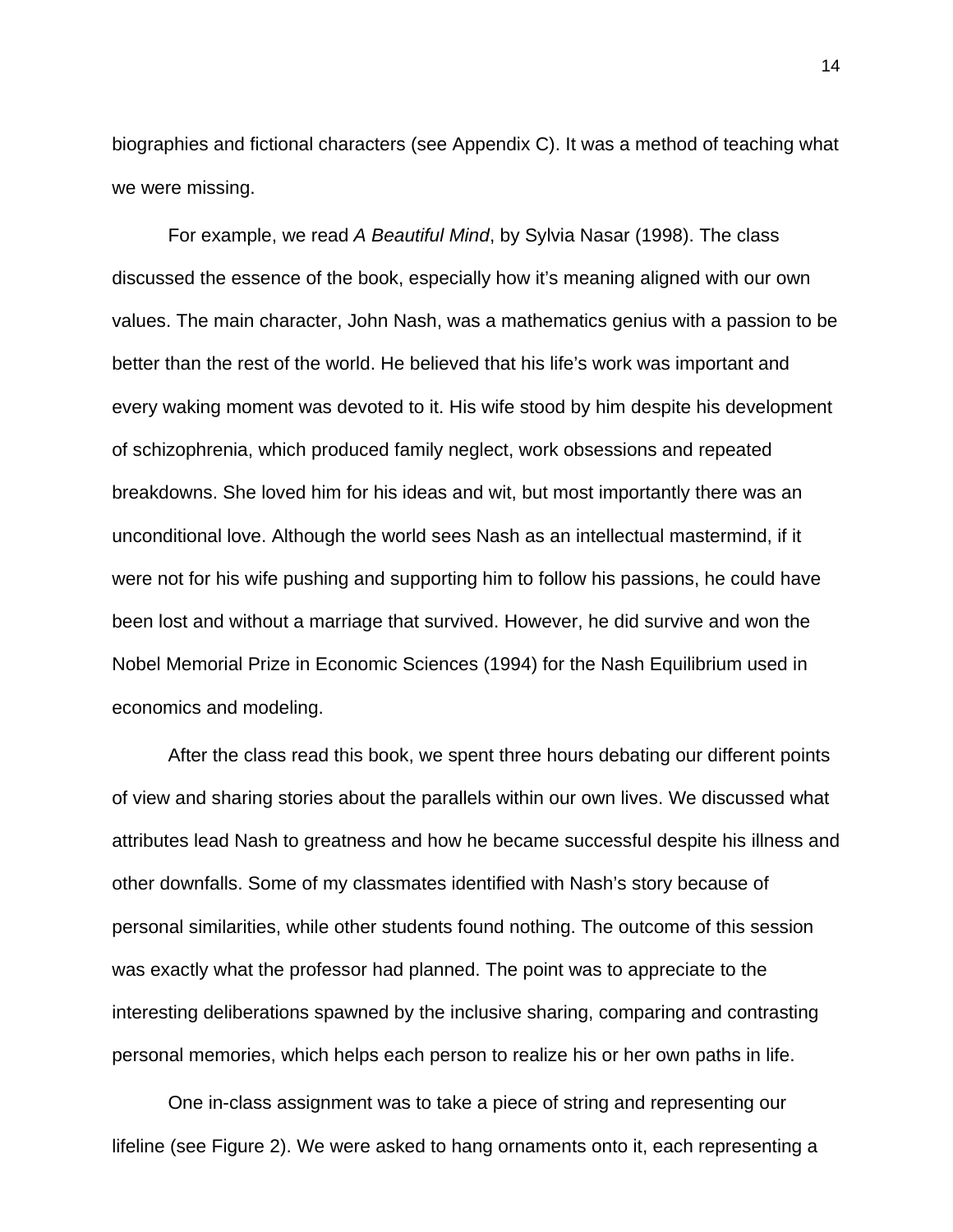significant milestone. We put as many ornaments as needed to tell our own story. Each person took a turn presenting to the class his or her timeline. One classmate discussed his journey as a young boy and the time when he discovered his preference of sexual orientation. Another person talked about a significant death that was difficult to deal with, while someone else discussed the adoption of her child and the rejection she received from the family. Someone else explained that her parents were disappointed in her because she was not married or dating within her ethnicity. In contrast to some taboo subjects, others talked about their family ties, their children, their religion or their careers. It was an eye-opening experience to be a part of this exercise and it helped us all by showing that we are not alone with our problems. We learned that problems are a common fact of life and that sometimes the next person has to deal with much worse.

 The exercise made the class bond because while we know the events that have occurred in our life we rarely stop to think about them or are permitted into the lives of others. Our status depends on an accumulation of factors, yet we tend to forget or move on once we reach our goal or deal with certain hardships. It was a good journey and having the professor ask how we arrived at our current state was a necessary technique to get us thinking about and recall memories of our lives. We learned the value of sitting down with an old photograph album to remember a favorite article of clothing, friends, or the fashion trend of the time. This is exactly what this class aimed to achieve, the wakefulness of our memory [is] something that modern conceptions of leadership fail to include (Kaplan & Kaiser, 2002; 2003).

 DYNM 683 is a classic approach to teaching current or prospective managers how to understand themselves and to learn what their personal values represent (see Appendix D). The provided opportunity to re-examine my past and take an introspected

15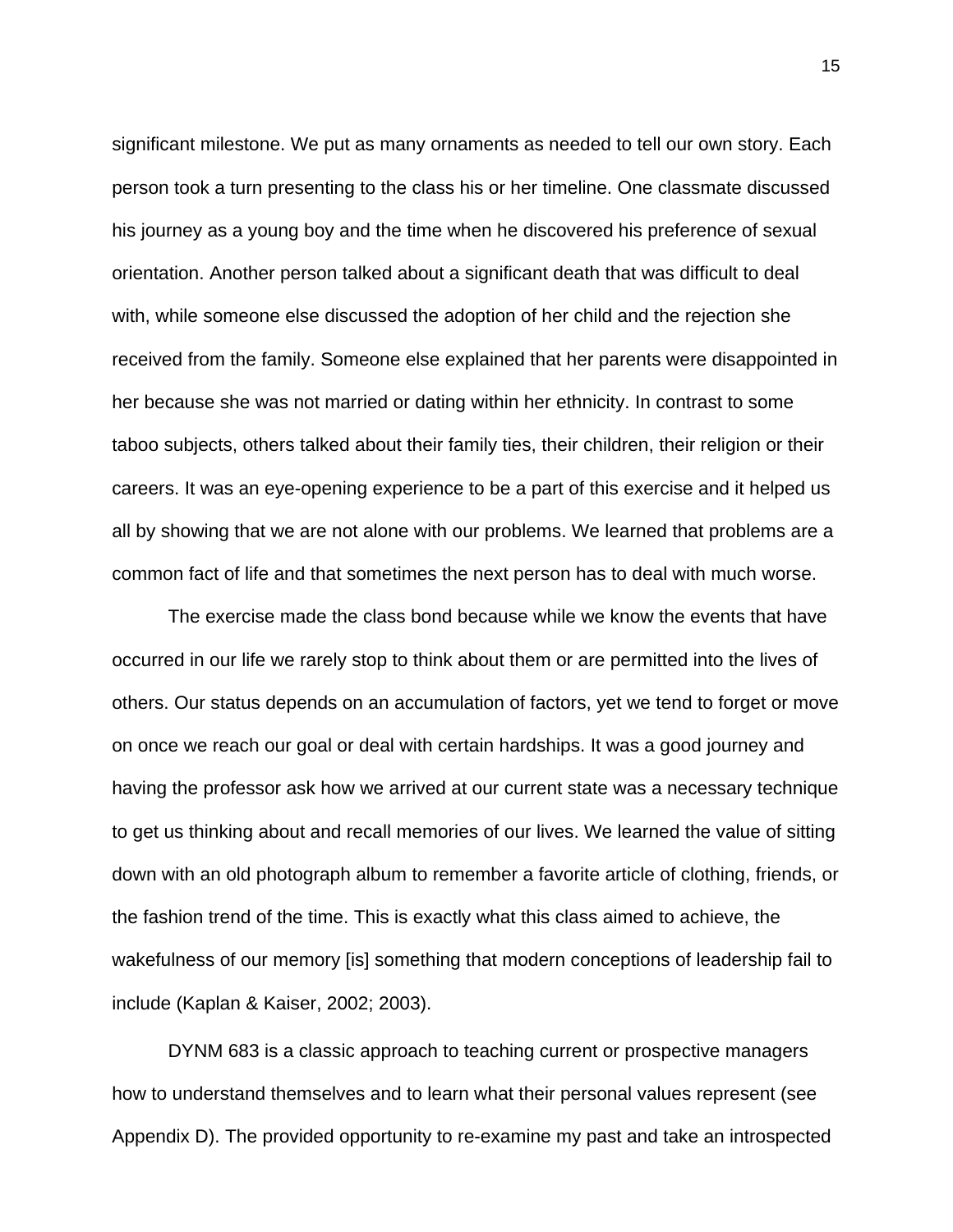view at our ingredients helped to answer, "Who I am?" and, "Why I am a certain way?" The reading assignments provided examples of how others have dealt with challenges in their lives. By forcing the class to compare their own morals and principles to those of others, the professor was able to create a safe environment of openness and support. As those walls were broken-down, we learned from the experiences and reflections of each other. Prior to entering Organizational Dynamics, I had limited management experience. I always thought I was a good people-person with a decent judge of character. It did not take long to understand that management is a competency and learning more about this was a major part of why I wanted to be in this program. I believe we cannot lead others without truly understanding ourselves, which is the premise of Dr. Larkin's class on leadership. In an attempt to understand ourselves, we were given the challenge to dig deep into our past to discover things we lost, forgotten, or did not know. We were dared to "shake things up" to see what "falls out." We were encouraged to ask questions about things we never understood regarding the politics within our families and friendships. The class helped me to recognize complacency and to try new regimens to create an unusual outcome.

 The professor wanted us to question our contentment and build new foundations for a different learning experience. This philosophy inspired me and it did not take long before I was making arrangements to visit my hometown, leaving voice messages for my grandfather to call me, or discussing the premise of my new class with my wife and in-laws. My intentions were to connect with these people and find a common denominator that allowed me to link their influences to my life.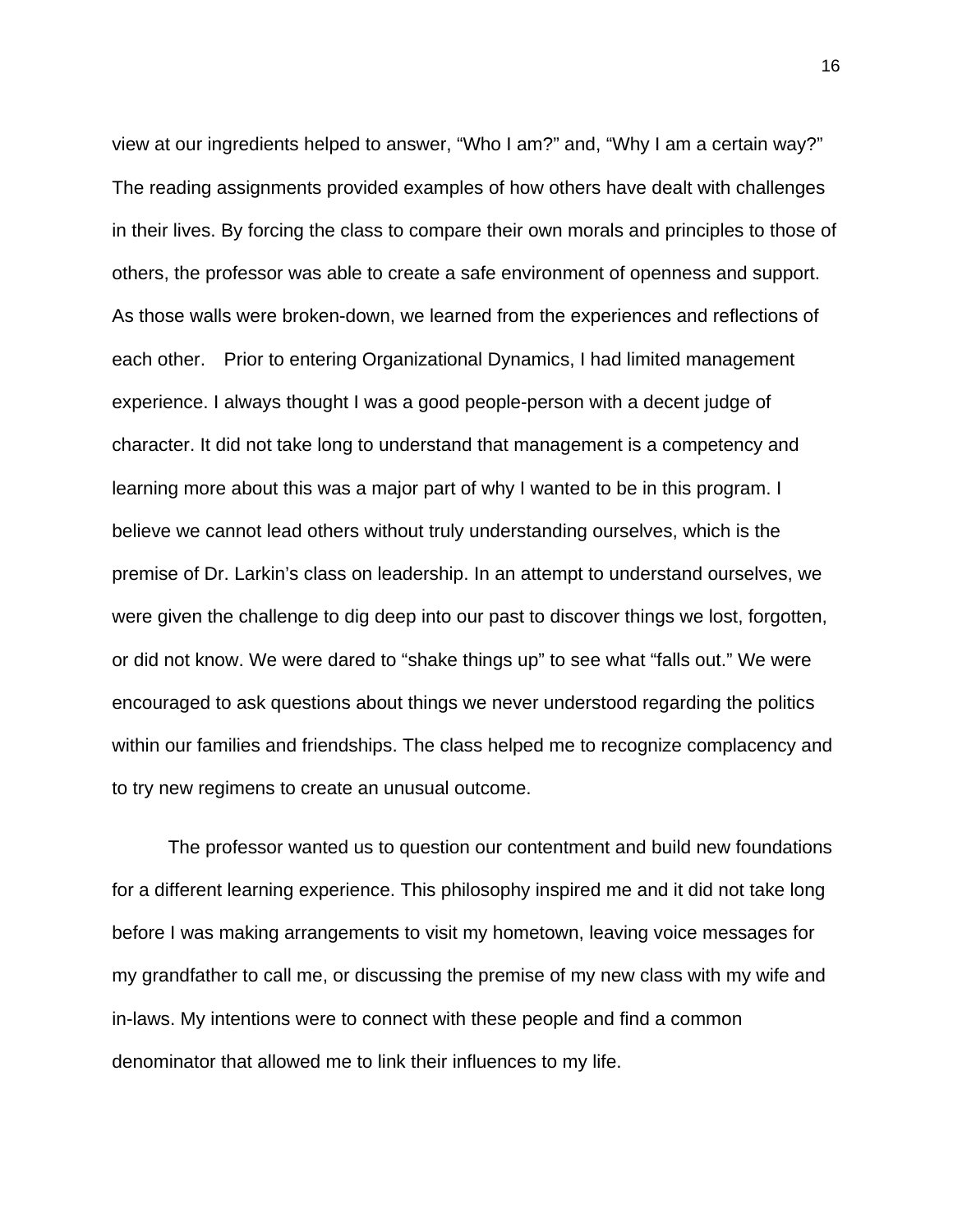After contacting relatives to learn more about my family, I started to become devoted to discovering family secrets. When first exposed, I was too young to understand many of the stories, but it was as if floodgates had opened and everything was spilling out. I learned many things within my family history, such as hardship and deceit, as well as good times and charitable acts. This inquiry gave me a better understanding of my great-grandfathers and their roles in their respective communities. I went to my childhood home and spent time looking through my old clothes, photos, toys, and letters. I saw the paintings that my mother created and remembered the day we took turns working on one together. One important memory that I recaptured was my grandmother's Shabbat dinners. She used our Jewish tradition and faith to unite our family every week including all other holidays throughout the year. Our family grew and expanded partly because of her generosity and love. Her heart was big and she followed the Jewish prescription of inviting friends and strangers to share our meal, especially if they were alone or visiting from out of town. Through this example, I was able to experience charitable giving first hand. She took pride in the appreciation given to her by those she helped.

 In an attempt to gain a perspective of why I have adopted certain values, I discussed them with my parents and grandparents at length. I also contacted my siblings to investigate their perceptions of me while growing up. By the end of this exercise, my confidence and pride in my family had changed my perspective because of the struggles and successes they overcame. I began to see that my obstacles seemed minor compared to what they had to endure to make an easier path for me.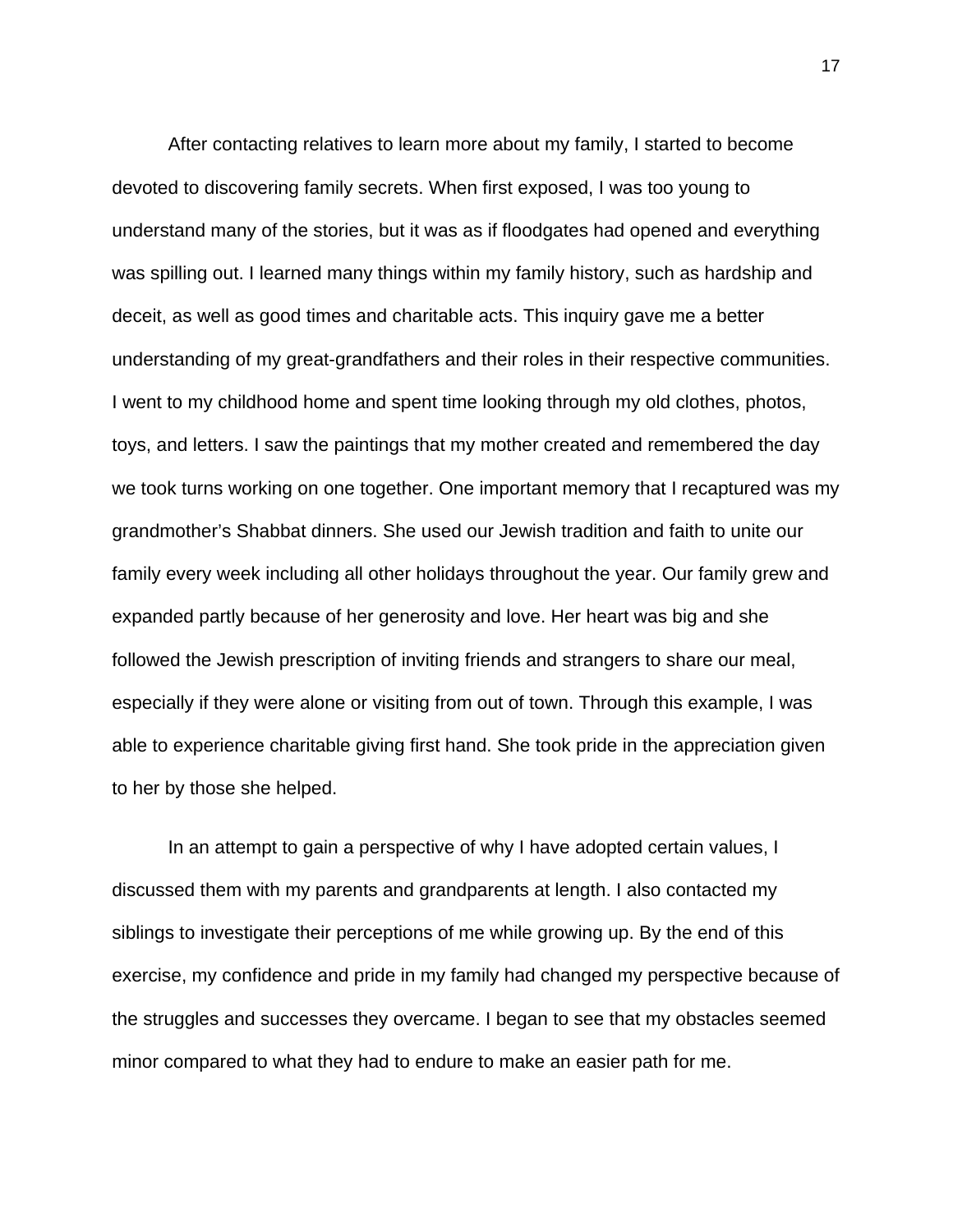At the end of this class, I was able to write an important term paper. My intention was to create a primer for my own future children that would help them understand some of the events and experiences that shaped me. Written to help them to understand the social environment into which they were born into, the paper was not a family tree, but rather a document of lineage. I hope they too can better understand the things I discovered along my journey. The document also acted as a supplemental appendix to our family tree, helping other family members to develop their sense of identity and explain pieces of their own character.

 The lessons from this class helped me explore observations and patterns that I have noticed within my family throughout the past four generations. I started by comparing and contrasting my two great-grandfathers from my mother's side because of their similarity and differences. In my family, we frequently talked about these two great men because of their finesse and energy. This leadership paper connected my own values to theirs and helped me articulate how the decisions of my ancestors have affected me. Through the prism of our class materials and discussion and my searches, I learned how the actions of individual family leaders can help shape the actions of other family members, later in life.

 I have discovered that I come from a long line of people who are full of integrity, dignity, and entrepreneurial spirit. Their endurance for risk is high and I feel their fortitude engrained in me every day. That strength coupled with the new values in my nuptials will continue to build a legacy for our future family. My history reflects the success of community leaders, men and women who have had strong relationships with various social and ethnic groups. Because of them, I strive to be a person of high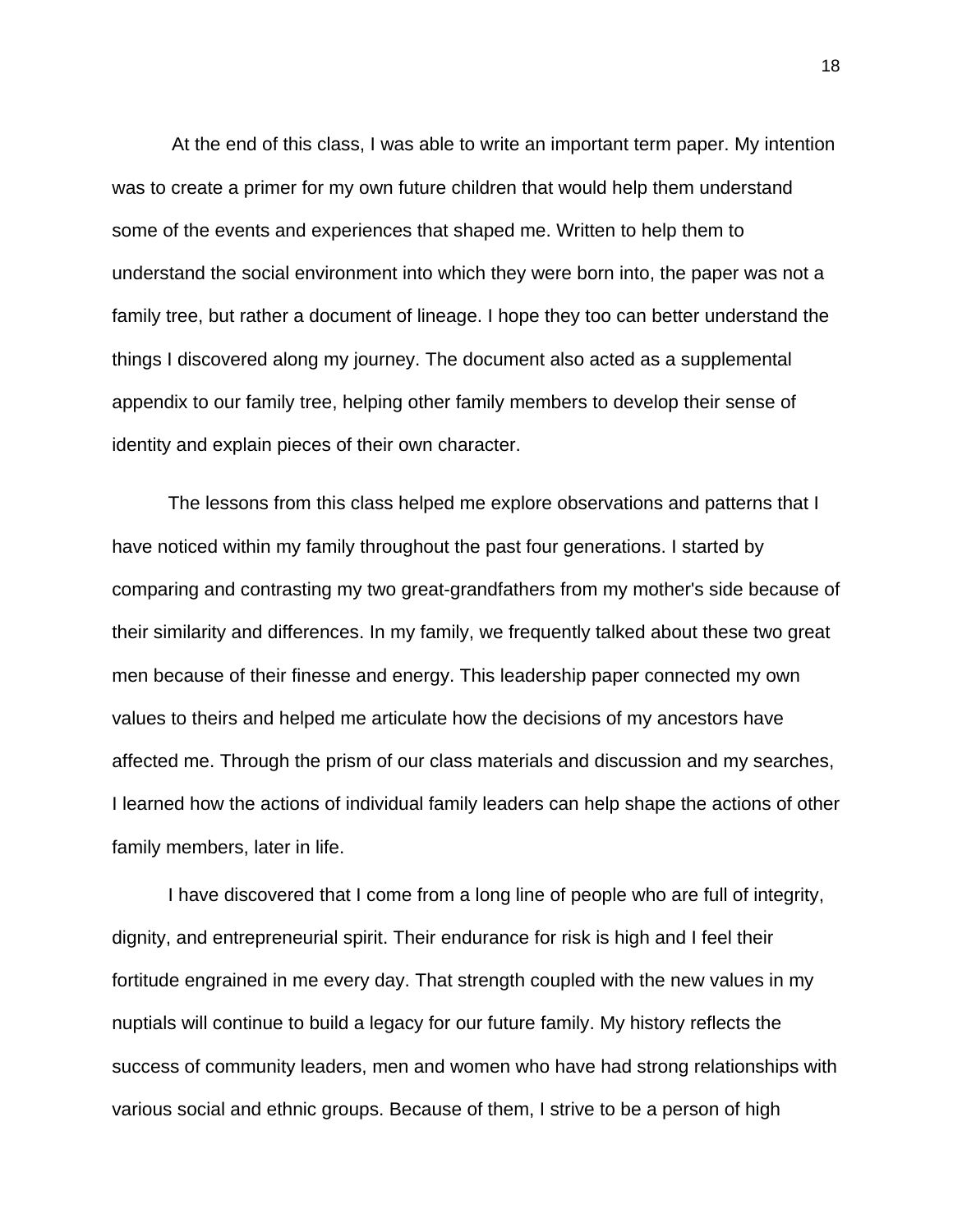standards and morals, and my will is to infuse those traits through my own examples within the next generation. There have also been poor, self-serving, and complicated actions within my family. It is important to note that I have also learned from those scenarios as well. It is through the comparison of positive and negative events that enables me to understand right from wrong.

 The class material helped me to reflect on historical events, cultural issues, psychological pain, and different life situations. As a whole, the class discussions helped me to understand my own path and internal conflict. From the stories told in the assigned books, movies and class discussions, I was able to draw parallels within my own family tree. I learned more about my family values and loyalty to friends. My meaning in life became clearer and I certainly deepened my relationships with parents, siblings, and my wife. By learning about characteristics of leadership through the examples in the class material and looking inward at family, and myself I have the feeling of being a more complete person. My mindset shifted to observing the tasks around me and evaluating their impact. Along with my attitude toward people and my projects, there is a new dimension to management that I had not experienced before.

 Through the class discussions and outside discussion, I learned that the majority of the students in the class had a similar discovery experience to mine. As a whole, the members became close to one another because of the personal stories we told about our lives. There was also mention from several people during class that they had a transformational experience.

 The Stanford psychologist Carol Dweck conducted a study on intelligence and talent (Rae-Dupree, 2008). She reported that people with a growth mind-set, those who believe their own abilities can expand over time, prove to be most innovative over time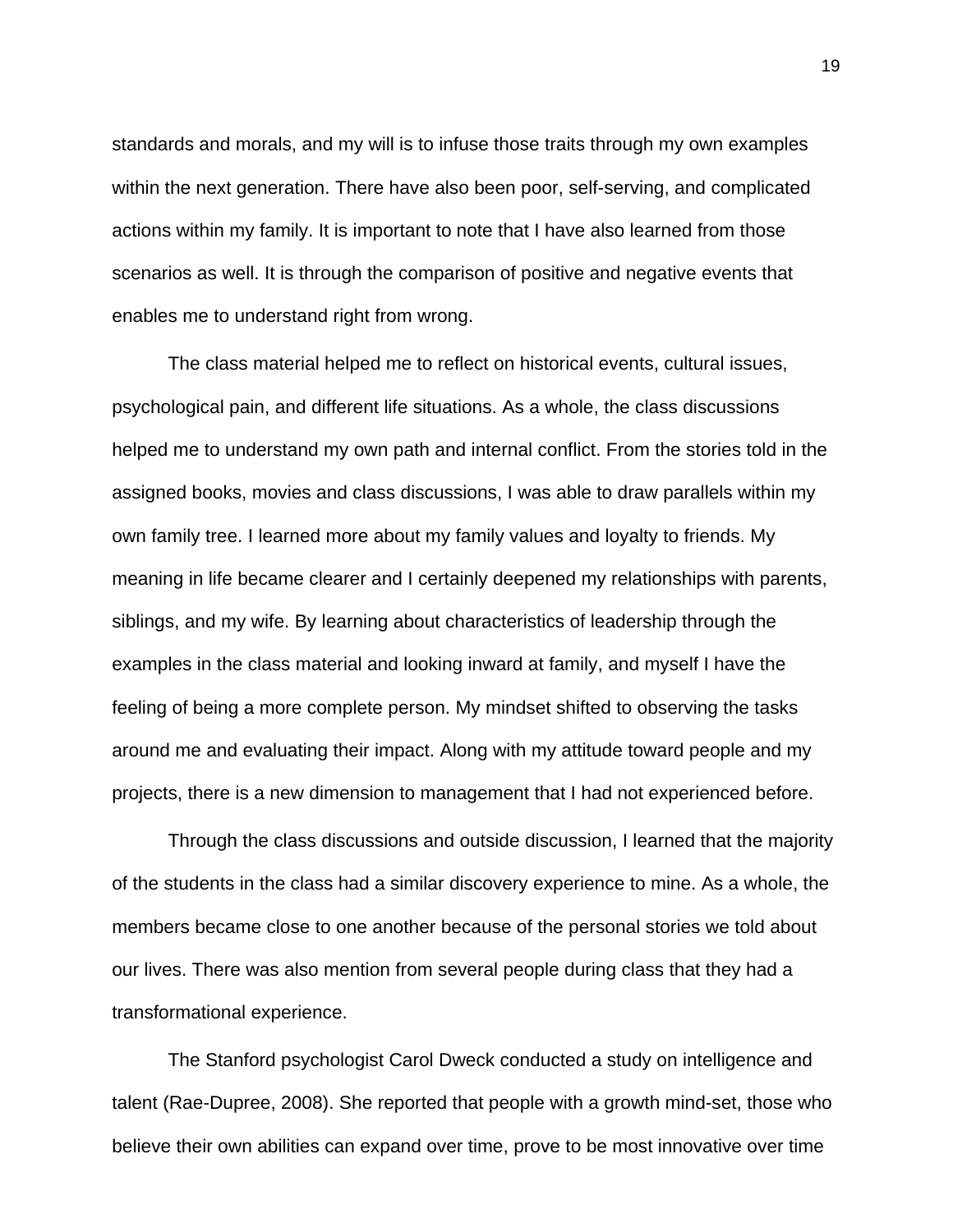compared to those who believe they are born with talent and do not need to nurture it.

Her research addressed creativity in the leadership at companies such as General

Electric, IBM, and Xerox who have nurtured teamwork and rewarded individual genius.

She makes a profound statement:

Society is obsessed with the idea of talent and genius and people who are 'naturals' with innate ability…People who believe in the power of talent tend not to fulfill their potential because they are so concerned with looking smart and not making mistakes. But people who believe that talent can be developed are the ones who really push, stretch, confront their own mistakes and learn from them. (New York Times Business section, 2008, pg. 3)

If nothing else, Professor Larkin's class taught me introspection and how to nurture my

ability to lead, whether it is within me or if it must be found.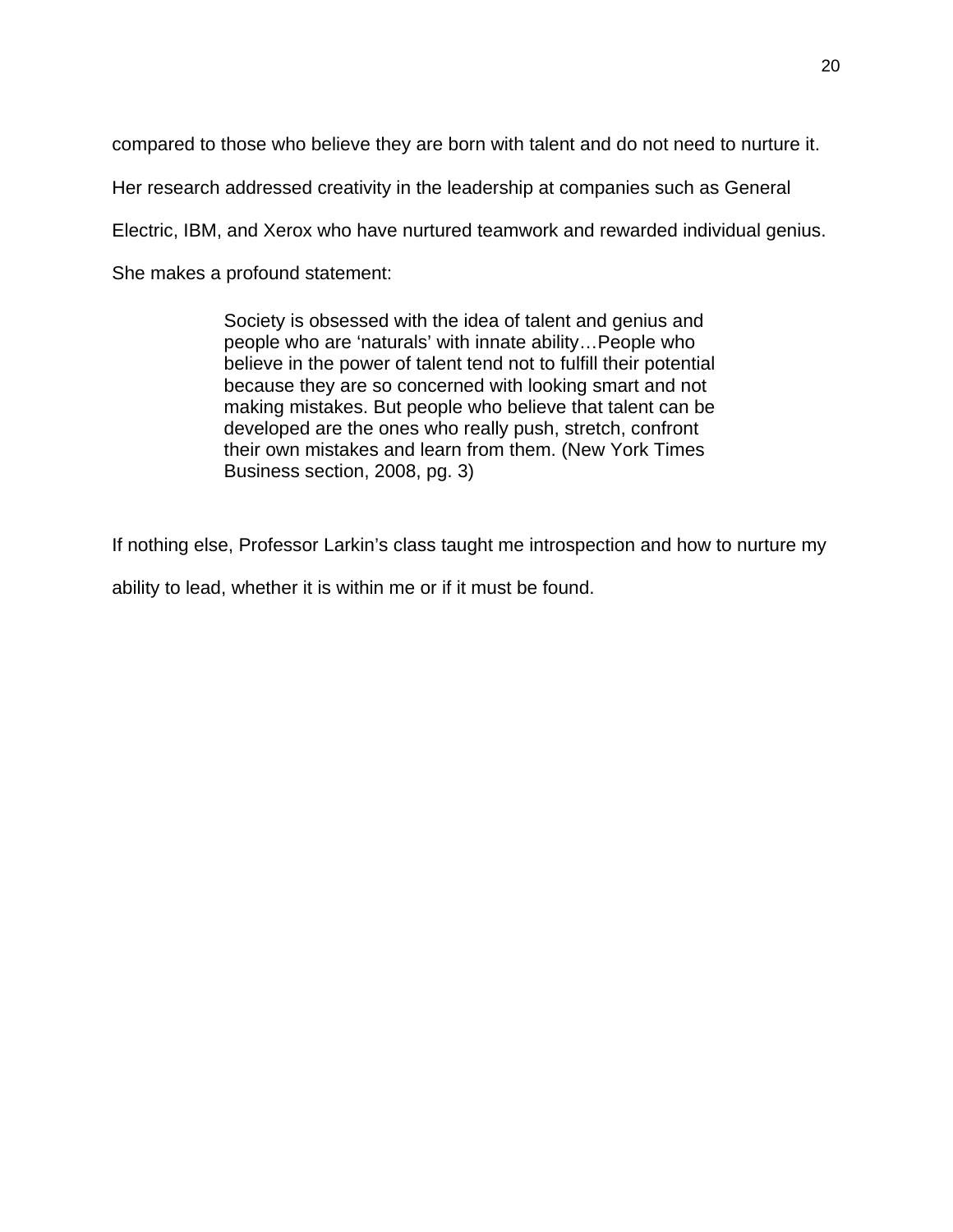#### CHAPTER 4

### BONDING OF TEAM ENTHUSIASM

 To illustrate how I evolved as a team member in the summer of 2006, I discuss DYNM 637: Coaching and Facilitating Teams, taught by Professor Bill Wilkinsky. This class taught theories and models for a work-related project when performed by a team. Through the technique of role-playing, the class formed teams and dealt with actual issues that arise within a project. I discuss the important lessons learned and how I applied them within my work environment and personal life.

 In the Alumni Affairs department at the Wharton School, I work in an environment that uses committees to plan, organize and execute nearly every project. Each project is unusual and requires a different set of people. I manage a portfolio of projects, each with personalities and internal politics requiring strict timelines.

The objective of DYNM 637: Coaching and Facilitating Teams was to study the specific roles and responsibilities of each member in a team and to evolve into a high performing team by the end of the semester. To do this the lessons focused on building synergies that allowed the separate members to function as a cohesive unit. By critically analyzing the anatomy of our team, we were able to anticipate certain scenarios such as someone forgetting to complete a task. This exercise was important because we quickly learned that each situation is unique, it is very difficult to anticipate all circumstances, and there are instances when an entire team is wrong about its assumptions. Wilkinsky also stated that it was entirely plausible that the teams would not become high performing, since not every team achieves this status. However, the classroom activities assigned were to assist in achieving that objective.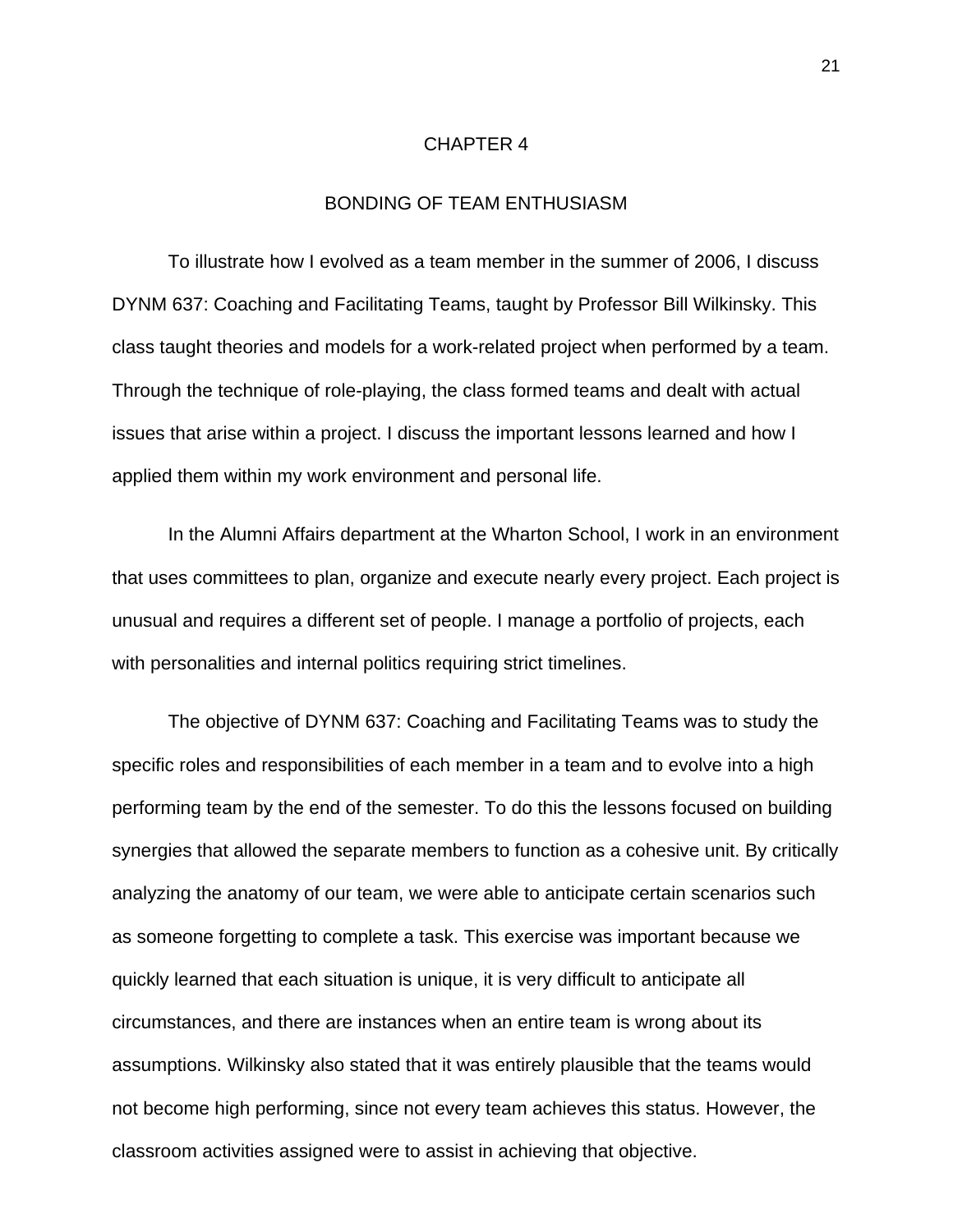The instructions given to the class on the first day were to divide ourselves into two teams. These teams were to be permanent for the remainder of the semester. There were no other instructions and our class could use whatever method we wanted to arrange membership. Professor Wilkinsky said that this process could have taken several minutes or all evening and he would have allowed it, but after about 30 minutes, we made our choices. Some may have joined by default, but I wanted to be with Mark and Sara because they were vice presidents at Penn, they had significant influence within the fundraising office, I wanted the benefit of deepening a relationship with these two individuals and I hoped they could help my career. My second priority was to find other people to complete the team. Although my personal goals of developing a relationship with two specific individuals were shameless, it worked out in the end. Not only did I fulfill my goal of learning from them, I formed relationships with four others in the process.

 Early in the term, our team was instructed to discuss the type of elements that would be essential to a high performing team, solely based on our own experiences. By the end of our talk, we came to an agreement that accountability and a strong project management process were the necessary ingredients for a successful team. Together, we also decided that each person's role is of equal importance because it was essential for us to operate as a unit.

 The first classroom activity was the Murder Mystery in which we were to figure out "Who Done It?" Each team member had a sheet of paper with details and together we were supposed to compare our clues to narrow down the possibilities and finally decide on the culprit. There was competition between our team members because all of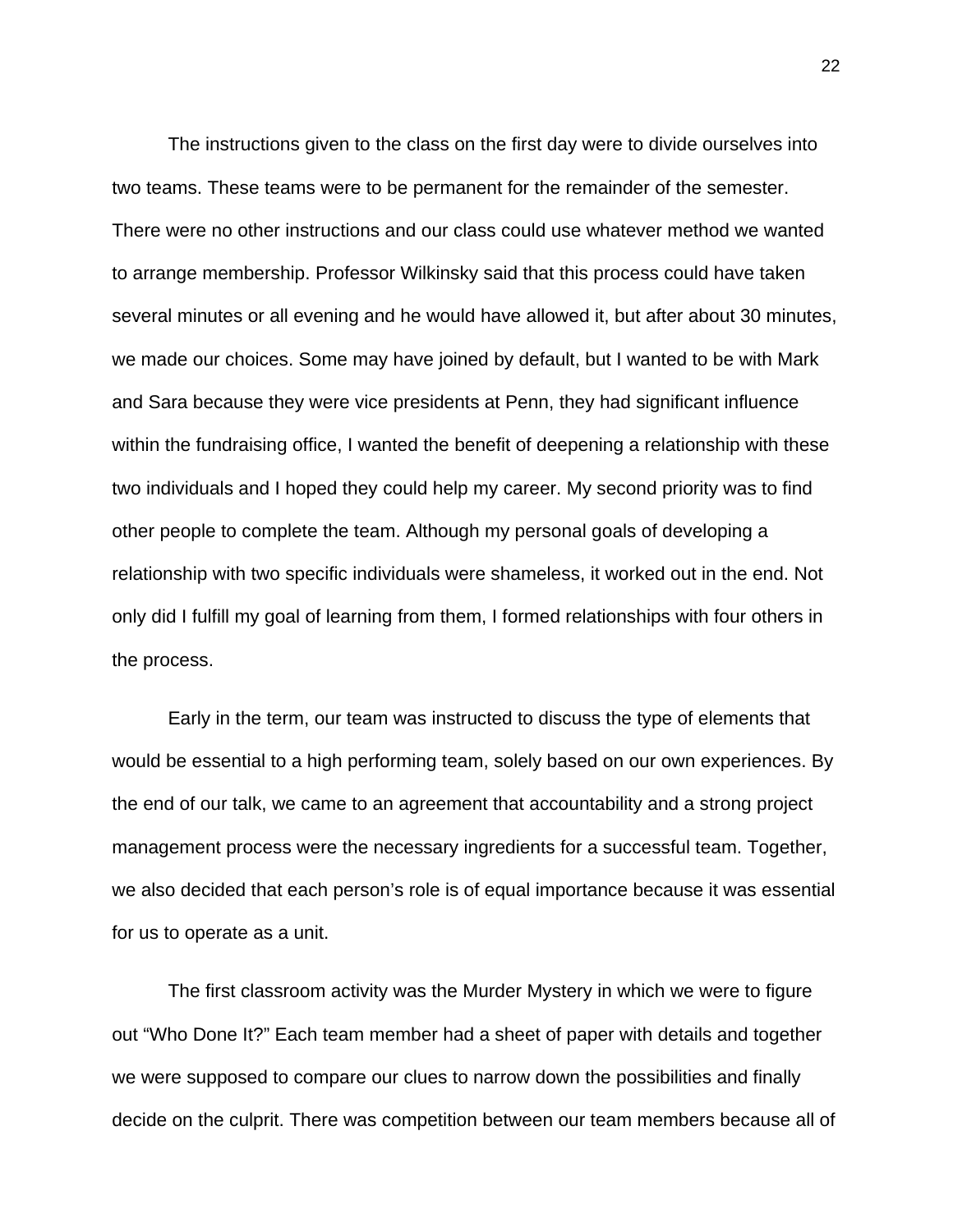us wanted to answer the riddle correctly. The clues consumed us to the point that when we realized our sheets of paper had different clues, we were still debating over which one of us was right.

 We realized that we constantly interrupted each other during the activity and did not listen to the other person's point of view. Once we realized that each of us had different clues, we still failed to develop a process to ensure that we were using them all. Even as another student and I were walking together after class, we were still arguing over the activity. I was convinced that she was wrong and I was right. We had to wait for the next week of class to get the real answer. That next week, when the activity was over, we learned the other student was correct. I wondered why I did not listen to her.

 In order to measure the progression of our team, we used the Tuckman and Jensen (1977) model. The first stage, Forming, refers to the group members getting to know one another. As predicted we were polite and avoided conflict in order to create a good first impression. The Storming stage occurs when members of the team begin to feel comfortable and leadership begins to emerge. Competition between members becomes apparent and there is a sense of battling for the top position, which occurred within our group. If a team can move beyond this point into the Norming stage, members will find their roles and accept the hierarchy for the moment, which also occurred. Assuming that the process does not go backwards, Performing is the next stage; however, teams do not always reach this point. For example, if a member leaves the team or a new member joins at the Norming stage, the process can revert to Forming or Storming again. At the Performing stage, the team peaks and maximum

23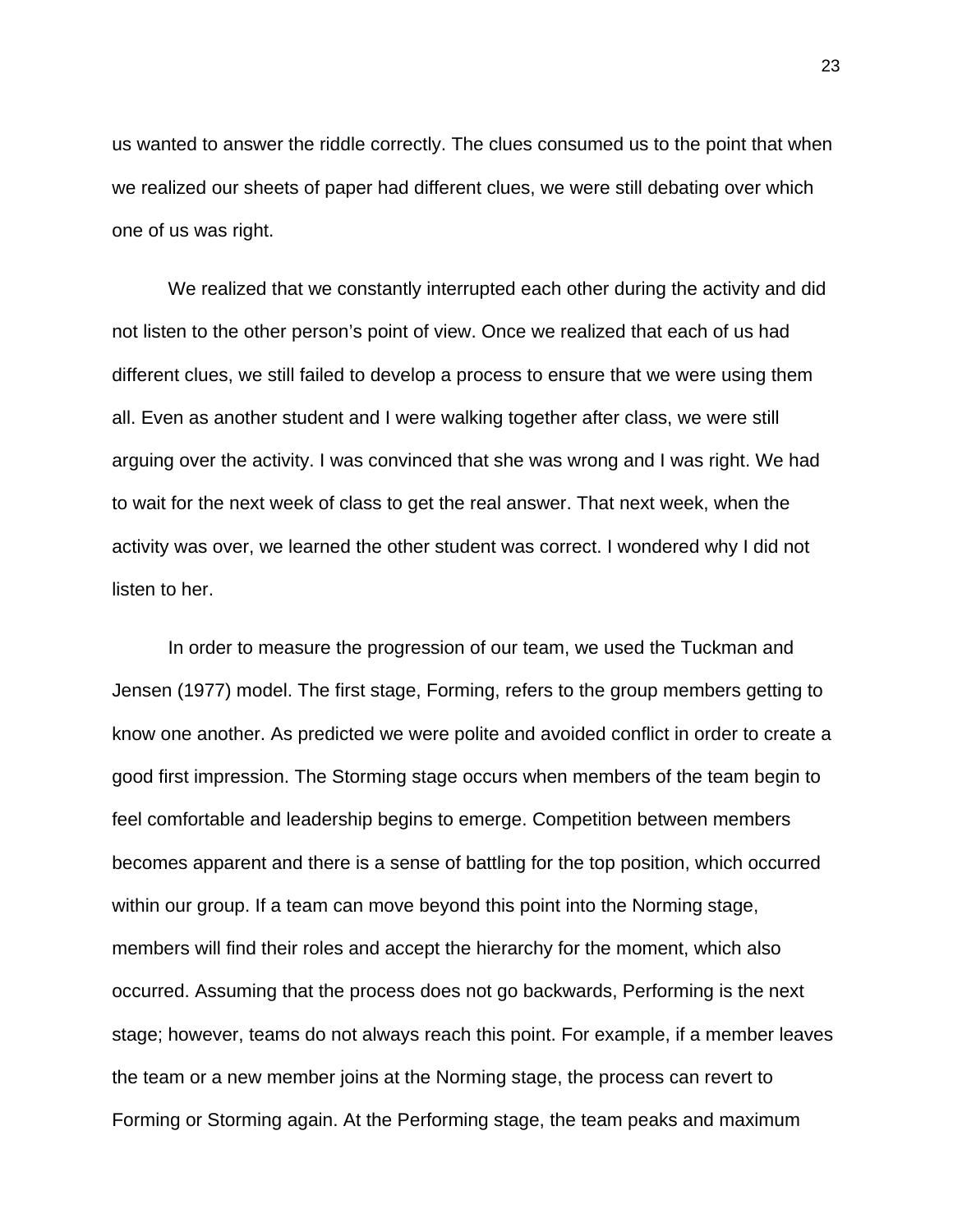production equals high performance. This is what all teams aim to achieve. The Adjourning stage is when the team ends its relationship and each member acknowledges the departure. An example of Adjourning might be a ceremony, celebratory dinner, a gift of appreciation, or something in writing that signifies the end of the relationship.

 We also examined Wilfred Bion's (1961) theory on the Tavistock model and J.R. Gibb's (1978) TORI model—which also suggests stages—but the Tuckman and Jensen model resonated with the group because our relationship closely identified with the model's outlined stages (see Appendix D).

 Bion's (1961) argued that a group will experience five stages as they work toward their result: Dependency, Fight/Flight, Pairing, Work, and Oneness. The main premise behind this model is that members depend on the strongest, most productive person to pilot them in the completion of their mission. This person will become the group's leader. The Tavistock model explains that a group consists of unconscious wishes, fears, defenses, and by default the strongest, most boisterous and outspoken member rises to the position of leader. Although this leader may be effective in their role, it is important to note that the membership may not necessarily favor the techniques used to accomplish the group's goal. Furthermore, when members depend on a leader for guidance, but do not receive proper directions they will start to feel misguided and turn against the leader causing counter-dependence, otherwise known as Fight or Flight. This will begin the cyclical process for the new strongest person to take charge and conflict will occur within the group in order to sift out the next one to assume this leadership role. It is common that the members act out of character at this point. Signs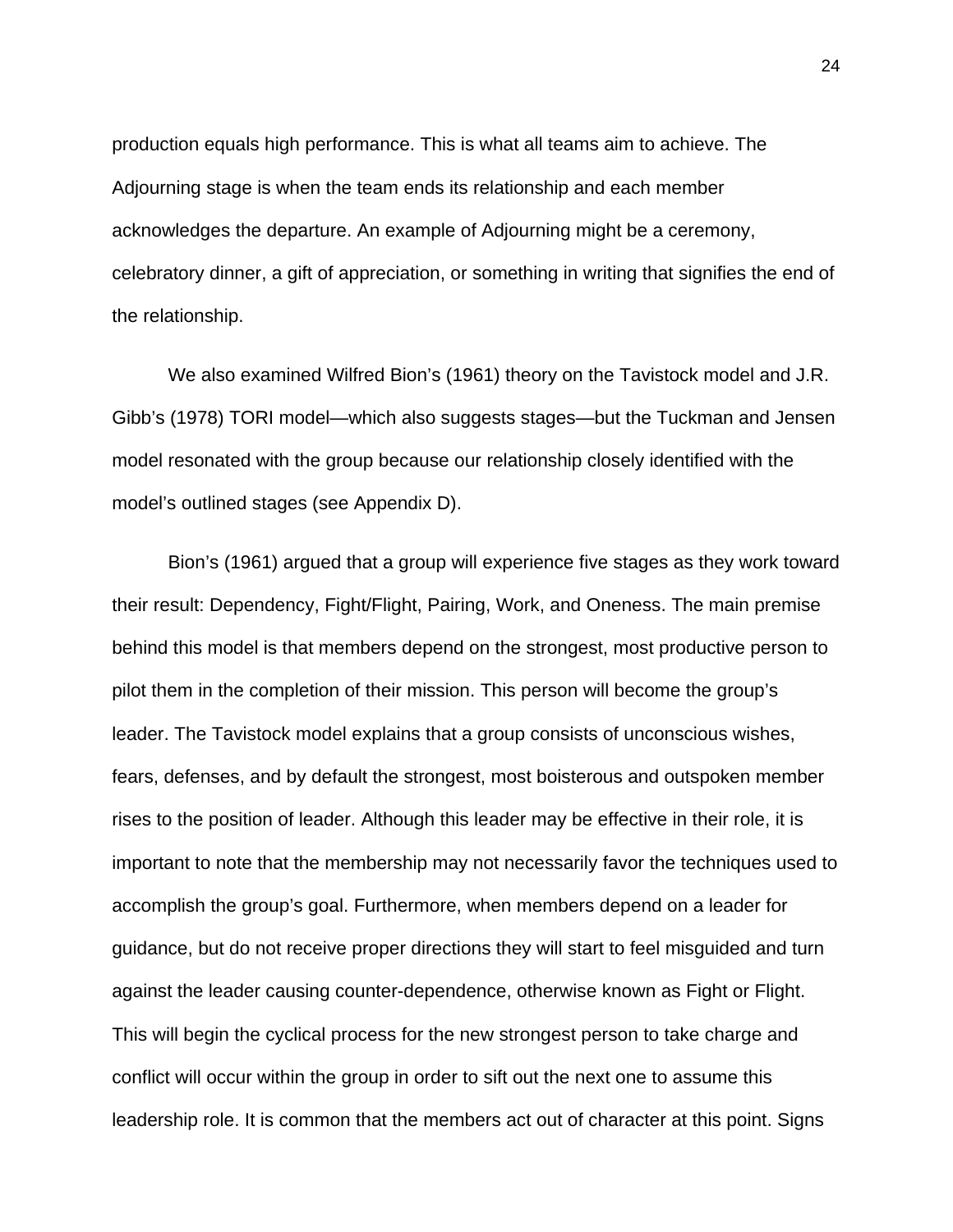of stupidity, incompetence, or psychotic episodes will begin to show until repossession and the stronger leader emerges to instruct and direct toward the completion of their tasks. As members compete for the top role, similar characteristics start to emerge in the individuals. As they recognize one another's magnetisms, they will gravitate toward friendly bonds and Pairing will begin to take place. Next, the group will begin to function. As more trial and tribulations occur, the issues will eventually iron themselves out. In other words, the conflict helps the group to complete the Work. When the group finally reaches a point that is all encompassing, they will experience the effective leader performance, acquaintances matching themselves with equals, and the tasks are efficiently completed. This is what Pierre Turquet (1974) refers to as Oneness, adding to Bion's theory (Lipgar & Pines, 2003). Our team did not identify with this model because we were able to work out the issues amongst us and avoid issues such as the Fight or Flight stage. We also wanted the pleasure of Adjourning at the end of the semester.

Gibb's (1978) TORI model discusses core values of facilitative leadership. TORI is an acronym for Trust, Openness, Realization, and Interdependence, the four proposed stages that a group will experience (Gibb, 1978). The underlying assumption is that the leader has a mutual understanding with the team and the members have respect for the one another. This is more of a social model for involvement and the idea is that the group appreciates the leader's gesture because they feel equal and the individuals do not have to search for their match. Gibb argued that the individual enjoys his or her responsibility and accountability for his role because there is more trust built between him or her and the leader. More importantly, the group enjoys the faith that the leader displays and there is a natural embrace within the unit. In contrast to the Tavistock model, instead of members assuming their roles, the TORI model has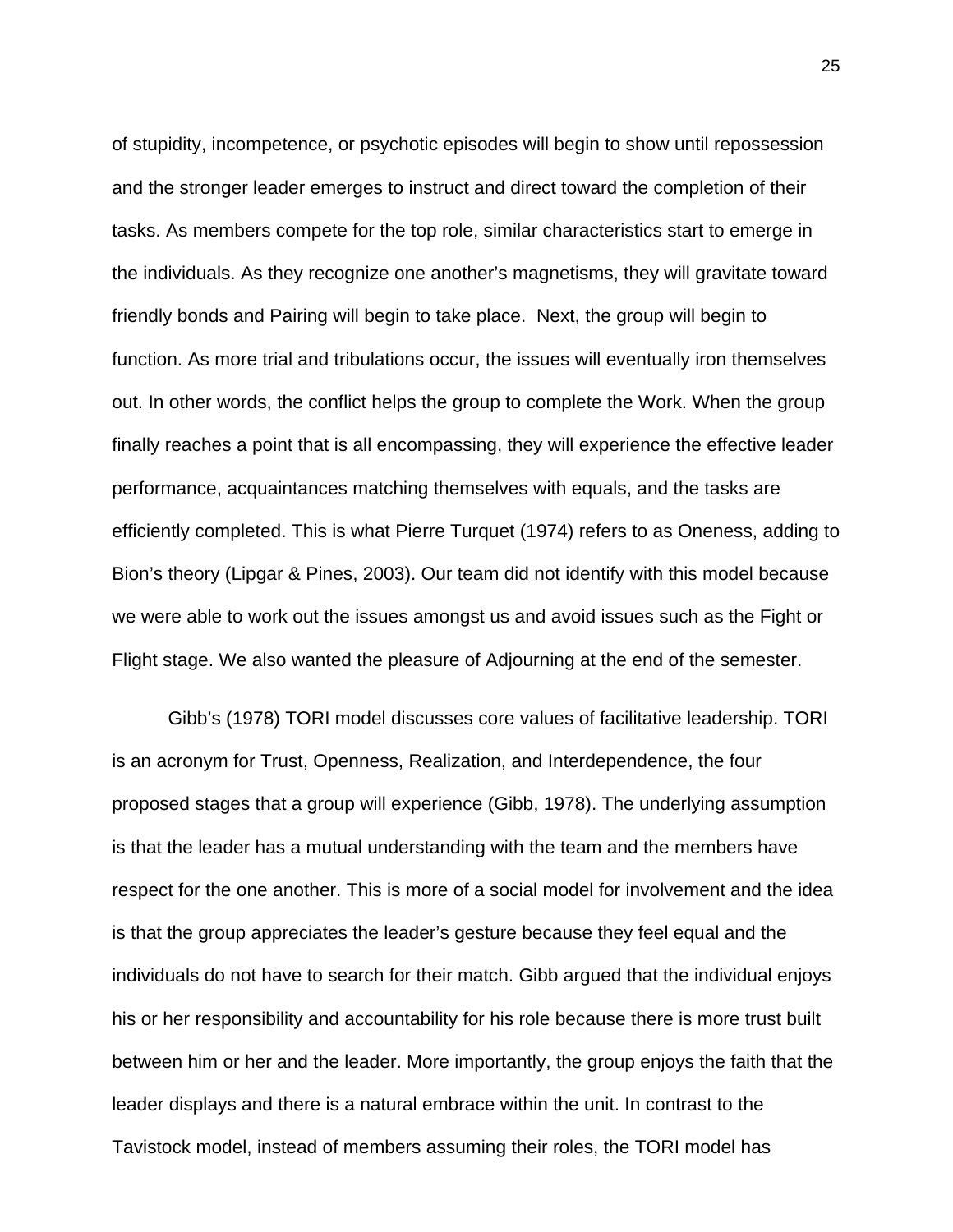concerns. The social system created on Trust, is the first concern in this model because rapport is essential in this stage for success. Trust concerns acceptance and membership. Acceptance deals with the individual. Membership concerns the group. Both evolve simultaneously and each adjusts to the comfort level of the other. When this takes place the individual deals with their own internal battles, as does the group. Once both have overcome the internal fears of apprehension, subconsciously the individual experiences acceptance into the group and the group accepts the individual– together they progress. When the acceptance and membership overcome their internal issues, they progress together with a stronger bond (Dimock, 1987).

 Although the Tavistock and TORI models are valuable to understand for purposes of learning, our team identified with the outlined stages within the Tuckman and Jensen model. To determine which model to use, we discussed the affects of each stage and how they applied. We evaluated our team progress by comparing our behavior to past exercises. We concluded that we had Formed and Stormed. The Tuckman and Jensen model was a more accurate definition for our experiences and the other two models did not align as precisely.

 Classroom activities such as the Murder Mystery tested our ability to complete a task and the outcome allowed us to reassess our pre-determined assumptions. Although we agreed on rules for our team, the members thought that these needed modification in order to propel the team to high performing status. We established the rules noted in Table 1.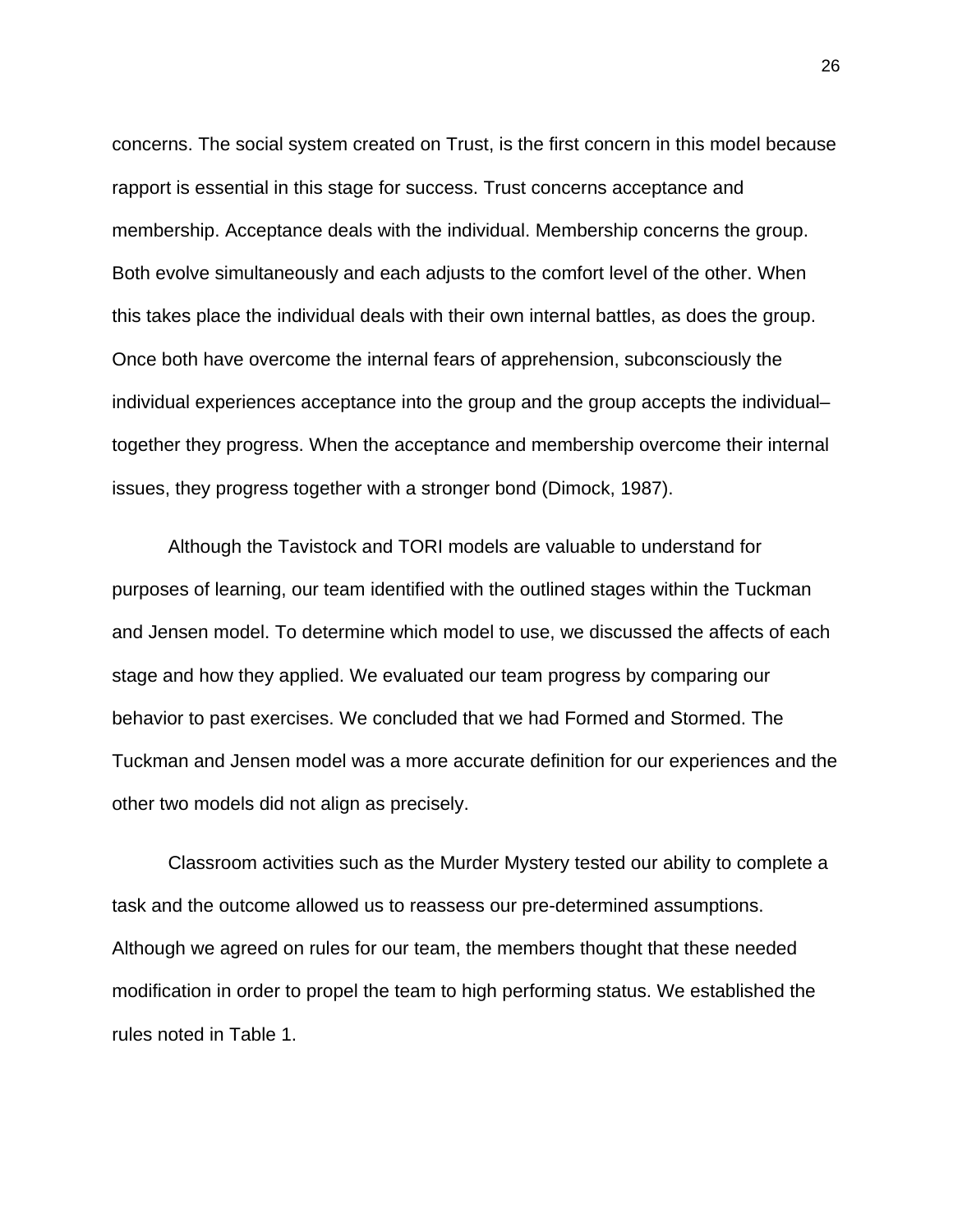Table 1. Team Rules for Achieving High Performance in DYNM 637

- 1. Listen with consideration and respect
- 2. Develop strategy/game plan/agenda for each task
- 3. Leverage the strengths of each member
- 4. Accountability/Responsibility for your actions
- 5. Adaptability/Flexibility

 In addition to our rules, the team discussed how to maintain our mission of superior productivity (Pfeiffer, 1988). Another class activity similar to the Murder Mystery helped us communicate, but as Tuckman and Jensen (1977) suggests, we were still being polite by avoiding feelings (Norming). The group was conscious of, and wanted to avoid potential conflict since we were just getting to know one another. At this stage, people did not want to overstep their boundaries by upsetting other members. I noticed that by the forth week, the members in the team started to feel more comfortable with one another and the politeness started to fade. As the model outlined, members finally began to feel more comfortable with the group and, therefore, did not hold emotion or aggression. We began to enter the Storming stage of our development.

 By the time our team started the Norming phase, our team-appointed observer noticed we interrupted each other, and suggested that we might have a deeper issue driven by race or gender. Shock overcame the team by this suggestion. Although we agreed his observation could possibly be valid on a subconscious level, we concluded that it was an over-analysis. To avoid conflict and to keep the synergy, we expressed appreciation for his advice. We were also careful from that point, not to disregard his comment as untrue. In addition, the outrage of the possibility of the race/gender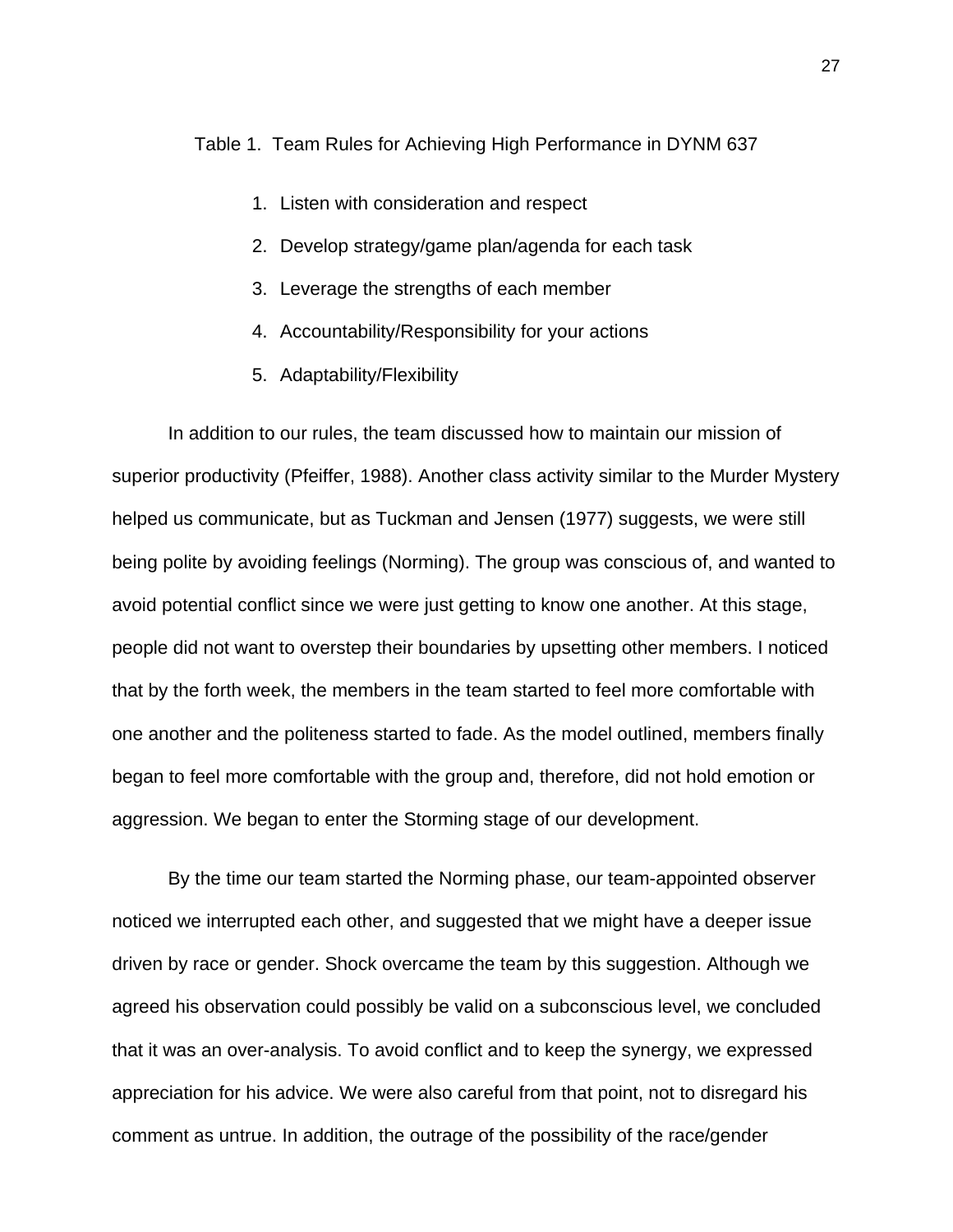comment prompted all of us to stay after class and address other possibilities for hidden issues. By talking about our feelings together, we discovered that we were still not listening to one another during the activities.

 From that point, we agreed that we needed more time together as a team. To remedy this, we met for dinner before each class to decompress from the day, which allowed us to get to know one another on a more personal level. The intended idea of our getting together was to learn more about each other and help us into the next stage of the model. As a team, we took interest in each other's personal life, such as work related issues or organizational politics. We offered advice and ideas to each other as a result. In fact, it was at dinner one night that my team helped me devise an elaborate plan to successfully propose marriage to my wife. Friends and family still talk about this because of its unusual nature and creative appeal (see Appendix A).

 There was another instance when someone from the team observed competition between Sara, the vice president, and me. Although I was completely unaware, the group discussed and decided that this tension had everything to do with our ambitious personalities and our inherent "get it done" attitude. The two of us were now open to accepting this commentary from the team since we had worked so many other issues prior to this. After all, our goal was to continually fix the problems within the team and improve so that we can move on to Performing. Had we not put the time into maintaining our team, this competitive problem could have been a detrimental conflict; blocking us from progress and reverting to a prior stage, which is something that can occur in all three models (see Figure 2).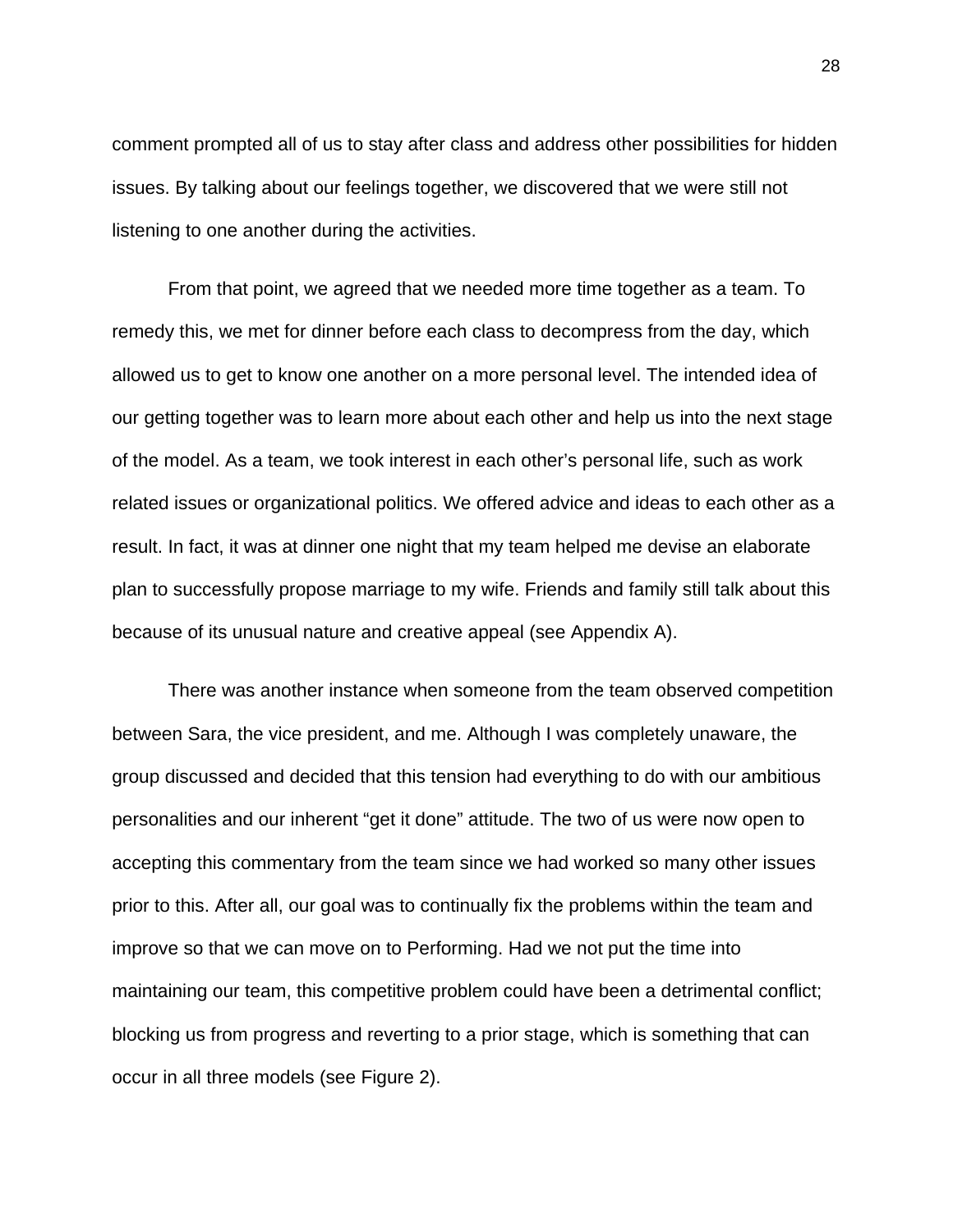The feedback I received from the team about my competitive streak was valuable. I felt a sense of humility my team announced this. It was something I discounted, because I thought that I was contributing. Since the teammate with whom I was being combative was a vice president of a very prestigious global organization, I decided to stop the competition. Besides, the point of my wanting to be on the team with her was my initial desire to learn from her. I realized that I was trying too hard to show how competent I was in my young age. I was eager to demonstrate my perceived leadership abilities from my experience only to find out that I could not compare. Her corporate training and years of dealing with employee issues trumped any dealings I might have faced in my limited knowledge of small business.

 The criticism, though constructive, was humbling and it helped that our group had already evaluated other team models. In *Lasting Leadership*, Pandya and Shell (2005) studied 25 top business people. They reported that those who are determined to become influential business leaders can benefit from studying other leaders. Through observation they make can compare their attributes to other leaders. It was clear that my teammate had more experience than me and it was only to my benefit to observe any techniques she might have to teach. The exchange between my team and me was insightful because I realized the importance of listening to them, rather than always trying to lead them. After that incident, the team decided to revisit the rules to discuss better processes for handling future problems such as this.

 There was a required all-day Saturday retreat for our class. The first activity was to go on a scavenger hunt. The rules stated that we had to find everything on our list and that we could not split-up the tasks--we had to go everywhere as a group. As our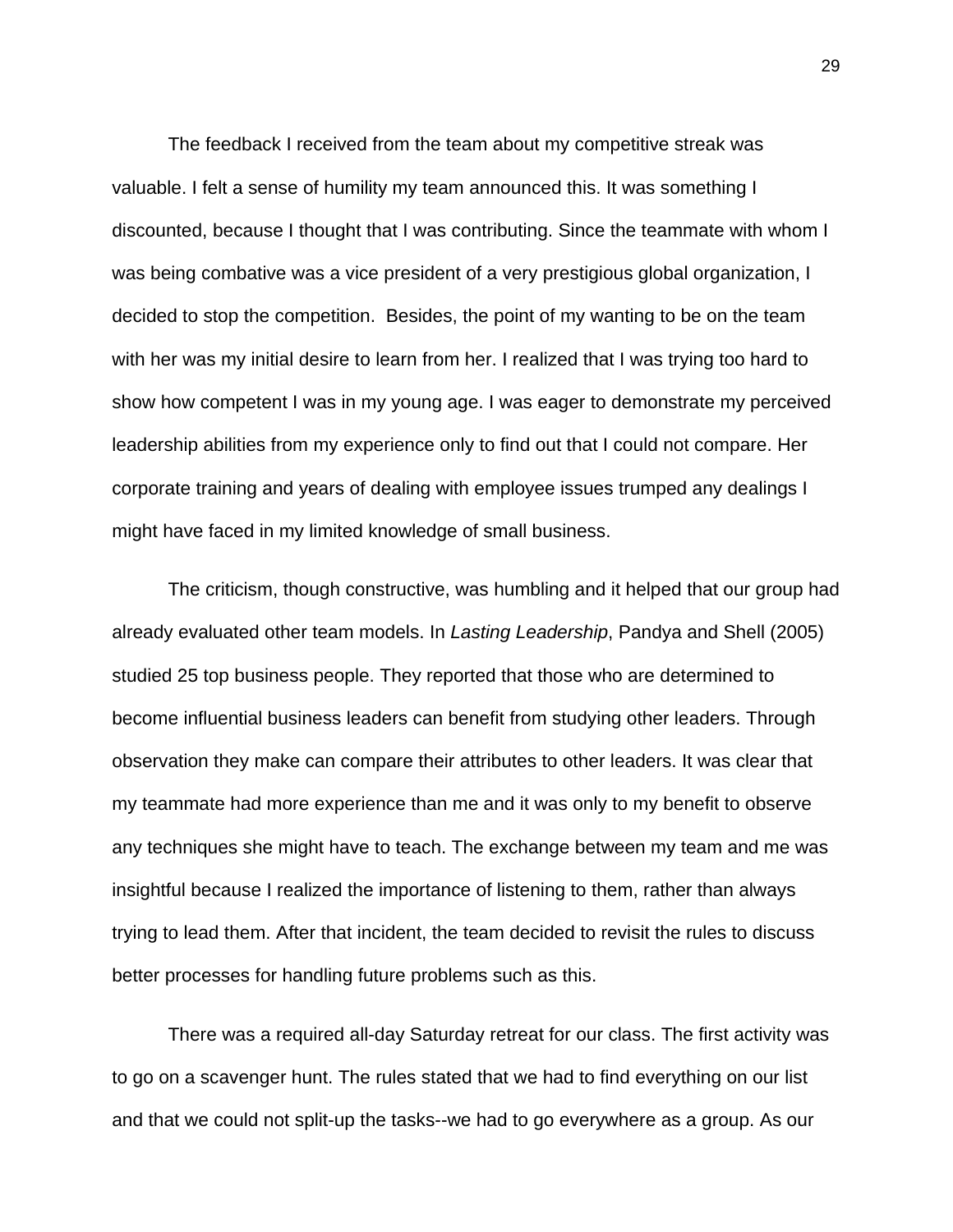team strode along the promenade of Locust Walk, I pointed to a broken brick in the middle of the lawn and said, "We could use that." The task was to collect symbols relating to ten questions given to us by our professor and at this point, we only had nine. We needed one more item to complete our task, and only four minutes remained. This item was the most important because it was to be the symbol to represent our tea, something all of us could relate to and would solidify our experience. One student promptly ran over to the mangled stone and his face lit up like a light bulb. Excitedly, he blurted out the following:

> Check this out. Here is a brick, right? Remember when the other team gave us that negative feedback from the interviews, saying that we are all over the place and we don't respect each other, and all that other mumbojumbo? Well here's what I'm thinkin', since we don't agree with that at all, this is the perfect symbol! All right, hear me out, this is a brick – by itself, it is an individual, like one of us, but when many bricks are put together, it becomes a strong structure. Our name should be Brickhouse!

 "Perfect!" we all agreed. This simple man-made item truly symbolized our experience as well as our feelings toward our progress. Our team formed a sincere bond because of this exercise and by the end of the day, we finally felt comfortable sharing our feelings with one another.

 To bring closure to this particular task we had to present our symbols from the scavenger hunt to the other team. This last part of the exercise truly brought us full circle because this task helped us share an identity. The planning of this presentation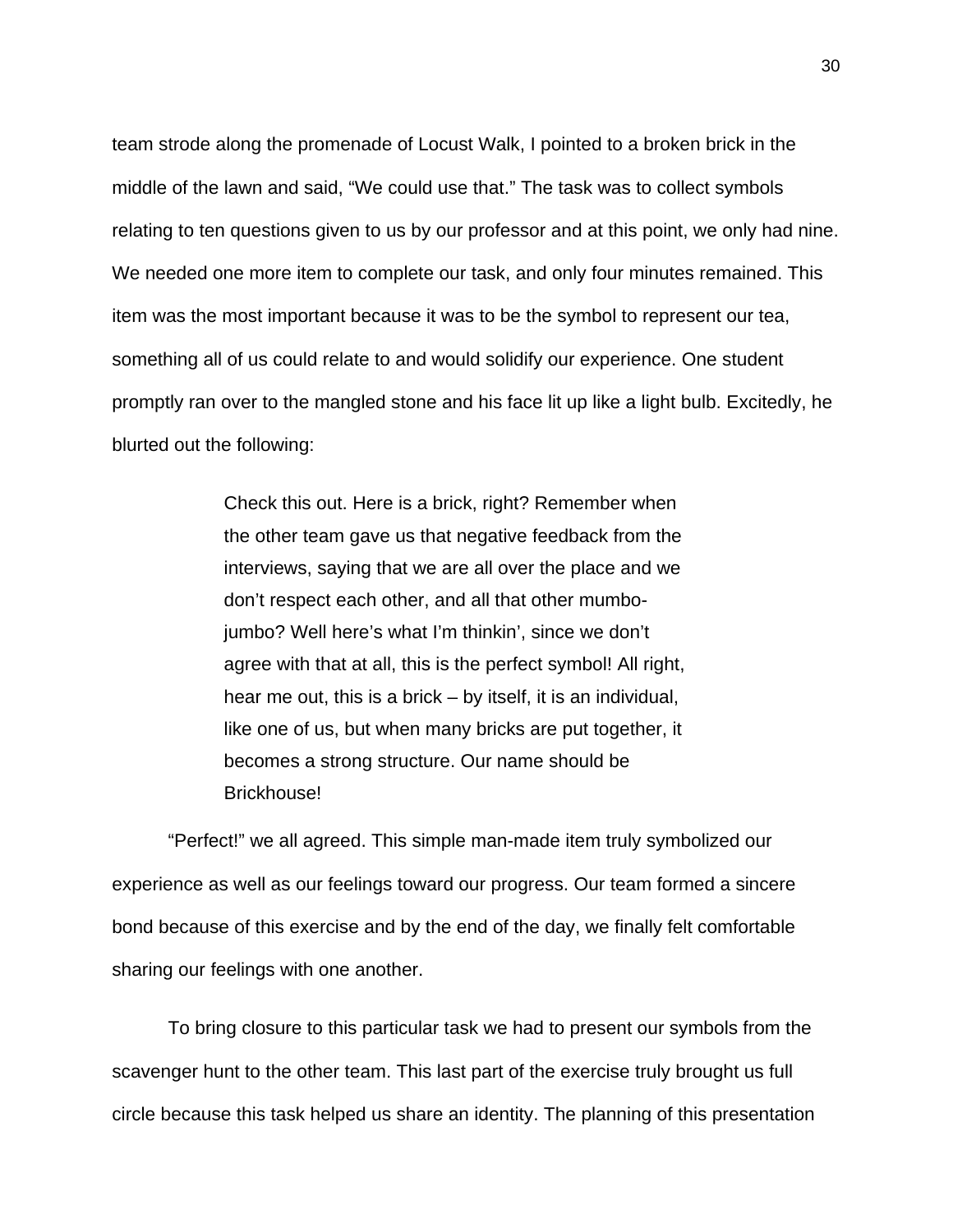proved that we arrived at our high performing goal. Not only did we plan and present effectively, we included entertainment by playing and dancing to our theme song, "Brickhouse," by The Commodores. Now we had a physical brick as a symbol, a theme song, and a name to unify our team.

 The final stage was Adjourning; when the team ends. We emailed each other with final praises. One member felt so overjoyed with her personal progress that she proactively sent the group a touching complimentary message about her experience with us. This prompted replies from all the members saying that we had the same feelings as she and thanked her for initiating the Adjourning process with those thoughts. Adjourning was difficult because we had come so far with one another. Not only did I form a closer relationship with the two vice presidents on my team, I learned about what is important to them in their personal lives. One of them is now a mentor; we meet for coffee on a regular basis to talk about our families, our work, and other facets of our lives. The other, as it turns out, has a seat on the same Board as my mother-inlaw at Children's Hospital of Philadelphia (CHOP) and I am kept apprised of her accomplishments through their relationship.

 By the end of the term, we evolved into a high performing team (see Table 1), but it took some time and patience. The various activities throughout the semester required each of us to articulate our feelings and thoughts about the others in the group using a non-threatening process facilitated by the exercises assigned by Professor Wilkinsky. It allowed us to collect specific data about ourselves by safely soliciting commentary from the other members. This was done after a conflict or a realization. After these activities, we discussed the importance of the information collected about each one of us. It was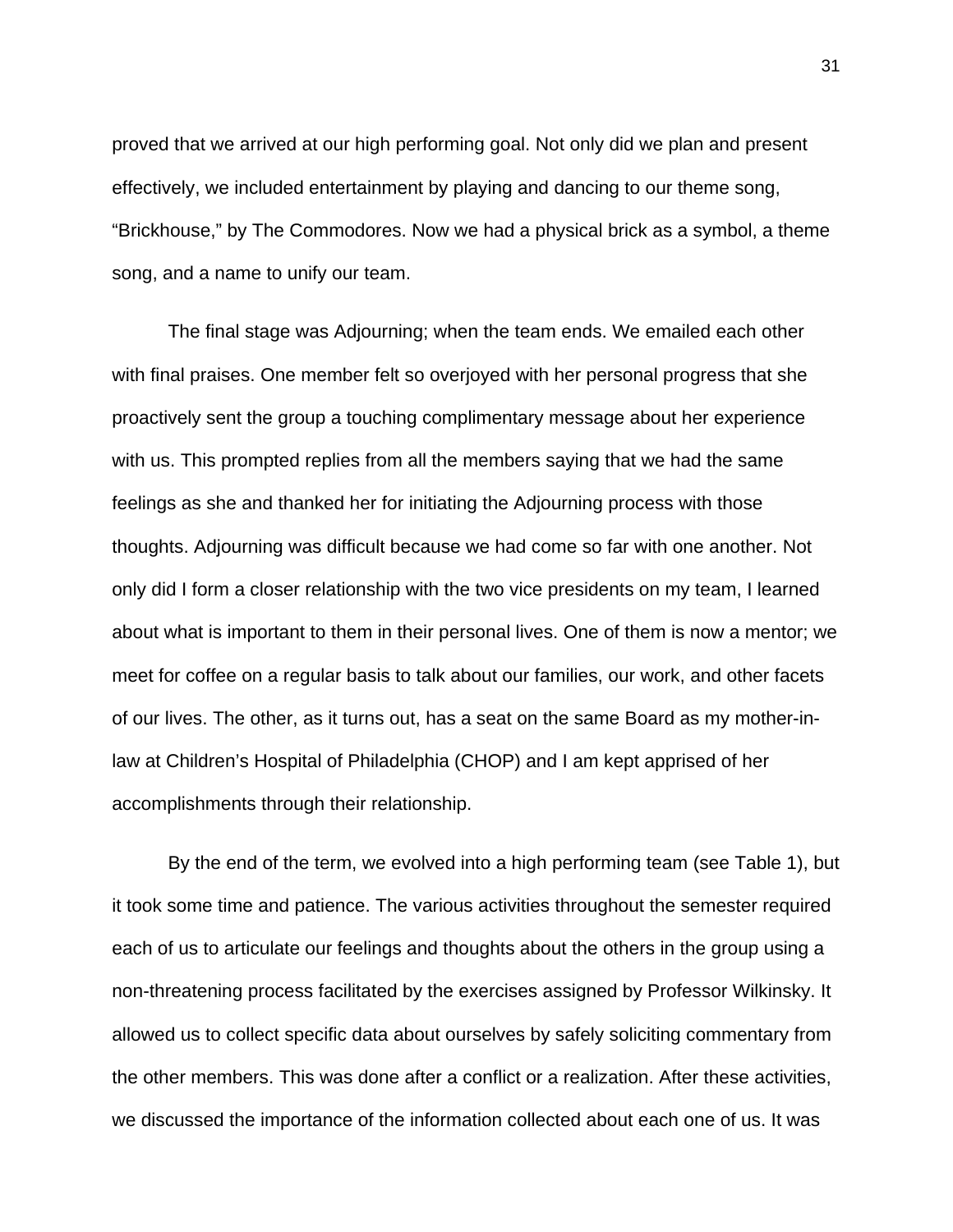common for some people to experience hurtful comments from others, but for the most part the activities served as another platform to build strength within the team. This was how we conducted maintenance on the team and re-evaluated our rules.

 The purpose of this class was to study the roles of the individuals in a dynamic team and determined where each person's abilities work best for the group. This proved valuable to my teammates because it was a chance for each person to explore himself or herself and receive open, honest, and constructive feedback from other team members. Team leaders are best distinguished by their attitude and what they do not do (Katzenback & Smith, 2003). Not only did I learn valuable lessons about team work that I could use in my career, I was able to apply them immediately after each class. By meeting with my team for dinner before class, we were able to share personal stories and discuss things that fell outside of our class work. Based on my personal experience of being on many different teams throughout my career, this was something my teams have not had the luxury of doing. This positively affected our team in a way that helped us meet our goals.

### Teams Have Cycles

 After reading the class assigned materials, I realized that this class provided me with a case study of the process that one experiences. We moved through every stage in the Tuckman and Jensen (1977) model - Forming, Storming, Norming, Performing, and Adjourning. Our consciousness of the stages may have helped the situation and we certainly encountered the issues that other teams may go through. From the conflicts to

32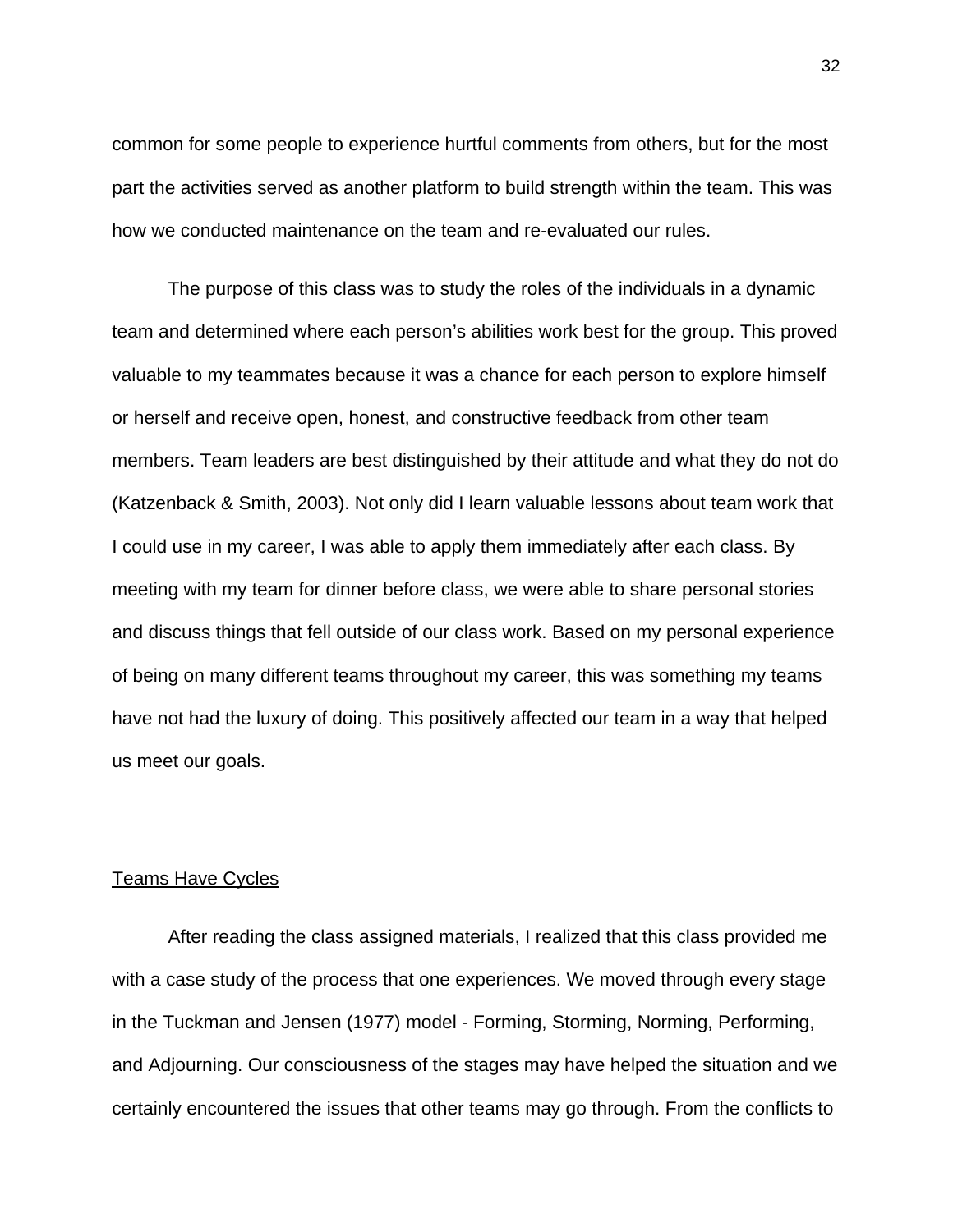the selection of roles, maintenance and rule making, realized the pressures and responsibilities that accompany other high performing groups.

 As a team, we experienced emotional duress on an individual and team level. It was fascinating to evaluate the process of our development when one team member returned to the group after a hiatus of several weeks. This time we were familiar with the stages and we could understand the cycles we were experiencing. In our case, the team member returning from time away was present for forming and inserted himself when the group was at the Performing stage. Therefore, when he re-entered we had to quickly storm and norm in order to perform for our last task (see Figure 2).



Figure 3. Tuckman and Jensen (1977) Model Applied to DYNM 637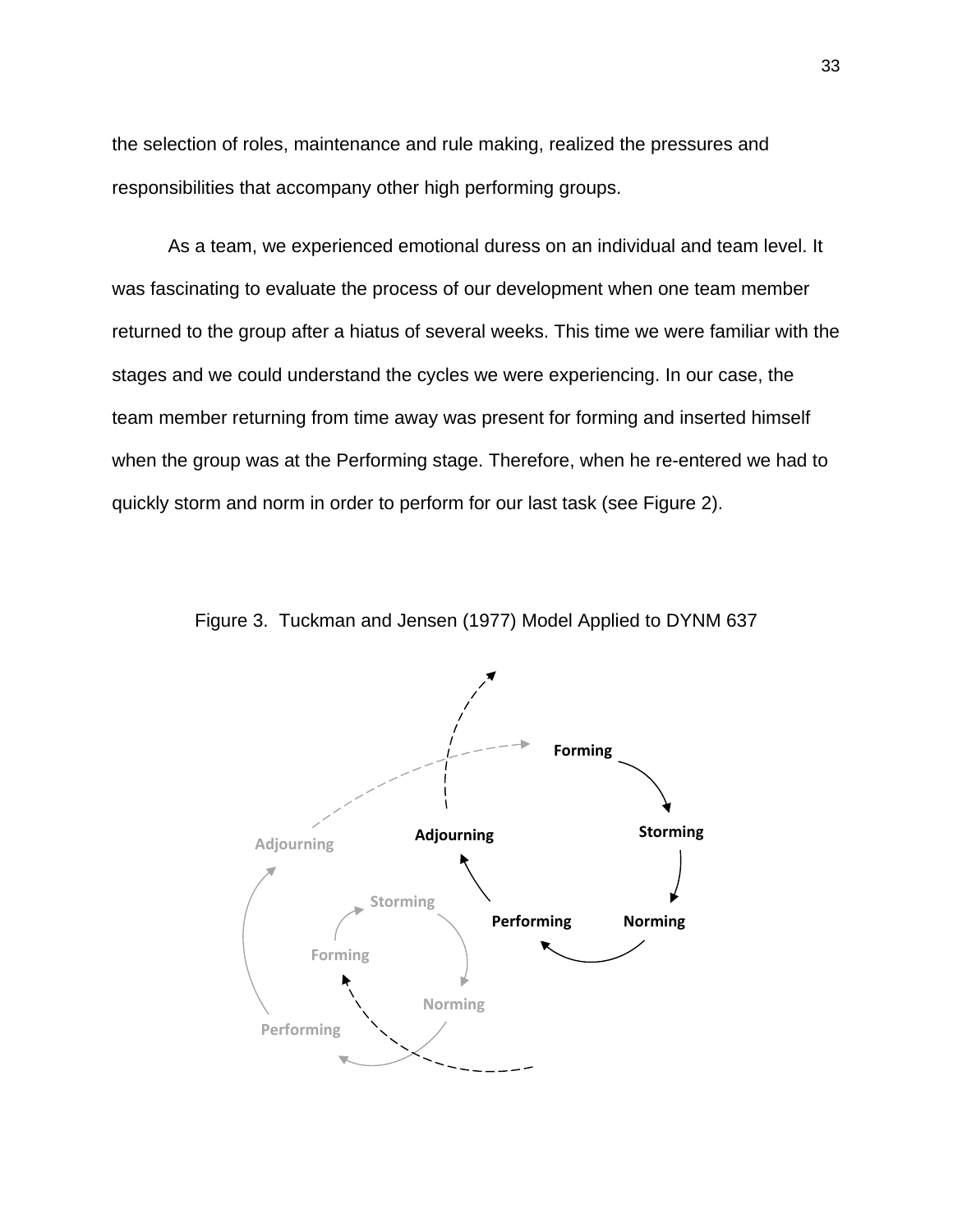We had the opportunity to be part of a team from start to completion of an assigned task. For example, at some point during the semester all of our members had to travel at least once for their respective jobs. When those team members returned, they were in effect, re-inserted into the process and the group had to decide how to include the new person. We had to learn how to perform despite the lack of continuity. This is what Jones (1974) refers to as the simultaneous, person-relations and taskfunctions stage. He states that group development is sequential and developmental. As a group, we were willing to over compensate when someone was absent.

 Although redundancy was not a conscious decision, it played a big part in our team's progress. Each team member had his or her own perception of the task. We eventually slowed our pace to share these opinions, which created a check and balance to make sure we completed the important things. The overlapping of roles allowed the team to compare notes and discuss the differences, which seemed to work well for us because it allowed the team to talk openly and work out problems. Since we did not assign a dedicated project management role, redundancy allowed us to assess our situation and balance the understanding between each other.

 I learned a lot about myself during this course in the class exercises. I had to modify my leadership approach in order to accommodate the feelings of others. Sometimes I can be very direct and it seemed to make people feel uneasy. I now realize that I can be over-bearing at times, which does not make for a positive collaborative experience. This lesson was paramount for me since it assisted me in my quest to become a better leader. I learned that we often distort our own perception about ourselves. One measure of personal development is when we recognize this (Pfeifer,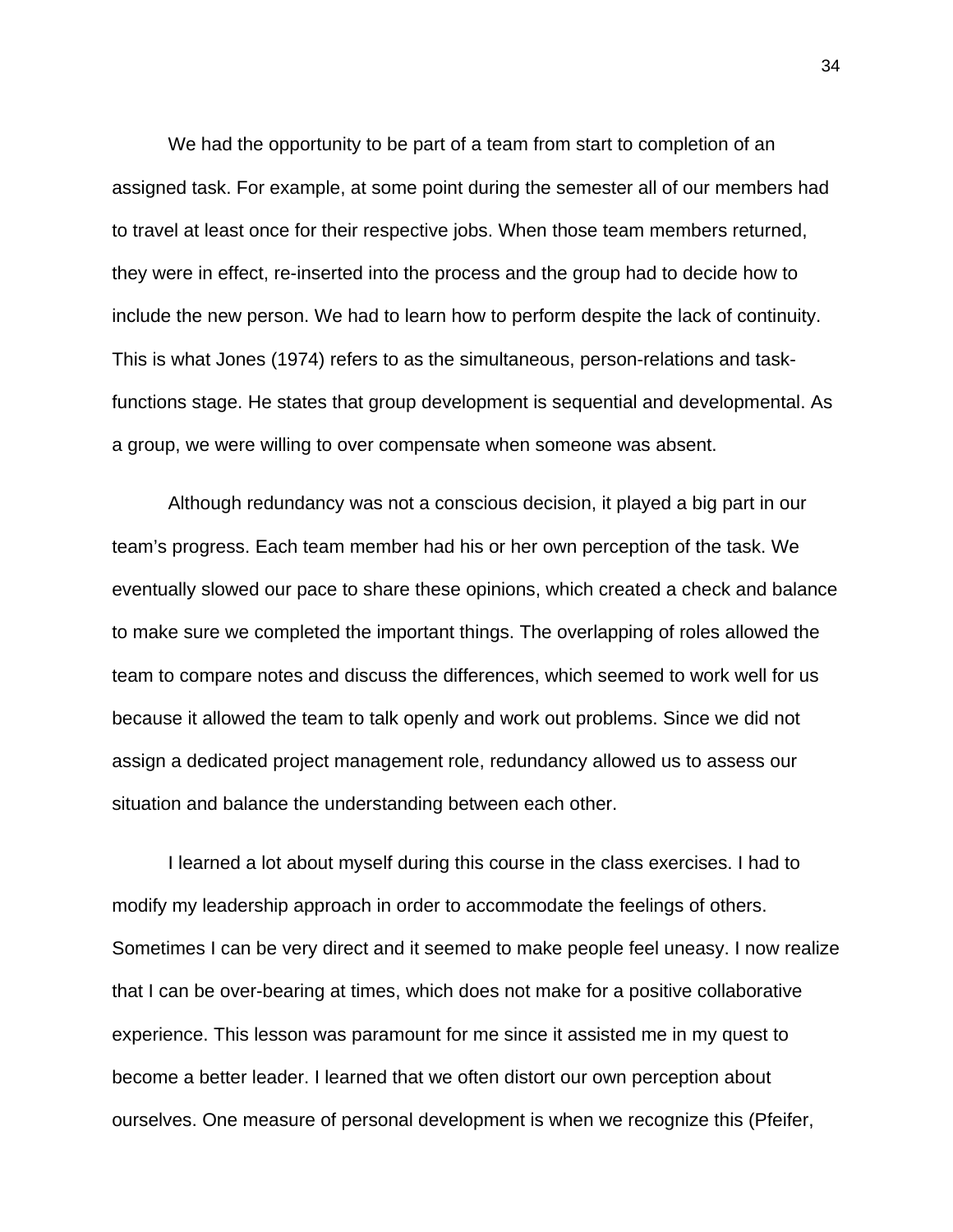1988). My team helped me penetrate that barrier and I feel that I will be a better leader because of them.

#### Facilitation Versus Leading

 One of the most valuable lessons learned from this class and its subsequent activities regarding leadership is the difference between facilitating and leading a team. Facilitator and leader refer to the style or preference of the person in charge of the team. I tend to associate Bion's (1961) model with the title of leader because he argues that the strongest, boisterous and out most spoken among the group may assume authority to lead the rest. I equate Gibb's TORI (1972) model with facilitator because the group consensus is important to the team's performance and their input is valuable to the final outcome. I experienced that no matter the preferred method, the person in charge may not always be consistent. Our team and its leadership favored the Tuckman and Jensen (1977) model, and there were times when the person in charge had to make split decisions forcing that person to dictate orders to the group.

 The person in charge may change style depending on the situation, so the techniques of facilitator and leader may be interchanged. Effective leaders must possess a number of sometimes seemingly contradictory qualities and skill sets (Kaplan and Robert, 2002; 2003), such as integrity and humility or assertiveness and a sense of humor. However, within our team we noticed that it is possible that a person can alternate from facilitator to the leader, depending on the nature of the issue (e.g., time to complete a project, to resolve conflict within the team, political mandates from executives, etc.) Regardless of a person's style, he or she must be sensitive to politics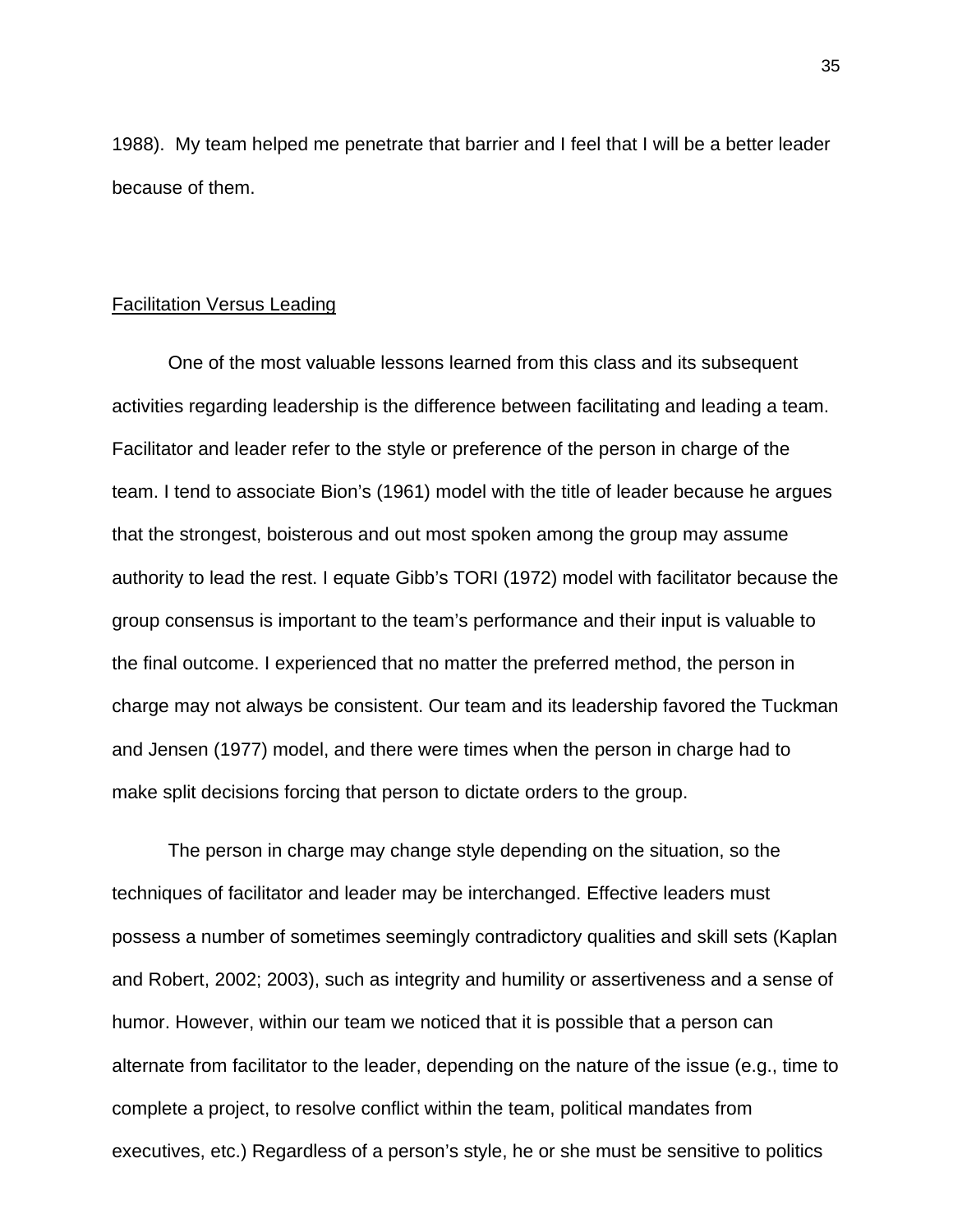[within the team, as well as the larger organization] and maintain the capacity to learn and prepare for new challenges (McClendon & Catanese, 1996) in order to nurture a high performing team.

 The role of facilitator tends to lend an air of camaraderie throughout the team's relationship. In exchange, the team tends to be more involved because their hearts and minds are a part of the solutions. For example, the facilitator may ask what the group thinks about moving in a certain direction rather than telling them what to think about it. The group has the opportunity to point out the positive or negative affects involved with the decision and the facilitator can learn from the knowledge of the entity. The facilitator encourages discussions and assumes the role of a motivator by asking follow-up questions to comments made by individuals Lieberman, Yalom, and Miles (1973) suggested the characteristics presented in Table 3.

| <b>Basic Facilitator Functions and Inclusive Behaviors</b> |                          |                                      |                                      |                                     |  |  |
|------------------------------------------------------------|--------------------------|--------------------------------------|--------------------------------------|-------------------------------------|--|--|
|                                                            | <b>FUNCTIONS</b>         |                                      |                                      |                                     |  |  |
| n<br>HAVIOR<br>ш<br>m                                      | <b>Emotional</b>         | Caring                               | <b>Meaning</b><br><b>Attribution</b> | <b>Executive</b><br><b>Function</b> |  |  |
|                                                            | Challenging              | Accepting                            | Reflecting                           | Gatekeeping                         |  |  |
|                                                            | Confronting              | Understanding                        | Interpreting                         | Setting standards                   |  |  |
|                                                            | Releasing strong emotion | Supporting                           | Explaining                           | Giving directions                   |  |  |
|                                                            | Intrusive modeling       | Modeling warmth                      | Labeling                             | <b>Blocking</b>                     |  |  |
|                                                            | Catalyzing interaction   | Developing intimate<br>relationships | Linking                              | Directing traffic                   |  |  |

Table 2. Characteristics of a Team Facilitator

(Lieberman, Yalom, & Miles, 1973)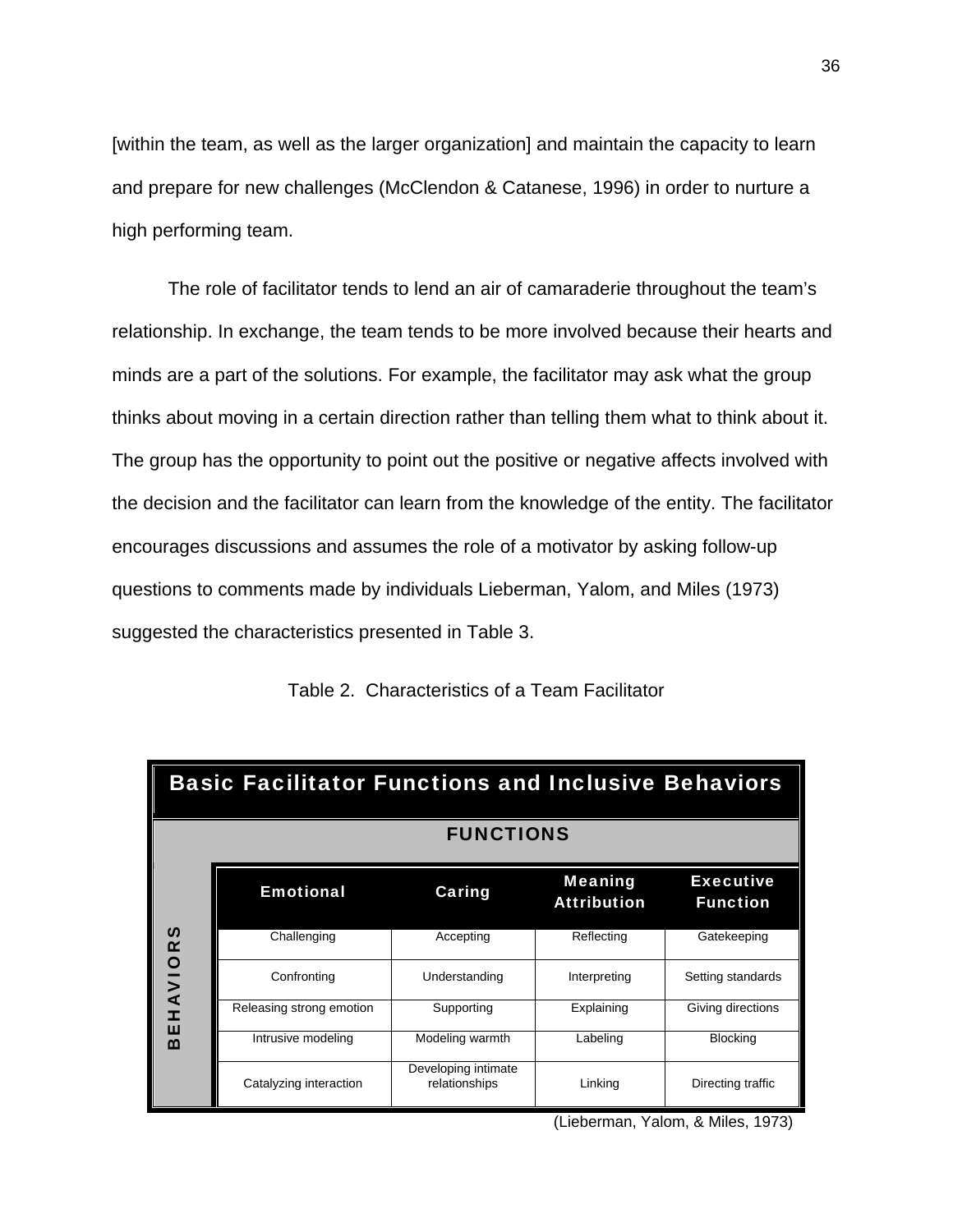The role of the leader is to delegate to the team members directions rather than to ask for much input from the team. The team that reports to this person usually has difficulty with expressing thoughts and objections because feedback is not a routine in this person's style. However, someone who prefers the style of a leader does not necessarily mean that his or her team operates inefficiently. This may work for both the leader and the team, and if the unit is highly performing then this is the chemistry unique to the group (Bion, 1961).

 The comparison and contrast of the facilitator and leader was very useful to my development because I had not understood the nuances involved with this position (see Appendix E). It certainly did not take long for me to understand the differences between the two styles, but the lesson itself was monumental because it changed my perception of how I prefer to manage people and how people prefer to be managed. I also learned that my leadership skills were not as strong as I thought. It was more exhilarating and advantageous for me to learn from a proven leader. Other factors contributing to my leadership development involved topics regarding race, gender, religion, listening to others, and the grouping of similar people—affinity groups.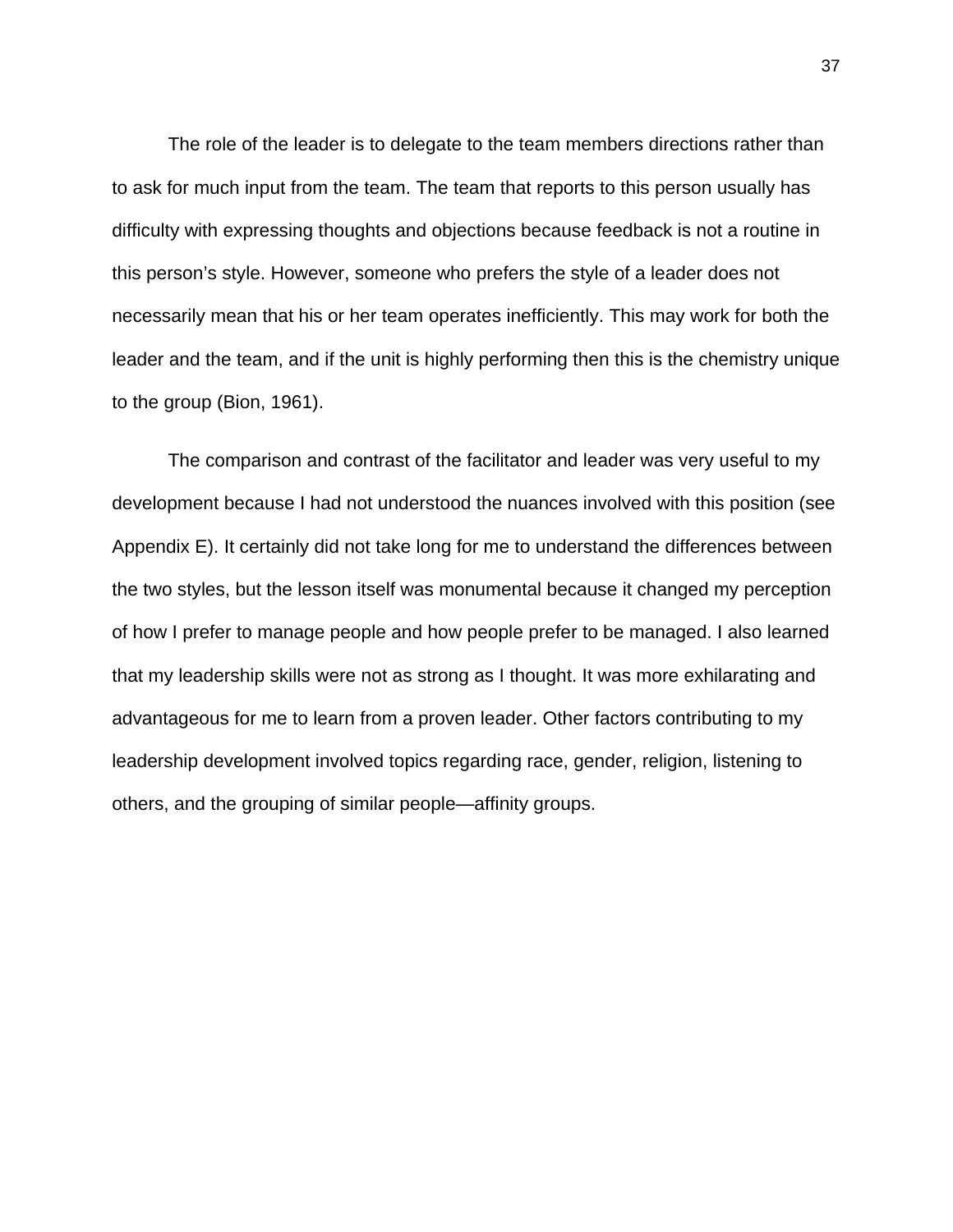#### CHAPTER 5

# LEARNINGS FROM CHANGE PROJECTS

I completed in the fall semester of 2006, DYNM 622: Building Effective Organizations: Getting Things Done, taught by Professor Alan Barstow. This class focused on the steps for defining the problems within an organization, as well as the process for redesigning an organization effectively. By learning the concepts of organizational planning, decision-making, and action planning each student was able to carry out his or her own change project. The objective of the change project was to gain knowledge of ideas and themes by trying to apply them. The requirements of this project were to focus on any organization in which we had an affiliation and create a proposal for altering or changing something within the political structure with the intention of improving the process. The goal of Professor Barstow was to give us the experience of interaction with other managers, colleagues, or high-level managers, as well as suppliers or customers. We were to choose an issue in which we did not have an answer or solution, and devise a plan for exploring a possible outcome. He emphasized that he wanted this class to be about doing something, rather than merely writing about doing something. The interim paper was to be an outline of the action plan for achieving change in our organization. The final paper was about the outcome of the project, our experience while working on it, and our take-away lessons.

 In 2005 at the Wharton School, I was initially hired to manage the 80 plus regional alumni clubs based in the United States and abroad. Although my role has changed to encompass more responsibility within the Alumni Affairs department, I have examined independent alumni organizations and helped our own constituents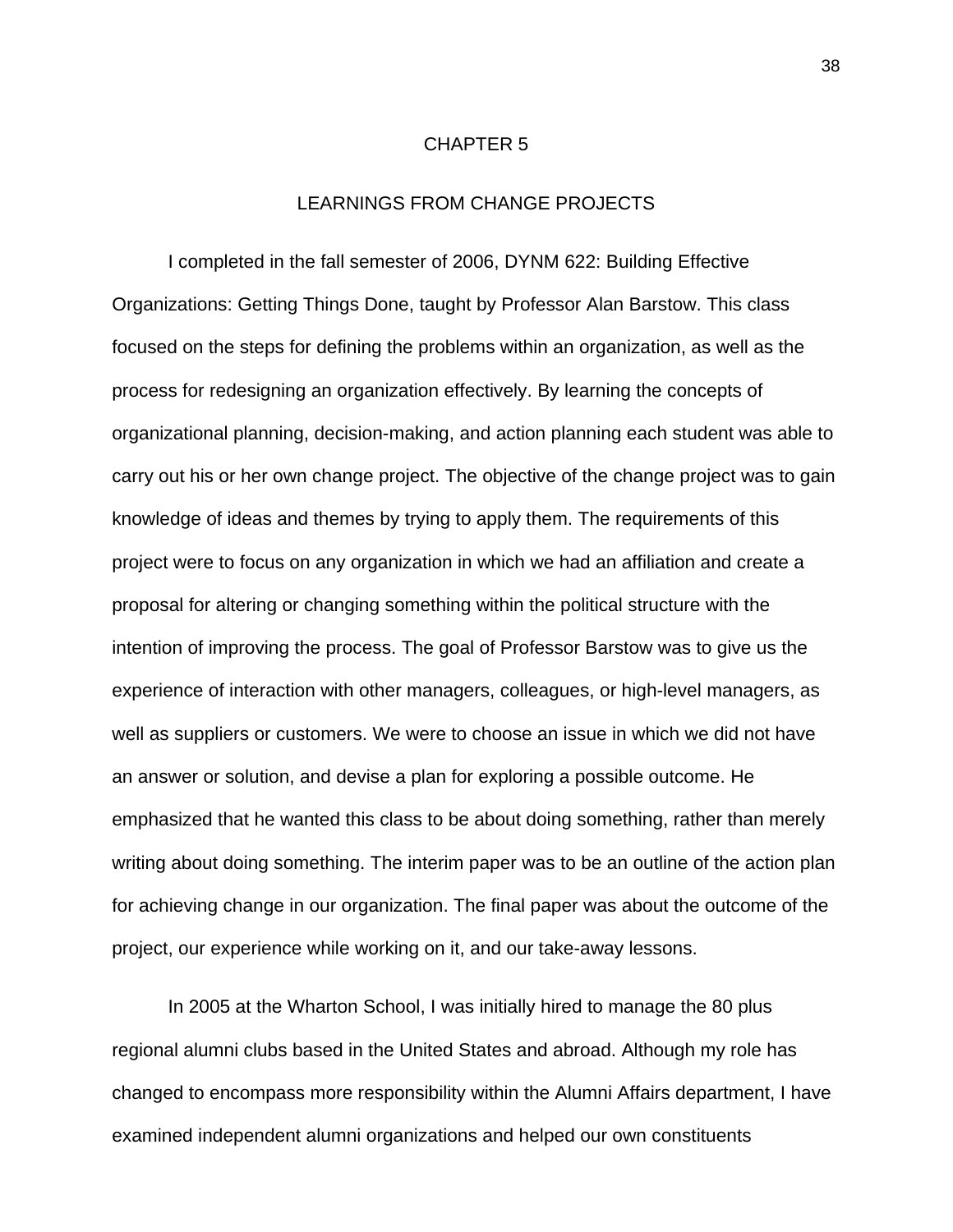strengthen the School's brand globally. I am also a member of the Board of Directors of the Alumni Advocates at my alma mater at Drexel University. Since my problem was that I was not happy with its progress in the last year, I chose to conduct my change project on this group.

The Alumni Advocates Board was comprised of various alumni from Drexel's Westphal School of Media Arts and Design. This group started more than two decades prior to my joining and some of the original people were still there. The Advocates represented an organization of the Westphal School for alumni to join, but I defined their problem as they did not know how to relate to the current students. Further, since they had not captured the attention of the current student body within the last decade, they had lost valuable momentum. The meetings were always the same format yet; we were supposed to plan functions to attract new alumni in hopes of building the organization for the future. Sadly, this group could not make things work and a successful event had yet to be realized.

 Through the help of this class, I attempted to break the frame in which the Alumni Advocates Board operated. I wanted to help it progress into something that was more meaningful to the current students and other alumni. After long hours of political battles, research, and conversations, I devised a written plan based on my expertise of alumni clubs that could help the Advocates. The class acted as a consulting group for each student's project so, I presented my initial plan. Our assignment for each consulting sessions was to prepare questions and solicit constructive feedback.

 After the class made suggestions about my plan, I was excited to prepare for the coming meeting with the intention of breaking the mundane agenda that was reused at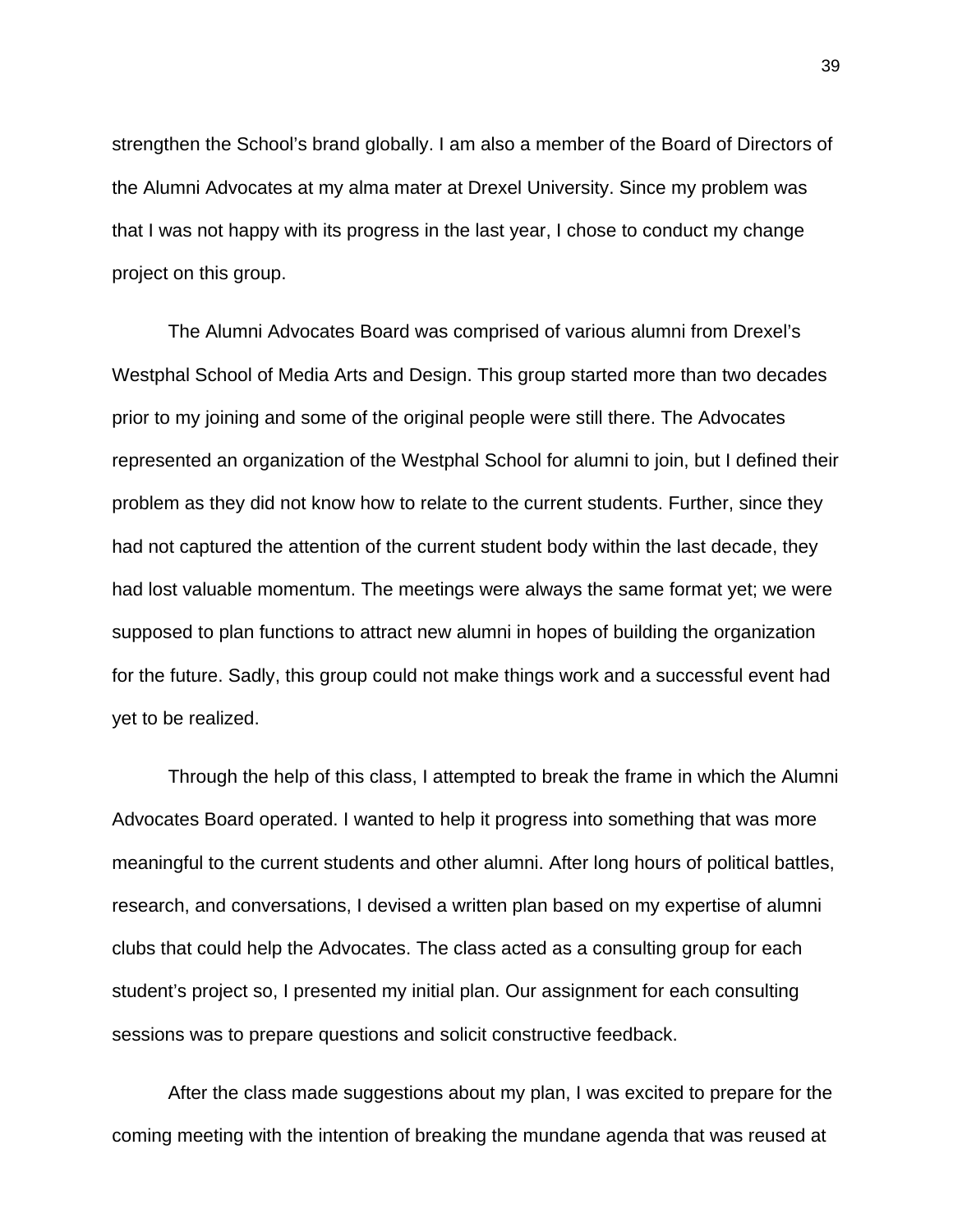each meeting. It must have been fortuitous of me because I stopped attending meetings months before this class, due to the lack of progress. Each meeting always started at the same time with the same agenda, borrowed from the prior year. It troubled me that the President never updated it. When I returned to the meetings with the purpose of changing its process, not surprising, the format was still the same as the last meeting nine months prior. We started with approving the minutes and the President asked if any changes were required. The next item was a review of our budget, which was always in the low hundreds of dollars. As we proceeded to work our way down the agenda, I gave my first simple frame-breaking question: "Have we ever discussed meeting on a different day or time? Does our current day or time work for everyone's schedules?"

 My inquiry created the outcome that I had hoped. The meeting took a detour and for the first time people who rarely spoke in the meetings had things to say. Surprisingly, these two simple questions sparked a debate and people began to discuss the time constraints of the meeting, which was every first Monday of the month at 5:00 p.m. As I suspected, board members started to point out that this time was to close to rush hour. In addition, they expressed their disapproval of having to leave their jobs early in order to make it there in time. This may have been the first time the President of the Advocates ever heard these concerns.

 This was a good first attempt because breaking a frame in a political environment such as this is difficult, takes planning, and peer collaboration. In this case, I had my class to help with the type of questions to ask. I discovered that the act of attempting to change a process involves a responsibility to solve the problem, not only to define it. At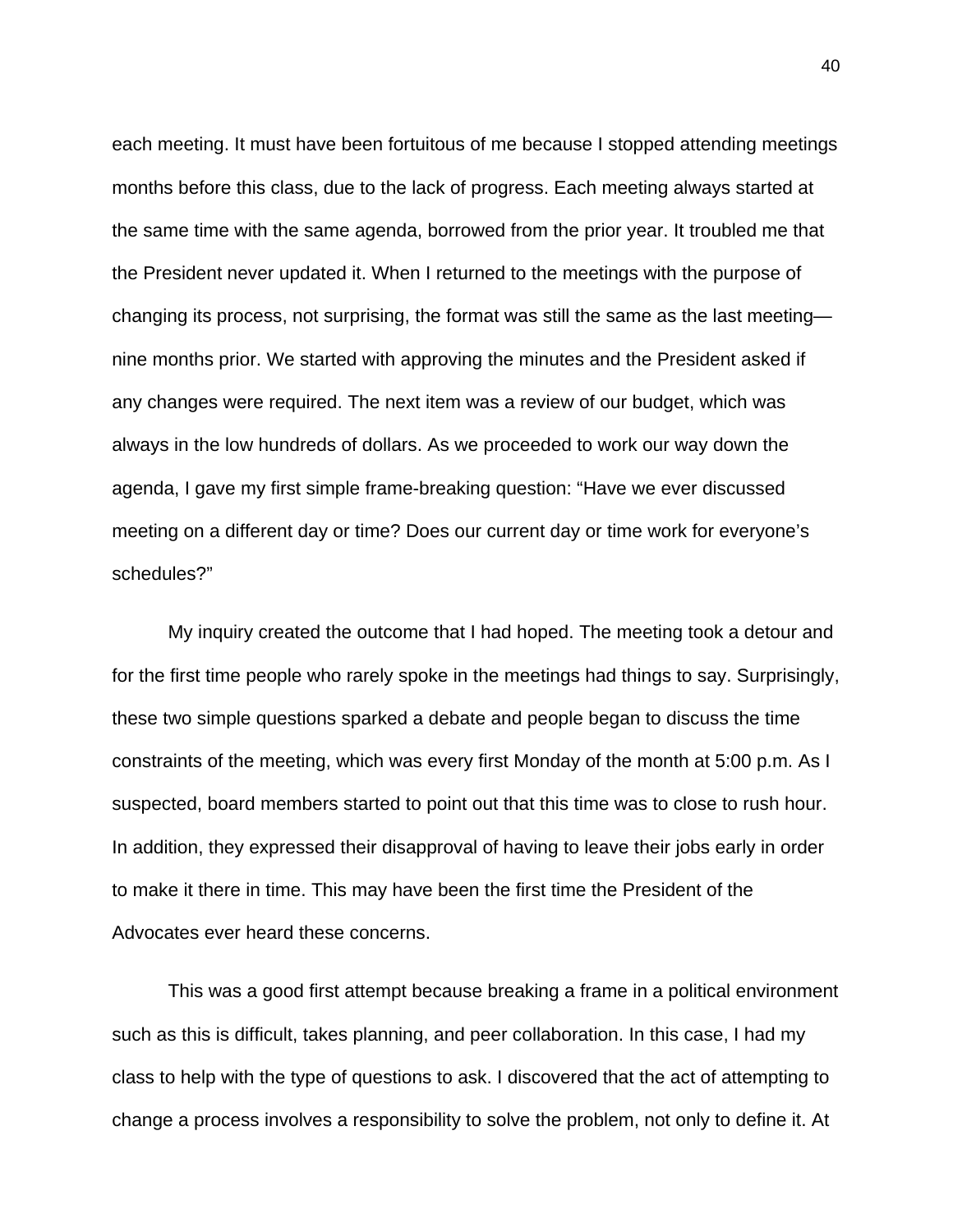the very least, if the answer is not apparent, then an action plan for reaching an answer must be intact or the repercussions could be devastating, such as immediate job termination. Above all, I broke my own frame by acting in a way that was outside of my typical comfort. Instead, I focused on building interest and performance within the group by engaging them.

 Through my best attempt at facilitation, those typically without a voice in the Advocates meetings participated in this conversation. I simply targeted someone in the group who was quiet and asked, "What do you think?" I diverted the attention of the others to that person and made sure they had a chance to explain their feelings. If their comment was not clear, I simply asked them to expand on what they were saying. I asked for examples of a time when something happened or I asked the group if they could help articulate this person's feelings. Then, I would ask the original person if that was what they were trying to say. The role of the facilitator is to keep the topic focused and not allow unhelpful new issues to enter the conversation. To do this, I asked those who interrupted to let the original person finish and to write down the comment so they did not forget it. I made sure to revisit that interrupting person and their comment. This helped the original person talk more freely and comfortably. After the meeting, several members told me that they really appreciated how I involved them in the conversations.

 Through the help of my DYNM 622 class, I have a new way of addressing topics within a group. For example, when I now solicit feedback I allow the group more time to arrive at the answer through a technique called Appreciative Inquiry (Whitney & Trosten-Bloom, 2003). I also feel comfortable letting the problems or questions arise amongst the group and my role is to encourage discussions, rather than attempting to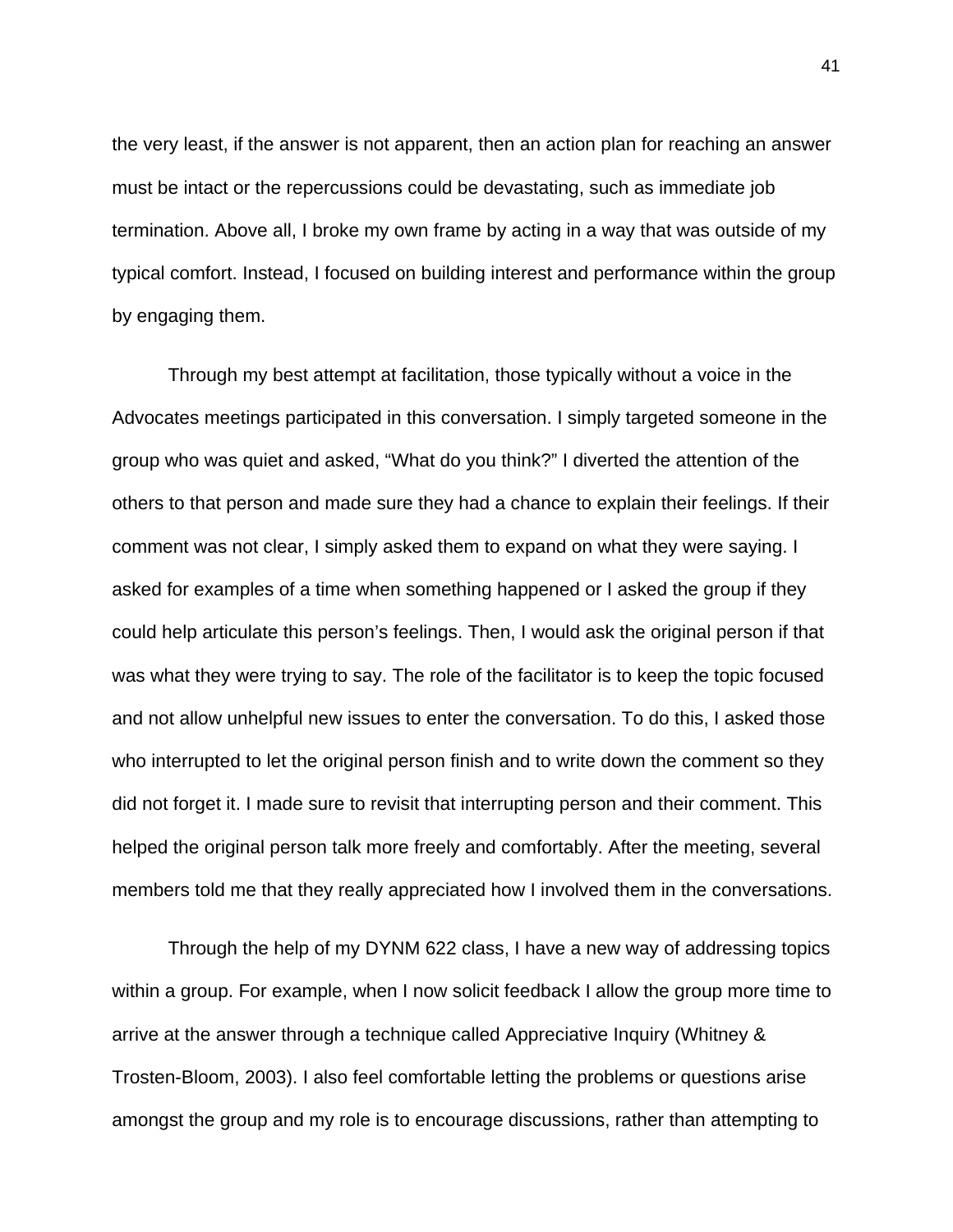solve them on my own. I first learned about the theory of Appreciative Inquiry (AI) in DYNM 637: Coaching and Facilitating Teams as a way to encourage ideas from a person or team of people through the construction of questions. According to Appreciative Inquiry, obtaining quality in the answers of carefully crafted questions is more important than the speed of accomplishment The support of imagination and innovation is also more important than negating or criticizing. In fact, AI professes that using negativity counters the goal; AI concerns only positive encouragement (Whitney & Trosten-Bloom, 2003).

 I remembered the lesson from my team Brickhouse that taught me—in my attempts to lead—my competitive style was too bold and it made others retreat. By discovering and modifying a new method, I discovered that a change may yield different results as opposed to trying the same process over again. Although the effect was seemingly small, the outcome from my Advocates meeting excited me because I felt its power. It was a similar feeling to what I went through in DYNM 637: Coaching and Facilitating Teams when I realized that I was being combative with Sarah. Since I decided to observe Sarah's style of facilitating, I started to mimic her. I found myself doing as she did by asking the group to participate, rather than imposing the answers. I received a better response because I was able to have people feel as if they were a part of the solution to the situation.

 After my first successful breaking of the Advocates meeting process, the class helped me to change the action plan based on the group's response and subsequent research. At the next meeting, my task was to slow down the agenda and use the group's wisdom to teach me about their history. I did this by getting to the meeting early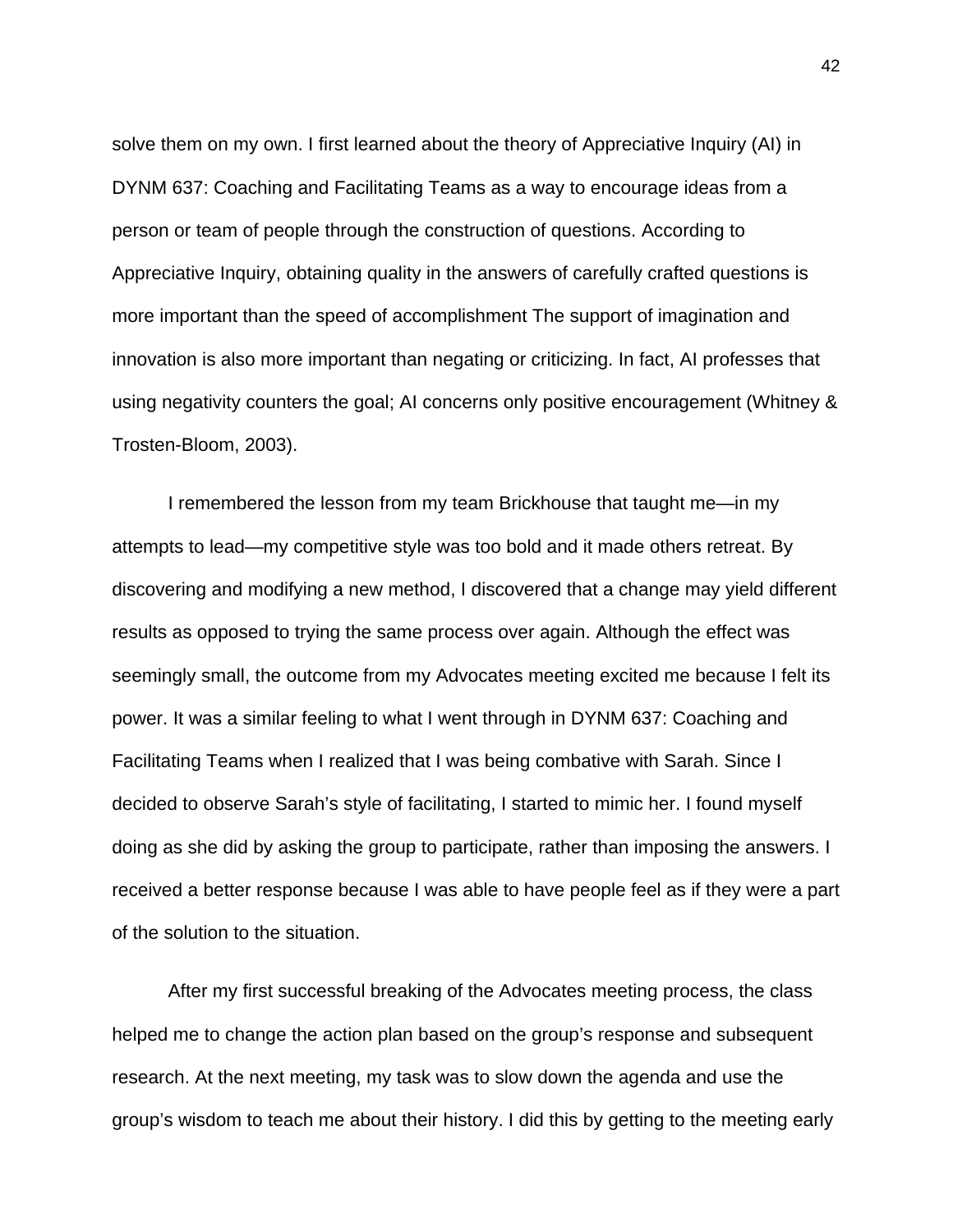and casually asked some questions about things I could not have known about, such as, who started the group its original purpose. Once the President started the meeting, I tactfully spoke up. I proceeded to reiterate some of the historical Advocates information I received when I arrived early. My excitement caught on quickly and the veteran members added to the information or corrected me. This episode created a nostalgic moment.

 These interviews and meetings provided me with valuable information regarding the alumni association and their ever-changing objectives. I saw progress made in the sense that I was able to get the others to think about new possibilities by using their ideas and expanding on them with stories about other alumni groups that I have researched. My information intrigued the Advocates and they wanted to learn more about how other alumni run their organizations. Through diagrams, I was able to show what the efficient organizations were doing to add to their schools and universities. I was able to illustrate what they were doing to raise money, engage students, and plan for succession. The group bonded with the use of this information and discussions formed while we compared the Advocates to the other groups. By the end of this meeting, the board united with an agreement to build a new organizational structure (see Appendix G). My intent was not for this to be an orchestrated effort. There was plenty of planning involved and I had to plant a series of small ideas, and build confidence and trust among the group (Wing & Barstow, 1992).

 At the next meeting, the President spoke for the majority of the group as usual. The unchanged agenda was the controlling document guiding the meeting and new topics outside of the scope were discouraged. But I deeply felt that new topics were

43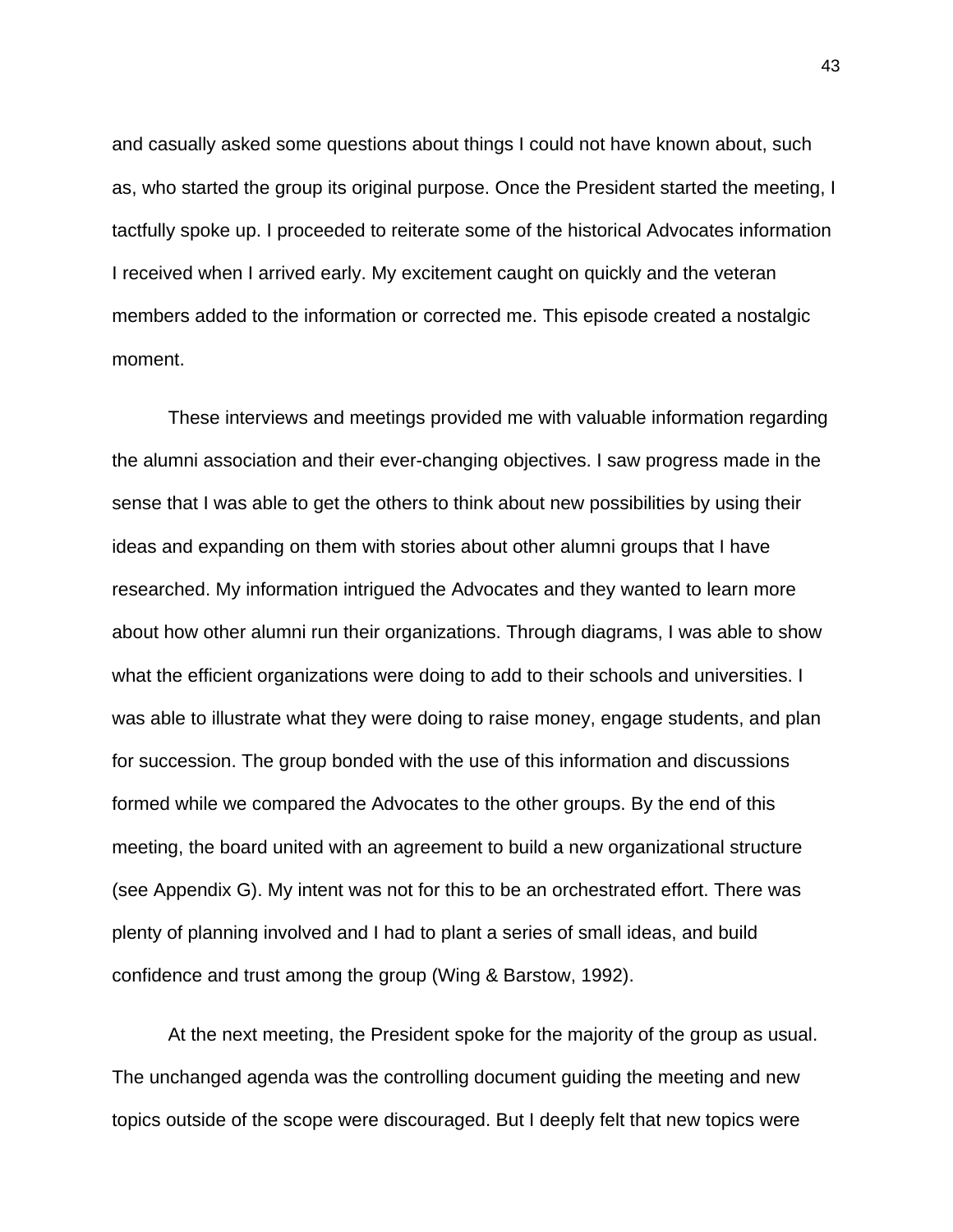necessary. I had specific questions, and now I was convinced that others might have them too. At the very least if they did not have the same questions, my curiosity would by settled. I interrupted again. "What is our current club structure? Does anyone know?" I paused and looked around the room, as did others. I then asked, "Does anyone even know our mission statement? How about our vision statement?" Some people sit in silence, others squirmed in their seats. The President replied, "I have provided everyone with the Mission and Vision, and they are on your second handout." When I turned to the second sheet, I said to the group:

> Um…excuse me again, but does anyone know what this means…1) Create and maintain oversight on the activities of The Alumni Advocates? 2) Aprise the academic Dean of alumni issues? 3) Solicit and reflect the interests and needs of the students and alumni? 4) Enhance the image of the college through the activities and initiatives of the Alumni Advocates? This is way too long and I don't even see a vision statement…

 There was no response, so I took the opportunity to suggest that we take a "step back" and work on the business of the Alumni Advocates. I asked the group, "How do we expect others to understand our organization if we don't know it ourselves? Does anyone see this as a problem?" The President responded for the group once again and asked that we move on with the agenda. At this point, we did move ahead with the agenda. I was watching people rustling their paper and looking around the room restless as if they wanted to say some things. By asking positive and supportive questions, I was able to spark reactions from other members who seemed to be thinking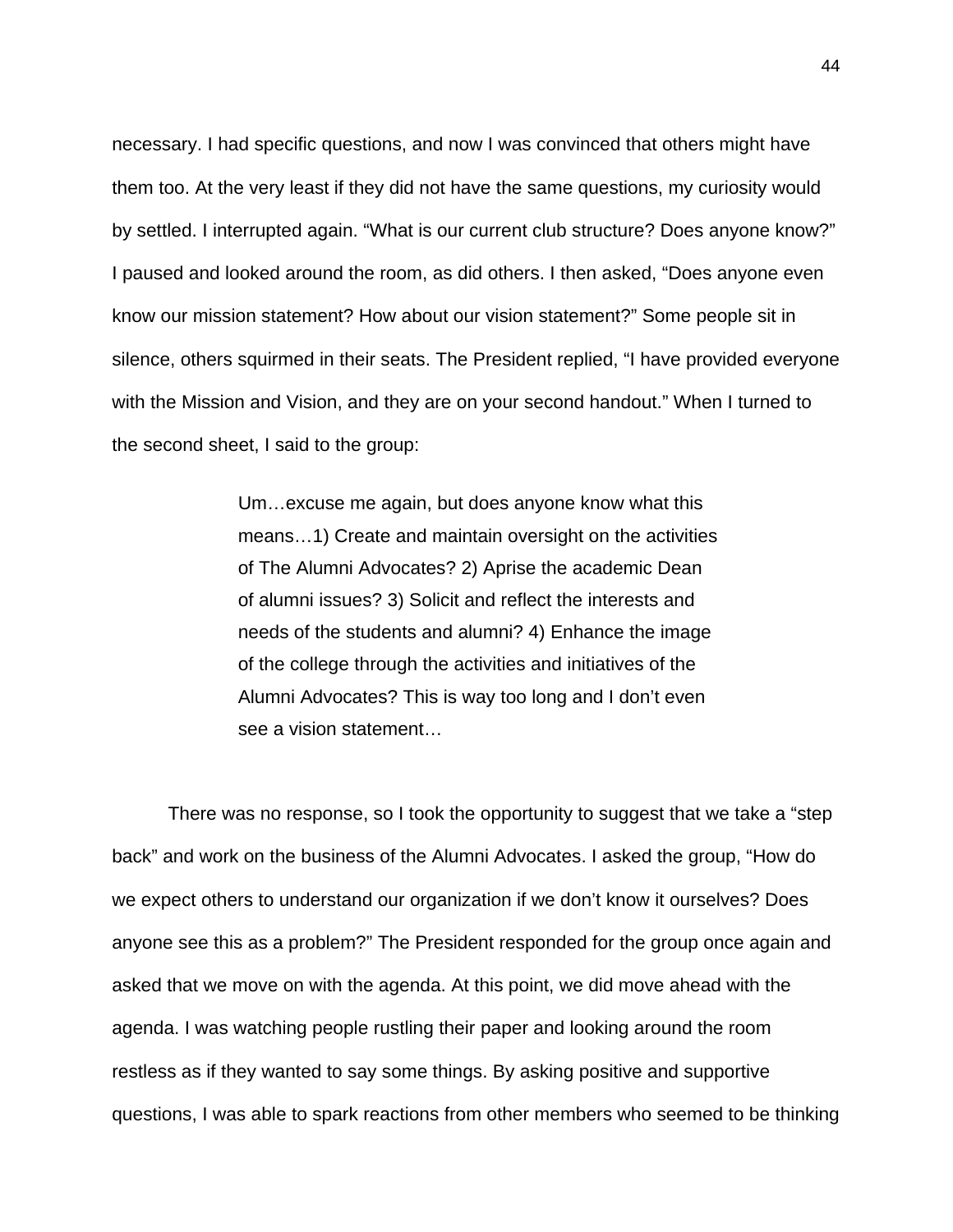in similar ways to me, but did not express themselves. When I changed the process of the meeting, I gave them a platform to express themselves. For example, the mission of the Alumni Advocates had become convoluted to the point that some board members never talked during a meeting for fear that they were the only one that did not understand it. As a result, the group ruled to accomplish a new goal this year by rewriting the mission and vision statements.

 Since I was not satisfied and I was frustrated with the organization of the alumni association and in an effort to speed up the progress for the purpose of my class obligations, I wrote my own business plan for the group and started an unofficial club without the consent of the board. I based the business plan on my experience at Wharton and subsequent research on design school curriculum. While I was writing this plan, I talked with former classmates about their thoughts about the Alumni Advocates. To my surprise, they had not heard of the alumni group and they were surprised that it even existed. This reaction helped fuel the content for my business plan. Instead of sharing this plan at my next meeting, I decided to test some of my ideas by attempting to explain a hypothetical organizational structure. This structure incorporated both alumni and new students (see Appendix H). There was also another component for recruiting current Drexel students and getting them involved. Compared to the first two meetings, this one did not have the same impact. The board had a difficult time envisioning the structure and I believe my failure was largely due to my neglect of inclusion in the process of building organizational structure. I was trying to lead them to my idea, rather than have them collaborate in its design. I had reverted to my old forceful tactics.

45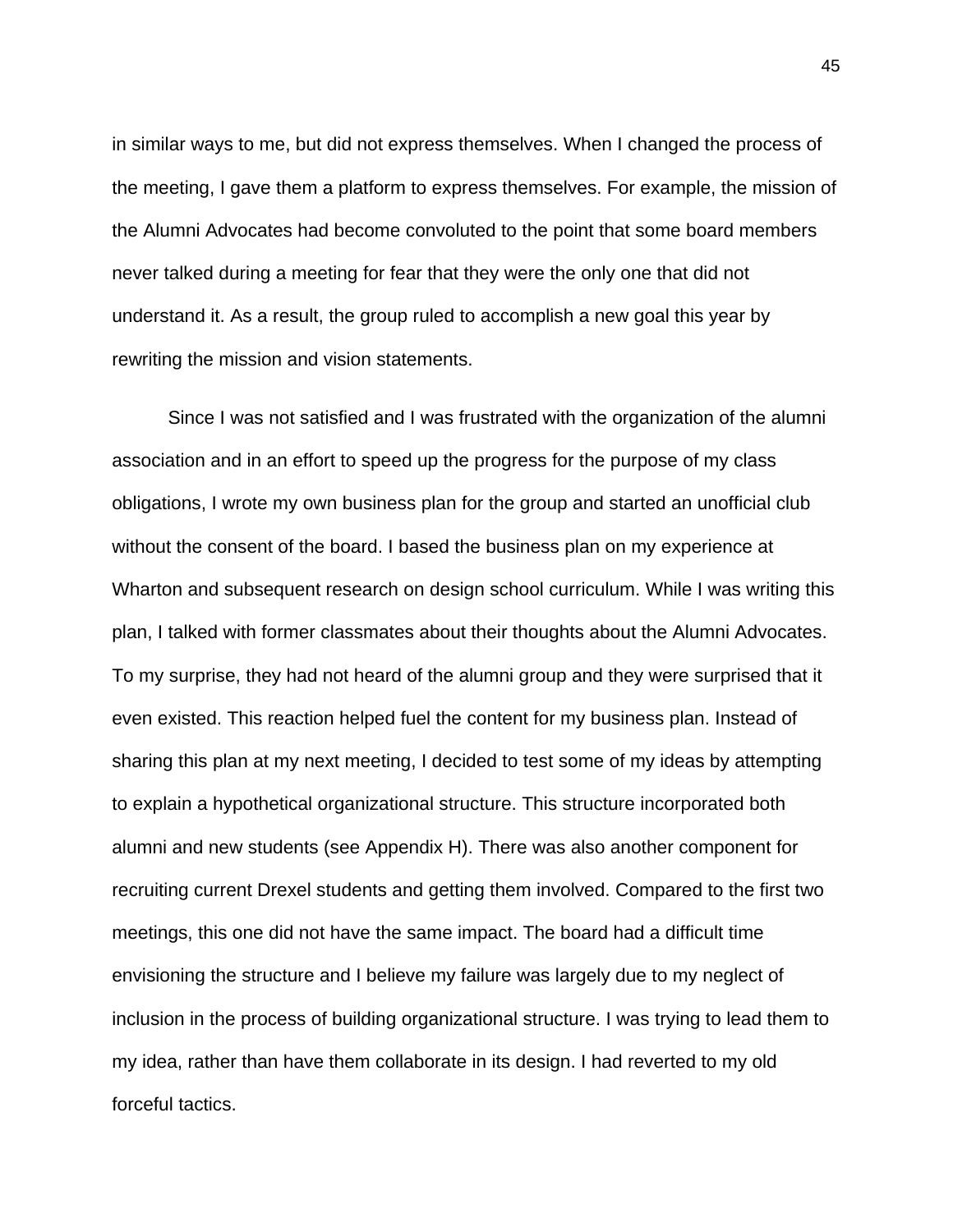I later realized that I did not have to recreate an organization that already existed, nor did I have to write a business plan. Although it was helpful for me personally, I learned that I could have communicated my thoughts better and included more people from the organization to help develop unique ideas. This would have saved me a lot of precious time. I failed in persuading the true stakeholders, the Dean and the President of the alumni association. Both of them disregarded my ideas because I was not patient enough and tried to move things along without the strength of the board which violated historic norms.

 I was more successful with the alumni association in the monthly peer meetings. There was a difference between my plan and the planning when others were involved. I now realize the value and importance of asking input from others when trying to implement a change project because the inclusion of stakeholders is a requirement for success. The entire change project could be in jeopardy if the proposed ideas clash with their vision. In my change project, everything halted because the Dean and President were not included nor did they buy into the changes. Further, by not taking the time to gain their perspective, I made assumptions on their behalf, not fully understanding the internal strategy of the entire School and University. By not involving them, they stayed on their own course and my efforts were lost. That said it would have been even more powerful if the Alumni Advocates arrived at an agreement first. Then, the entire board could have presented a plan to the Dean with a stronger impact.

 By asking stakeholders and other board members for their thoughts, beliefs and opinions, I was able to use their words to shape the conversations. Once I stopped asking for their input, I lost the value of their approval during the change process. I

46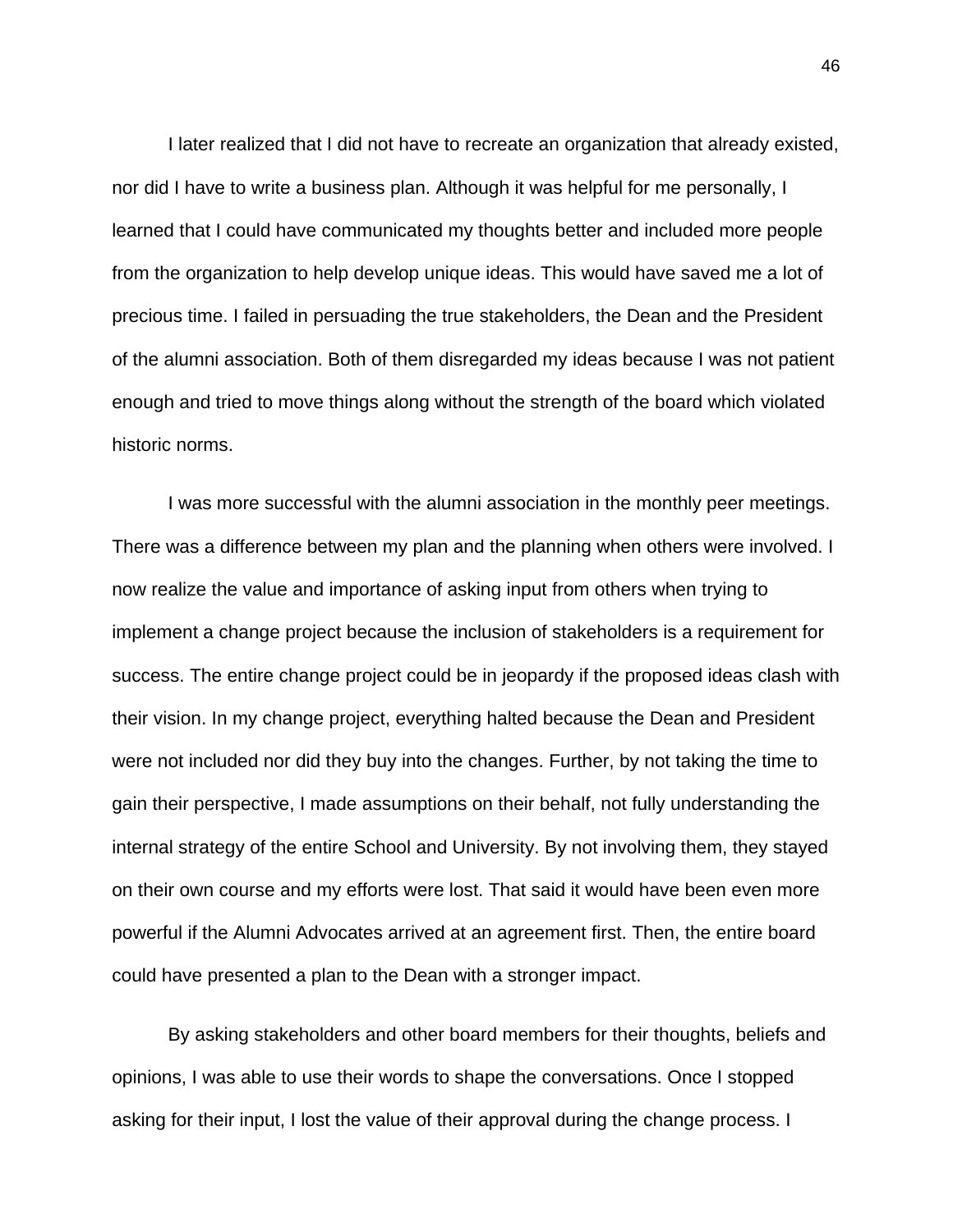realized that I was over zealous by trying to speed things along. Now, there is a newly found confidence that tells me that things will fall in place when the timing is right because I have discovered how patience can be advantageous to a change project. By trying to speed up the process with my own ideas, I rushed ahead thinking that everybody else would agree with me. My efforts were retired by the end of my change process trial and we did not create a better alumni organization. As my career evolved into more managerial responsibilities, this project was not my last change venture. As I encountered new problems throughout my work, this assignment served as a model for handling new changes using a systematic approach.

 When change efforts begin to fail, it may be appropriate to assess the strategy and try new tactics. I should have done this around the time that my class pointed out that I was excluding people from the process, especially the stakeholders. My ego seemed to get the best of me because I thought my solution was the better approach since alumni groups were my focus at work and my specialty. I believed that things were taking too long between the monthly meetings and if I waited the class would be over and the project would not have completed—ultimately, it was not my decision to make. Sometimes it is worth stretching out the timeline, rather than lose the project all together—it is entirely possible that our own timing is not the timing of others. I had a conflict between my obligations to my course (self-serving interests) and my obligations to the board to help them do a better job. The effects of these things during my class were transformational because not only did I experience failure, I used what I learned to create a better experience in my next project.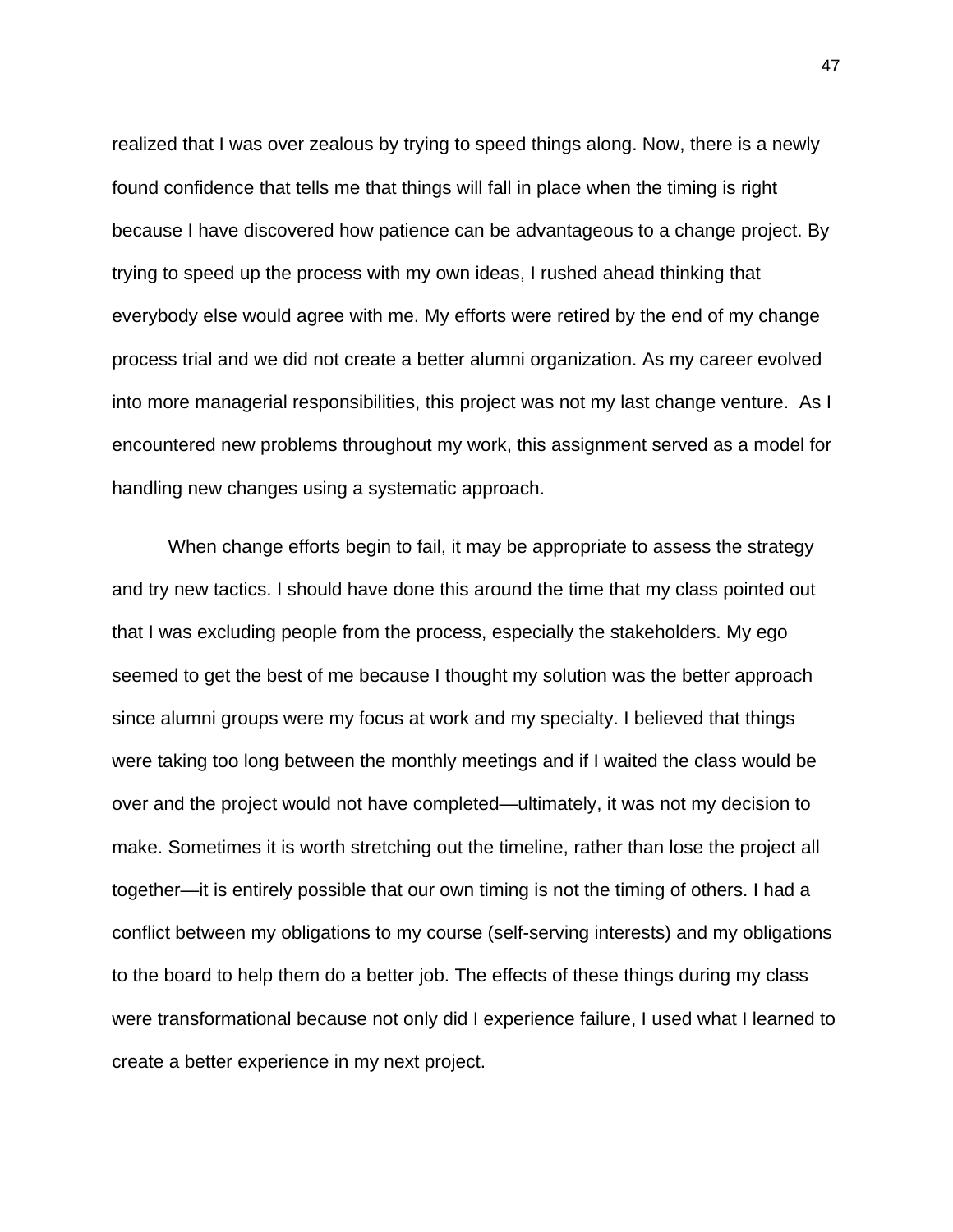I used the lessons I learned from the change project to prepare a case for a new promotion at work. This time I started with the stakeholder. The process began with a general discussion about a possible promotion in early December of 2006, just about the time I was about to write the final paper for DYNM 622: Building Effective Organizations: Getting Things Done. One stakeholder was the Director of Donor Relations with whom I worked on many projects even though I reported to someone else. We talked hypothetically about my change of role and reporting to her instead of my current manager. I expressed my interest in the change and began to create an action plan. The promotion took from November 2006 to mid-July 2007 to come to fruition, but I learned from the first change project that some things are worth the wait when done properly.

 To begin the process, I started by reviewing six qualities within the Wharton culture, that had been defined by Professor Sigal Barsade, Associate Professor of Management at a lecture that she gave concerning organizational cultures and its influence on employees. She used interviews with the internal staff and faculty at the Wharton School to gather her data. I used her expertise and analysis of the School's culture, to draw from when I prepared for my promotion. She argued that the rewards received by upper management and faculty at The Wharton School were attributed to six virtues (see Table 4). That if an employee can align himself or herself with these, they are likely to be rewarded because these are the items that our culture values. I built my action plan according to virtues that she outlined.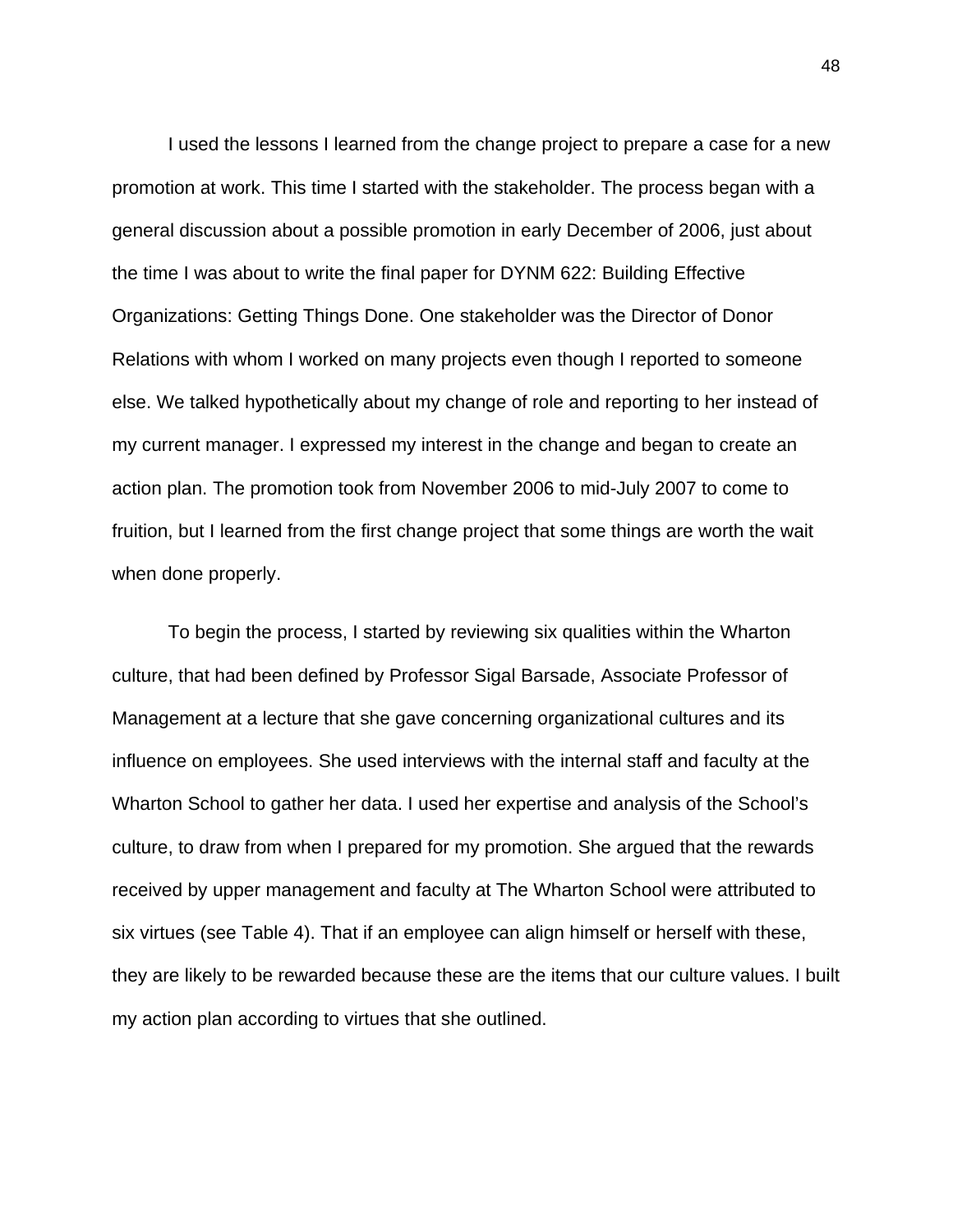| Results<br>1.           | 4. Innovation               |
|-------------------------|-----------------------------|
| 2. Facilitation         | 5. Customer Service         |
| 3. Political Astuteness | 6. Control (not Compromise) |

Table 3. Cultural Virtues at the Wharton School

 I benefited from Professor Barsade's lessons and by combining them with my experiences of my change project, my efforts eventually turned into success. The political process within Wharton is different from Drexel, but I had more background and better knowledge within my own work environment. I talked with all the stakeholders: my supervisor, my potential supervisor, other Directors that could give me advice for my promotion and the Executive Director because she would ultimately be the one to make the decision. With some Directors, I set up formal meeting times and for the less accessible Directors, I invited them to coffee for discussions. For the Directors with even less time, I would ask them one question at time from my action plan perhaps while walking down the hall or at subsequent meetings.

 The nature and degree of my questions to the respective Director depended on my relationship that particular person. For example, I had a good working rapport with my potential supervisor through prior projects so I asked about sensitive topics such as salary increases and title changes. With other Directors with whom I was familiar, I would ask how they got to their positions and requested suggestions they could provide. For other Directors that held power over my position such as my Executive Director and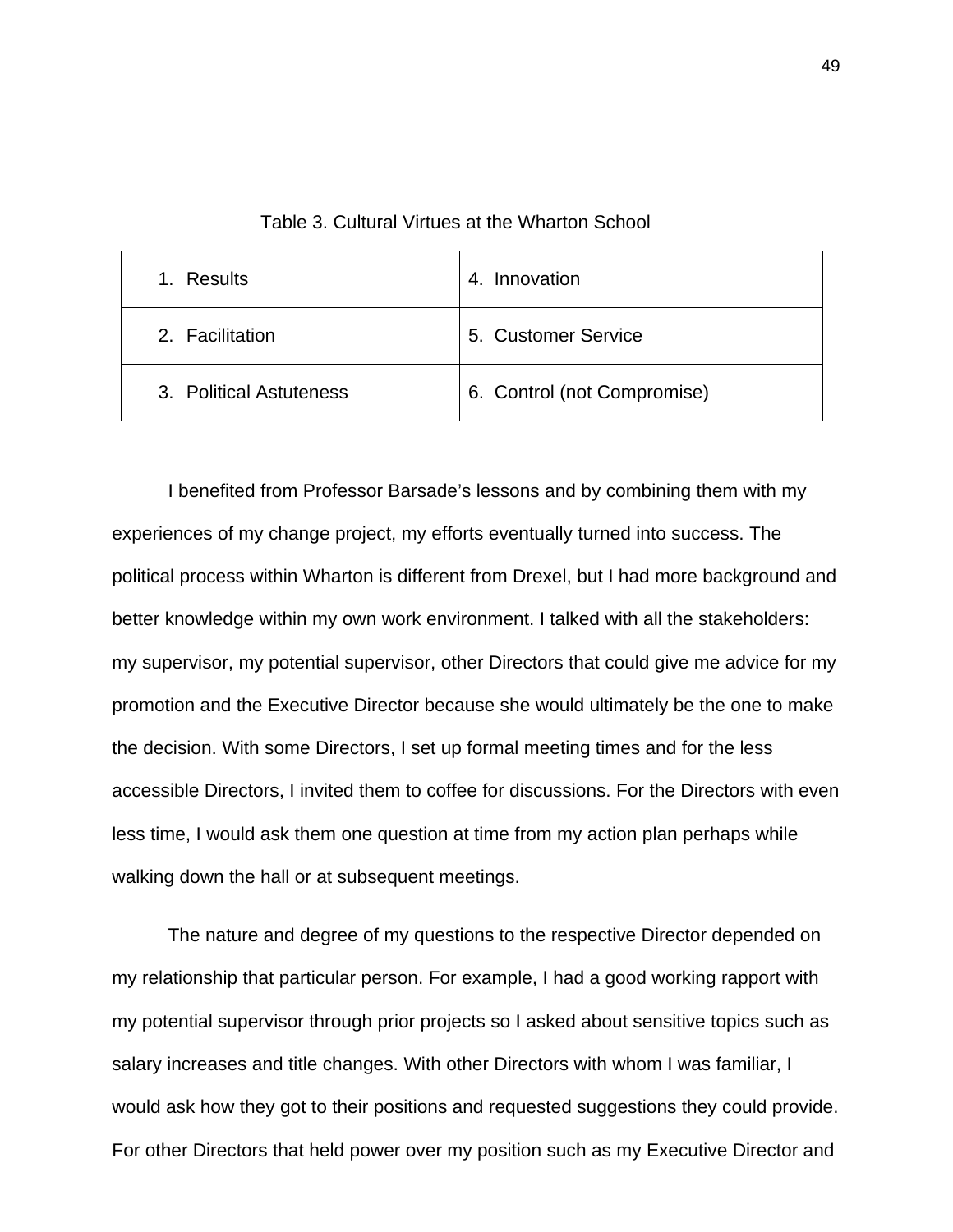current supervisor, I subtly confirmed that a discussion between them and my potential supervisor had taken place about my new promotion by working my questions into the frivolous conversations that took place "around the water cooler" or while waiting for a meeting to begin. The last part of my action plan encompassed paperwork to back up my performance. This entailed a portfolio documenting every project I had completed in the past year. I was able to display my quality of work and attention, while showing my value through the savings I provided to the department. I had worked on 22 major projects that the department would have otherwise outsourced. In addition, I was able to show my track-record that reflected at least 30 other smaller jobs. The cost savings amounted to more that \$120,000 to the department.

 It is important to note that this process may be similar to others in different work environments, but Professor Barstow's goal was to challenge our comfort level in the class assignment and force us to inquire about changes within our organization, and so I did. I took a chance to further my career in an environment that supported employee growth. Through my tenure at the University, I also observed that there were limited repercussions should the attempt fail. The nearly eight months of my change strategy seemed to take forever, but I maintained patience and eventually I moved to my new team within the fundraising department. My efforts had taken me from one position to another with higher visibility within the organization.

 Our assignment in Professor Barstow's class regarding the challenge of creating new order through the political process has been a tremendous learning experience. The project has helped me think through the entire process and develop a procedure for getting things done. It is very common in my office for people to define a problem, yet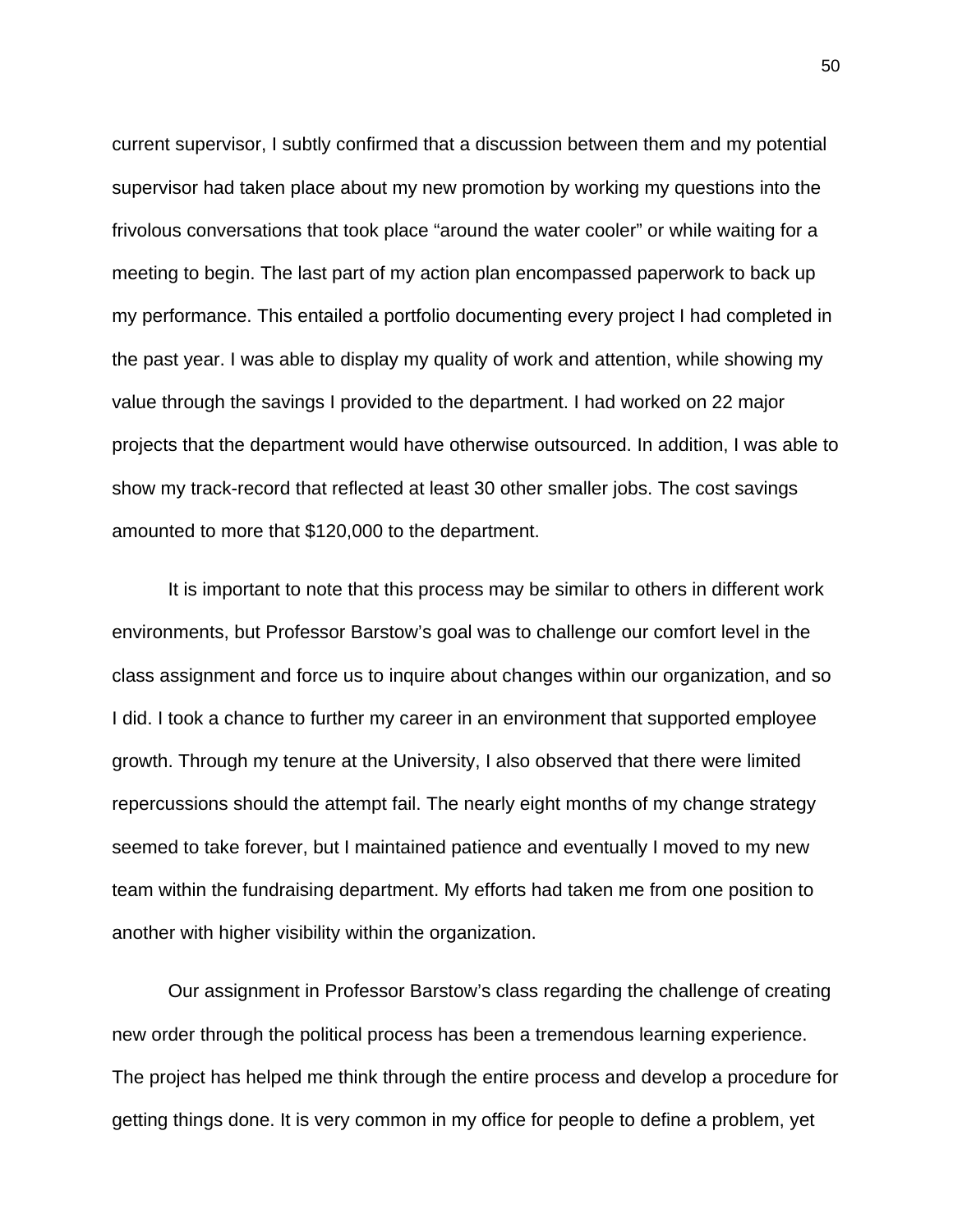rarely do they take the time or initiative to solve it. This is how Barstow's class taught me to break my own frame, get out from under the proverbial shadow of the cultural norm, and gain awareness through proper presentation and persuasion.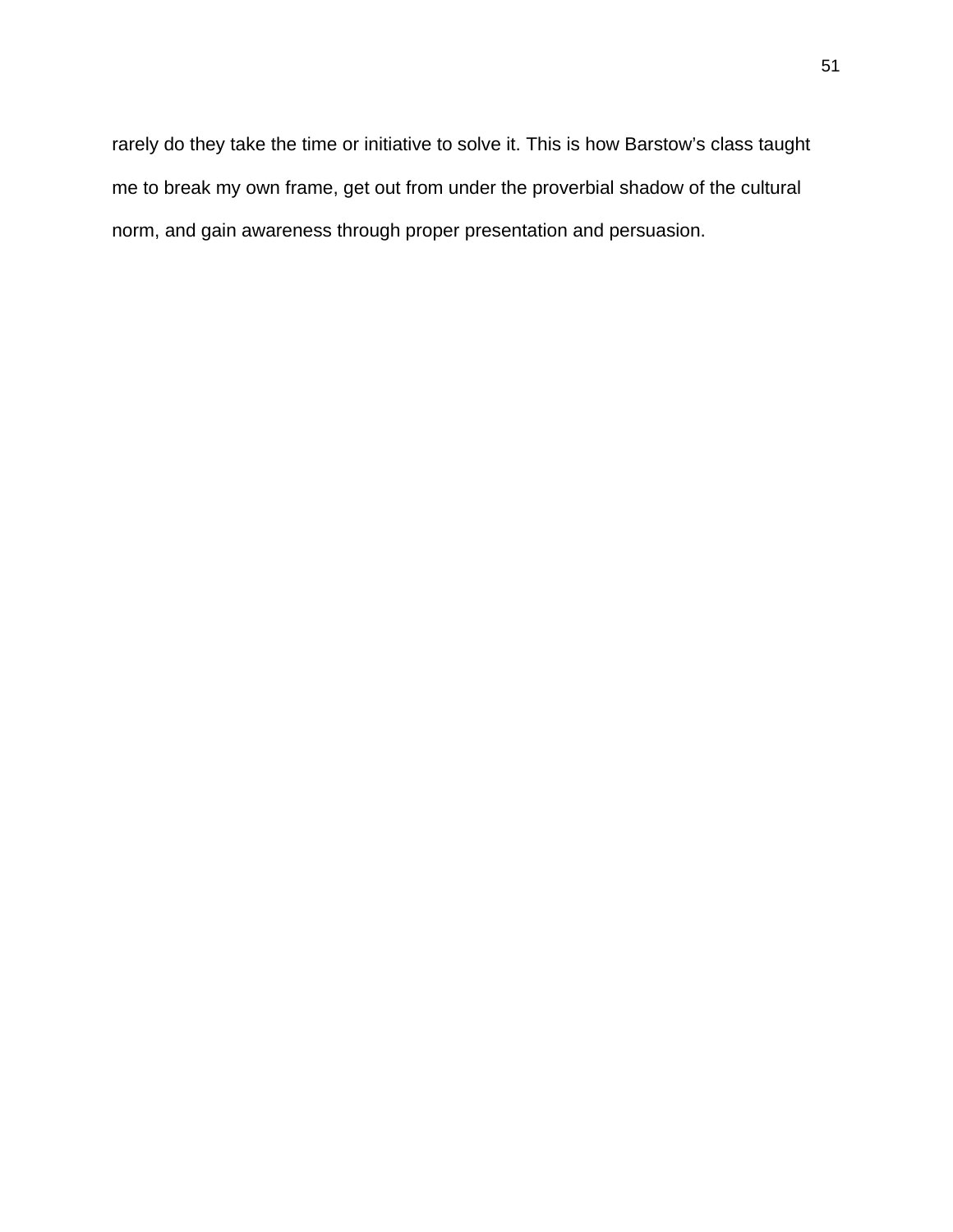#### CHAPTER 6

#### COACHING

 When I began the Organizational Dynamics program in the Spring semester of 2006, I registered for DYNM 641: The Art and Science of Organizational Coaching, taught by Bill Wilkinsky. My interest in coaching came from many experiences including my interest in helping others deal with challenges within and outside the work environment. For example, I have an acquaintance from college who calls me from time to time when he is not feeling good about himself. He has had substance abuse problems in the past and just recently had a relapse. I take time to talk to him because he needs the support when others are not around and because I want to try to provide it. Prior to my coaching classes, I had little formal training in how to help but certainly had plenty of opinions for him. Now that I have completed coaching coursework, I have changed the methods I use to help him. From his perspective, I have not neglected a particular piece of our relationship; in fact, my change in techniques has probably helped him in a healthier and more structured way.

 Another reason for my interest in coaching is that both of my parents are counselors. They help people with problems and I am sure that some of their prosocial values have transferred to me. My mother conducts a spiritual rebirthing with her clients. My father's clients participate in encounter groups, which focus on personal power. The two techniques are very different and so is their efficacy.

 Spiritual rebirthing is a one-on-one experience that may focus on a meditative state. The method my mother uses helps a client to look back through the experiences of their life so she can help them understand things that they have forgotten or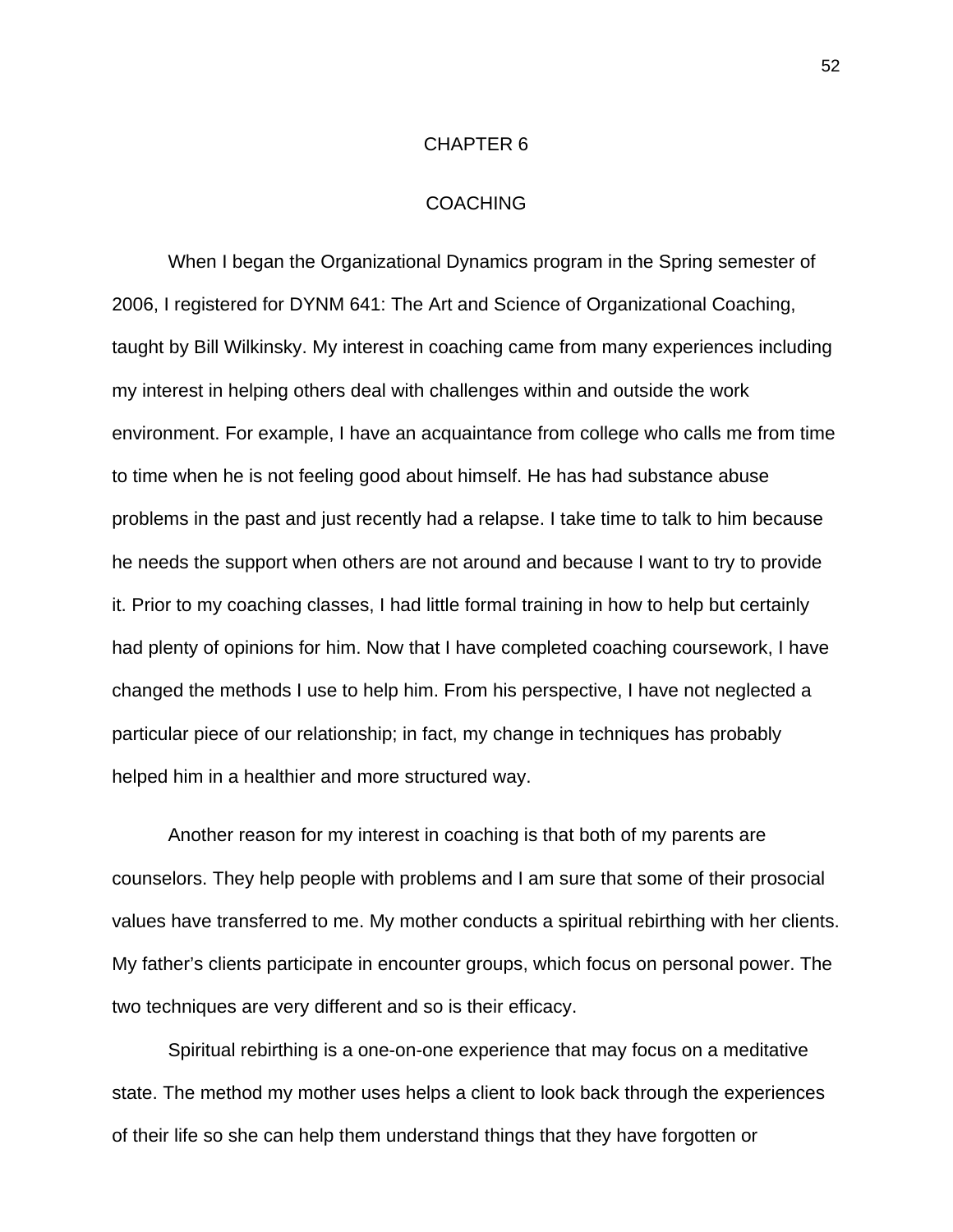repressed throughout their life. For example, she may work with an executive who secretly tortures cats in the backyard, but otherwise the executive is seemingly normal. By helping the executive to meditate, she helps unlock the reason why this person is in pain and where the anger stems from. Most of her clients are unique and they come to her after trying traditional therapists who were not able to find the root of the problem. Spiritual rebirthing may not help in every case, but for some it is an alternative and is supplemental to other therapies.

 Encounter groups are done with small groups. My father utilizes the size of the group to address clients' insecurity. The encounter group may work in teams and complete tasks or exercises. For example, exercises can be assigned to help a group of people overcome trust issues. During an exercise called "Touchy Feely," partners are chosen—one is blindfolded and the other person is the Aggregator. In this activity, the job of the Aggregator is to walk the blindfolded person around the room to disorient them. The blindfolded person's objective is to learn trust as the Aggregator leads the person to find various objects and to touch them (i.e., hard or soft, hot or cold, sharp or dull). This activity may take about 20 minutes until the partners switch roles. The next exercise might be a "Free Fall," where the group stands in a circle around a blindfolded individual. The goal here is to trust the group. The person from the group will push the blindfolded individual and the group will catch them as they fall backwards.

 My interests are in executive coaching. There are many lessons I have learned from my coursework, and from my experiences of being coached and being a coach to others. All experiences have been valuable in my journey as a scholar of coaching practice because my objective is to continually improve and learn skills that will make me more valuable in the workplace. Managers who coach their employees become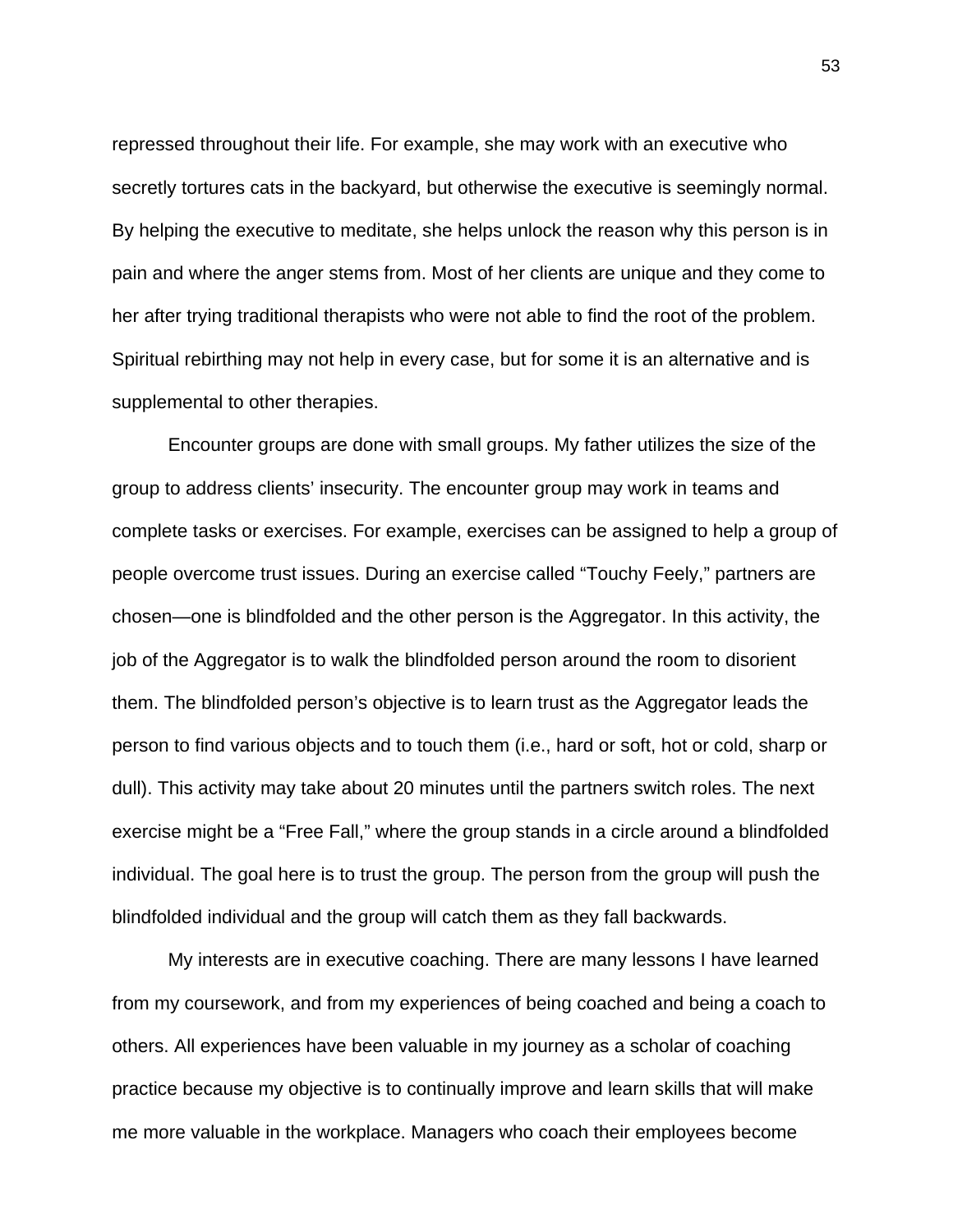known as good managers to work for, developers of talent, and achievers of business

results (Hunt & Weintraub, 2002). They may also become better leaders in the process.

James M. Hunt and Joseph Weintraub (2002) from Babson College offer the

following about the manager who provides internal coaching:

Managers who coach, who actively help their employees learn and grow, are seen by their employees and others as leaders who make significant contributions. They are superior business managers who coach not just to be altruistic but to generate business results. They often have lower than expected turnover in their ranks, except when their employees leave to step up to more significant roles along their career paths. Other employees want to work for coaching managers because they believe, rightly, that working for a coaching manager will ultimately enhance their careers. (Abstract)

 Assuming that an employee is willing to grow his or her own opportunities within an organization, when coaching is done correctly, it can assist upper management to create a shift in the culture so that it may be an easier environment to control (Goldsmith & Lyons, 2006). To do this, the coaching manager needs to be able to support the development of talent, cultivate ideas, and recognize needed improvement. In my coaching courses, I learned how to conduct interview sessions, develop questions, and collect and interpret data in order to learn more about an individual or the work environment.

 Fundamentally, each person communicates differently and by recognizing personal preferences a coach can build-up or adapt-to certain strengths and skills. Further, the coaching manager can approach each relationship within the comfort level of that employee. The detection of this sort of comfort level can be done through data analysis—testing and personal interviews. Most people enjoy talking about themselves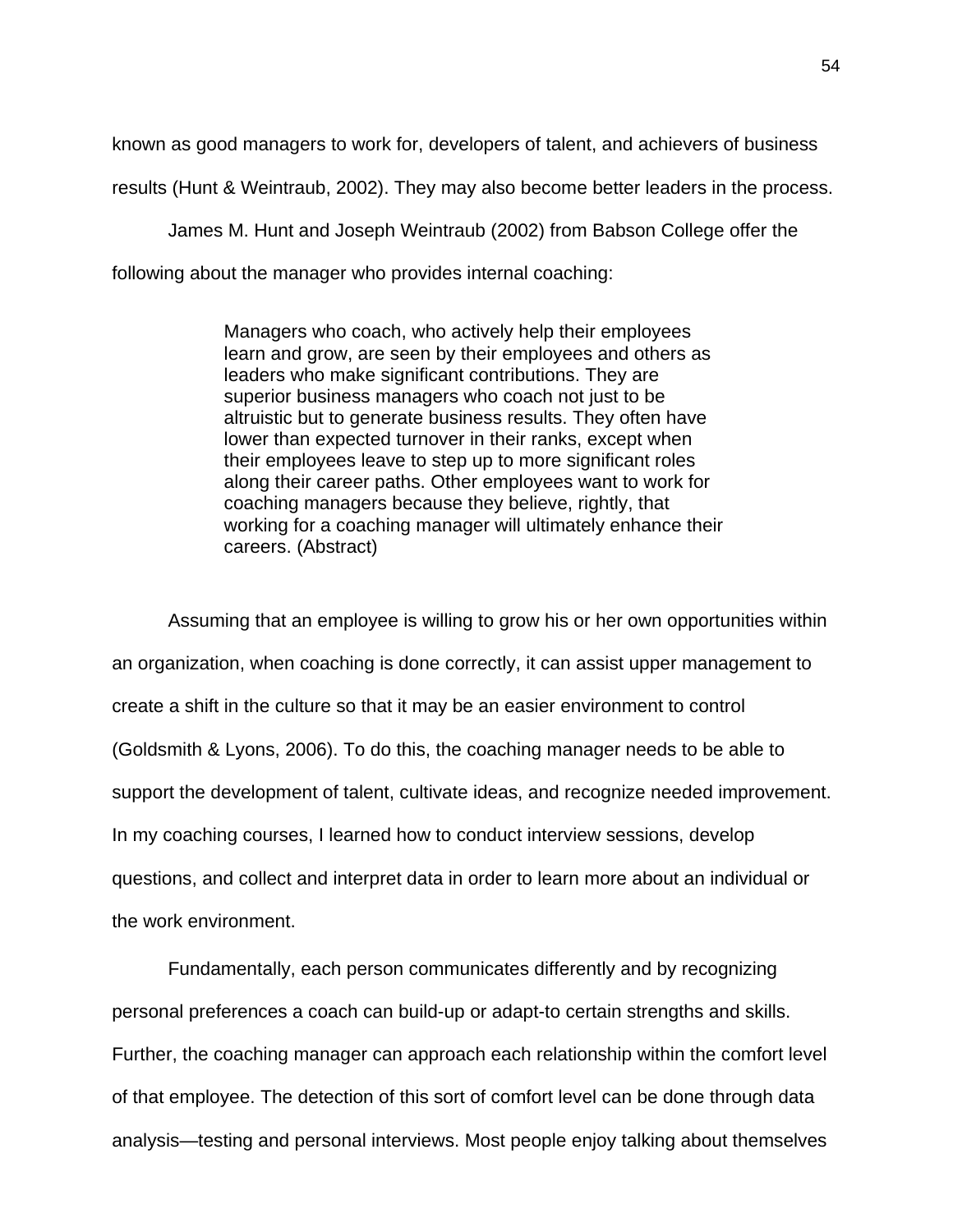and a breakthrough may sometimes occur from casual conversation. This is critical when dealing with employees who are unfamiliar with the coaching process. Once a manager has a better understanding of the employee, he or she can make appropriate recommendations to that individual.

#### From a Client's Point-of-View

 The assignment given to the class was that if we wanted to become a coach, then in this semester-long partnered activity we should be the client. Our professor said, "…if you are going to be a practitioner in this business, you need to understand what the relationship feels like on both sides."

 I had concerns about sharing my thoughts with a stranger. Who would be the right coach for me? Would it benefit me to pair with someone outside of my company or is it to my advantage if my coach were from the same organization? If the coach is from my company, will I be motivated? I learned very early on through lectures and readings, that having the luxury of choosing a coach is not always practical. This helped ease my concerns. Typically, in a corporate environment, the employer chooses the coach for the employee (Hall, Otazo & Hollenbeck, 1999). Regardless of how the coach and client become paired, coaching can only have an effective outcome if the client is receptive and cooperates. In the end, I chose to move forward with my coach so I would have a similar, yet simulated, experience of how employee would interact with an assigned coach. If this were a real situation with an employee, I would hope that the client realizes that coaching benefits their career because it affects their work and personal life. In addition, it is costly for an organization to hire a coach; therefore, if they are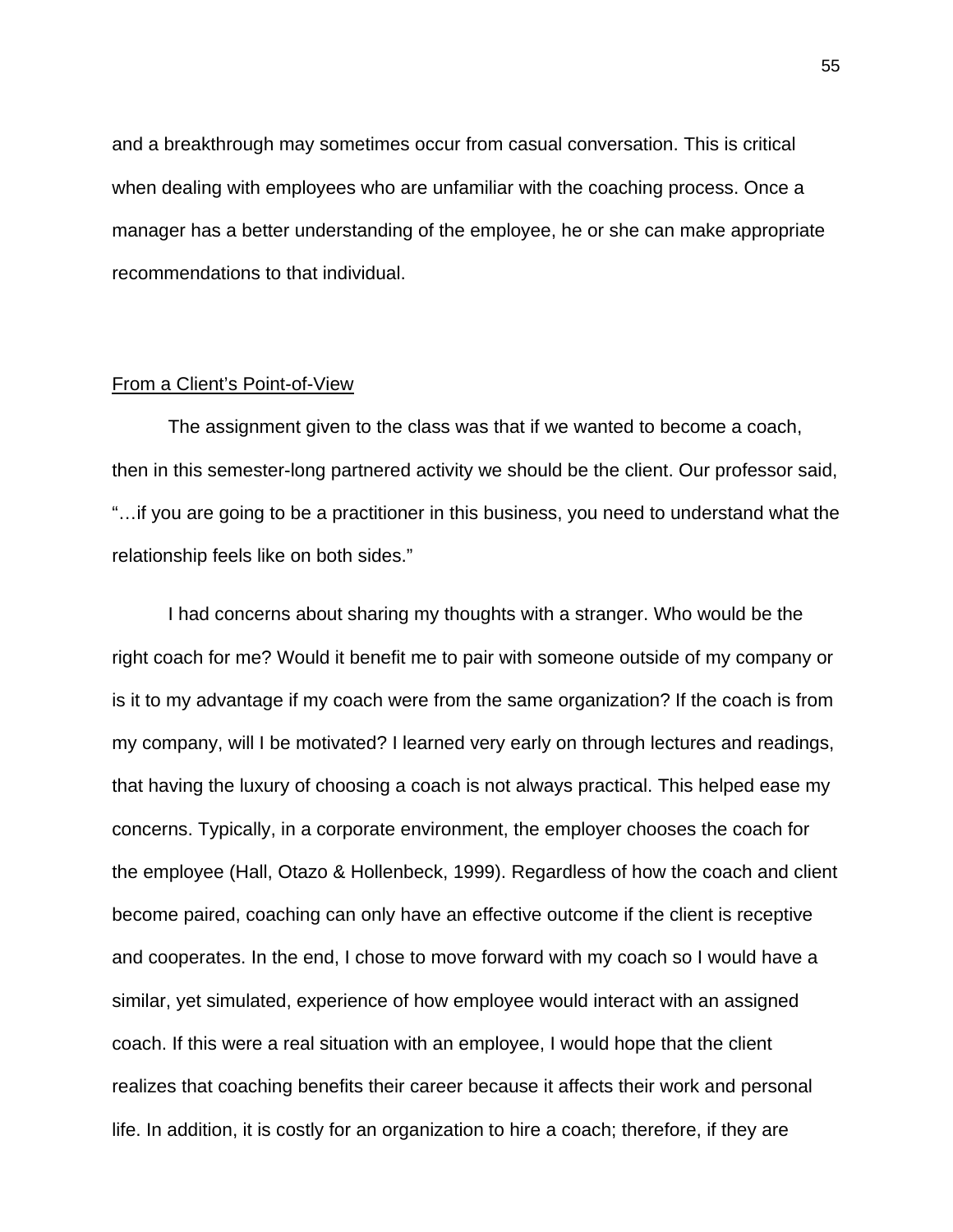paying for the coaching engagement one might assume that the client is valuable to the corporation.

 The first stage of engagement was to get to know one another and set preliminary goals. Similar to the DYNM 637: Coaching and Facilitating Teams exercise, this initial conversation is where both parties talk openly as they create ground rules. The communication lines begin here and the dynamics help determine how the relationship will develop in the following sessions. As the Swiss psychiatrist Carl Jung (1972) manifests in his concept of synchronicity, I agree that there are no coincidences.

 During class, we learned theories and models about the coaching relationship. These were ideas to stimulate thought and conversation between coach and client. Professor Wilkinsky lectured on several life cases from his experience. Some of his relationships turned into friendships that led to family vacations together.

 The introduction period was going well, but with any type of client relationship, there is always a concern for the privacy (Hall, Otazo & Hollenbeck, 1999). The content of our discussions was very personal and it was to the benefit of both parties to create a contract. Per the instructions of our professor, my coach drew up the contract between us. It went through several iterations and we signed it. The contract was an outline for our sessions together and even though we veered away from it at times, we were successful at completing all of the major points we wanted to cover. The document also served as a reference to keep us on task (see Appendix O).

 After some time of getting to know one another, my coach began asking me questions about what I wanted to do with our time. I told her that I wanted to work on balancing the two major entities that take up the most of my time. To better illustrate my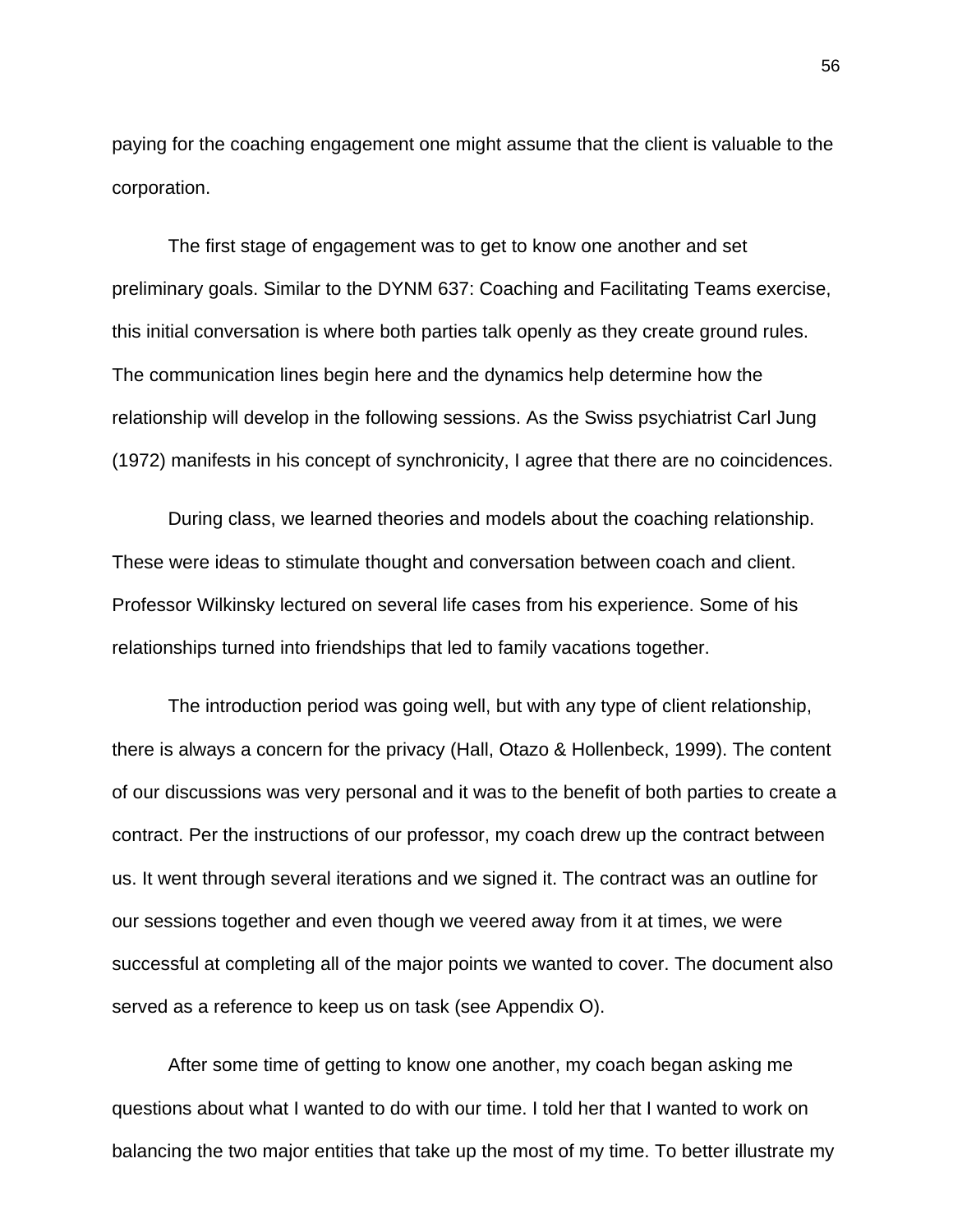thoughts, I had to back up and tell her about my life in various stages starting with stories from high school. We talked about subjects such as job related issues, my next career moves, why I recently left my last job, and how my relationship at home has affected my original ambitions. I went on to explain that I have had a mental shift and now it is important for me to spend quality time with my family, rather than the direction I was headed to become an advertising workaholic.

 In the following sessions and with the guidance of Professor Wilkinsky, we worked extensively on the full definition of what I believed to be my work-life balance. We started by talking about where I am now and where I would like to be in my life and career. This was particularly interesting to me because I have not thought about this in a long while. The questions made me dive into my past and conjure up the ideas I had when I was a young aspiring designer with grand ideas of being and a major executive in advertising. From there she wanted to know how I arrived at my new career in fundraising.

 Another assignment had us discuss our communication preferences during this partnership. I responded, "I'd like to review what we did in the previous session and at the end of each current session. Let's figure out the action plans for our next one," and this is exactly what we did. A routine quickly formed. At the beginning of each session, we started by reviewing the conversations from the previous week. To my surprise, I found myself defending or re-wording much of what I had told my coach. Not that it was written incorrectly, rather when I heard it again, it sounded different from what I originally intended.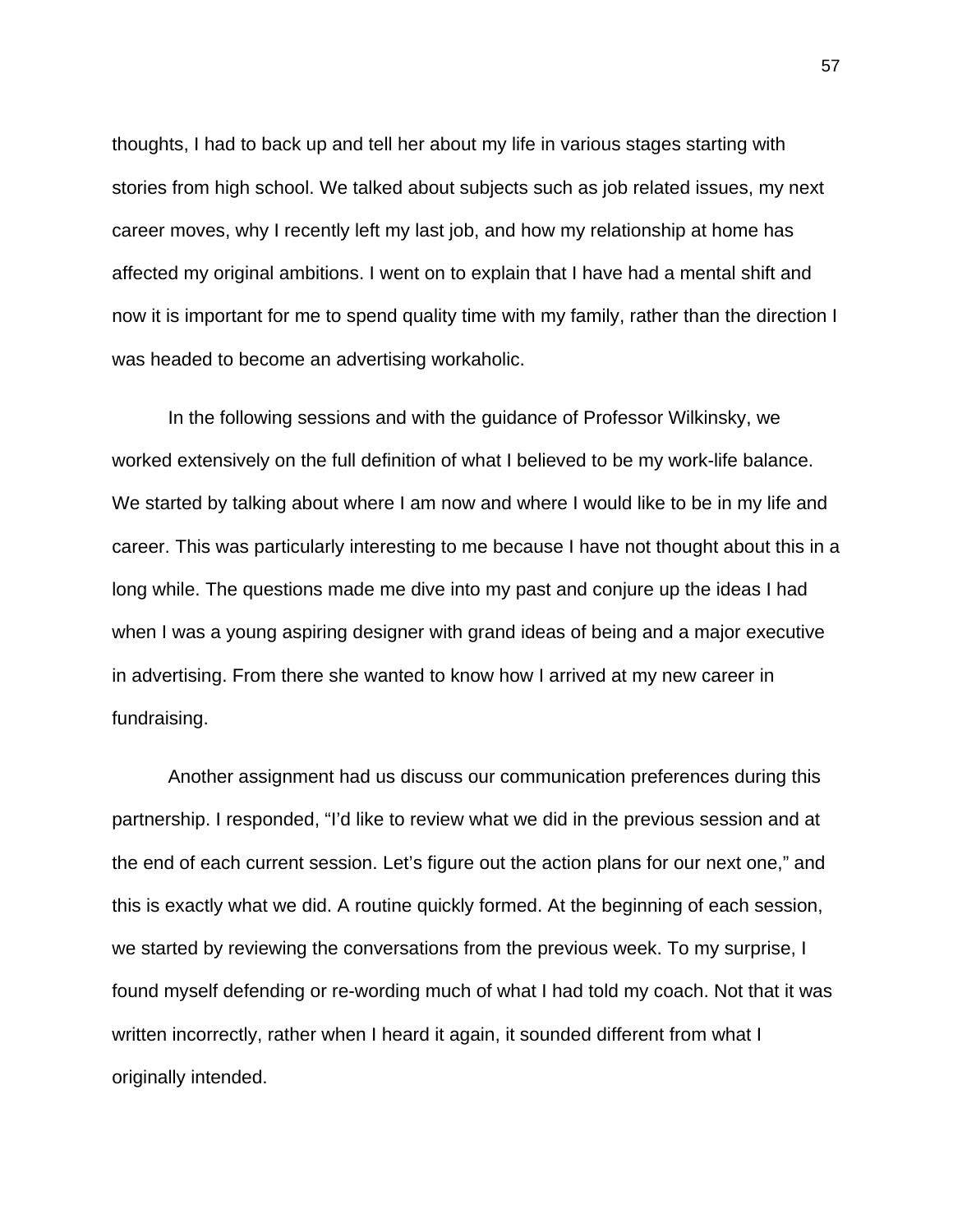The sessions were a reality check to reassess my life in its current state. By understanding the balance needed in my life (i.e., my current and future role at work, my studies in school, time constraints as a landlord, and quality time in my relationship), I would start my awareness of the steps needed to achieve my goals. As my coach took me along this journey, we uncovered certain issues within my employment and home environment, all of which were very practical, relevant, and directly related to where I wanted to end up in life. By this point in our sessions, I gained insight into my own true values and my self-worth felt as if it needed readjustment.

We concluded in this exercise that I was going to do more research on the topic and conduct impromptu interviews with people in my office and at home. Moreover, we discussed the stakeholders in my life and determined that sample data was needed to collect their thoughts about me. My coach helped me with the order of interviews, who to talk to and why I should talk to them. It was a great check and balance to see if I was going to commit employment suicide by revealing some personal and unwanted secrets with my colleagues and supervisor. We then edited the list of stakeholders, interview questions, and refined our actionable items. Together, we created a plan with weekly milestones for testing the stakeholders.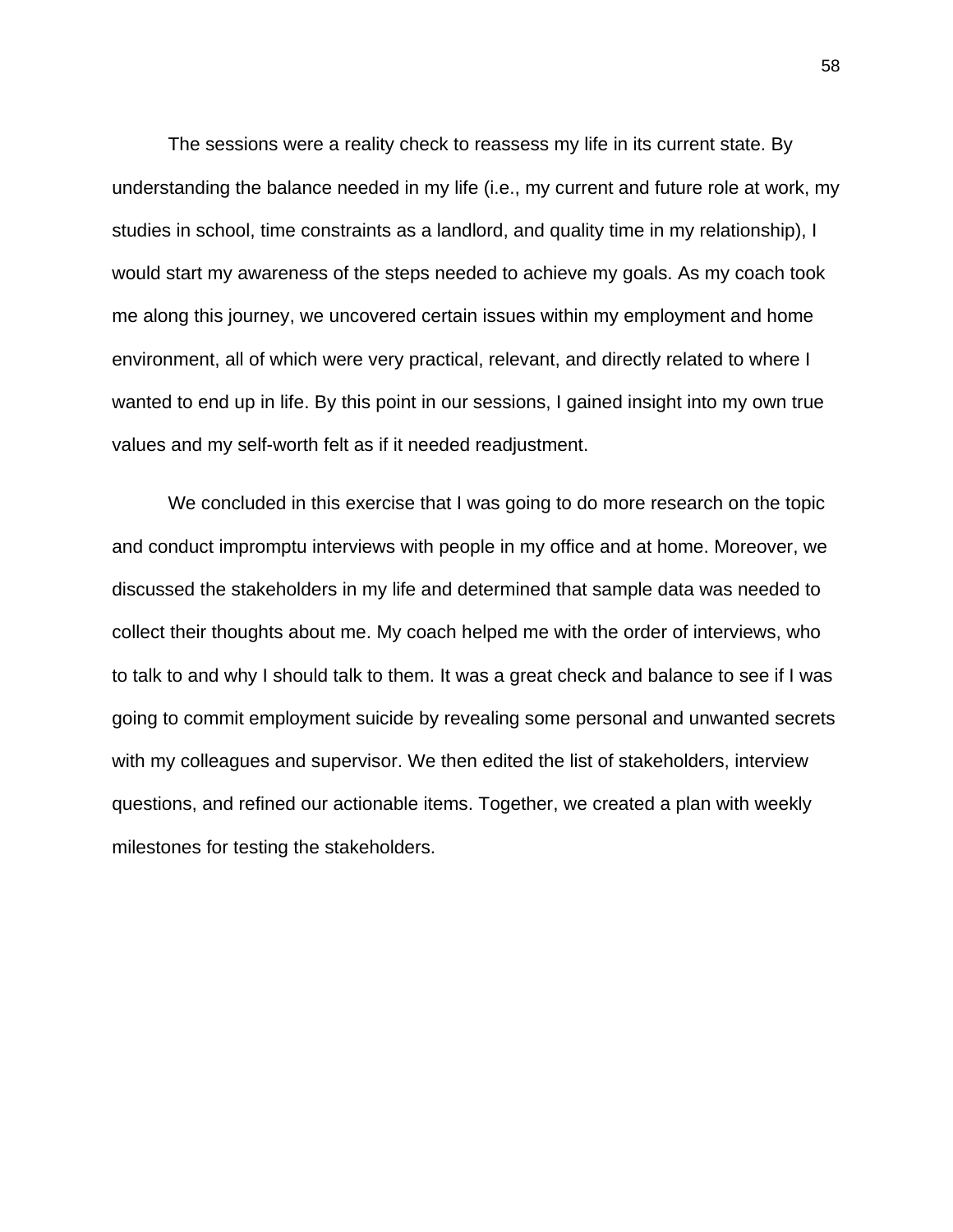#### Data Collection

 As a result of our many talks, my coach and I had to focus on validating the issues we were uncovering, both at work and home. It was week four and time to discuss the proper way to approach collecting the data to support the goals that we pre-determined. Those goals were to better understand how I see myself at home and at work, and how other see me at home and at work.

 For this data collecting step, we selected and collected information from six people, three of whom represented work and three who represented home life (see Table 5). By engaging these different individuals, the data gathered would help represent different observations of my preferences. We agreed that the easiest and most efficient way to collect the data was to use a personality analysis instrument that we learned in class, Life Orientations (LIFO) (Atkins, 1968) (see Appendix K). In addition, we had the guidance of our professor to help with the analysis. Other advantages to using this instrument were that it only takes about five or ten minutes to complete and it has a simple set of instructions for use. When finished with the assessment, they returned it to the coach who scores the responses and follows up with each person through a phone interview.

After I got permission from all of the participants, I put each LIFO into its own envelope and distributed it. My directions to the individuals were brief. I told them to follow the simple instructions, complete the survey, not to worry about scoring the analysis, then to place the test back in the envelope and return it to me sealed.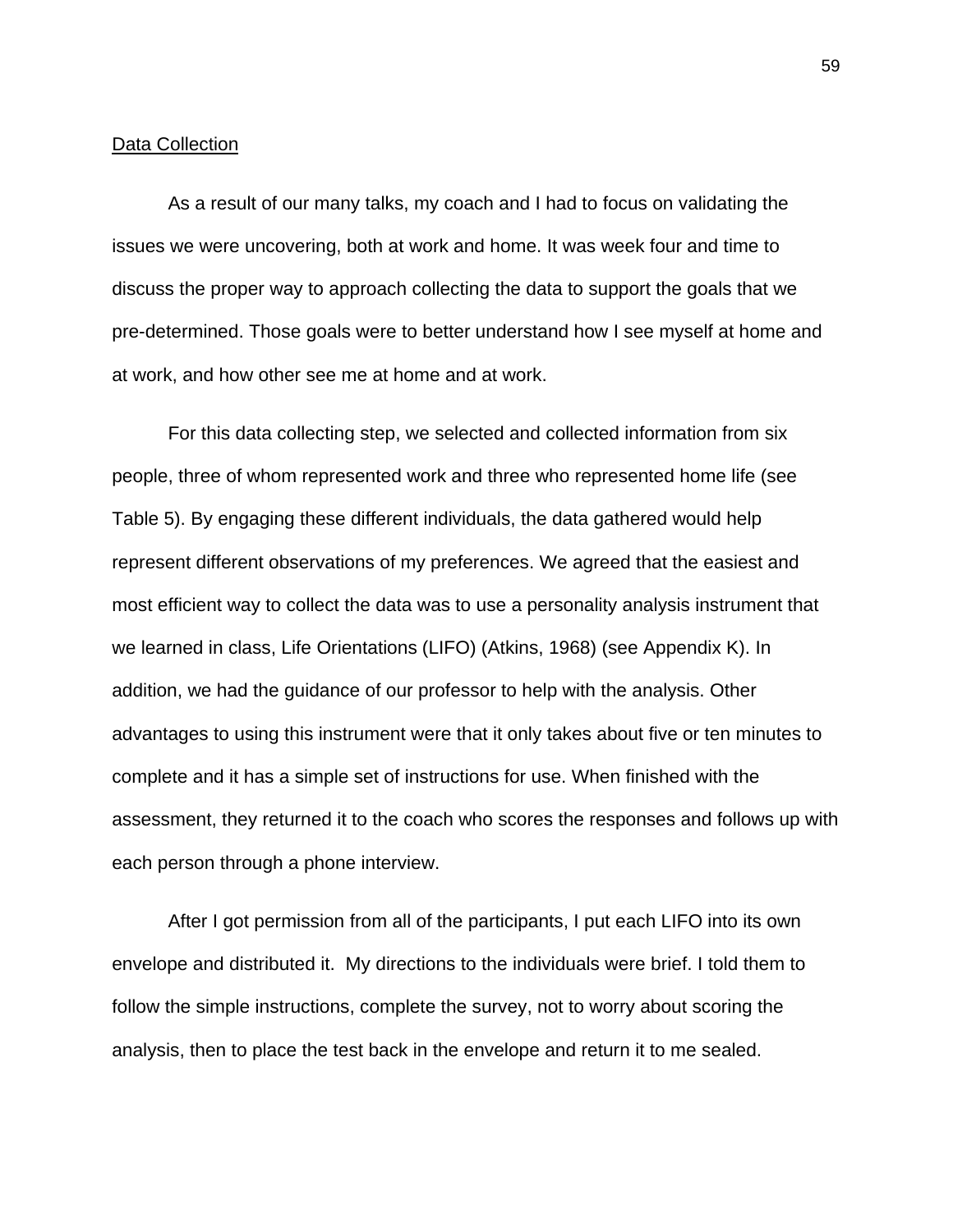Table 4. Data Collection

| Life               | <b>Work</b>      |  |
|--------------------|------------------|--|
| Mother             | Supervisor       |  |
| Fiancée            | Peer             |  |
| <b>Best Friend</b> | Direct<br>Report |  |

 I made assumptions about the answers my colleagues would provide, but not about the people within my home life. My coach and I decided that if the workgroup results came back similar to my prediction, then we would not interview them (see Appendix P for "How to Organize Interviews").

 In addition to LIFO, my coach chose two more instruments, the Hermann Brain Dominance Instrument (HBDI) ( Hermann, 1981) (see Appendix L), and the Myers Briggs Type Indicator (MBTI) (Briggs, 1942) (see Appendix M). Ultimately, the reason for more assessments was for my coach to have a better comparison, which she would use to create a baseline. This baseline would be the standard to which we could measure variation among all of the tests and to help validate my observations. LIFO, MBTI, and HBDI are widely used to evaluate strengths and weaknesses.

 The responses to the three assessments showed that I am very aware of my surroundings at work and home. I am also very outgoing, action oriented, persistent, and like to "call the shots." People see me as a caring individual that has a principle of helping others, inserting myself into situations, cooperative and easy to deal with in both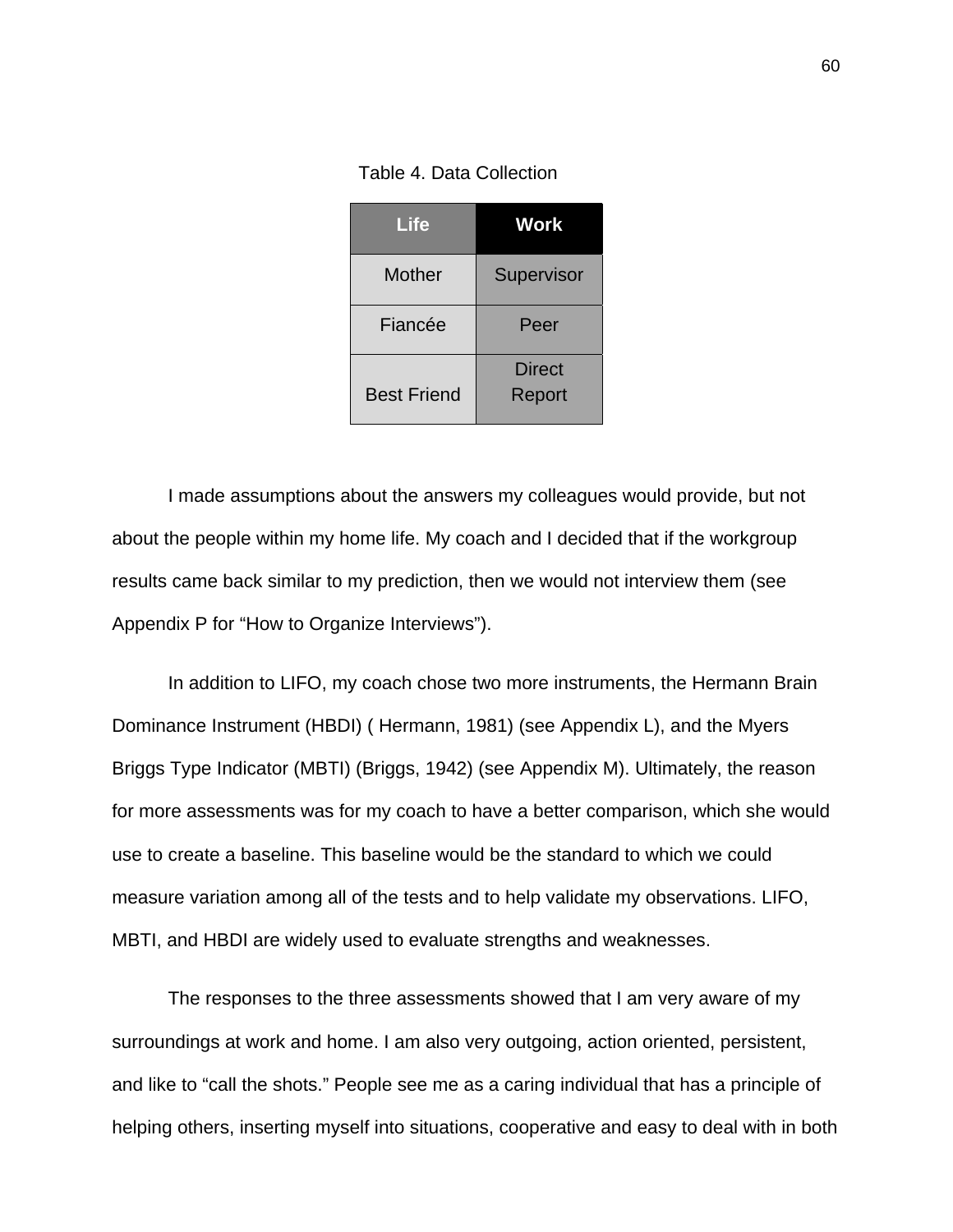working and life relationships. The other interesting outcome that emerged is my stress level. All of the tests indicated that I adapt well to stressors.

## From a Coach's Point-of-View

 When I started working with my client in early May, he was having trouble sleeping at night due to mild anxiety attacks. I wondered why this person was so upset and stressed. I wondered what was bothering him. As it turned out, this 29 year old was an accomplished individual with a Masters in Business Administration (MBA). He survived the Katrina hurricane attack, but had to move to Philadelphia to finish his schooling at The Wharton School. His job was Chief Operations Officer of a private equity fund focused on helping businesses in African countries. This private equity fund was a start up venture consisting of six other people, remotely based around the country. He also had a very strong belief in helping the community and was elected president of a neighborhood development group sponsored by GlaxoSmithKline, Comcast and the Organizational Dynamics program at the University of Pennsylvania. He was also the president and mentor of a youth group for budding professionals interested in entrepreneurship. My client was feeling pressure from different areas in his life – work, family, and his volunteer work. Shortly after we met, he asked me to coach him so that he could have a more positive effect on his overall performance.

 Similar to my experience of being a client, there was a concern for the client's privacy. I repeated what I learned from my sessions as a client and created a contract between us. This was the same contract I had used that outlined our sessions together and it served as our reference to keep us on task (see Appendix O). I used the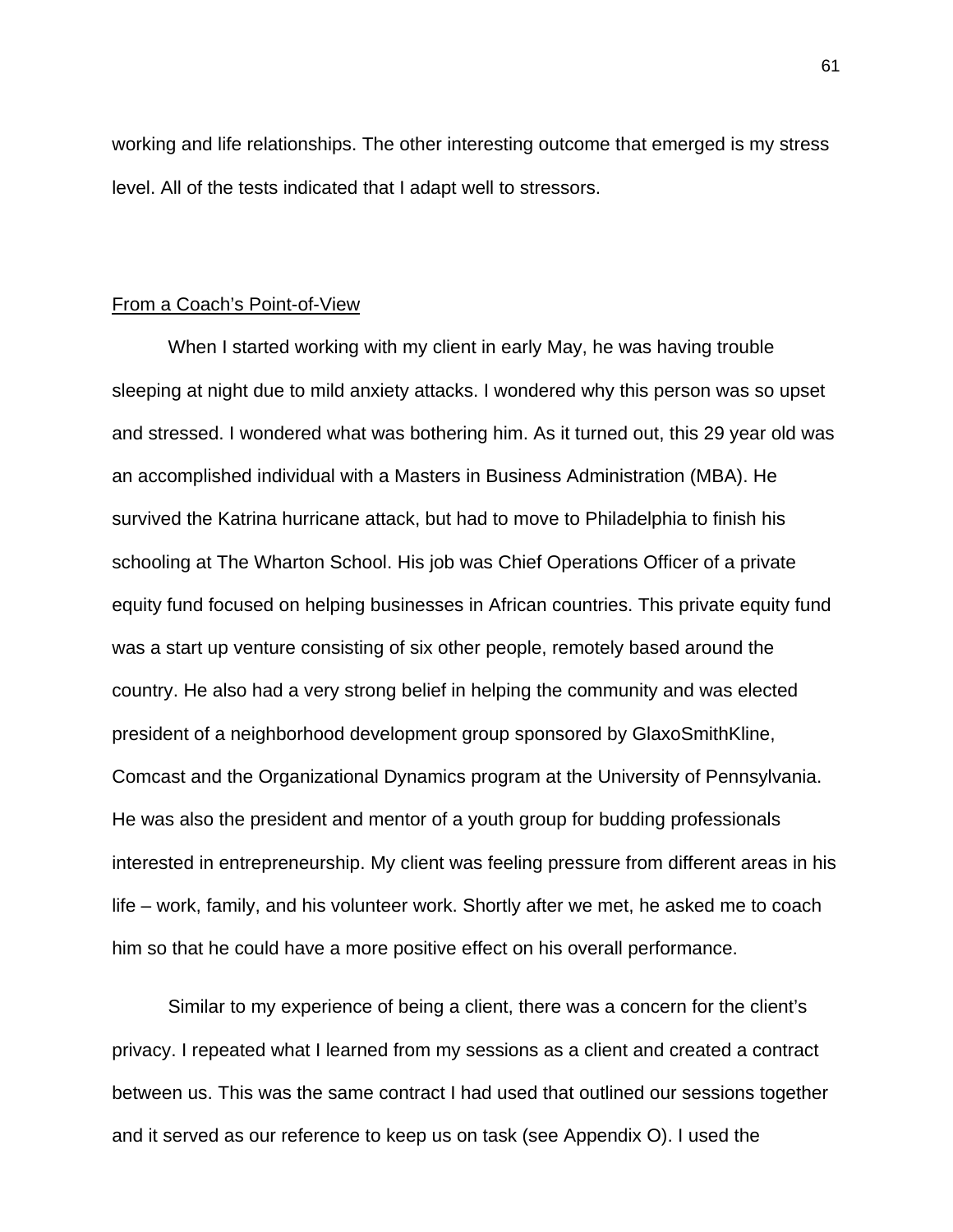information from our contract to prepare for my future interviews with my client. The issue he wanted to address was to balance his work time with his family time because he did not feel that he was spending enough time at home with his wife and daughter. He felt that this time issue had to do with his disorganization. In addition, he felt unfocused at work. I decided to explore this notion of disorganization and find a common ground. I wanted to research both his family side and his work side to see if both were suffering. However, when searching for this information in each conversation I had to create a logic of questions so not to seem unnatural or contrived.

 Professor Wilkinsky provided to our class the "9 Steps To Coaching" (see Appendix N), as the paradigm to follow. Unlike my experience as a client, I discovered that the coach has to pay attention to the planning details at every level of engagement. With my client, I needed to set a plan for each session so that our conversations were productive and to stay focused on the topic for the allotted time. For example, when it was time to collect data for our sessions, I had to prepare my conversation to set his expectations regarding the results. In order to collect data, I had to plan the multi-step process for distributing and collecting the survey. And, after the data were collected, it would take a plan for the interviewing and coordination of schedules with the many individuals for a 45 minute conversation.

 To begin the process of collecting data, I sent out carefully constructed surveys. I contacted each person through email and if I did not get a response, I had my client follow up with him or her. To illustrate the various levels of difficulty and coordination with this task, there was one interviewee who lived in Ghana, Africa. Due to the time difference and technical difficulty within the country, such as sporadic internet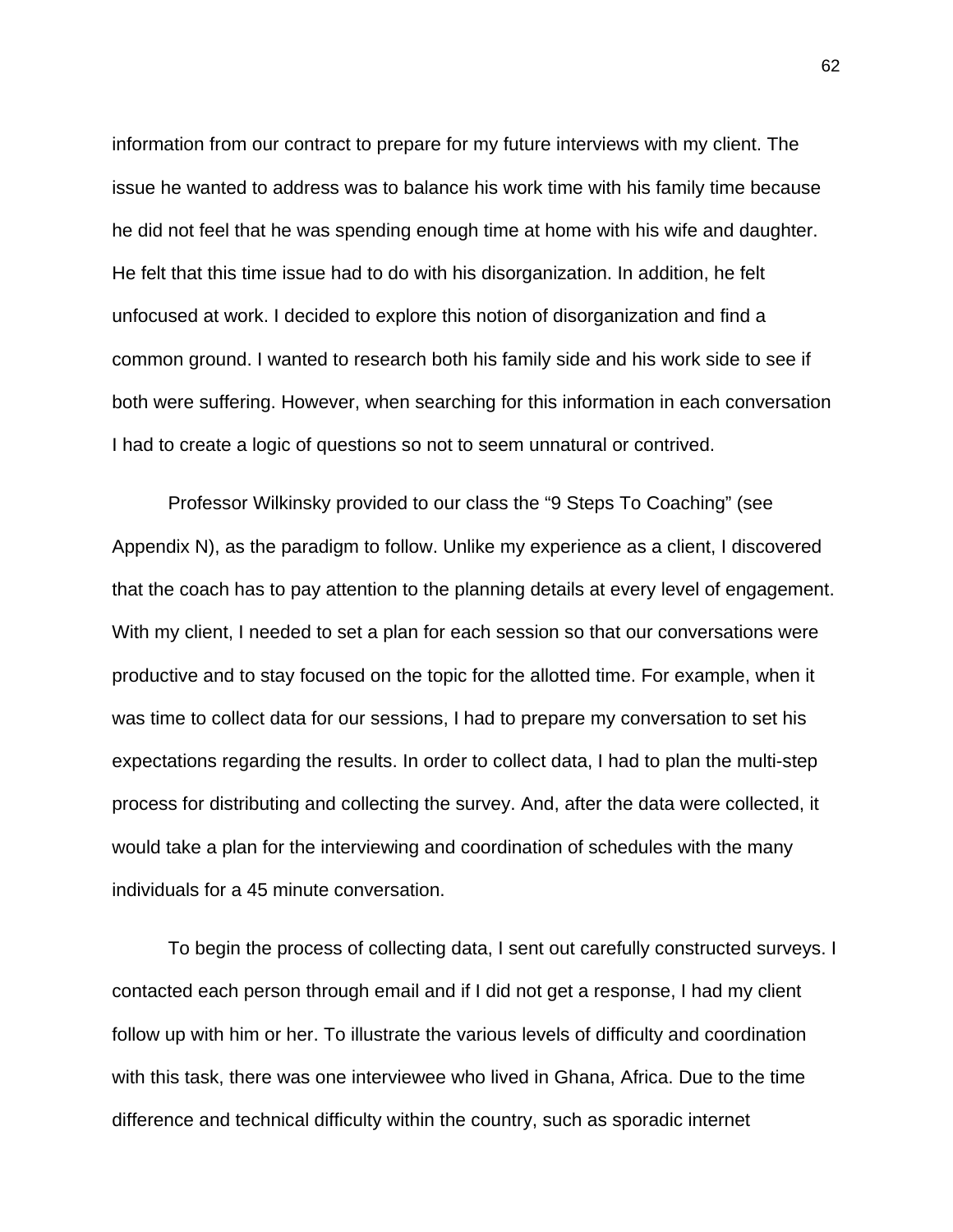connection and electricity outages, it took us several weeks of preparation to complete the telephone call. Each interview had to be prepared individually. The questions were also dependant on the survey results. Since I had to take minutes on each conversation during the interviews, I learned that it was advantageous to pre-determine the questions.

 It was very difficult trying to obtain all of the surveys. I would have liked to spend the bulk of my personal time thinking about exercises or systems to help my client overcome issues, but a good bit of it was taken by following up on both the interviews and surveys. My client and I tried to get the missing documents, but in the end, email and telephone did not seem to work; some individuals simply did not participate, which meant we had missing data and an incomplete set of profiles.

 When data were collected, I planned for the compilation. This is a large task because it involves the collection of all notes from the client's interviews, surveys, and the one-on-one interviews with the survey-takers. This exercise involves the consolidation of many documents into one. The summary document was then forwarded to my advisor who helped me plan the order in which we delivered the feedback to the client. This could be very upsetting for the client and it is best to organize all of the positive ideology up front and work our way down to the negative. By using The Feedback Planner (see Appendix Q), I was able to identify and plot the individual comments. I started with the positive feedback so the client would be able to identify and feel praise about him or herself. This positive praise helped me create a basis in which to compare the negative things (Jerome, 1994).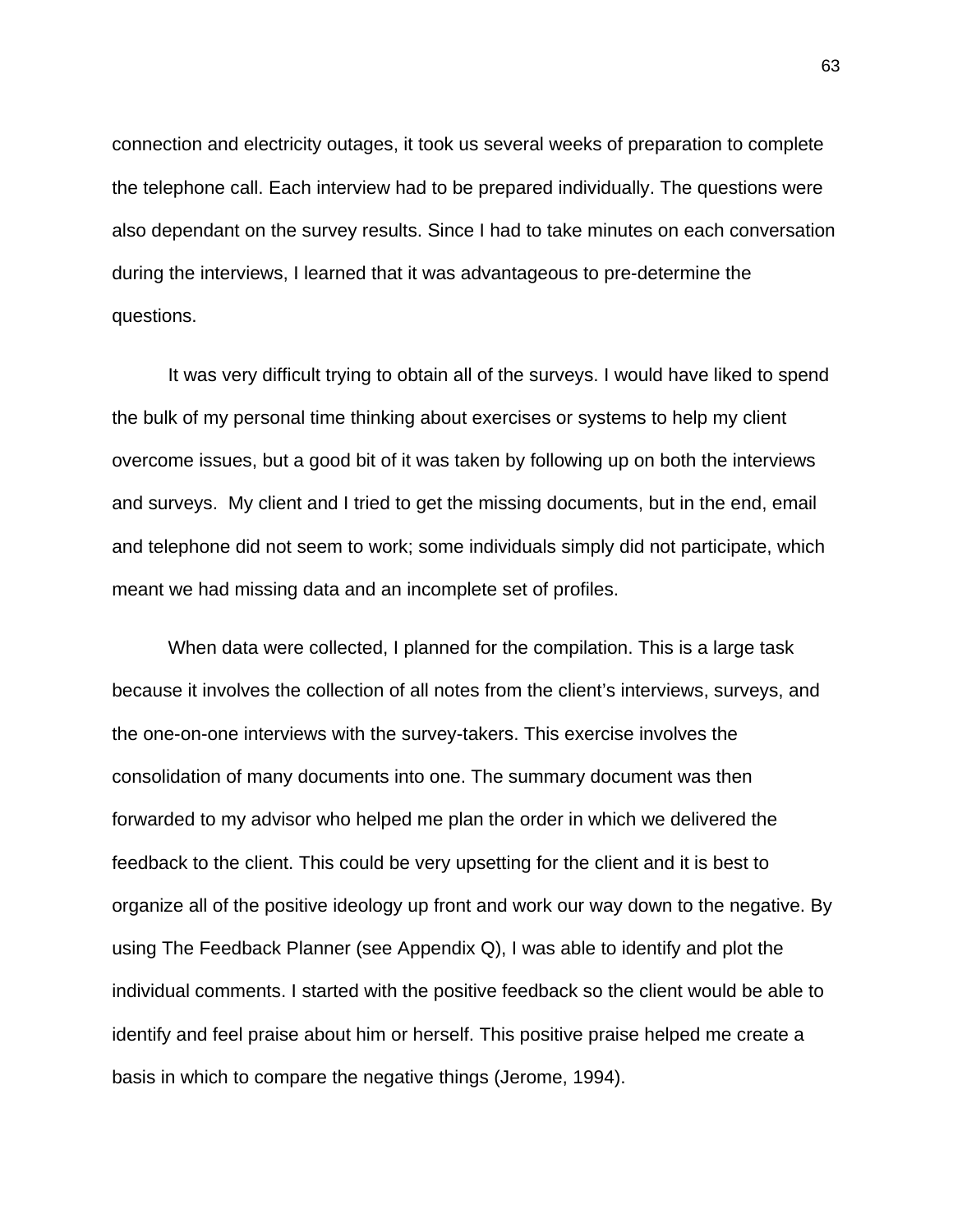At times, coaching felt like detective work. My client wanted to be helped, but did not pay much attention to the results of our weekly sessions once they were over. The task of the coach is to find a starting point to work with and it can easily take several attempts until there is a substantive problem to grasp. The re-occurring obstacle with this particular client was his lack of communication between our sessions. I felt as if I did a good job at following up with him and setting our next meetings, but it was difficult to get him to return the exchange. This was ironic since we encountered the same outcome with his survey-takers during the data collection process.

 My client was consistently late to our lunch meetings. He also often forgot to bring homework that was given to him. I am not sure if he did the homework. But, my guess was if he did it, he probably would have misplaced it, losing it entirely or not having the proper system set up to easily find it.

 I helped my client change his perception of receiving help, something he had been against. It was difficult for him to acknowledge that he needed help because he believed that everything was under control. It was not until our engagement that he realized a coach is in fact outside help. A coach was easier on his ego because a coach is a business partner or confidant rather than a counselor or psychiatrist. It was not until our coaching sessions that he realized he could use the opportunity to help in specific areas to strengthen his family as well.

 In the coaching profession, similar to psychotherapy and counseling, the basis of helping a client is through conversation. These are very fluid circumstances and taken seriously. There is no outline to follow, but there are guidelines with sets of questions. Each depends on the prior answer from the client. Similar to the game of chess, the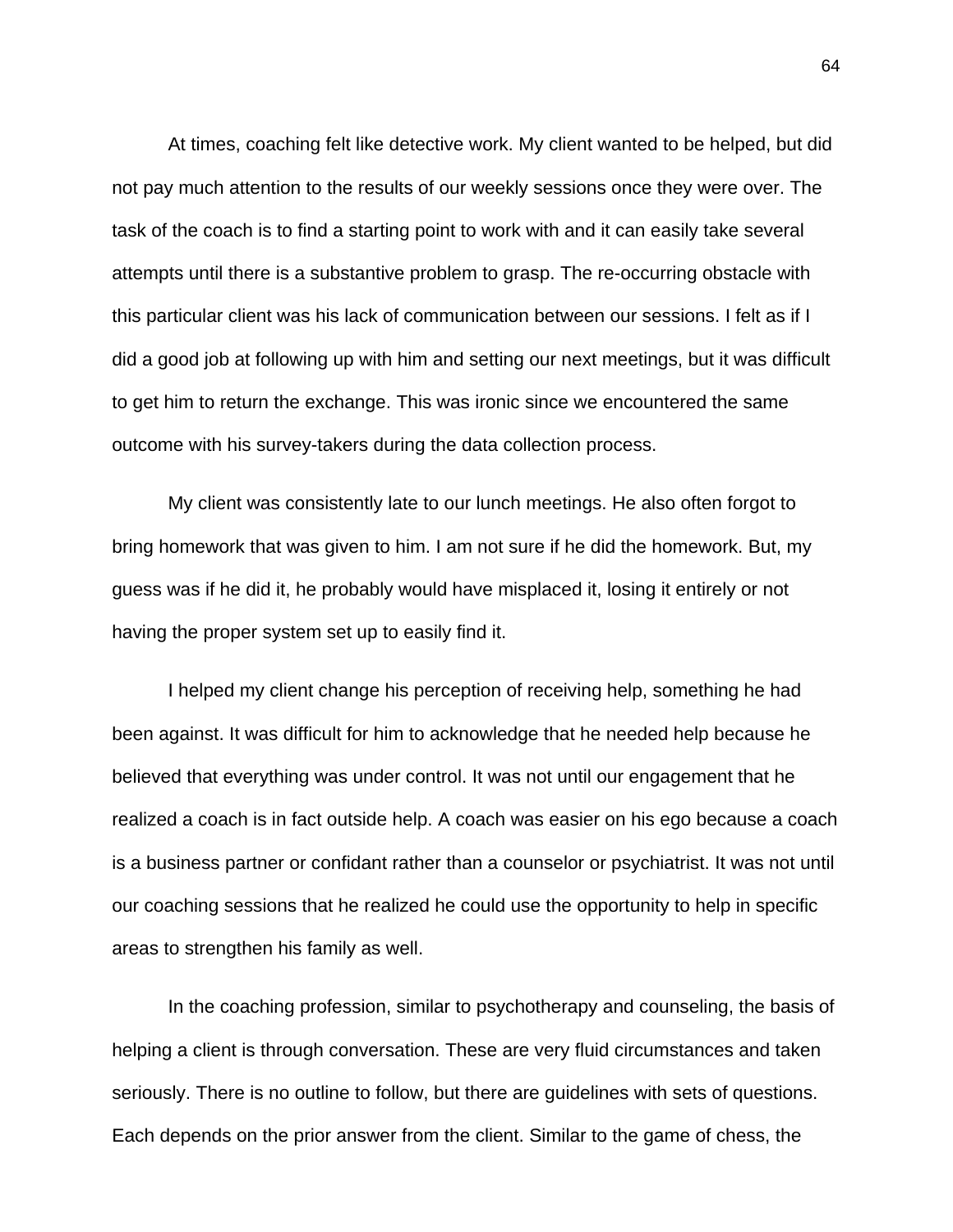coach must anticipate certain "moves" (or response in this case) from the client. Therefore, planning helps to mitigate any potential mishap in an important conversation. Since each circumstance is fluid, one must be able to adapt by regrouping and adjusting while keeping the end-result in mind.

 Angus McLeod (1996) defines coaching as a facilitative process, stimulating and challenging the client to new perceptions about their current issues and goals with a clear target in focus. A facilitative process means that the coach does not provide answers and solutions, but stimulates the client to find new and motivated thinking to meet their goals. He adds that the ultimate advantage to coaching is the independent encouragement promoted within the relationship. This can create a developmental impact on the performance of the client.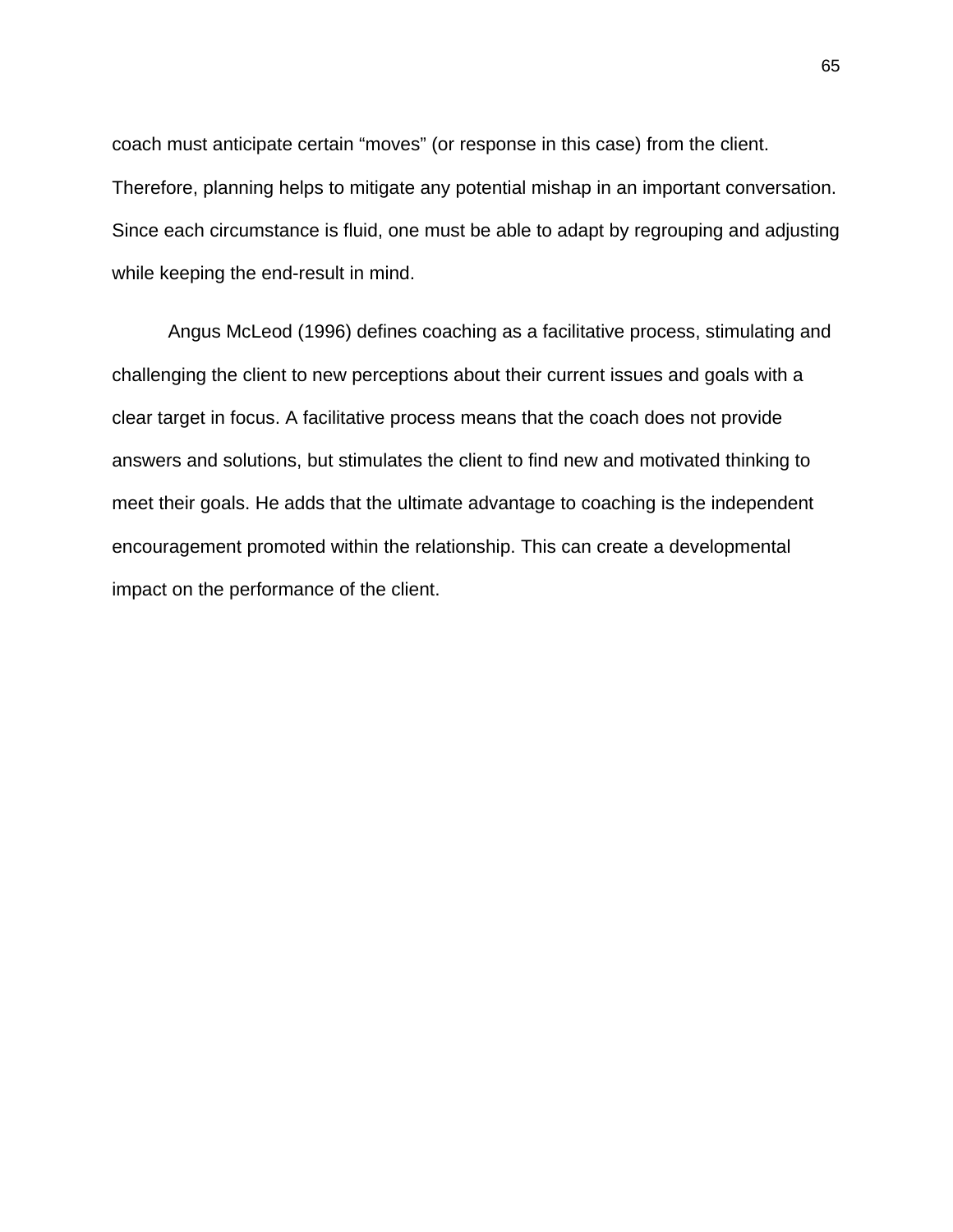#### CHAPTER 7

#### **CONCLUSION**

 The concepts I learned in Organizational Dynamics are practical tools I now use in my professional work. As I look back on my graduate education, the themes that I gravitated toward were the ones that I could take away and apply to other scenarios, such as leading people, facilitating a team, action planning, and coaching. One theme that seemed prevalent throughout this reflection was awareness. For me, awareness is the act of evaluating and critiquing myself, to produce a more accurate perspective. I am not suggesting that being aware can make things better or easier, rather it makes things clearer. The Indian philosopher Bhagwan Shree Rajneesh wrote, "If there is pain, use it as an awareness, as meditation, as a sharpening of the soul. And when pleasure is there, use it as a droning, as a forgetfulness…One is to remember yourself totally, and one is to forget yourself totally (Rabiya & Pankaja, 1978). "

 I am now 31 years old and my experience in the degree program was an exercise that helped me gain perspective on myself in work and in life. My experiences helped me take a critical look at where I have come from, where I was going, and how to be aware so that I can learn from those issues. Whether my wife and I choose to continue our real estate business, these skills will enhance the entrepreneurial spirit within me by using the strengths from my graduate program.

 What I noticed about this experience is that I love helping people. Coaching is a technique that I can see myself doing with others within a management position in my own business or possibly as a career. No matter the surroundings, there is a definite place in my life for coaching and I am eager to continue my learning after graduating. I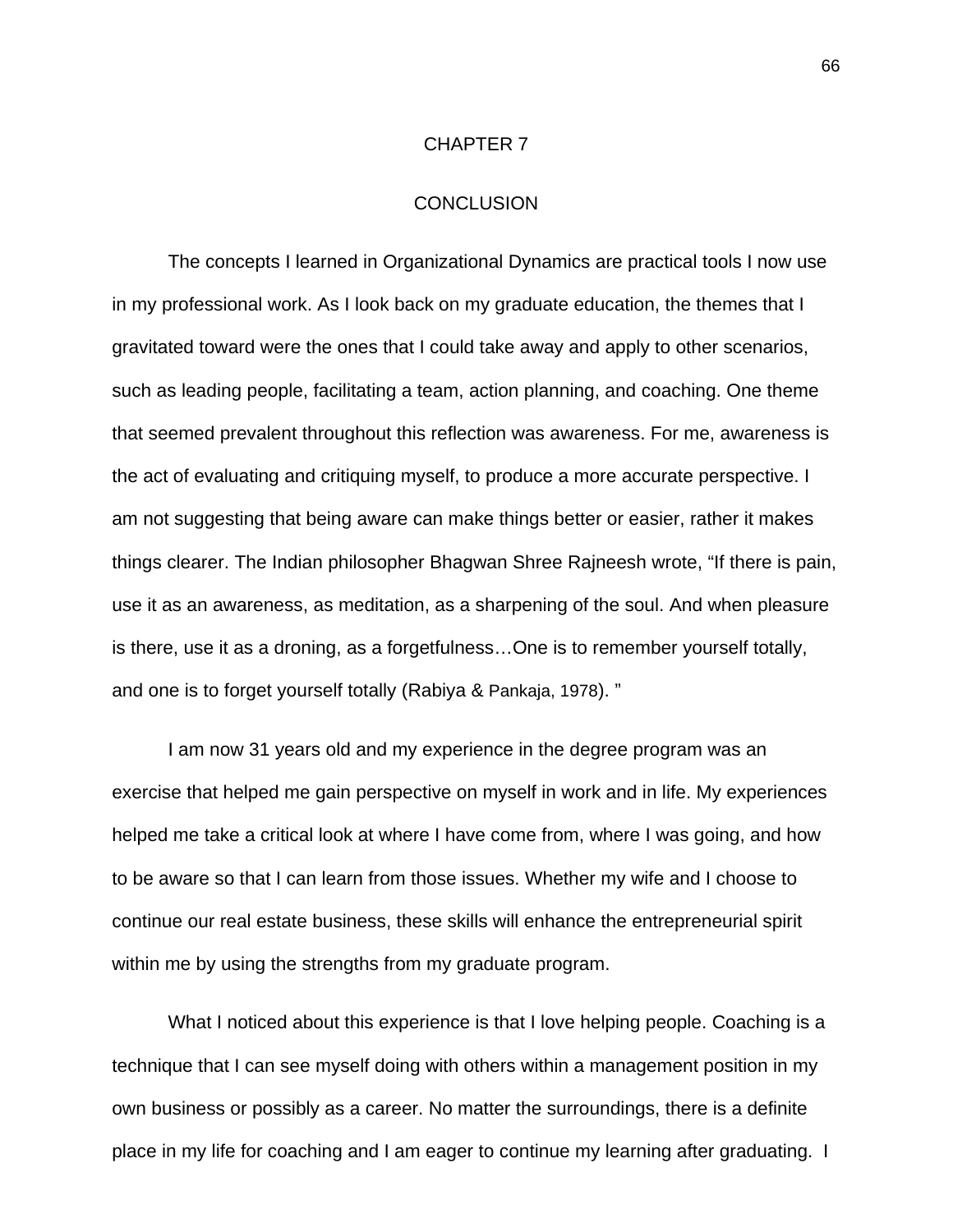have shared my notion of communication strength and self-awareness with my parents. They have provided me with constructive criticism and given me additional tools and techniques from their practices. After all, I have found it necessary to understand myself in order to lead others. For instance, instead of spewing my perceived knowledge to problems that may not be justified or even clarified, I discovered that the process can generate wisdom. This new understanding will serve as the information for me to use in future coaching and business interactions.

 Prior to my introduction to Organizational Dynamics, I had experience with different companies, personalities, cultures, and the process of starting a company. Perhaps some of the best moments occurred when I was able to combine the lessons learned from my classes and use them in a practical way. For example, one paper that I wrote was a proposal to my department for the Institutionalization of Coaching, in which I embedded lessons from my class on Organizational Change. The purpose of the paper was to address the significant amount of employee turnover in the 2006 fiscal year and the decrease in donor participation. This proposal explained how this project would be able to identify specific areas that need improvement in order to decrease the frequent drop-off. The hypothesis that I wanted to explore was that fundraising efforts were negatively impacted by the rate of employee turnover. It was my intent to strengthen the organization's well-being by addressing these issues.

 The proposal was comprehensive including the associated costs involved with launching a departmental coaching project. It described how to better assess the abilities, strengths and weaknesses of the interior departments. This included the Executive Director and her seven subordinate managing directors. The importance of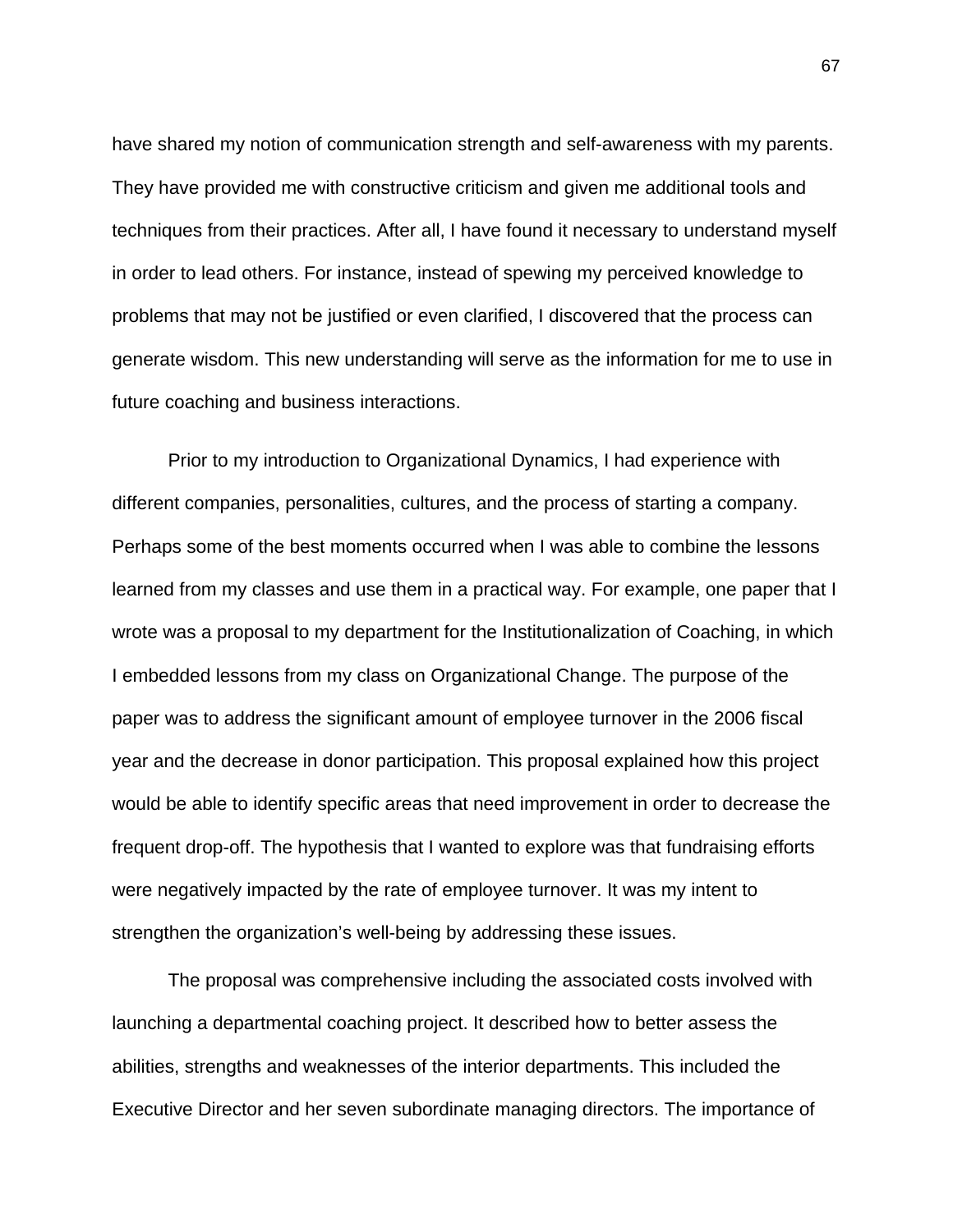this exercise was for upper management to have a better understanding of the organizational environment before entering the new fundraising campaign, which is essential to the school's future initiatives. In addition, the mission was to involve upper management, the directors, and their teams to make a unified front that will connect every employee to the development of the entity. The intended affect was for the organization to grow stronger, retain employees and raise money effectively and efficiently by creating meaningful relationships.

 Through this proposal, I realized that I could use my coaching interests as a managerial skill and since the organization would benefit from the coaching process, it was to my advantage that I propose a plan such as this. According to David Kolb (1984), trial and error is essential to learning and the learning experience comes from taking action. He also adds that there can be a second part to learning, which is the reflection on what happened and why. Data can be a strong form of reflection and the same goes for feedback (Kolb, 1984). This statement is true for the proposal exercise, but also my experience with writing this thesis.

 Writing this thesis has also helped me to consider my strategic approach to managing problems that I may face in any work organization throughout my career. My awareness has become more acute now that I have experienced two separate change processes. It is not only my intent to be mindful of organizational order, but to break it if and when it needs to be broken as part of a redesign. The key is to know how to break the order and once it is broken, to propose a suitable way to move forward. Knowing how to fix the trouble may be difficult, but I feel that I have acquired some of the necessary tools to face that obstacle when the opportunity presents itself again.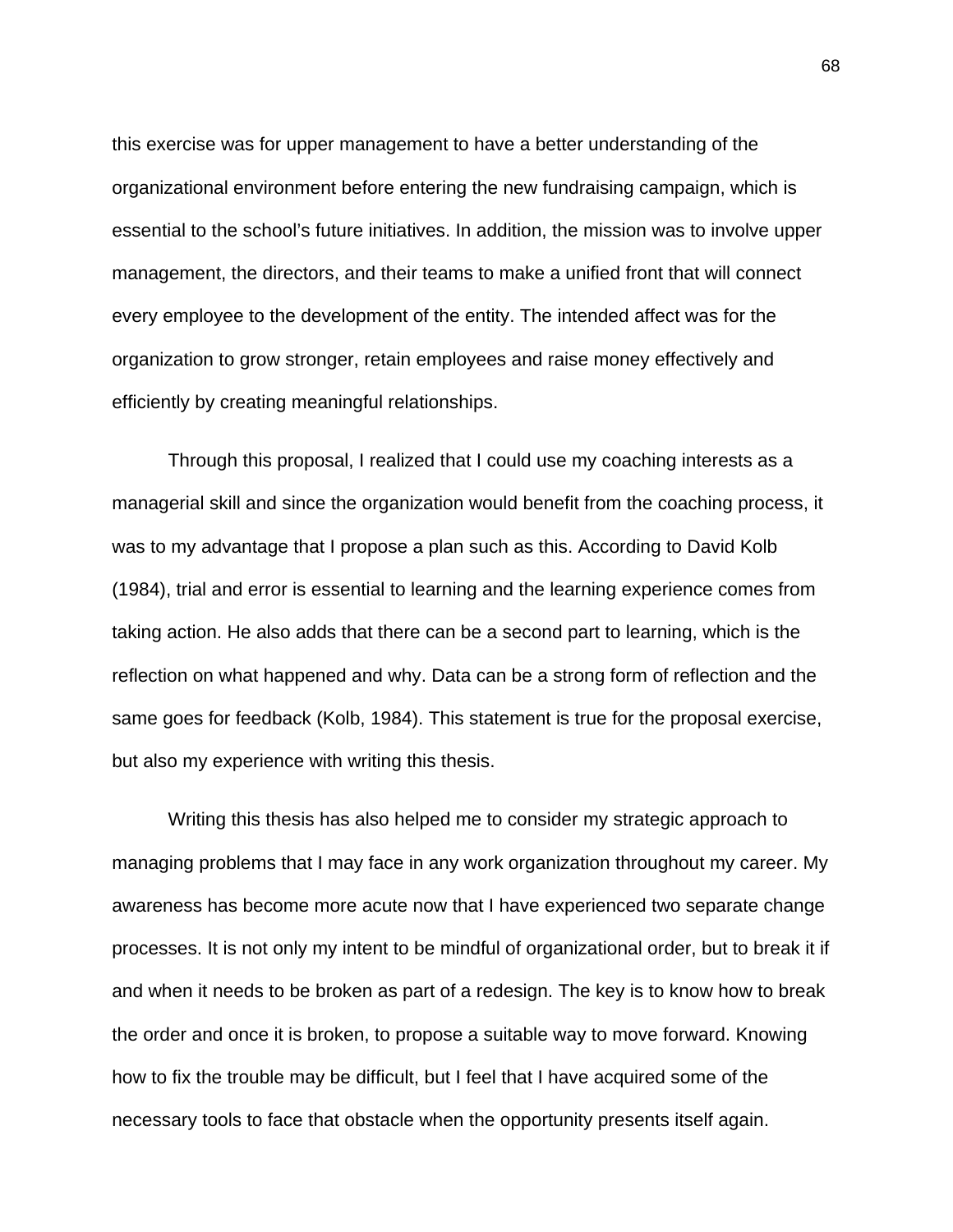In my studies, I have focused on coaching because I believe it will help me be a better manager and an asset to my department. In addition, the leadership qualities will continue to develop as a result of getting to know myself better. Lastly, it will help make me a better person in all aspects of my life—work, home, business, family and friends. In the book, *Lasting Leadership*, James Norris, a Vanguard manager wrote (Pandya & Shell, 2006):

> While it is revealing to consider…what constitutes a leader, your search for understanding for some kind of leadership formula, is apt to end in frustration. It is like studying Michelangelo or Shakespeare: you can imitate, emulate, and simulate, but there is simply no connect-the-dots formula to Michelangelo's David or Shakespeare's Hamlet. I suppose, when all is said and done, it really comes down to this: people are leaders because they choose to lead. (page XIII)

 Although I have not mastered the art of leadership, the Organizational Dynamics program helped me to find a pathway. In order for me to be the leader I aim to be, which is one who can successfully steer an organization to longevity and stability, I must put skills into practice. Moving forward in my attempt to become a better leader, I will focus my efforts on balancing the things I learned in this program with my new lessons. In MIT's Sloan School publication, *Strategies for Success*, Kaplan and Kaiser (2003) suggest that leadership consists of opposing strengths, and most leaders have a natural tendency to overdevelop one at the expense of its counterpart. The resulting imbalance diminishes their effectiveness. But, leaders who work to guard against such lopsidedness can increase their versatility and their impact. By following this advice and continuing to search for leadership qualities within myself and through the observation of others, I believe my quest for success can be enhanced.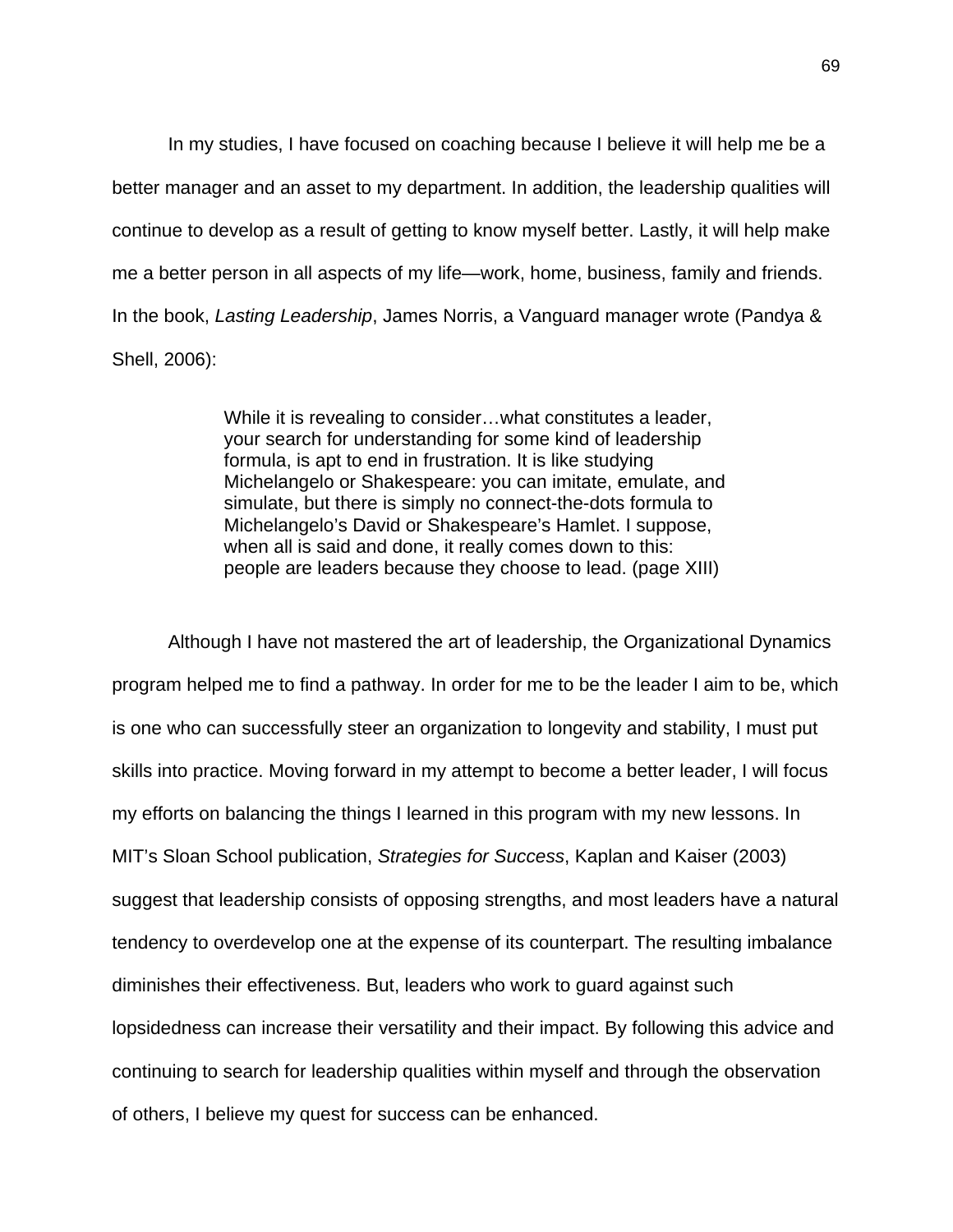#### REFERENCES

Bion, W.R. (1961). *Experiences in groups*. New York: Basic Books.

- Dimock, H.G. (1987). *Groups: Leadership and group development*. San Diego, CA: University Associates.
- Gibb, J.R. (1978). *Trust: A new view of personal and organizational development*. Cardiff, CA: Omicron Press.
- Goldsmith, Marshall, and Lyons, Laurence L. (2006). The Practice of Leadership Coaching from the World's Greatest Coaches. *Coaching for Leadership.* San Francisco, CA: Pfeiffer Publishing.
- Hall, Douglas T., Otazo, Karen L., and Hollenbeck, George P. (Winter 1999). Behind Closed Doors: What Really Happens in Executive Coaching. *Executive Round Table and Policy Institute*. University of Boston.
- Hunt, James and Weintraub, Joseph. (2002 Spring). How Coaching Can Enhance Your Brand as a Manager. *Journal of Organizational Excellence*. Volume 21 Issue 2**,** Pg. 39-44, Spring 2002. John Wiley & Sons: Wiley Periodicals, Inc., A Wiley Company.
- Jerome, Paul J. (1994). *Coaching Through Effective Feedback: A Practical Guide to Successful Communication.* San Francisco, CA: Jossey-Bass Pfeiffer, Richard Chang Associates.
- Jones, J.E. (1974). Group development: A graphic analysis. In J.W. Pfeiffer & J.E. Jones (Eds.), *A handbook of structured experiences for human relations training, Vol. II*, Rev. San Diego, CA: University Associates.
- Kaplan, Robert E., and Kaiser, Robert B. (2002; 2003). Developing Versatile Leadership. *MIT Sloan Management Review*. Cambridge, MA: Sloan Management Review Association.
- Katzenbach, John R., and Smith, Douglas K. (2003). *The Wisdom of Teams: Creating The High-Performance Organization*. New York, NY: HarperCollins Publishers.
- Kolb, David. (1984). *Experiential Learning: Experience as the Source of Learning and Development*. Upper Saddle River, NJ: Prentice-Hall.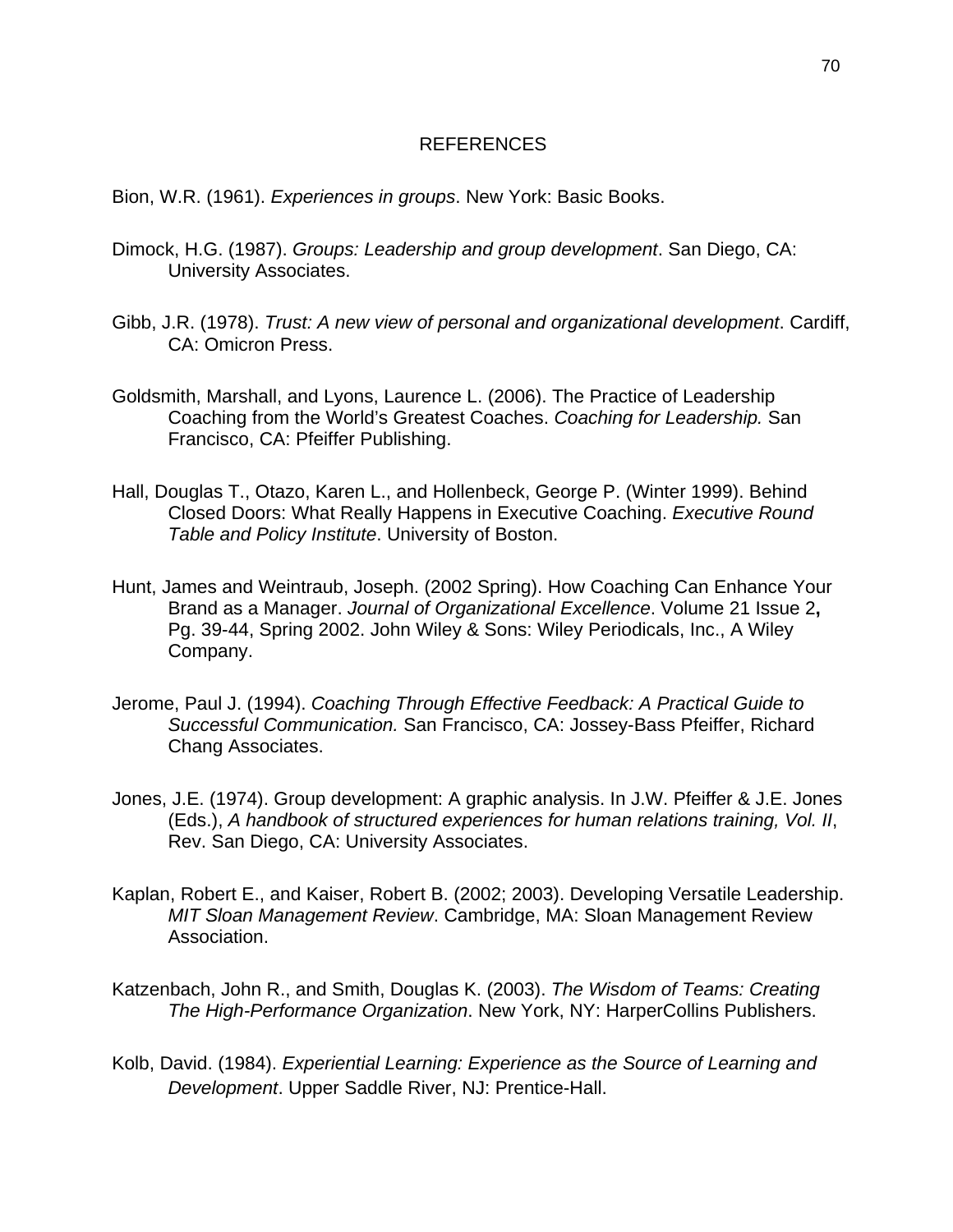- Lieberman, Yalom M. and Miles, Matthew B. (1973). *Encounter groups: first facts*. NY, New York: Basic Books. Ocl, xii, 495p.
- Lipgar, Robert M. and Pines, Malcolm. (2003). *Building on Bion: Roots, Origins and Context of Bion's Contributions to Theory and Practice.* Edited by London, New York: Jessica Kingsley Publishers, International Library of Group Analysis (Vols. 20, 21), pg. 162.
- McClendon, Bruce W., and Catanese, Anthony James. (1996). *Planners on Planning: Leading Planners Offer Real-Life Lessons On What Works, What Doesn't, And Why*. San Francisco, CA: Jossey-Bass Publishers.
- Nasar, Sylvia. (1998). *A Beautiful Mind: The Life of Mathematical Genius and Nobel Laureate John Nash*. New York, NY: A Touchstone Book, Simon & Schuster Inc.
- Pandya, Mukul and Shell, Robbie. (2005). *Lasting Leadership: What You Can Learn From the Top 25 Business People Of Our Times*. Upper Saddle River, NJ: Wharton School Publishing.
- Pfeiffer, J.W., and Ballew, A.C. (1988). *Presentation and Evaluation Skills in Human Resource Development* (UATT Series, Vol. 6). San Diego, CA: University Associates.
- Rabiya, Yoga and Pankaja, Prem. (1978). Digitized Jul 25, 2007. The Discipline of Transcendence: Discourses on the Forty-two Sutras of Buddha. University of Virginia: Rajneesh Foundation.
- Rae-Dupree, Janet. "If You're Open to Growth, You Tend to Grow." New York Times. 6 July, 2008. Section BU, pg. 3.
- Turquet, P.M. (1974). Leadership: The individual and the group. In G.S. Gibbard, J.J. Hartman, & R.D. Man (Eds.), *Analysis of groups*. San Francisco: Jossey-Bass.
- Tuckman, Bruce W., and Jensen, Mary Ann C. (1977, December). *Stages of small-group development revisited*. Group & Organization Studies, 2(4), 419-427.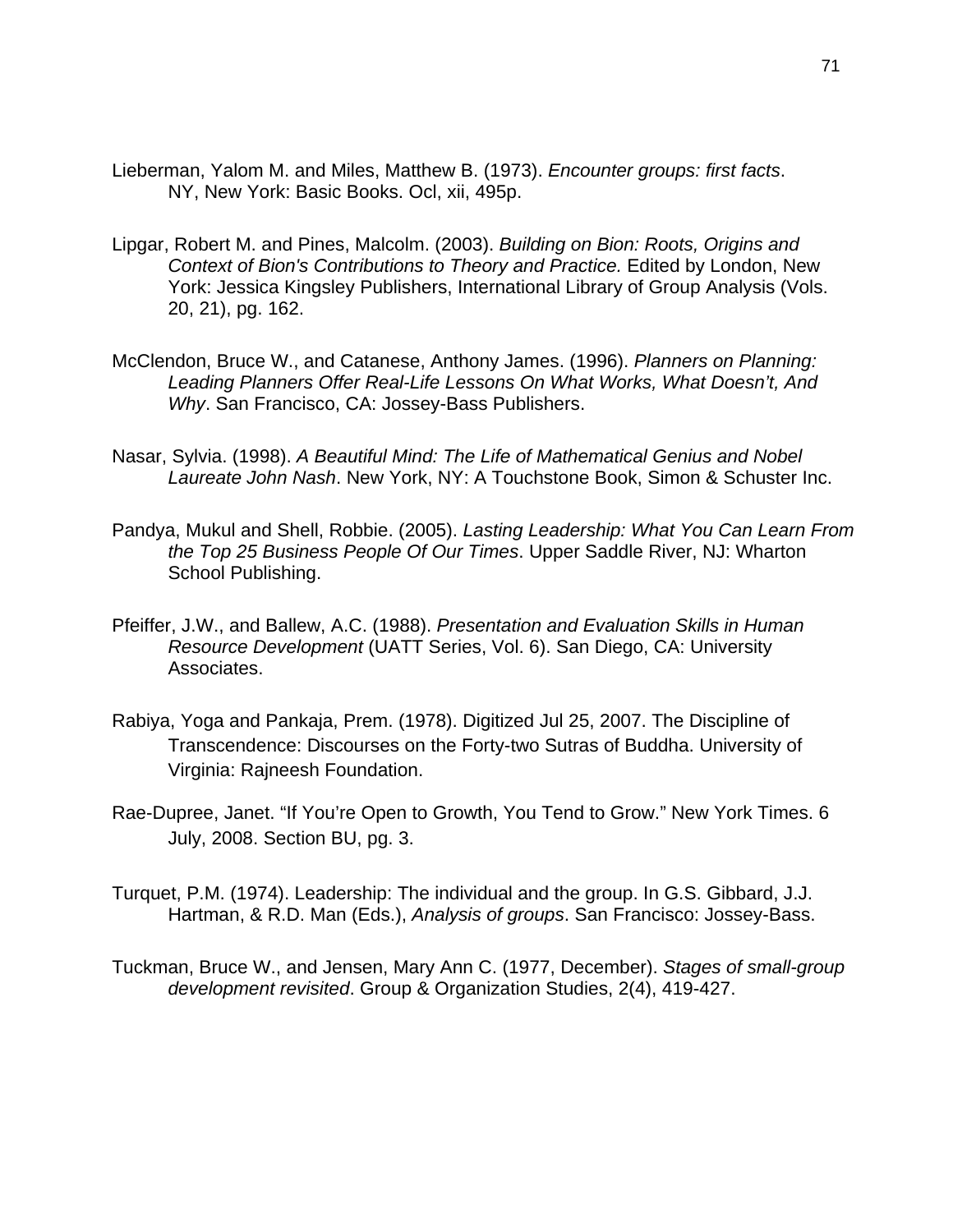- Wing, K., and Barstow, A., (1992). *Learnings Identified by Clients and Students. Lessons From Experience*. Toronto, Ontario: Bulkpack. DYNM 622: Building Effective Organizations: Getting Things Done. Organizational Dynamics, School of Arts & Sciences at the University of Pennsylvania.
- Whitney, Diana and Trosten-Bloom, Amanda. (2003). *The Power of Appreciative Inquiry: A Practical Guide to Positive Change*. San Francisco, CA: Berrett-Koehler Publishers, Inc.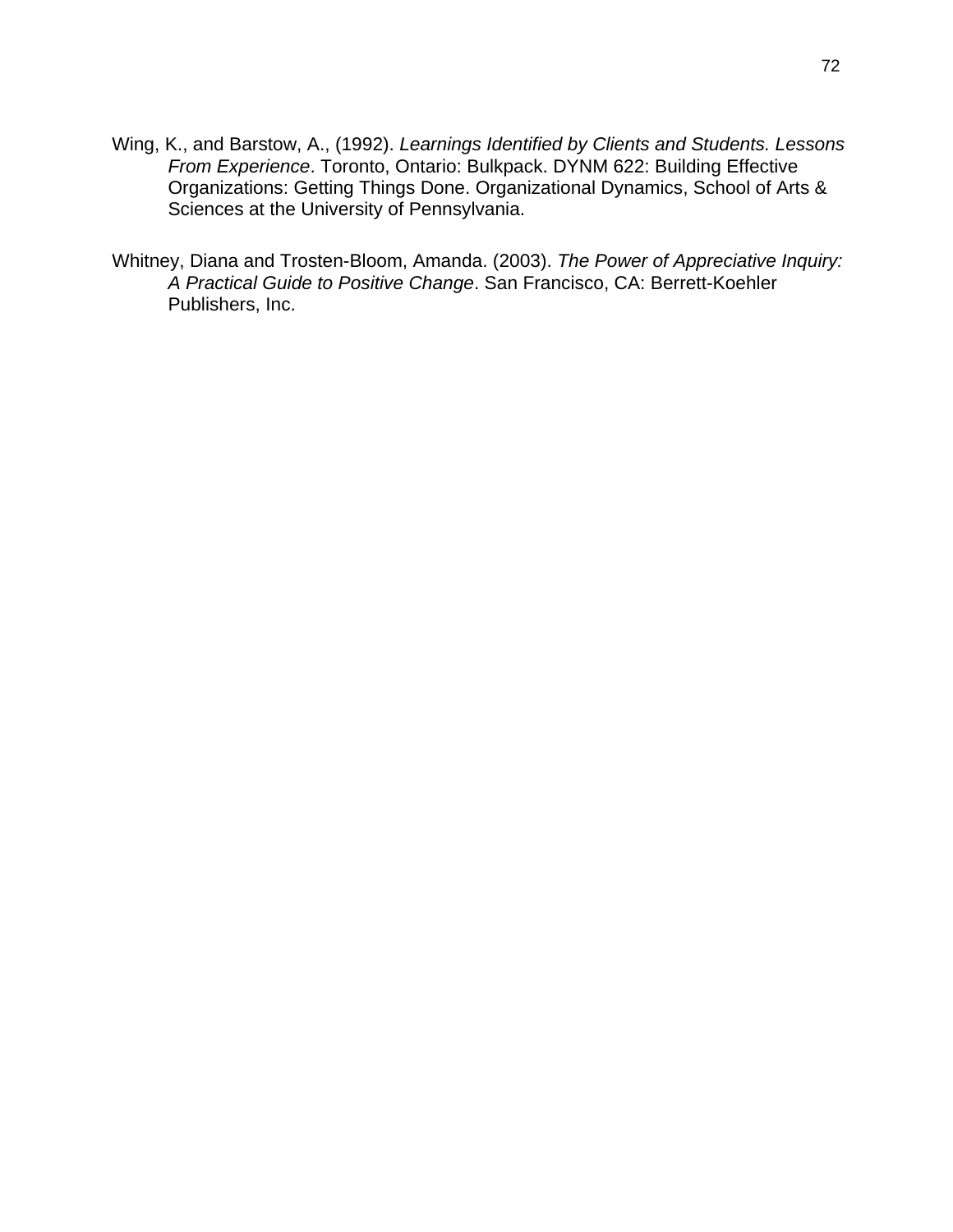### APPENDIX A

Wedding Proposal: Planned by Team Brickhouse (DYNM 637)

From our wedding website: As most of you know, Melanie and I were scheduled to go on vacation to Scotland and Ireland. She was certain that we would get engaged during the trip, but I kept telling her "you'll never know when it's coming."

While she was in Italy with her mother, I devised an elaborate plan to ask her to marry me. The plan took about six weeks to prepare. Needless to say, she fell for it!





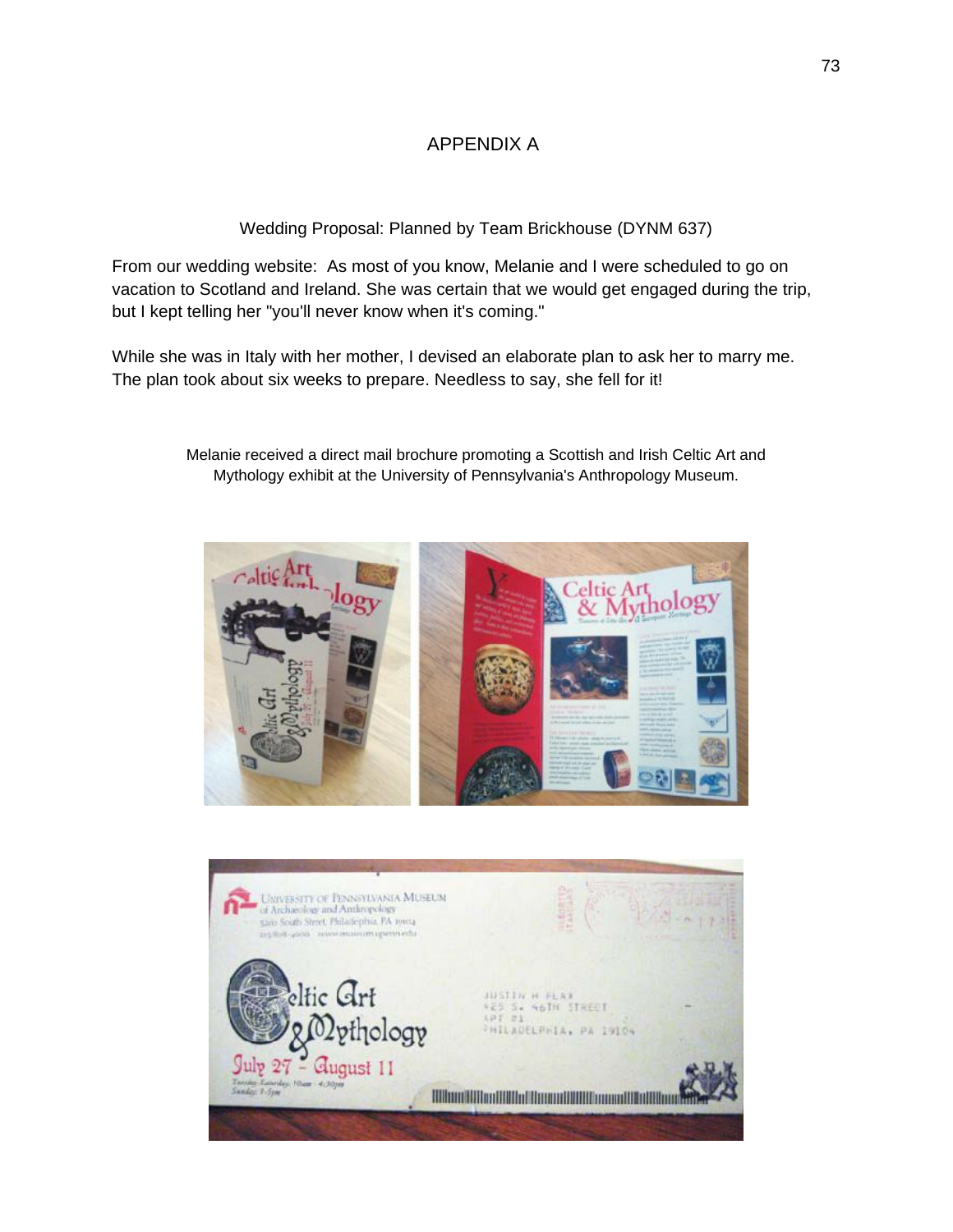I told her that we HAD to see this exhibit since we are going to on vacation and it would be great to learn about the culture. I knew she would agree. So we planned to meet at the museum because it was the last day of the exhibit (ha ha) and I told her that I had signed us up for a tour.



As we walked thru the museum, she did not suspect a thing. When we finally arrived to the gallery where the ring was kept, this is what she saw...

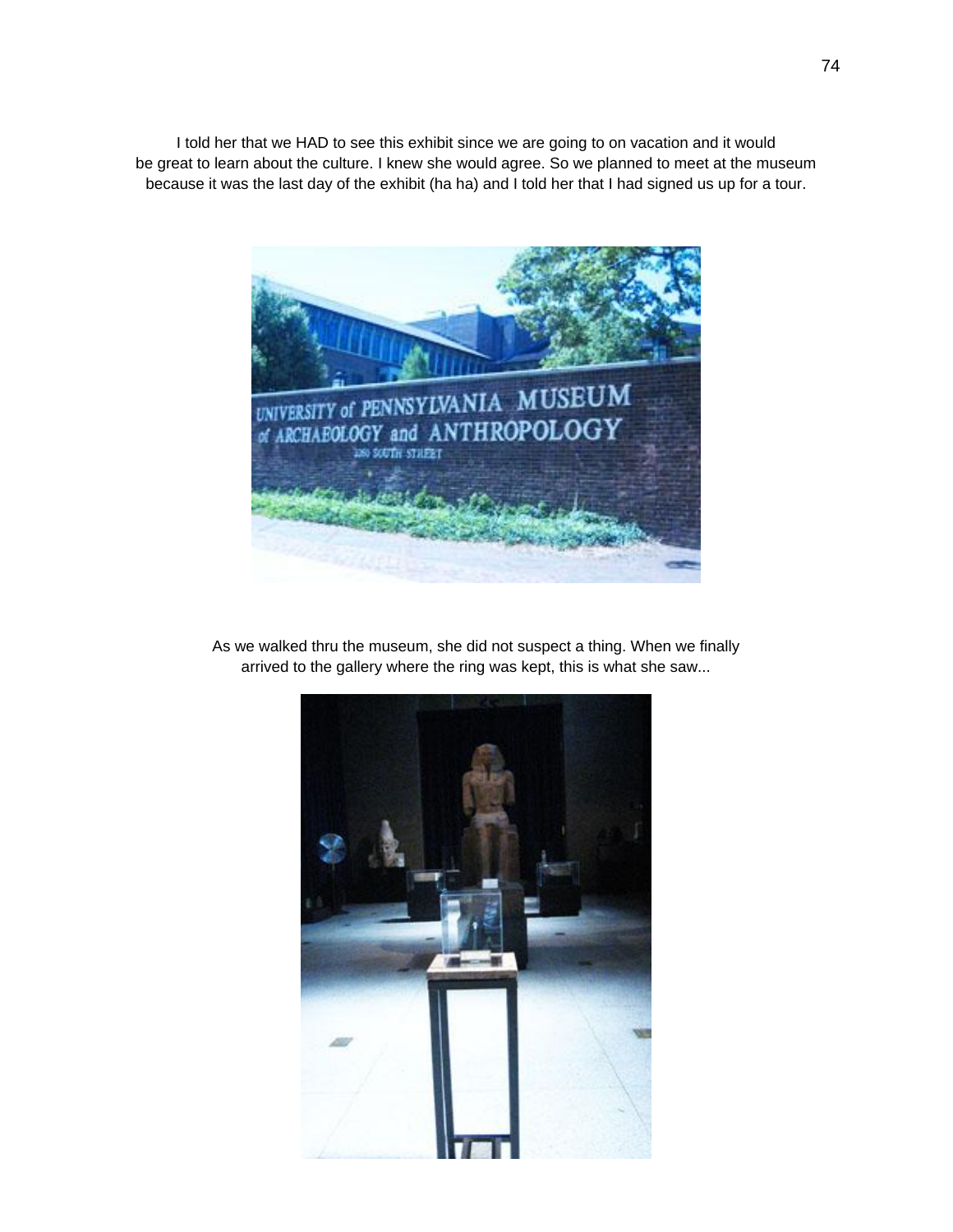...and her face looked like this...



The plaque reads, **"This ring is for Melanie E. Breaux. Would you do me the pleasure of becoming my wife? Love, J-bird"** 

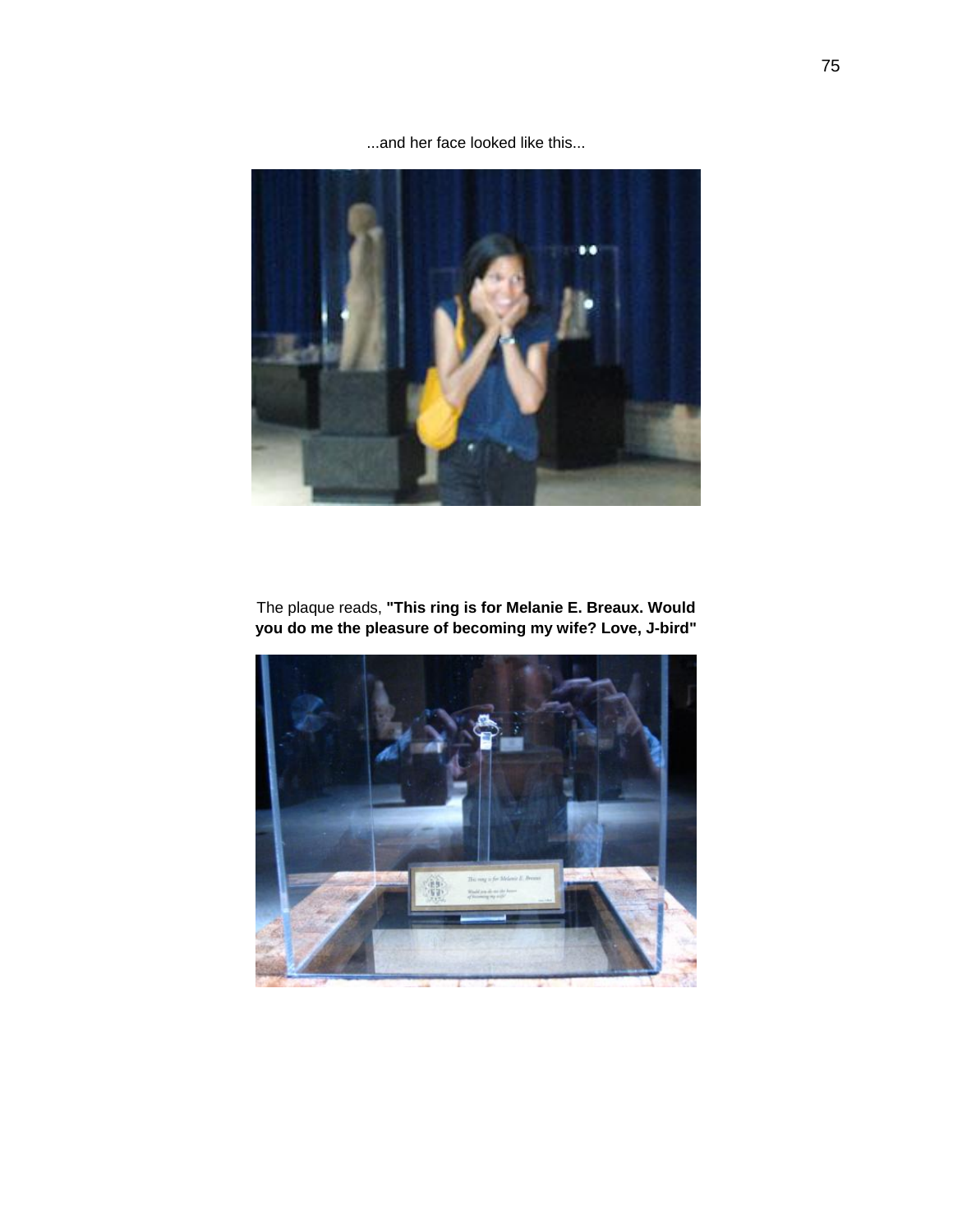

This is when I dropped to my knee to ask the question. She was a little wobbly at this point and had to sit down.

After she said "YES!" I simply removed the glass and put the ring on her hand.

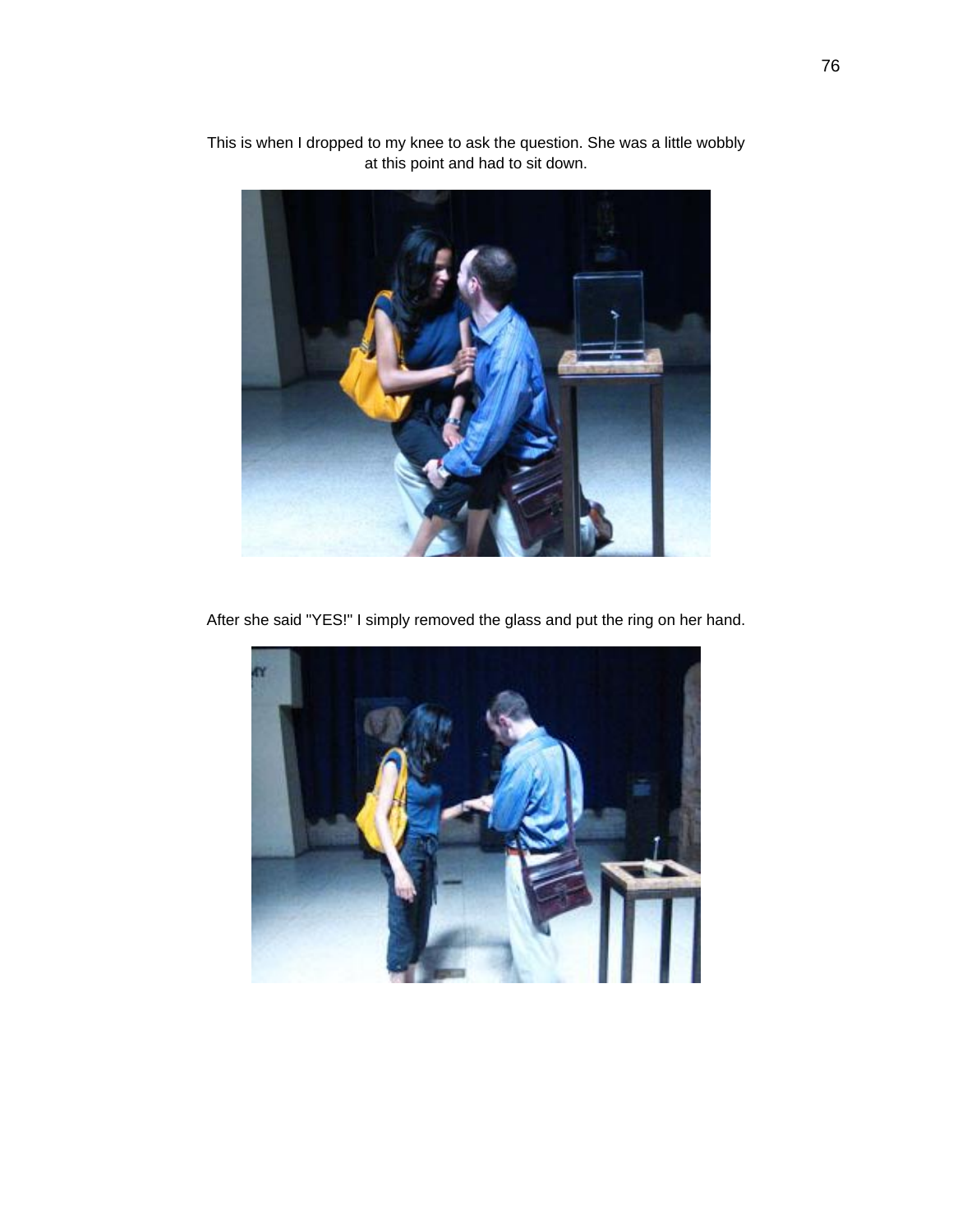### This is our first picture *ENGAGED!*

(I think she's still in shock)



It was not until after all this that Melanie realized there was no Celtic Art exhibit!

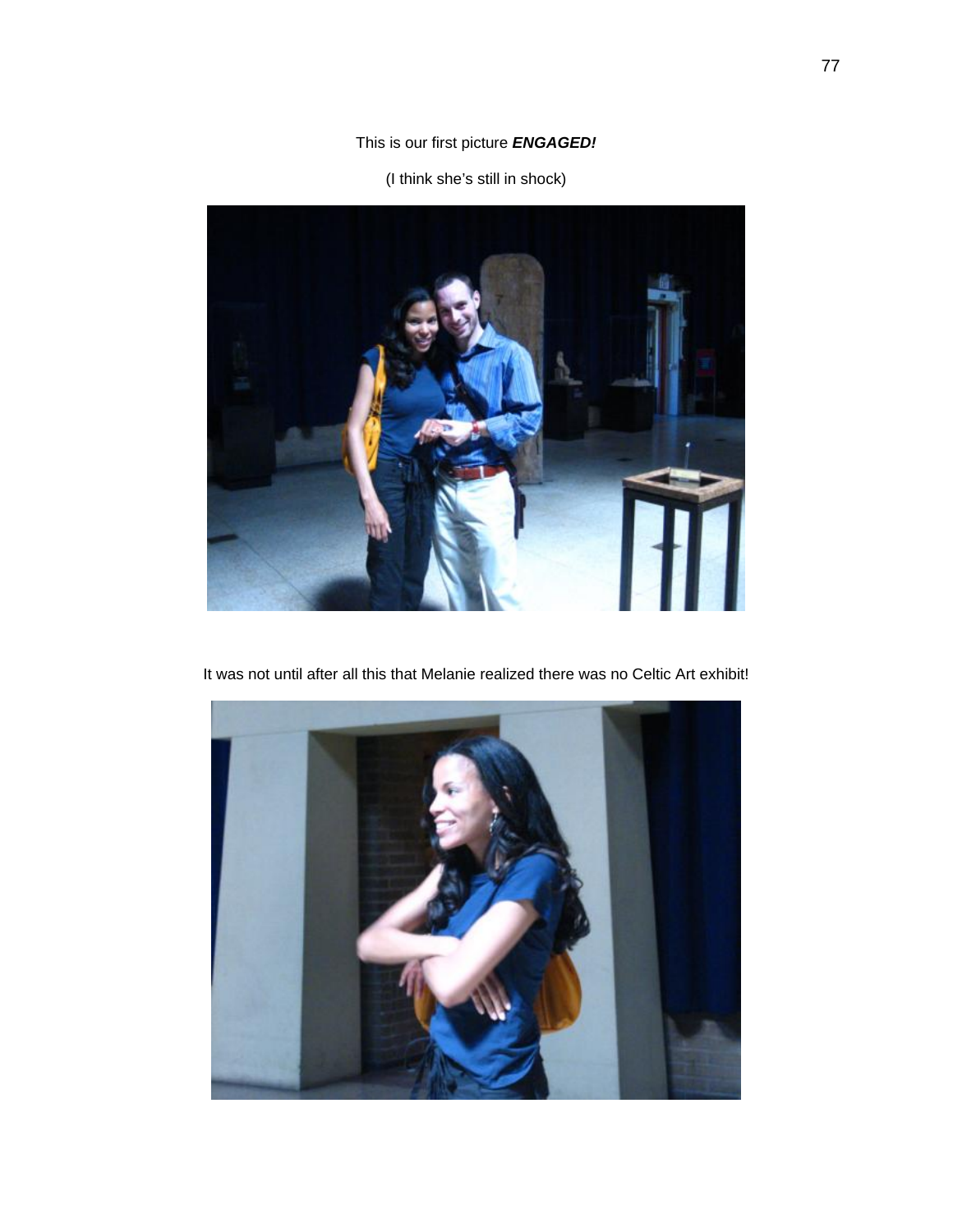

This is the security guard that the museum put on the ring until we arrived. They were so nice...

...and that's all folks. It's official!



That night we celebrated with dinner and a Cirque du Soleil show.

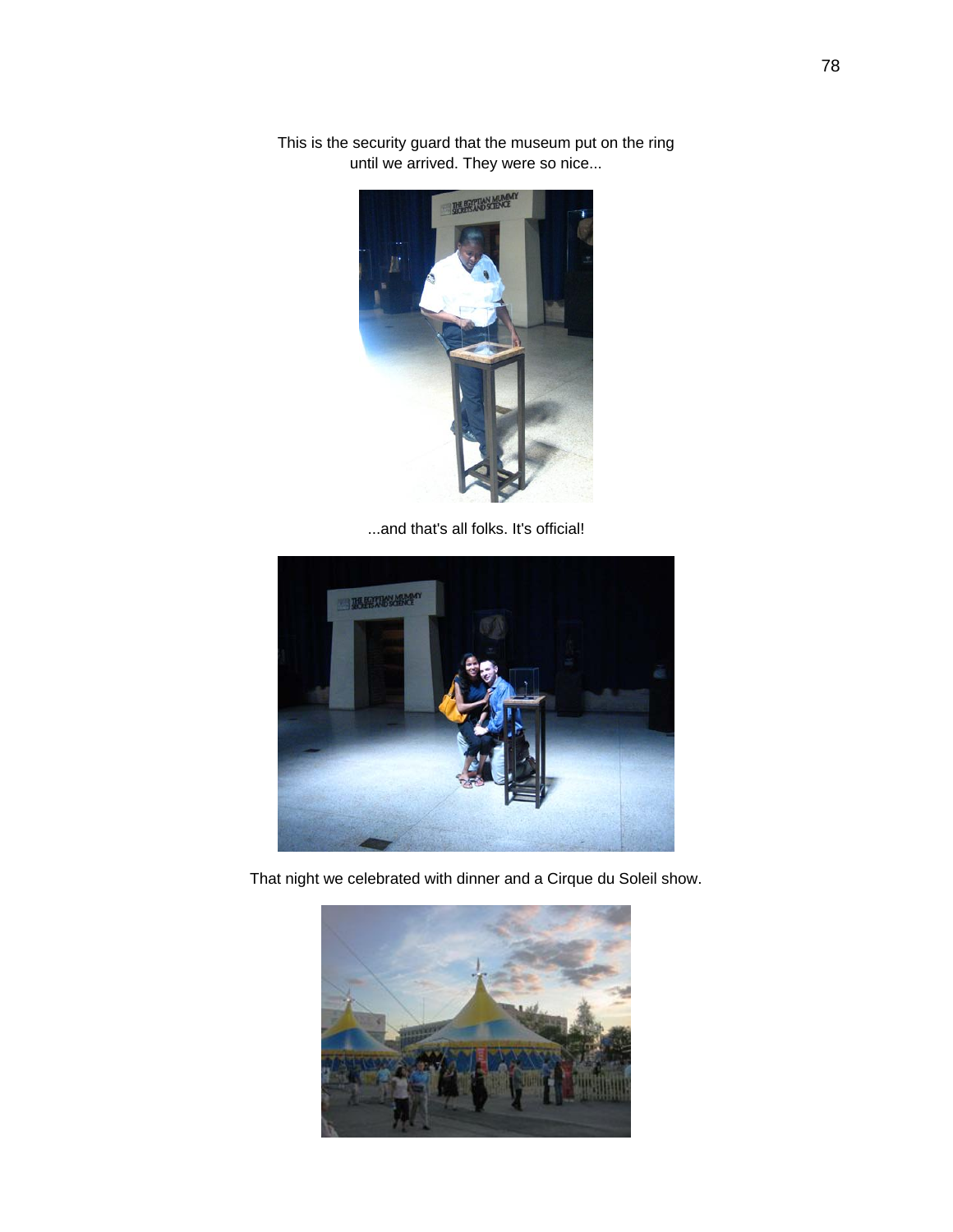#### APPENDIX B

DYNM 683 Course Description: Organizational Experience: Self, Role and Expectations

 In a time when corporate downsizing and restructuring are causing dislocation and change in middle management positions, new career opportunities and effective contribution to new organizations requires more than just technical knowledge to develop new tasks, skills and markets. By achieving greater insight into the historical forces that are causing change and into personal and professional initiatives and responses, participants can create opportunities for their own meaningful transformations.

 In this seminar, readings in a variety of literatures and selected films are used to explore a wide range of work and life experiences, looking at careers across centuries and social class. Participants will have the opportunity to consider (and indeed reconsider) their own work preferences and career choices as reflections of their early family, school and work experience. They will do this by researching and developing an autobiography that explores family history, educational history, and organizational work experience as a practicing professional.

 The nature of the autobiographical work in this course is by definition personal. Participants should be willing to explore those themes that reside within their life experience and contribute to analytical and open discussions.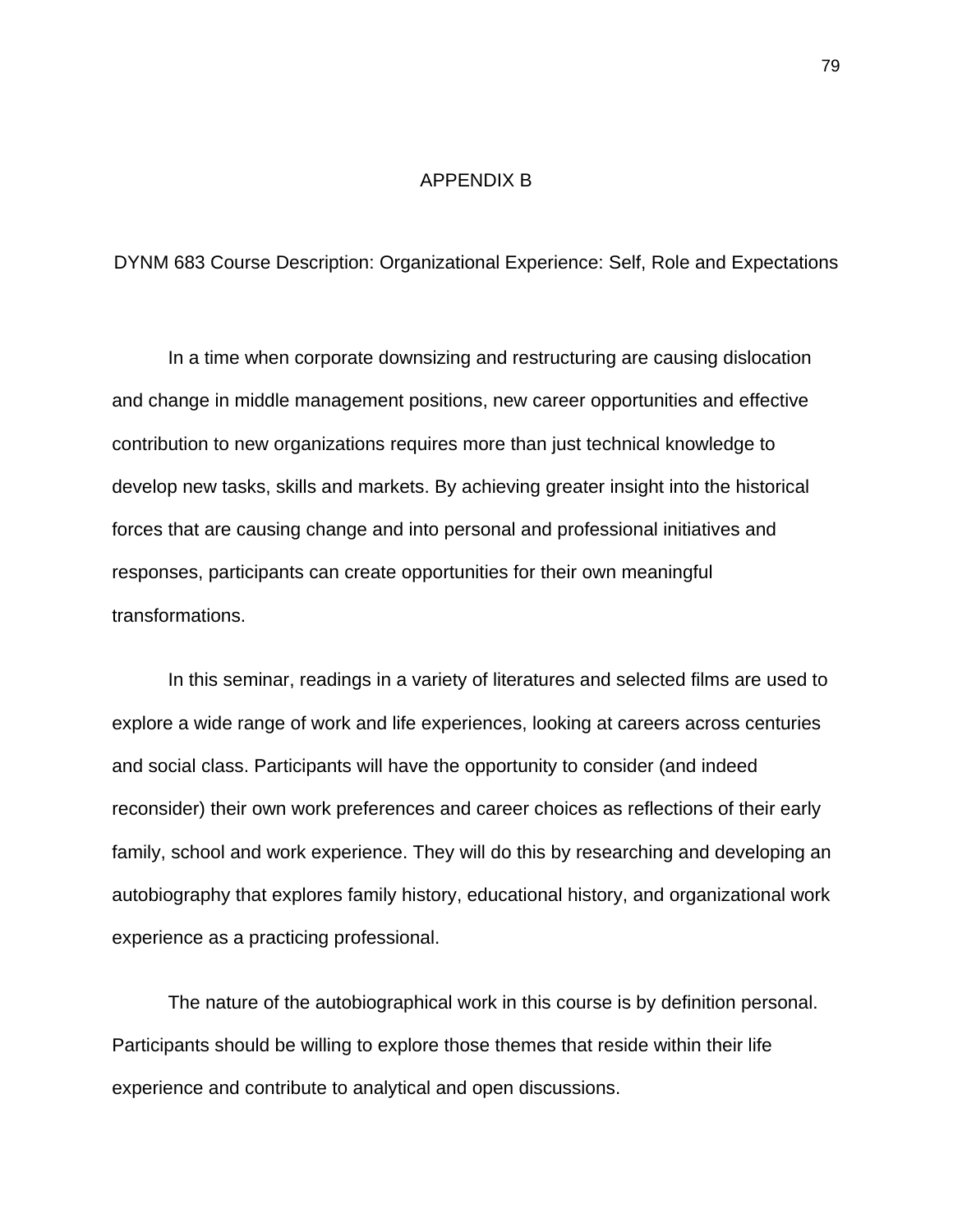## APPENDIX C

Class Material for DYNM 683: Organizational Experience: Self, Role and Expectations

| <b>Week</b>    | <b>Books</b>                                          | <b>Movies</b>                                                                                                               |
|----------------|-------------------------------------------------------|-----------------------------------------------------------------------------------------------------------------------------|
| 1              | D.R. Riso<br>Personality Types                        |                                                                                                                             |
| $\overline{2}$ | E. Erickson<br><b>Childhood and Society</b>           | 1. Geronimo<br>2. Dances with Wolves<br>3. Ulzana's Raid                                                                    |
| 3              | Larry Tye<br><b>Rising From the Rails</b>             | 1. How Green Was Me Valley<br>2.<br>Matewan                                                                                 |
| 4              | Sylvia Nasar<br>A Beautiful Mind                      | 1. A Beautiful Mind<br>The Parallax View<br>$2_{1}$<br>3. The Good Shepard                                                  |
| 5              | Moorhead<br>Gellhorn: A 20 <sup>th</sup> Century Life | From the Terrace<br>$1_{-}$<br>2. Gentleman's Agreement                                                                     |
| 6              | Kay Jameson<br><b>Unquiet Mind</b>                    | <b>Nuts</b><br>$1_{-}$<br>2.<br>Girl Interrupted                                                                            |
| $\overline{7}$ | Phillip Roth<br>American Pastoral                     | Running on Empty<br>1.<br>Fourth of July<br>2.                                                                              |
| 8              | Jennifer Boylan<br>She's Not There                    | Normal<br>1 <sup>1</sup>                                                                                                    |
| 9              | John Updike<br>Rabbit is Rich                         | The Apartment<br>1.<br>Bonfire of the Vanities<br>2.<br>Simple Justice<br>3.                                                |
| 10             | Alegra Goodman<br>Intuition                           | <b>Disclosure</b><br>1 <sub>1</sub><br>The Andromeda Strain<br>2.<br>3.<br>The Way We Were<br>4. The Man in the Glass Booth |
| 11             | Joseph Ellis<br><b>Founding Brothers</b>              |                                                                                                                             |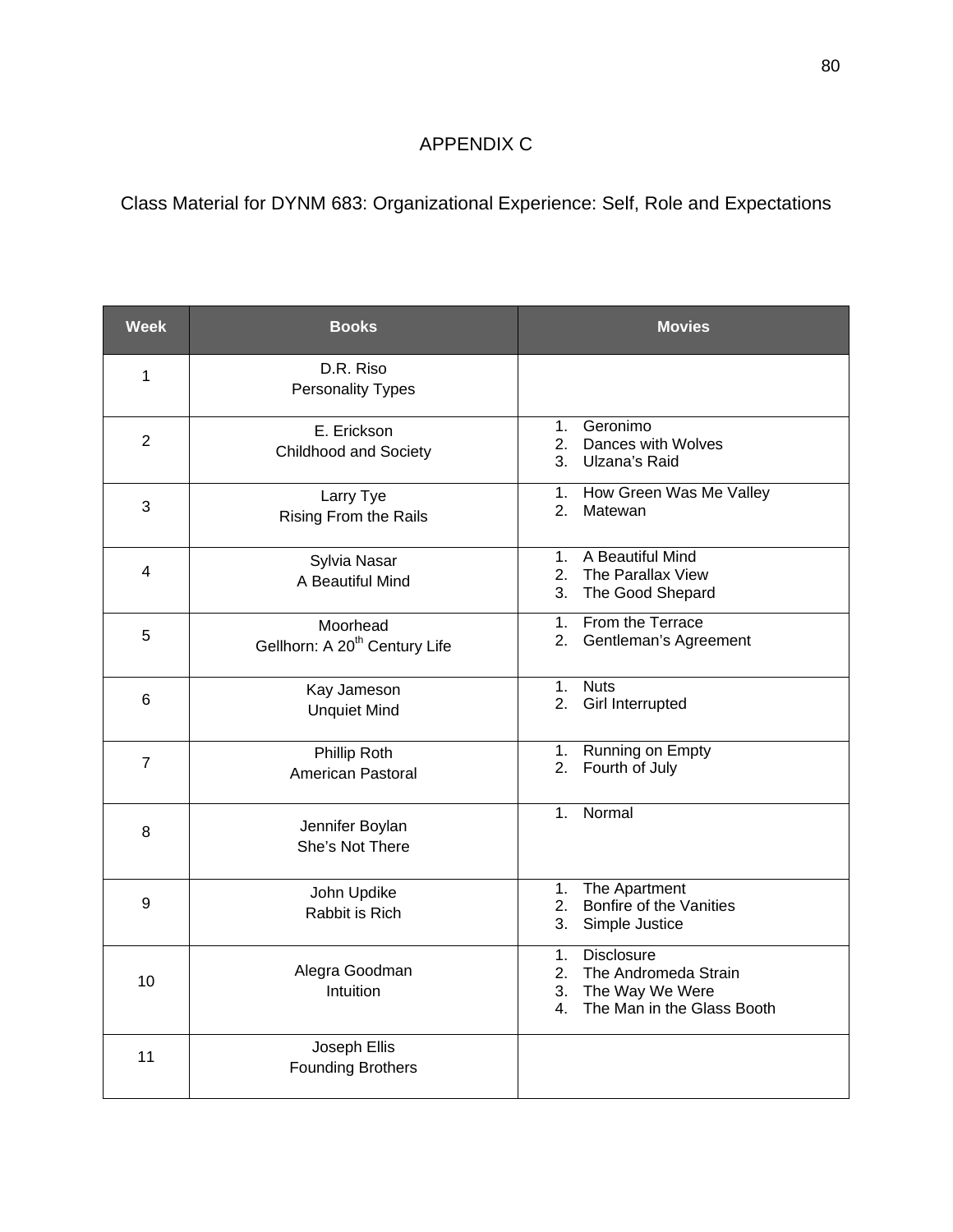#### APPENDIX D

#### COURSES FROM LEADERSHIP CURRICULUM

#### **WHARTON HARVARD**

#### **MGMT 652 (.5 cu) Foundations of Teamwork and Leadership (cannot be waived)**

**Description:** Increasingly unpredictable environments now require teamwork and leadership skills earlier in one's career than ever before. This course focuses on individual teamwork and leadership skills assessment and development, team building and performance, and team leadership. Key topic areas include self-awareness, working in teams, and leading others.

**Format**: We examine concepts and build skills through team

projects, class discussions, problem solving, case studies, and role-playing. Requirements include the Team Project and the Leadership Analysis Final Paper which contribute 30 and 40 percent to the course grade respectively. Class participation contributes 30

#### **MGMT 671 Executive Leadership**

**Description:** Leaders mobilize resources towards valued goals. In this course, the focus is on growing the student's capacity as a total (whole) leader. Performance and results are our central concern. In response to the demands and opportunities in today's business environment, we extend beyond work to develop leadership in the context of the student's whole life. The core idea is that leadership is about making a difference in all aspects of one's life. This course provides leadership and communication tools needed to integrate work, family, community, and self for increased performance and enriched lives. Students learn key leadership principles and apply them in self-designed experiments to better meet their current and future leadership challenges. Format: In addition to readings, this course requires introspection, dialogue, and creative action in the real world that involves work, family, community and self. percent to the course grade.

**Authentic Leadership Development**  Course Number 2090

#### **COURSE PURPOSE**

The purpose of Authentic Leadership Development (ALD) is to enable students to develop themselves as leaders of organizations and to embark on paths of personal leadership development. ALD requires personal curiosity and reflection from students and personal openness and sharing in class discussions, leadership discussion groups, and one-on-one sessions with peer mentors and the professor. Leadership development concepts used in the course will be immediately applicable for students and useful for the rest of their lives.

#### **OBJECTIVES**

- 1. To enable students to understand their leadership journeys and their crucibles through framing their life stories and experiences to date.
- 2. To understand why leaders lose their way and the self-awareness needed to avoid derailment.
- 3. To gain clarity about their leadership principles, values, and ethical boundaries, and how they will respond under pressure when severely challenged.
- 4. To understand what is motivating them, both extrinsically and intrinsically, and to find leadership paths that will enable them to utilize their motivated capabilities.
- 5. To explore how to build support teams, lead an integrated life, and empower other leaders, as well as honing leadership effectiveness.
- 6. To understand the purpose of their leadership and to create a Personal Leadership Development Plan to guide them throughout their lives.

#### **INTELLECTUAL PREMISE AND COURSE CONCEPTS**

The premise of ALD is that leaders who know themselves well and consciously develop their leadership abilities throughout their lifetimes will be more effective and successful leaders and will lead more satisfying and fulfilling lives. To do so, leaders must take responsibility for their own development, rather than relying on their companies for development. ALD will provide students with ideas, techniques, and tools to assist in their leadership development journeys, exploring concepts such as lifelong leadership development, the power of leadership crucibles, discovering your authentic self, knowing your principles, values and ethical boundaries, building authentic relationships and support teams, leadership style and power, integrated leadership, and purpose-driven leadership.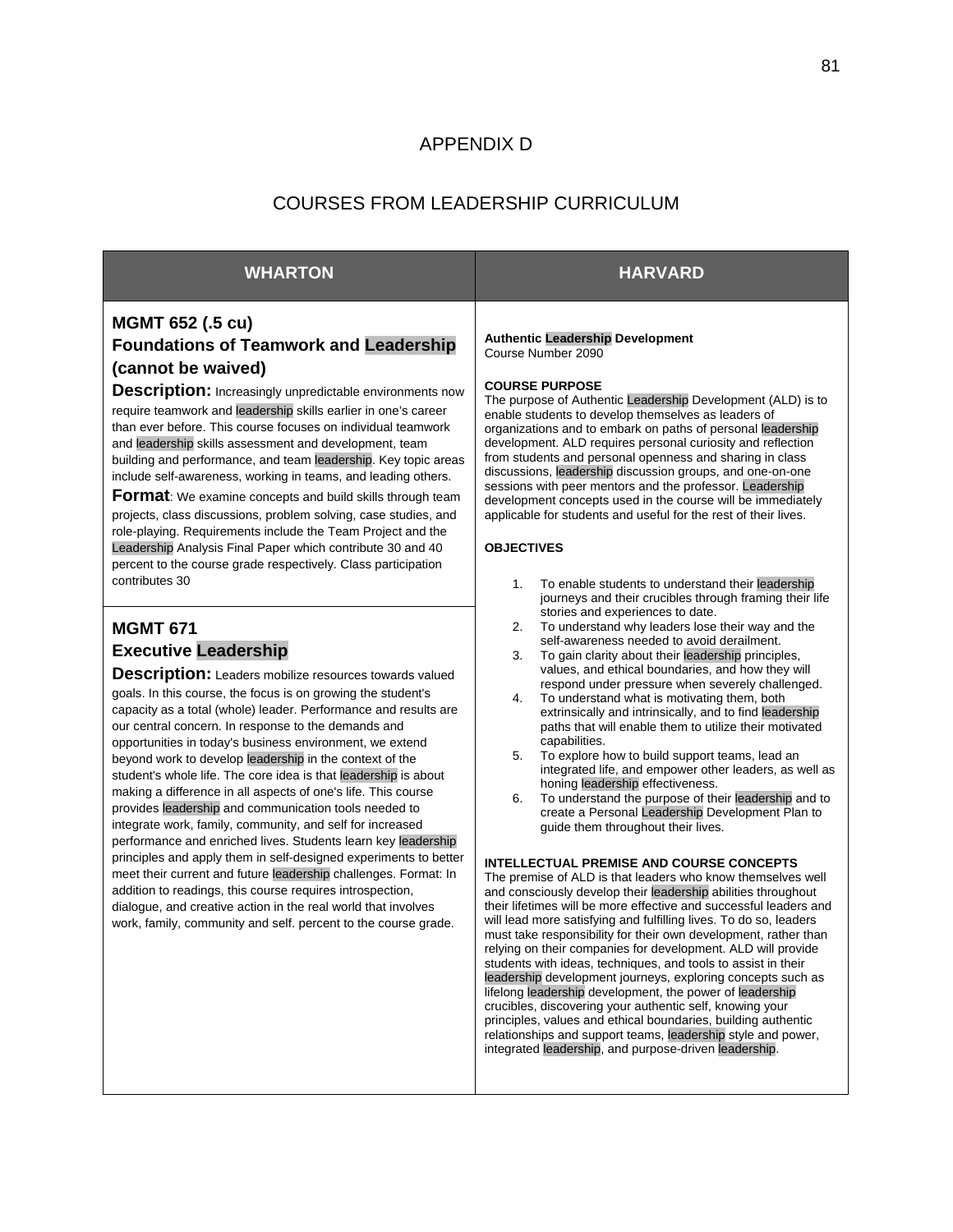#### APPENDIX E

#### DYNM 637 Course Description: Coaching and Facilitating Teams

 Highly productive teams plan well and execute against that plan. These teams have effective leadership which recognizes and fosters the development of the skills of the team's members. Tasks are accomplished in a cooperative and participative environment. Accomplishments are recognized and, as appropriate, celebrated. Failures and disappointments are explored so that the lessons learned can be used to succeed in the future.

 Sadly, not all teams and work groups fit the above description. Too often goals are not met, participation is uneven, finger-pointing, CYA, and lack of motivation permeate the team.

In this course we will explore the roles and functions of the coach and facilitator of organizational teams. This highly participative course will use both theory and practice to determine how to help teams avoid pitfalls and increase their opportunity to become highly productive in the accomplishment of tasks and the professional and personal development of people.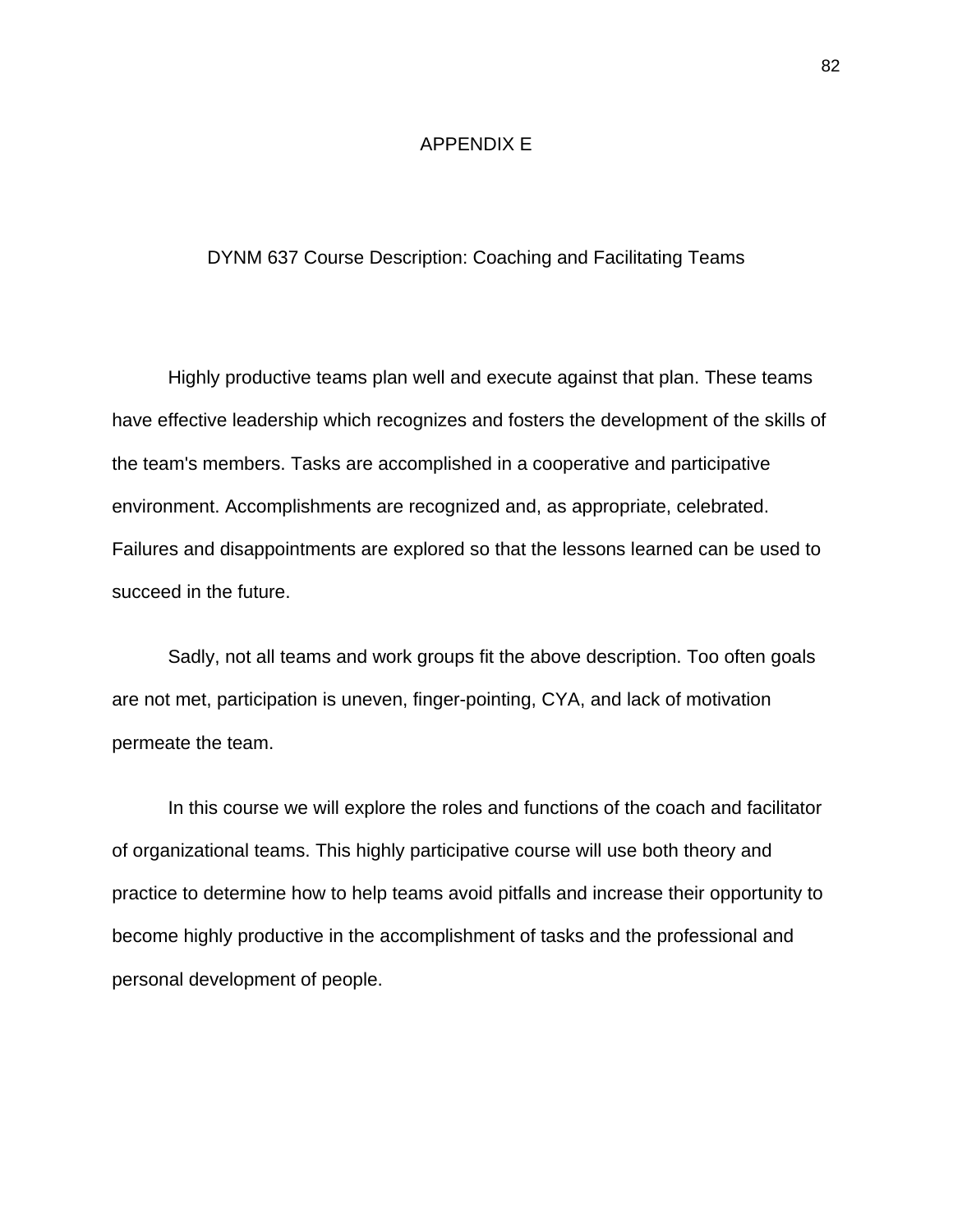## APPENDIX F

| <b>Side-by-Side Comparison of Characteristics</b><br>$S = SAME \mid D = Different$                                                        |                                                                                                                                           |  |  |  |
|-------------------------------------------------------------------------------------------------------------------------------------------|-------------------------------------------------------------------------------------------------------------------------------------------|--|--|--|
| <b>Tavistock Theory (Bion)</b>                                                                                                            | <b>TORI Theory (Gibb)</b>                                                                                                                 |  |  |  |
| D) Confrontational                                                                                                                        | D) Organic                                                                                                                                |  |  |  |
| D) Pessimistic                                                                                                                            | D) Optimistic                                                                                                                             |  |  |  |
| S) Focus on dynamics of leadership and authority relations in groups.                                                                     | S) Focus on leadership and the relationship between the group<br>members.                                                                 |  |  |  |
| D) Group becomes a unit of oneness.                                                                                                       | D) Group is comprised of individual thinkers accountable for<br>themselves.                                                               |  |  |  |
| D) Based on Gestalt terms/assumptions                                                                                                     | D) Based on TORI terms/assumptions (aka concerns)                                                                                         |  |  |  |
| D) Non-sequential, Cyclical                                                                                                               | D) Linear-Cyclical                                                                                                                        |  |  |  |
| D) Leaders operate from a position of power/dependency.                                                                                   | D) Leaders operate from a position of trust.                                                                                              |  |  |  |
| D) Leader is a designated by group to lead guide, instruct and direct<br>toward task completion.                                          | D) Leader does not assume responsibility for group or organization<br>- strives for equality of roles and peer acceptance.                |  |  |  |
| D) Group motivated by its survival.                                                                                                       | D) Group motivated by peer respect.                                                                                                       |  |  |  |
| D) Group blames leader for its failure.                                                                                                   | D) Group accepts its own failures.                                                                                                        |  |  |  |
| D) No formal structure for expressing disappointments.                                                                                    | D) Culture embraces personal opinions and forms of expression.                                                                            |  |  |  |
| D) Frequent shift of authority because of blame and disappointments.<br>Opportunities are acknowledged by charismatic individuals.        | D) Authority sustained through building relationships over time.<br>Blurred line between leader and member.                               |  |  |  |
| D) Relationships occur serendipitously between members (Pairing -<br>stage 3).                                                            | D) Leader focuses on relationships with members (Acceptance -<br>stage 1).                                                                |  |  |  |
| D) Oneness is a concept, achieved through hopeful proper chemistry<br>between members. This is the result to work toward this "movement." | D) Oneness is the process that occurs overtime through stages.<br>Each stage supports and evolves into the next one - always<br>building. |  |  |  |
| D) Leadership obtained through active aggression.                                                                                         | D) Leadership obtained through trust and openness.                                                                                        |  |  |  |
| D) Counter dependency occurs because of aggression via withdrawal,<br>avoidance, passivity.                                               | D) Withdrawal, avoidance, passivity occur from fear and unresolved<br>trust.                                                              |  |  |  |
| D) Consistently looking for a leader to act as "Messiah" who will save<br>the group and help complete its task.                           | D) Consistently working toward a better organization to sustain a<br>level of appreciation and respect from one another.                  |  |  |  |
| D) Short-Term Success                                                                                                                     | D) Long-Term Success                                                                                                                      |  |  |  |
| D) Dictator - dependency                                                                                                                  | D) Democratic - interdependency                                                                                                           |  |  |  |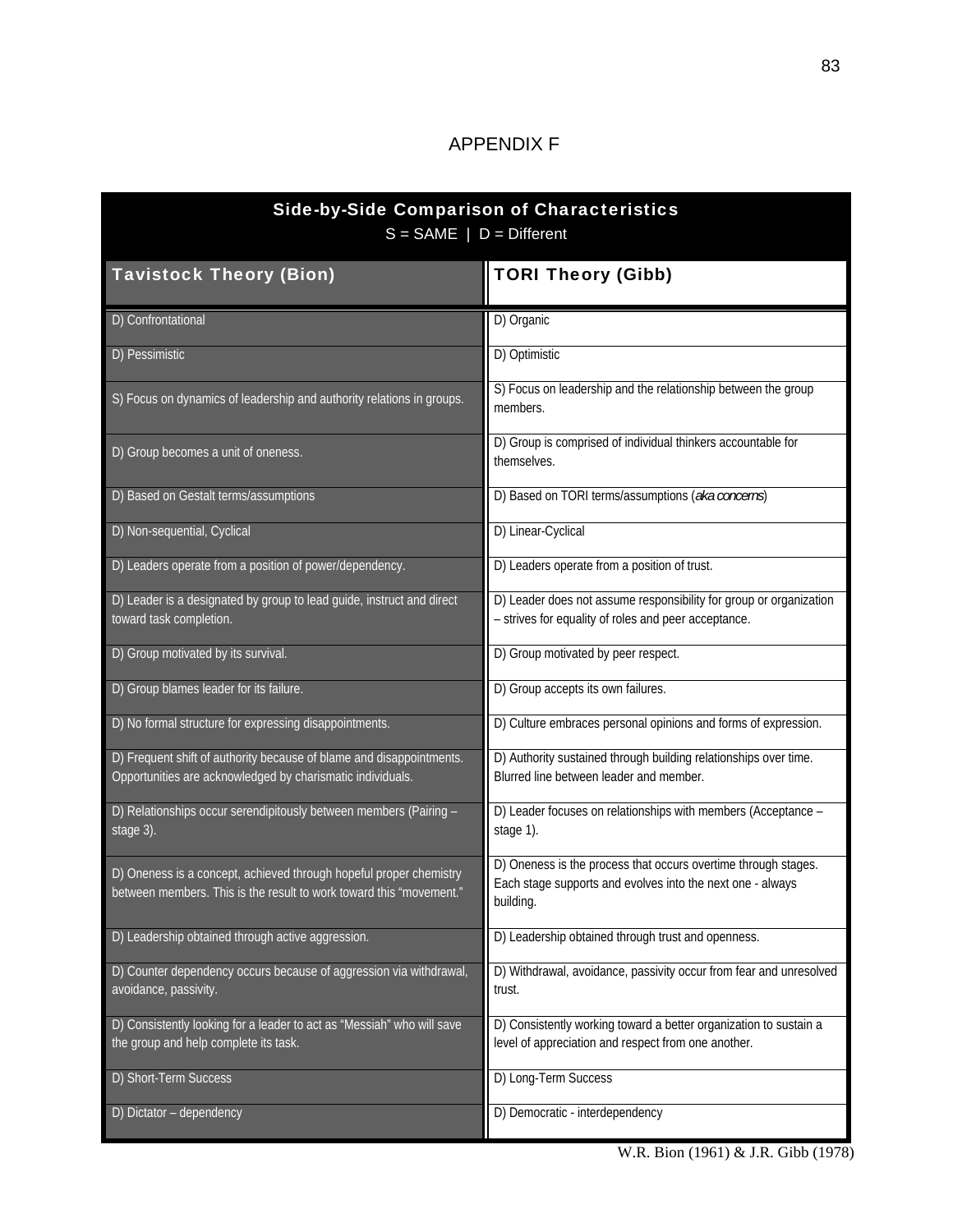#### APPENDIX G

#### DYNM 622 Course Description: Building Effective Organizations: Getting Things Done

 This seminar attempts to penetrate many of the formal models of organizational planning, decision-making, and action to ask how things actually get done. Popular concepts such as participative management, teamwork, and networking are often not practiced effectively. Attempts to bring about such political change in organizations often ignore the fluid, informal structures and processes already in place. This seminar will explore structures and processes for redesigning an organization and empowering its members to work and manage effectively. This seminar is built around change projects designed and carried out by each participant over the twelve week period. Each participant will present and lead a discussion of their project during the course.

#### **Course Objectives**

- To increase sensitivity to ethical issues in organizational life;
- To understand how organizational initiatives can enhance and sustain organizational integrity;
- To participate in a group project to analyze a case study using concepts and methods developed in the readings and recommend organizational initiatives to foster organizational integrity.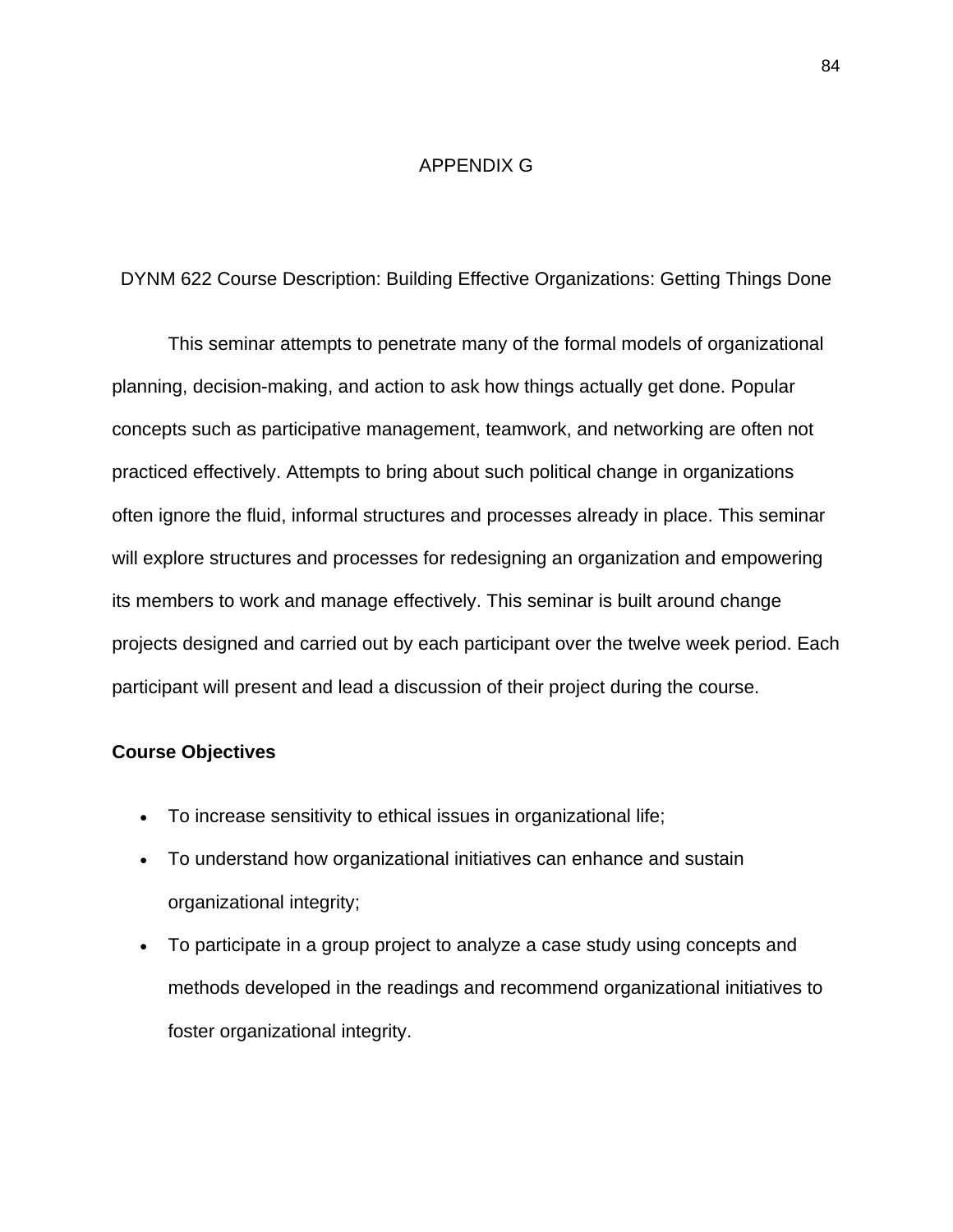### APPENDIX H

Alumni Advocates: Organizational Structure and Design



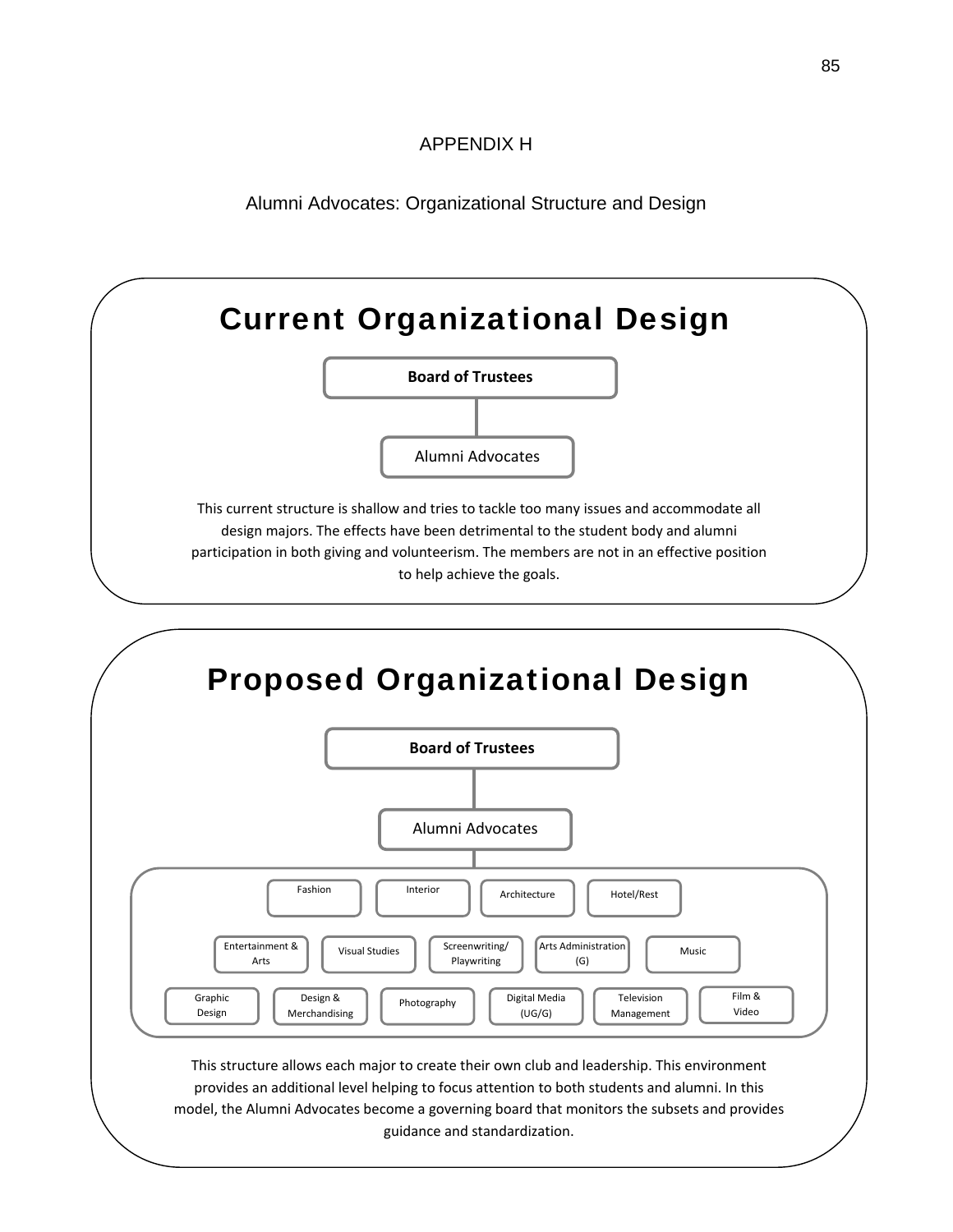### APPENDIX I

Alumni Advocates: Proposal for Student Recruiting

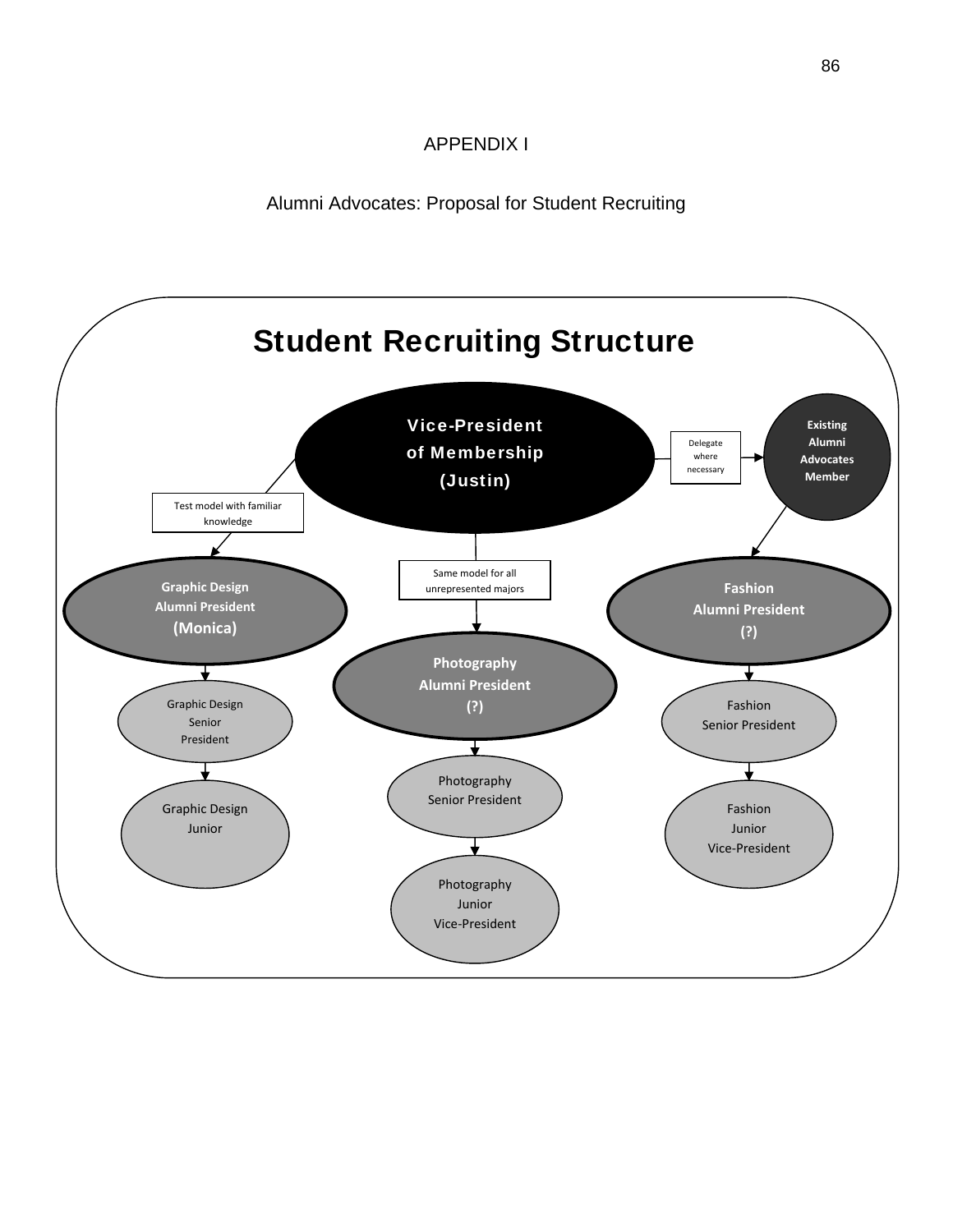#### APPENDIX J

#### DYNM 641 Course Description: The Art and Science of Organizational Coaching

 Coaching has become a primary tool for consultants, human resources professionals and administrators interested in promoting and sustaining leadership and executive development, behavioral change, and role transition. This course explores the theory and practices associated with organizational coaching. We examine and practice the steps of the normative coaching process, the issues and boundaries that affect coaching, and pitfalls to avoid.

 Throughout the course, we will contrast what the theory says and what practitioners in the field have actually experienced. Major foci include the critical nature of gathering and using data, observation tools, internal versus external coaching, informal versus formal programs, and coaching for development verses for corrective action. Participants will engage in coaching processes in the classroom and in their own organizations.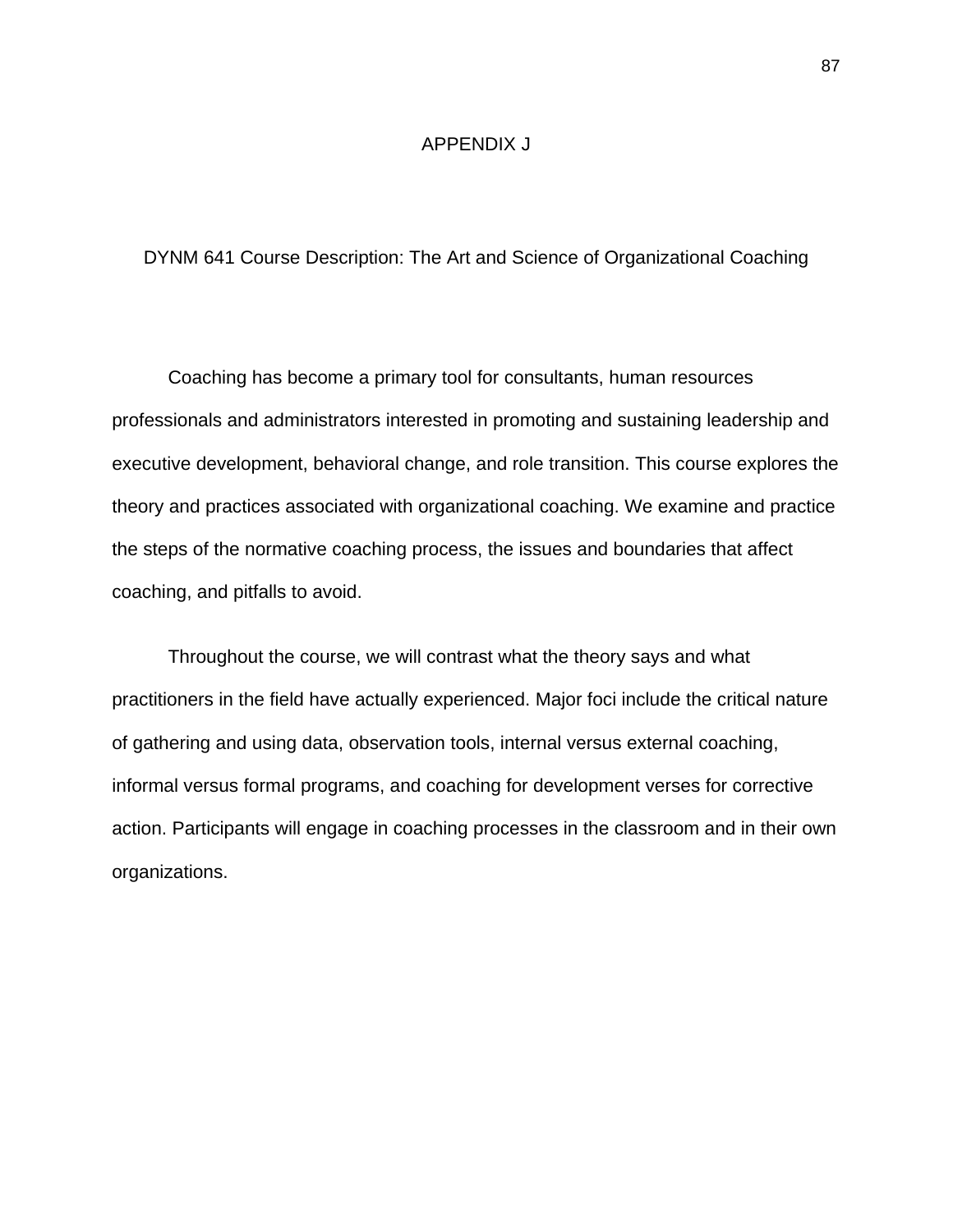### APPENDIX K

## Life Orientation Training (LIFO®)

#### Definition by BCon LIFO® International:

 Life Orientation Training, or is an applied behavioral science system which fosters high performance for individuals and teams. It improves productivity, interpersonal communication, and collaborative teamwork.

 I begin by identifying the individual's basic orientation to life, or behavioral style. Based on this foundation of self-knowledge, it offers powerful strategies that enable individuals and groups to be more productive in their work and more influential when dealing with key people.

LIFO<sup>®</sup> was developed for unique synthesis of key concepts from psychoanalysis, selfactualization theory, client‐centered counseling, group dynamics, and his many years experience as a behavioral scientist and organizational consultant. It looks at:

- Making decisions, with and without adverse conditions
- Implementing plans and time management
- Dealing with stress
- Team leadership and working together
- Rewarding and encouraging your team

#### Reason for use:

 We used this test because it is quick and that does not impose on the time of others. It is easy to compile the scores in a chart and compare results. It helps to capture a relative snapshot of the personality in question. See Appendix V for results.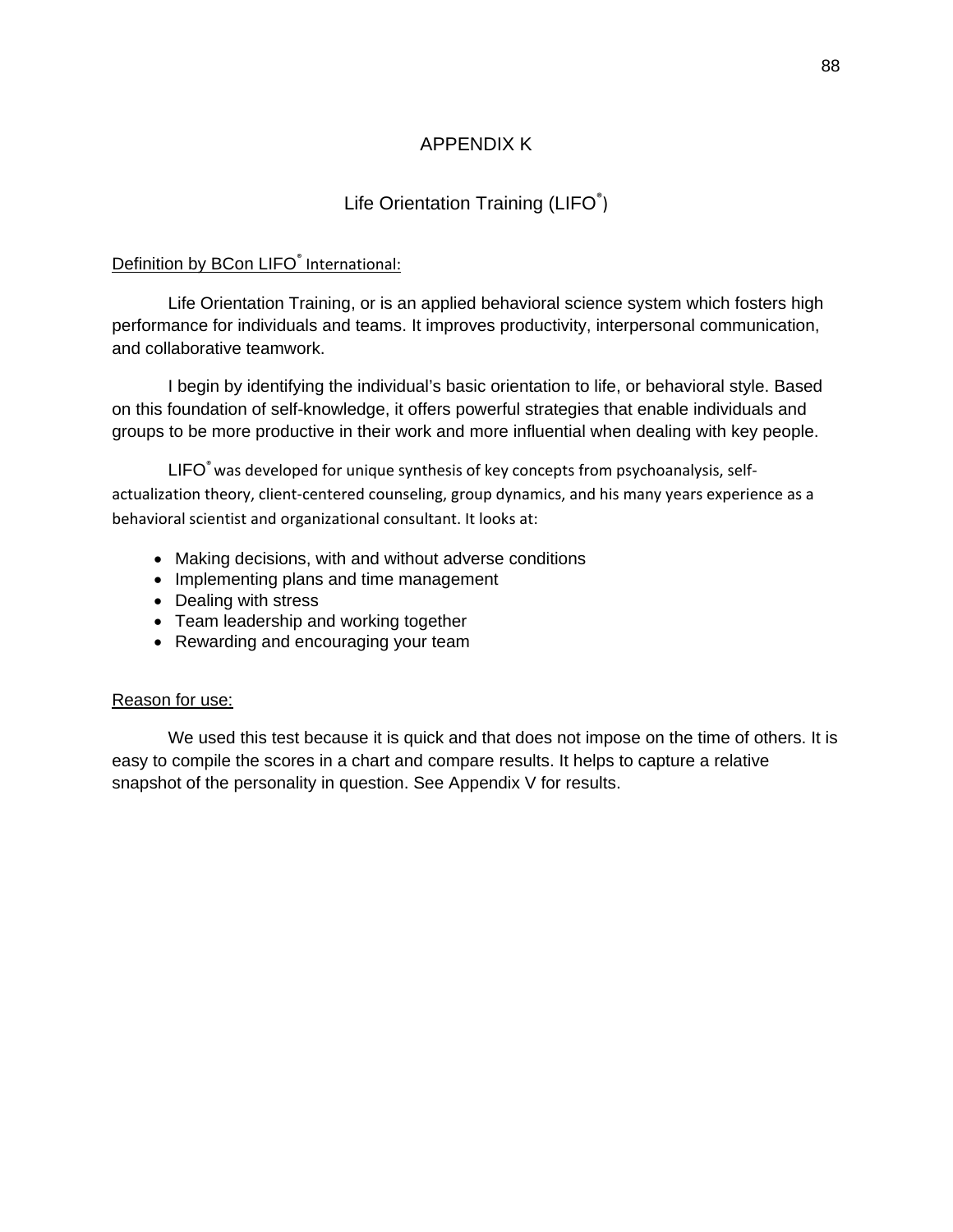### APPENDIX L

### Herrmann Brain Dominance Instrument (HBDI™)

#### Definition by MindWerx International:

 The HBDI profile illustrates and explains the way you prefer to think, learn, communicate, and make decisions. As we interact with the world, different situations require different types of thinking.

 Understanding your personal thinking preferences will enable you to optimize your ability to adapt your thinking, decision – making or communication style to a given situation: it will also explain why it is easier to communicate with some people than it is with others. Your profile will also cast light on why some elements of your education or work seem effortless and more satisfying and why some academic subjects or hobbies are more interesting and appealing to you.

 Your profile is based on a metaphoric representation of the brain, distinguished by four quadrants of thinking preferences. Understanding your personal thinking preferences will:

- enable you to optimize your ability to adapt your thinking, decision making or communication style to a given situation;
- explain why it is easier to communicate with some people than it is with others;
- cast light on why some elements of your education or work seem effortless and more satisfying and why some academic subjects or hobbies are more interesting and appealing to you; and
- serve as a tool for your personal development, to improve communication and encourage innovation - igniting breakthrough thinking and creativity.

#### Reason for use:

 This very thorough personality test explores creativity versus analysis. The company provides extensive literature, transparencies, and feedback for self-diagnosis, and color-codes the pie charts for a quick read. This test was appealing because my background is in design, so this helped gauge my thinking style, strengths and weaknesses along those lines in healthy and adverse conditions. See Appendix III for results.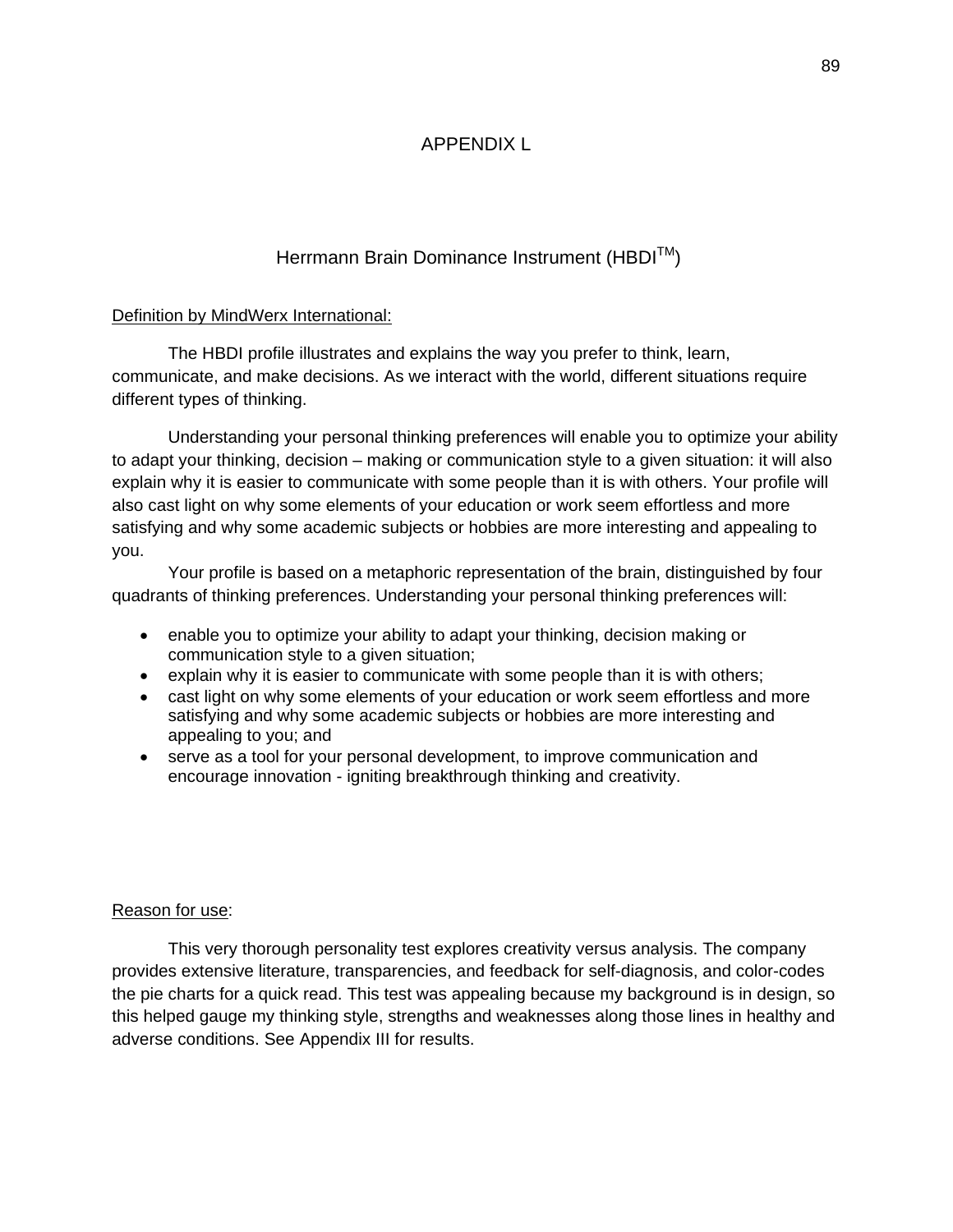#### APPENDIX M

### Myers Briggs Type Indicator (MBTI<sup>®</sup>)

#### Definition by The Myers Briggs Foundation:

The purpose of the Myers-Briggs Type Indicator® (MBTI) personality inventory is to make the theory of psychological types described by C. G. Jung understandable and useful in people's lives. The essence of the theory is that much seemingly random variation in the behavior is actually quite orderly and consistent, being due to basic differences in the ways individuals prefer to use their perception and judgment.

"Perception involves all the ways of becoming aware of things, people, happenings, or ideas. Judgment involves all the ways of coming to conclusions about what has been perceived. If people differ systematically in what they perceive and in how they reach conclusions, then it is only reasonable for them to differ correspondingly in their interests, reactions, values, motivations, and skills."

In developing the Myers-Briggs Type Indicator [instrument], the aim of Isabel Briggs Myers, and her mother, Katharine Briggs, was to make the insights of type theory accessible to individuals and groups. They addressed the two related goals in the developments and application of the MBTI instrument:

The identification of basic preferences of each of the four dichotomies specified or implicit in Jung's theory.

The identification and description of the 16 distinctive personality types that result from the interactions among the preferences."

#### Reason for use:

 We used this to gain another perspective on my personality traits for a comparative view against the other tests. The description of the personality type explains different aspects and dichotomies that help when determining the full picture of my interests, preferences, and style. See Appendix IV for results.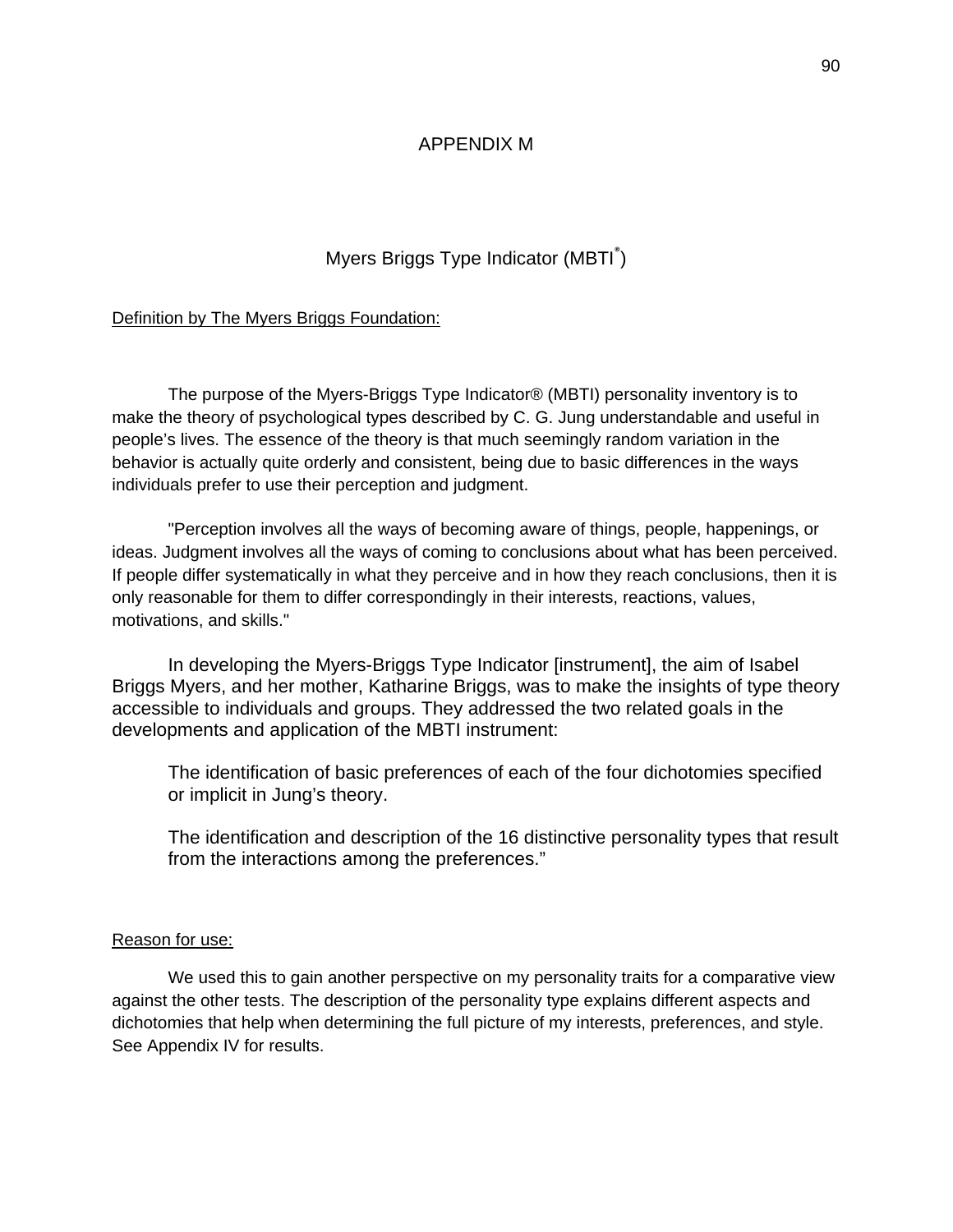### APPENDIX N

|                        | <b>9 Steps to Coaching</b><br>From the perspective of the coach<br>(3-6 Months - Fast vs. Normal) |
|------------------------|---------------------------------------------------------------------------------------------------|
|                        | 1. Call/Engage - Request to begin<br>i.e. What is this about?                                     |
| <b>Getting Started</b> | 2. Get to know client                                                                             |
|                        | 3. Set preliminary goal(s)                                                                        |
|                        | i.e. What do you want to talk about?                                                              |
|                        | (i.e. delegation, project management, confidence, etc.)                                           |
|                        | 4. Establish data plan                                                                            |
|                        | 5. Gather data/Analyze data                                                                       |
| <b>Data Management</b> | 6. Feedback to client                                                                             |
|                        | a) tailor a plan to the client                                                                    |
|                        | b) deliver results                                                                                |
|                        | c) notice reactions                                                                               |
|                        | 7. Create an action plan with client                                                              |
| <b>Acting on Goals</b> | 8. Implement plan/Support Role                                                                    |
|                        | 9. Begin to deal                                                                                  |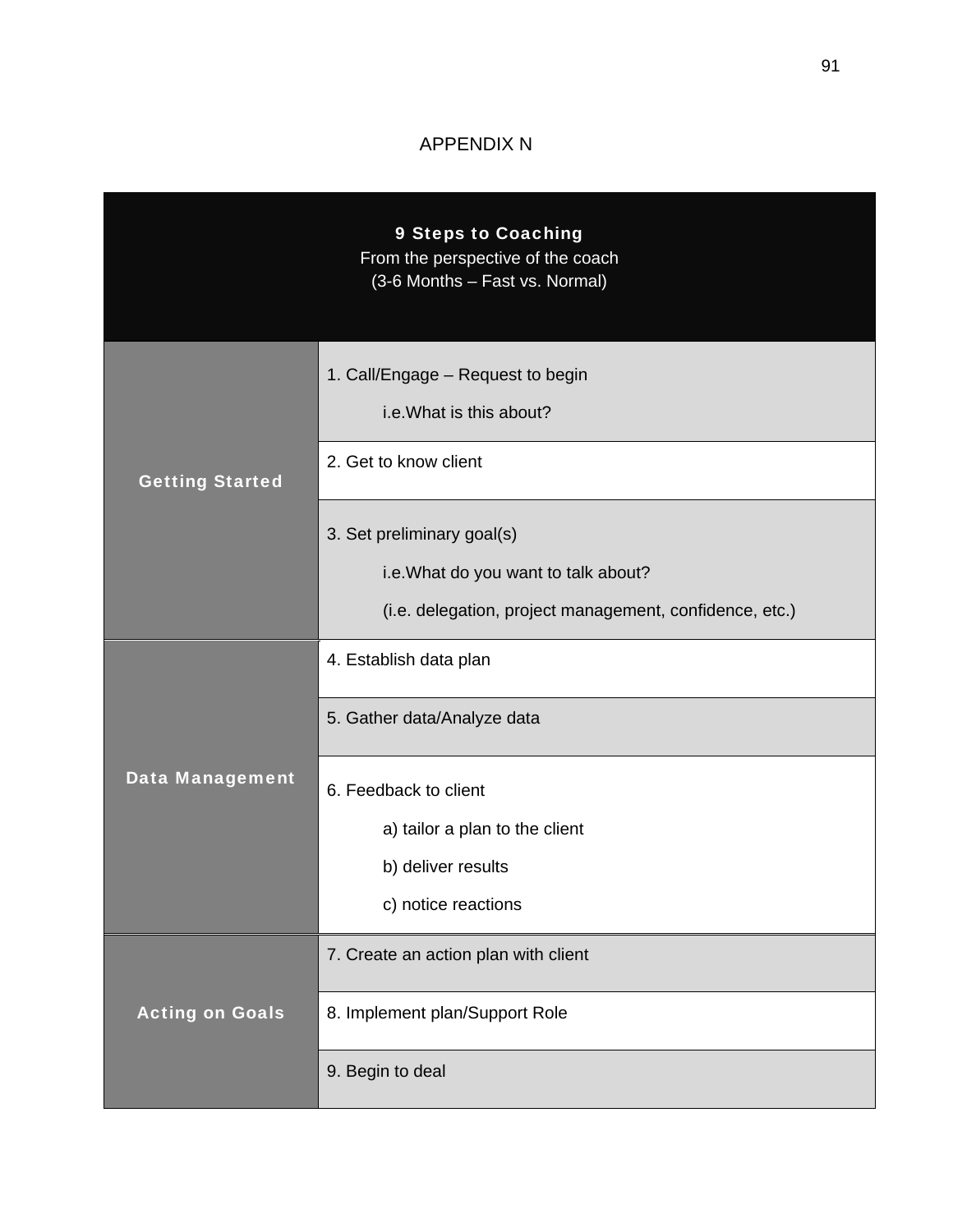#### APPENDIX O

#### **AGREEMENT For Professional Development Coaching**

This Agreement dated July 2, 2007 between Jane Smith (Client) and John Doe (Coach) is for the design and delivery of an individual coaching program. This is an eleven-week program to be delivered in a weekly one hour format at the University of Pennsylvania campus or on the telephone.

#### **Scheduled Coaching Date**

Beginning: May 2007 Ending: September 2007

Coaching sessions will take place on Thursday from 7:00 PM to 8:00 PM or an alternate day and time chosen and agreed by client and coach.

| <b>Getting Started:</b> | Call/Engage $\triangleright$ Get to know $\triangleright$ Set preliminary goals |
|-------------------------|---------------------------------------------------------------------------------|
| Session #1:             | Thursday, February 2, 2006                                                      |
| Session #2:             | Monday, February 6, 2006                                                        |
| Session #3:             | Monday, February 13, 2006                                                       |
|                         | Establish Data Plan > Gather data > Analyze data                                |
| Session #4:             | Monday, February 20, 2006                                                       |
| Session #5:             | Monday, February 27, 2006                                                       |
| Session #6:             | Monday, March 6, 2006                                                           |
| Session #7:             | Monday, March 13, 2006                                                          |
| Session #8:             | Monday, March 20, 2006                                                          |
| Session #9:             | Monday, March 27, 2006                                                          |
|                         | Action Plan ≻ Implement/ Support Role ≻ Begin to Disengage                      |
| Session #10:            | Monday, April 3, 2006                                                           |
| Session #11:            | Monday April 10, 2006                                                           |

#### **Force Majeure**

Neither party shall be held responsible for any damages resulting from any delay or failure in performance on any part of this Agreement to the extent such delay or failure is caused by fire, flood, explosion, war, strike, embargo, government requirement, civil or military authority, act of God, act or omission of carriers or other similar causes beyond its control and without fault or negligence of the delayed or nonperforming party or its subcontractors ("force majeure conditions"). If any force majeure condition occurs, the party delayed or unable to perform shall give immediate notice to the other party, stating the nature of the force majeure condition and any action being taken to avoid or minimize its effect.

#### **Confidentiality**

Coach agrees to keep confidential any information about the client and its operations not in the public domain or not previously known by the Coach that is disclosed during the coaching sessions. The information may be used for other purposes (e.g., course final paper) if this disclosure is mutually agreed upon.

#### **Term of Agreement**

The term of this Agreement will begin on the date of signing and will end on the last day of the program except for the obligations of the Coach under the "Confidentiality" clause, which shall survive the termination of this Agreement.

| Agreed to by: |                     | Date |  |
|---------------|---------------------|------|--|
|               | Jane Smith (Client) |      |  |
| Accepted by:  |                     | Date |  |
|               | John Doe (Coach)    |      |  |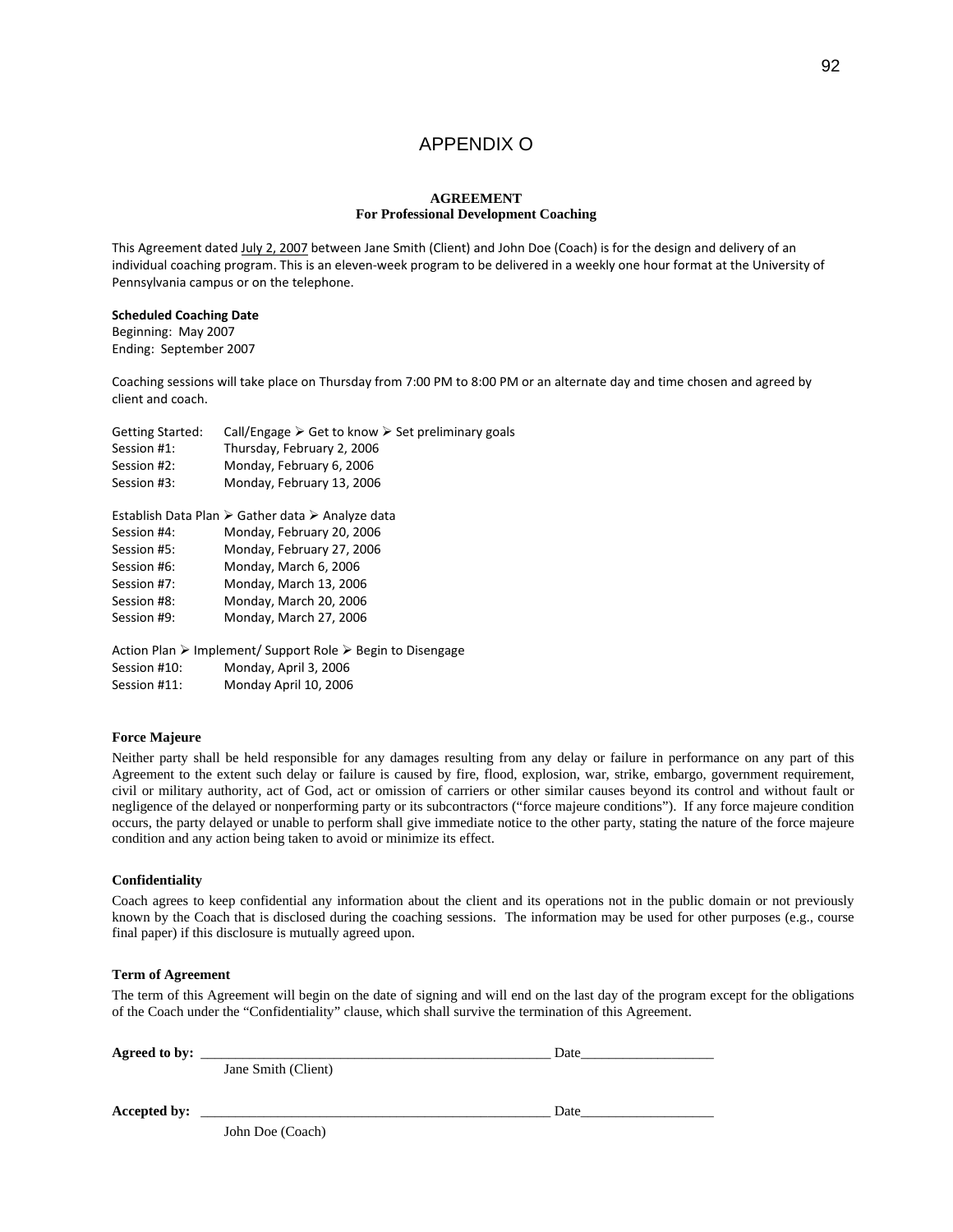### APPENDIX P

### How To Organize Interviews

# **Interview For Client Data** 1. Call from Client

- 2. Call from Coach (Email if you get voicemail)
- 3. Call #2
- 4. Call to Client
- 5. Conduct Interview "Thank you"
- 6. Thank you in an email

### **For Questions**

- 1. Call from Client
- 2. Packet from Coach
	- a. Cover note (short) from Client
	- b. Cover note / Instructions from Coach
	- c. Questionnaire(s)
	- d. Return process
	- e. Thank you note